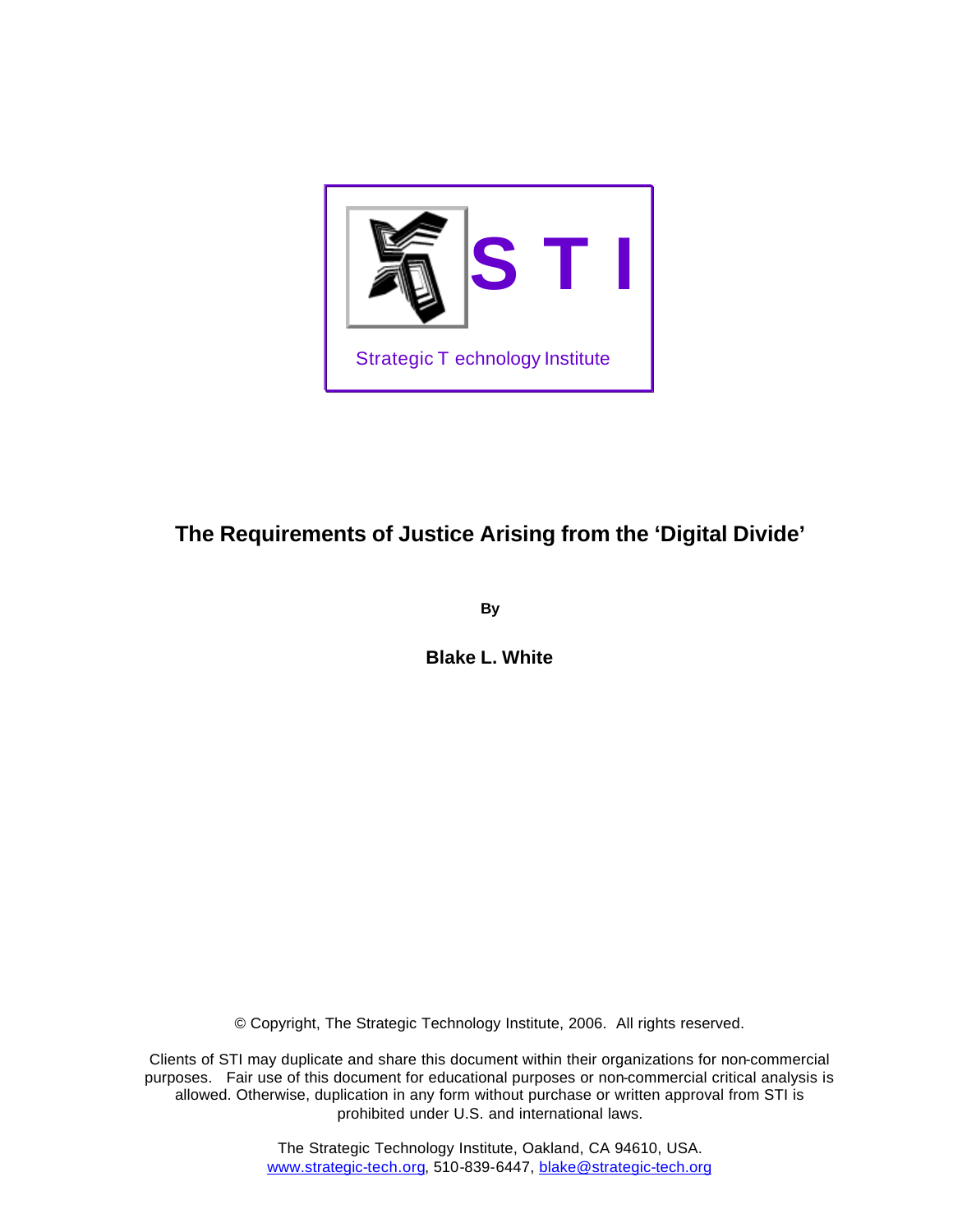## **The Requirements of Justice Arising from the 'Digital Divide'**

## **Abstract**

The persistent social and economic inequities of a poverty-stricken underclass, further stratified by race, continue to be exacerbated by new generations of technology. The gaps in access to, and mastery of, Information & Communications Technologies are often referred to by a political euphemism -- the '*digital divide*.' A socio-ethical analysis of how the 'digital divide' affects the African-American poor, as an archetype of the U.S. poor in general, provides an interesting case study of the ethics of technology diffusion. Using principles of *distributive justice* and John Rawls' *Difference Principle*, the 'digital divide' issue can be shown to be more social than technological. However, the race-indifferent application, promotion, and subsidization of this new form of public infrastructure are further compromising the *Civil Rights Act of 1964*, the *Brown v. Board of Education* decision, and the *Voting Rights Act of 1965*. Therefore, distributive compensatory justice in the digital era entails, not just meaningful access to technology, but reparations in human capital development that allow for an equal opportunity to offer value in the marketplace of ideas and make mature informed judgments in a participatory democracy.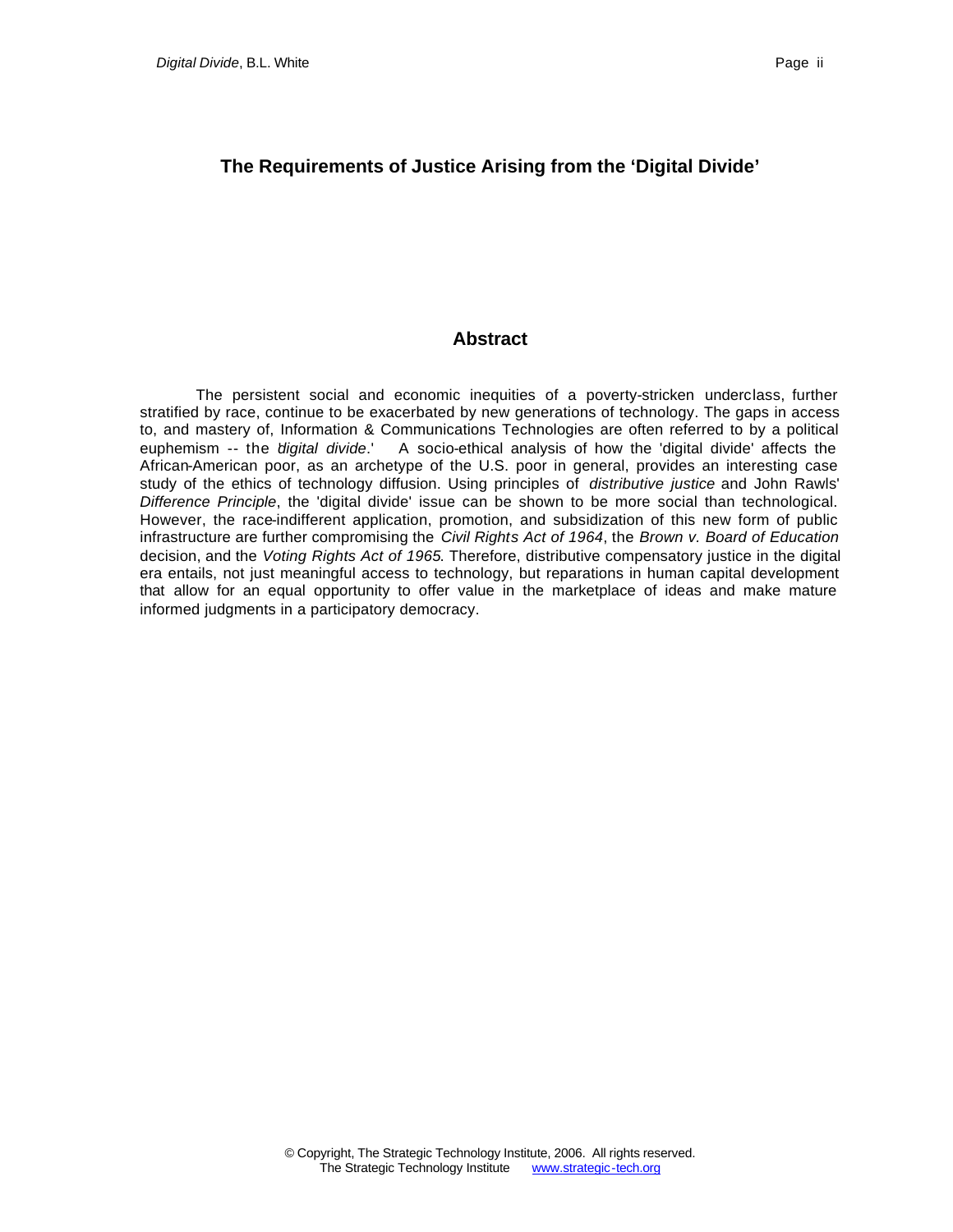# **Dedication**

In memory of Blake Barnabus White (1929-1991), the father who twice gave me life.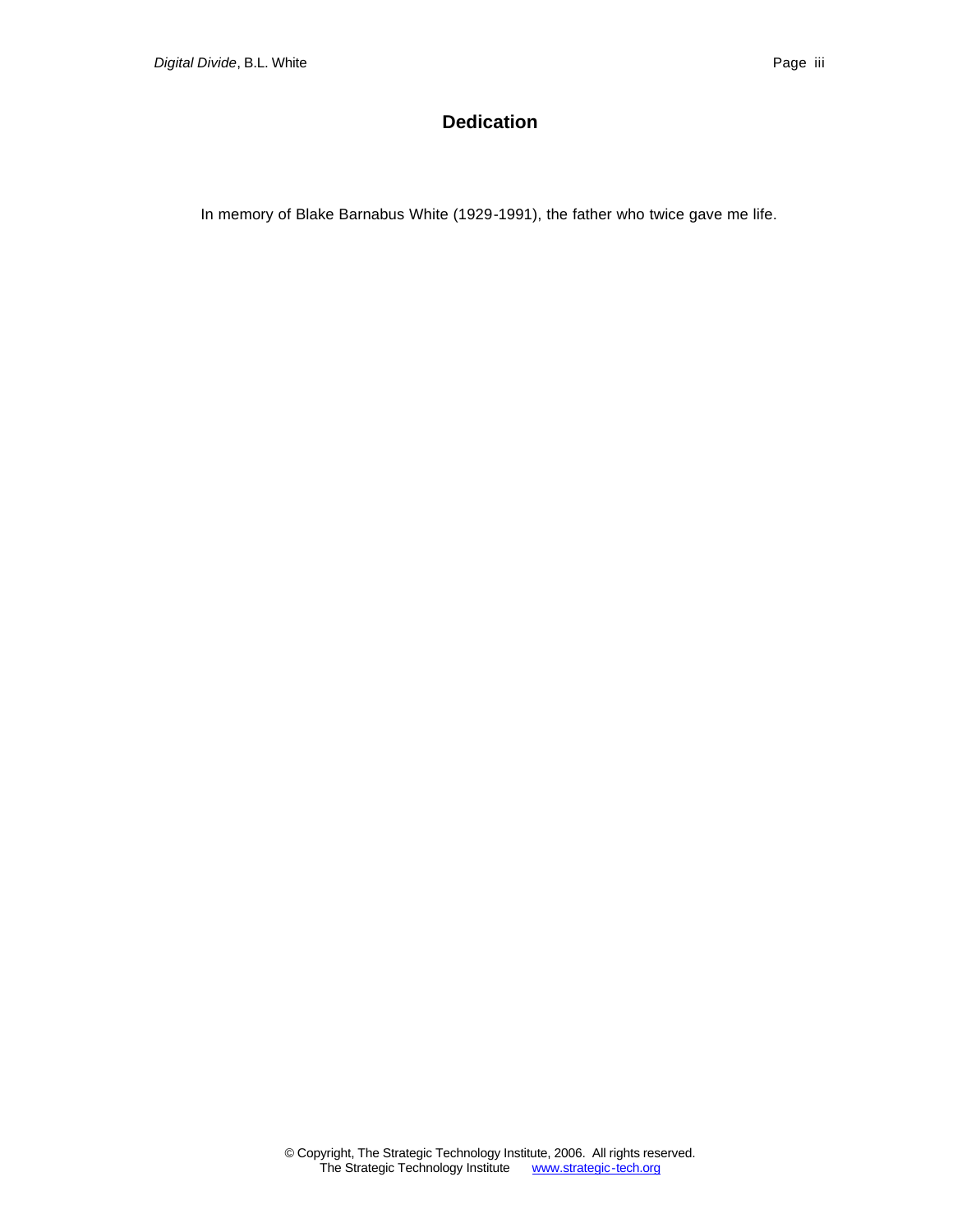# **Table of Contents**

| Abstract                                                         |                                                                                                                                                                                                                                                                                                                                                                                            | ii                                           |
|------------------------------------------------------------------|--------------------------------------------------------------------------------------------------------------------------------------------------------------------------------------------------------------------------------------------------------------------------------------------------------------------------------------------------------------------------------------------|----------------------------------------------|
| Dedication                                                       |                                                                                                                                                                                                                                                                                                                                                                                            | iii                                          |
| Acknowledgments                                                  |                                                                                                                                                                                                                                                                                                                                                                                            | v                                            |
| About the Author                                                 |                                                                                                                                                                                                                                                                                                                                                                                            | ٧i                                           |
| Preface                                                          |                                                                                                                                                                                                                                                                                                                                                                                            | vii                                          |
| Chapter 1                                                        | Introduction: Ethics of Equitable Technology Diffusion                                                                                                                                                                                                                                                                                                                                     | 1                                            |
| Chapter 2                                                        | The Real 'Digital Divide' is not Digital                                                                                                                                                                                                                                                                                                                                                   | 10                                           |
| Chapter 3                                                        | The New Public Infrastructure                                                                                                                                                                                                                                                                                                                                                              | 20                                           |
| Chapter 4                                                        | Repairing the Structural Divide                                                                                                                                                                                                                                                                                                                                                            | 25                                           |
| Chapter 5                                                        | Unintended Consequences of Misapplied Technology                                                                                                                                                                                                                                                                                                                                           | 34                                           |
| Chapter 6                                                        | Moral Obligations of Recipients                                                                                                                                                                                                                                                                                                                                                            | 39                                           |
| Chapter 7                                                        | <b>Conclusions: Comprehensive Human Capital Reparations</b>                                                                                                                                                                                                                                                                                                                                | 43                                           |
| <b>Works Cited</b>                                               |                                                                                                                                                                                                                                                                                                                                                                                            | 49                                           |
| Notes:<br>I.<br>II.<br>III.<br>IV.<br>V.<br>VI.<br>VII.<br>VIII. | Global Perspectives on the Digital Divide<br><b>Obsolete Educational Focus</b><br>Appropriate Educational Approach in the Information Age<br>Additional Observations on<br>the Ethical Obligations of Technologists<br><b>ACM Code of Ethics</b><br><b>IEEE Code of Ethics</b><br><b>ACM/IEEE-CS Software Engineering Ethics</b><br>Additional Perspectives on the Evolution of Technology | 54<br>59<br>60<br>61<br>63<br>67<br>68<br>72 |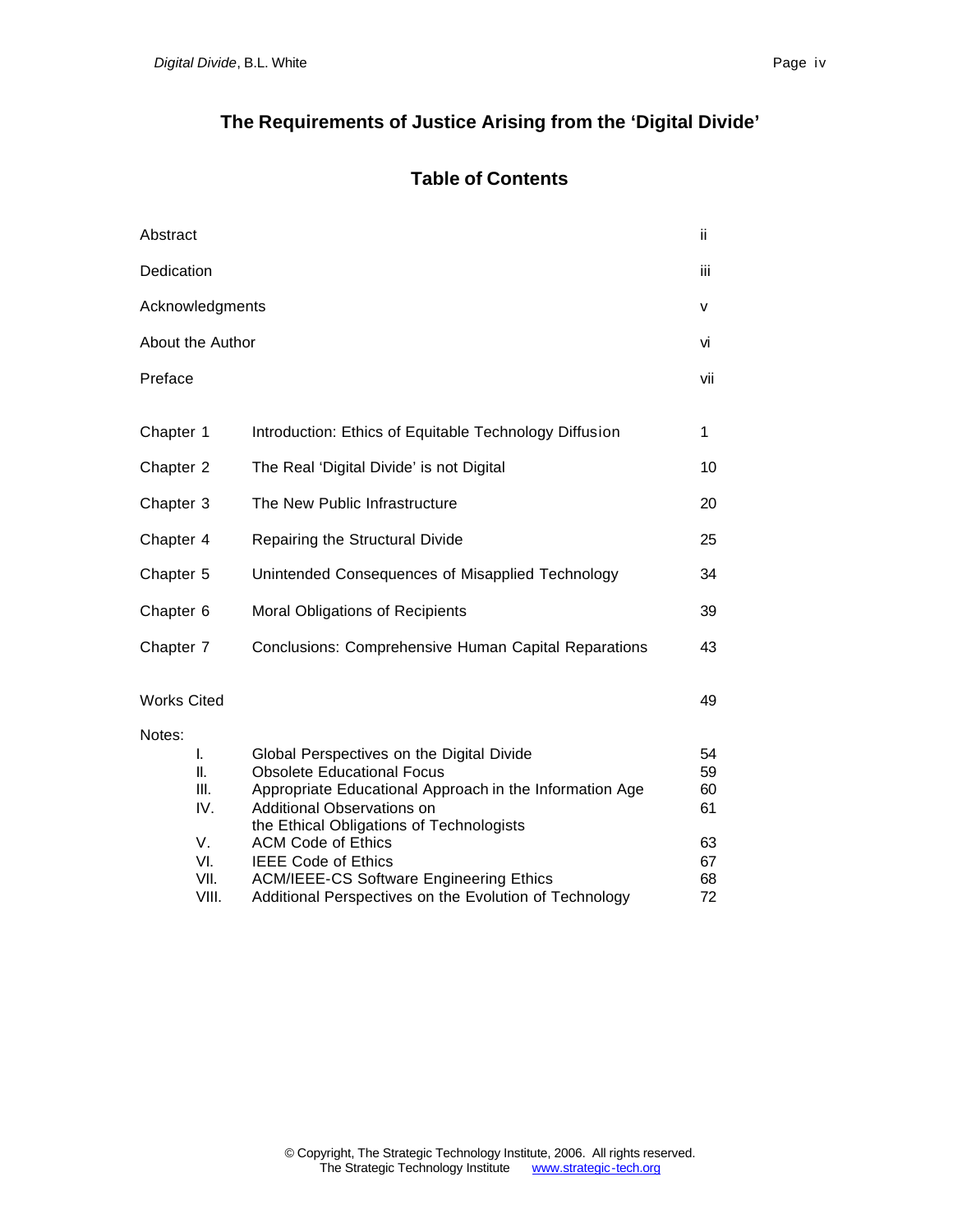## **Acknowledgments**

This project summarizes 24 years of personal observations on the historical interplay of science and society and on the proper role of technologists influencing modern public policy. As not only a reflection of cultural values, but as an instrument for change, technological capability in a postindustrial, technologically-saturated, information-intensive society requires a more enlightened code of ethics and design principles to improve the well-being and social order of global humanity.

It was developed in conjunction with graduate research performed at Stanford University in California and Xavier University in Ohio, community work with the National Technical Association, the National Black MBA Association, and the Bay Area 100 Black Men, plus a 27 year career in the Information & Communications Technology industry.

I owe deep gratitude to Professor Robert McGinn and to Dr. Ernle W.D. Young, who provided the foundation in ethical principles as they relate to science and technology, and to Associate Dean Linda Paulson for allowing me to use the Stanford MLA Program as a platform for broadening my engineering background with arts and literature. Stanford professors Hans Ulrich Gumbrecht, Ray McDermott, Patrick Hunt, Thomas Sheehan, Jan English-Lueck, Gerald Dorfman, Ramon Saldivar, Richard Terdiman, and Edward Steidle, plus Stan Hedeen and Napoleon Bryant at Xavier provided the critical historical and cultural framework for my analysis. I offer special thanks to John Canada at North Carolina State University for encouraging me to pursue advanced research when I lacked selfconfidence.

For lively debate and thought-provoking analysis, I am indebted to: Philip Berry of the National Urban League for introducing me to the work of important futurists in the 1980s; Dr. Alan Letton of the National Technical Association and former Dean of Engineering at Tuskegee Institute; Janet Butler for our innovative work at the National Technical Association in the Cincinnati black community; Dr. Roderick Pettigrew of the National Institutes of Health and Emory University; Gerald Harris of the Global Business Network in Berkeley; Bob Johansen of the Institute for the Future, who encouraged my move to Silicon Valley in 1985; and Senator Gary Hart of Colorado for encouraging me to "fight the good fight."

In memoriam, I acknowledge the important sociological analyses of the African-American community by Dr. W.E.B. DuBois, the training I received from Dr. Merlin Pope on his *Social Distance Model*, and the indirect influence of Dr. Carl Sagan of Cornell University, whose demystification of science for the masses and his wonderful ability to weave the historical, cultural, and political contexts of scientists and their work profoundly fueled my passion.

Certainly, no words can express the sincere thanks and love I have for: my wife Cheryl, who tolerated my absences and supported my obsession with this subject; my children Jessica, Jason, and Julian, who provide me with the motivation to contribute to an improved world; and to my parents, Blake and Ruth White, who instilled a love for education in my young mind, even when the power of the legal apartheid of 1960s North Carolina seemed insurmountable.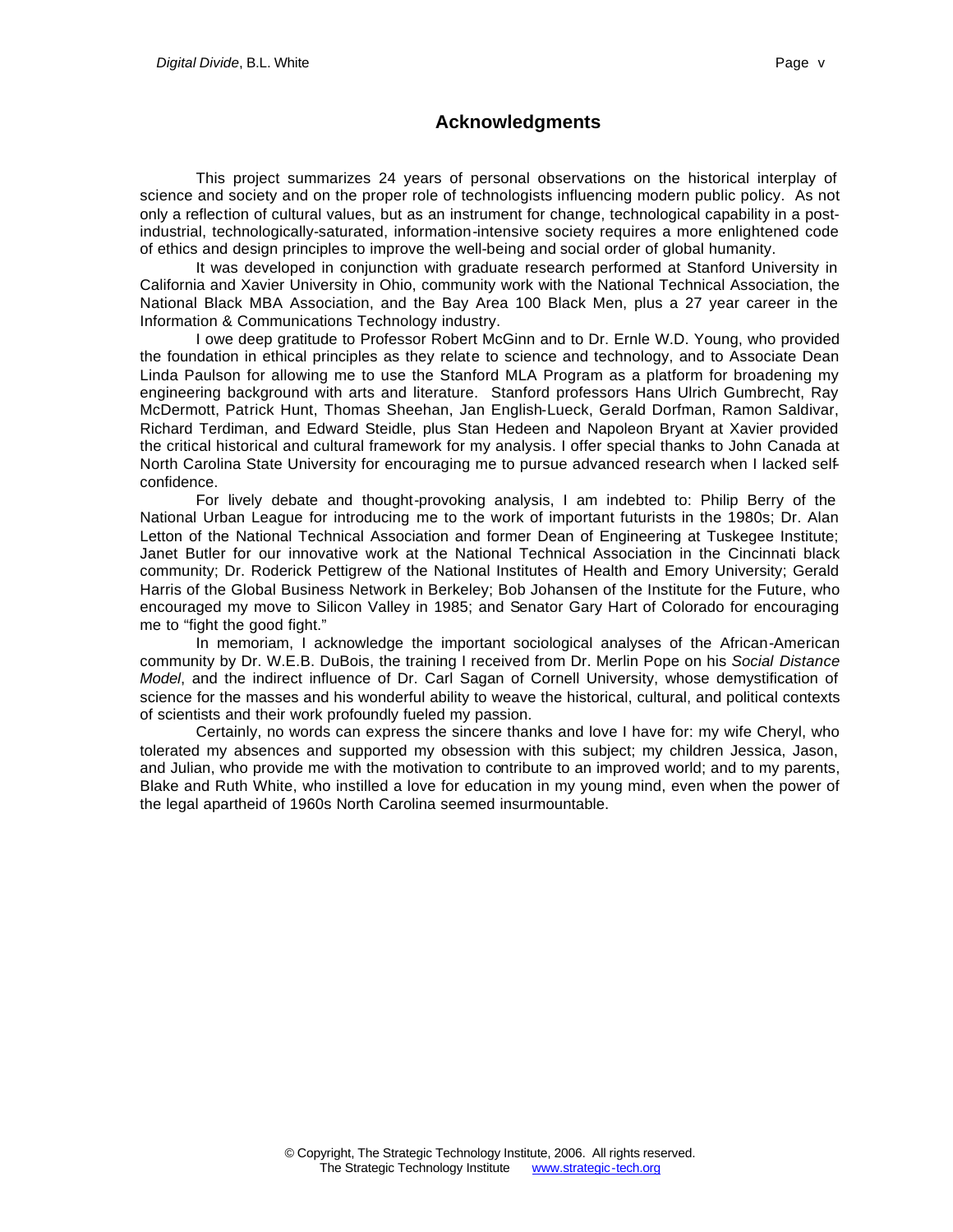## **About the Author**

Blake White is the Founding Principal of the Strategic Technology Institute (STI). STI is a virtual 'think tank' that investigates the business and public policy issues raised by science and engineering. STI is also a global network of independent technology assessment consultants and public policy futurists that provide advisory services, product marketing consulting, business development services, speakers' bureau, focused research, and custom publishing. Silicon Valley veteran and 'Big 4' consultant, Blake White, founded STI (originally Strategic Technologies and then Strategic Systems Inc. in San Francisco) in 1985.

White's 28 years of technology industry experience includes national leadership of the Digital Media Risk Management Practice of PricewaterhouseCoopers LLP, servicing clients in the film, broadcast, and music industries. He also held the positions of: Vice President of Strategic Services at National TeleConsultants, Vice President of Major Accounts for PublishOne (a start-up online publishing service for business information providers that was acquired by digital rights management leader InterTrust Technologies), Vice



President & General Manager of WAM!NET Entertainment, several Director-level positions at Silicon Graphics (SGI) focusing on the Entertainment & Media industry, Director of Corporate Development at Apple Computer, plus management and technical positions in enterprise networking, distributed computing and multivendor IT integration initiatives at Digital Equipment Corporation (DEC), Hewlett-Packard, and Procter & Gamble's Management Systems Division.

White authored **The Technology Assessment Process: A Strategic Framework for Managing Technical Innovation**, published by Greenwood Press in 1988, and he was the principal author of the PricewaterhouseCoopers 2003 publication -- **A New Era for Content: Protection, Potential, and Profit in the Digital World** -- and the **SMPTE Motion Imaging Journal** article (April 2004) by the same name. He co-authored *Digital Asset Management: Process Over Product*, published in **Broadcast Engineering** (July 2004). White also published several articles for the **Journal of the National Technical Association** and has been active on the lecture circuit for two decades at events sponsored by university and community organizations that ranged from technical literacy, to space industrialization, energy alternatives, social implications of new technologies, information privacy, the history of science and technology, and ethical debates.

Professional memberships include: The Association for Computing Machinery (ACM), the Institute of Industrial Engineers (IIE), and the Society of Motion Picture and Television Engineers (SMPTE). A sample of White's speaking engagements include: the Cannes Film Festival, SMPTE Technical Conference, International Broadcast Conference (IBC), National Association of Broadcasters (NAB), Digital Hollywood, Showbiz Expo, Broadcast South Africa, EnterTech, Digivations 2003, AGLSP 2004 (Association of Graduate Liberal Studies Programs), and he presented the feasibility of military base conversion to film studio facilities to the late-Honorable Ron Brown, U.S. Secretary of Commerce, and to former Vice President Al Gore's staff.

Community activities include: Board Member of the National Technical Association, the National Black MBA Association, the Bay Area 100 Black Men, the Cincinnati Environmental Advisory Council, the Cabarrus County Chapter of the North Carolina Human Relations Commission.

White holds an engineering degree from North Carolina State University, an MBA from Xavier University (Ohio), and is a candidate for the MLA degree at Stanford University.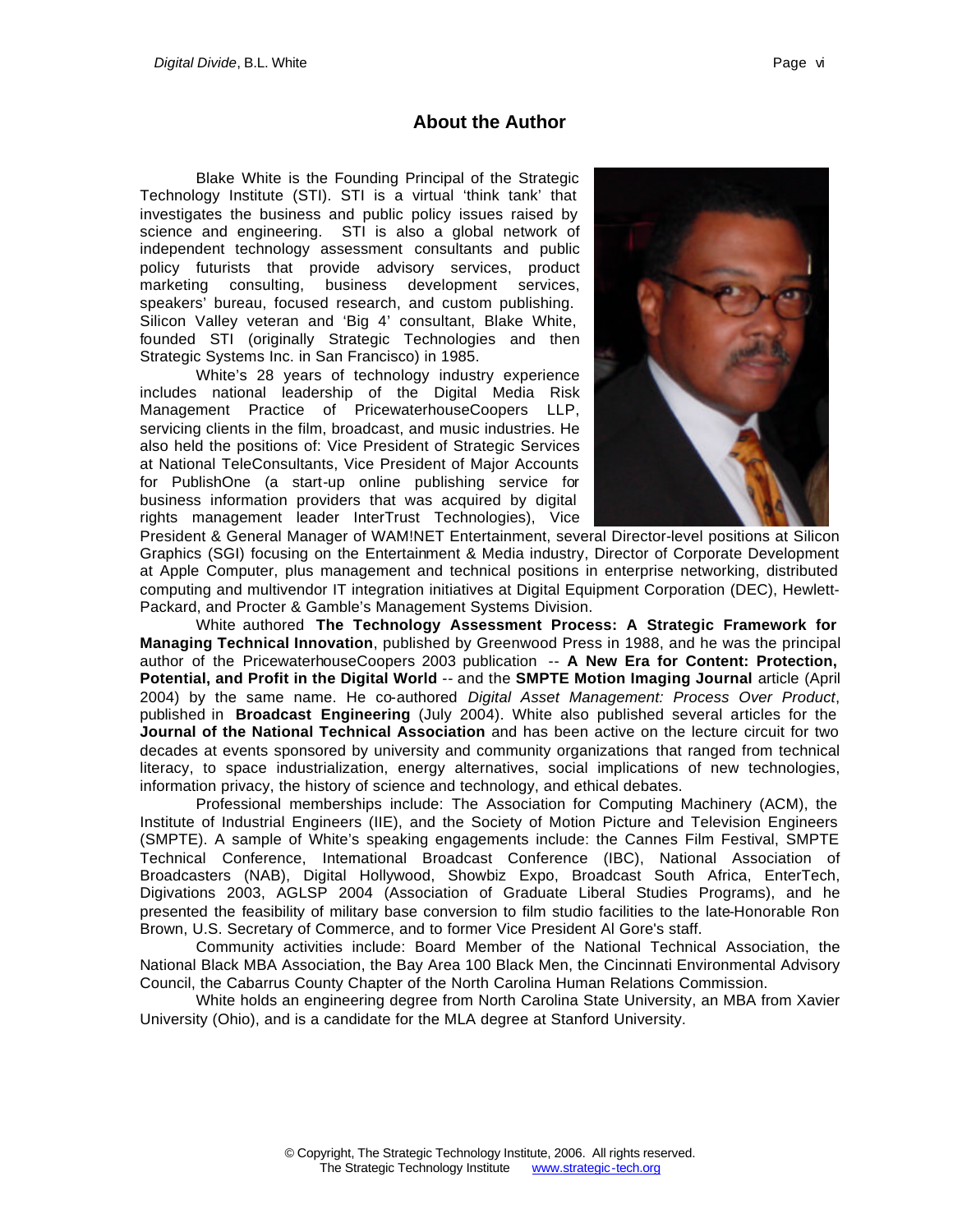### **Preface**

## **Holistic Self-Development of a Silicon Valley Geek**

The historical development and social implications of science and technology remain my passion. However, my adult life has been consumed with overly analytical and stressful attempts to win in the high-tech market in order to provide a better life for my family. So, there has not been much spare time to pursue my passion. In order to achieve a better life-work balance and pursue my intellectual interest, *STI* provides a framework for my colleagues and I to develop a more holistic worldview, especially as it relates to science, technology and society.

Through technology, I have earned a decent living. However, my life has been a constant search for a breadth of cultural experiences to counterbalance and complement the sterility of Silicon Valley. As such, my business and personal travels have allowed me to see and experience the world, as few others having grown up in a small North Carolina mill town would conceive.

I have seen the sun set over Mount Fuji in Japan, been amazed at how close the DMZ is to millions of people in Seoul, marveled at the artistry of wood carvers and back street "jewelry" runners in Hong Kong, stood in awe of the architecture of the Sydney Opera House, and was amazed at how openly a Sydney cab driver casually made racist remarks about Australia's indigenous people. My wife and I were invited by NASA to witness the first night launch of the Space Shuttle, which also lifted Guy Bluford, the first Africa-American astronaut, into space. We flew in a helicopter to the top of a Hawaiian volcano and then under a rain forest's waterfall, experienced brutally freezing temperatures on a glacier outside Banff, drove through the majestic Alps on the Napoleon Highway, and bathed in the warmth of the Caribbean people. I sat with those with great wealth in Monaco and saw first-hand the gulf between the misery of the poor in Mexico City and the indulgences of their elite counterparts. History has come alive and my perspective has been broadened by walking the tower steps of Notre Dame, being outraged at the grave robbers who, in the name of science, transported so much Egyptian art and even mummies to the Musée du Louvre. While staring at the clothes and weapons in the lower levels of Westminster Abbey, for the first time, I really understood just how long the British Royal family has been in power. I have enjoyed standing by the Fjord in Norway where Vikings once sailed. I struggled to understand the dichotomy between the conservative Dutch who are equally comfortable with a multiethnic population, public drug dealing, legal prostitution, and euthanasia. I felt a chill as I landed at the same Berlin airstrip that I saw in old newsreels of Adolf Hitler. I was struck by how I could simultaneously feel reverence and horror in my every nerve, as I stood in Nelson Mandela's prison cell on Robben Island. These have been wonderful life experiences rare to most of the world.

My work has allowed me to advise business and world leaders, such as John Sculley at Apple, Ed McCracken at SGI, Senator Gary Hart of Colorado, the late Secretary of Commerce Ron Brown, and Vice President Al Gore's staff. I have met President Jerry Rawlings of Ghana, former California Governors Jerry Brown and Pete Wilson, Reverend Jessie Jackson, Kwame Toure (Stokely Carmichael), former head of the Urban League Vernon Jordan, the first African-American woman astronaut, Dr. Mae Jemison, presented controversial recommendations on the uses of technology in public education to the Congressional Black Caucus, and twice hosted a delegation of the British Counsel General and his trade ministers.

I have seen the superficiality of the image industry at the Cannes Film Festival, was honored to share with my daughter a preview of the re-release of *Star Wars* in George Lucas' private theater, was treated to a preview of Michael Jackson's unreleased *History* CD by the artist himself in his private LA studio, and attended the opening of the only U.S. movie studio owned by African Americans – Tim and Daphne Reid's *New Millennium Studio* outside Richmond Virginia. Along the way, my wife and I have had the pleasure of witnessing giants in the arts, such as Ella Fitzgerald, Cab Calloway and Miles Davis. We saw ourselves change from fans to critics of Joan Miro as we examined a more extensive body of his work.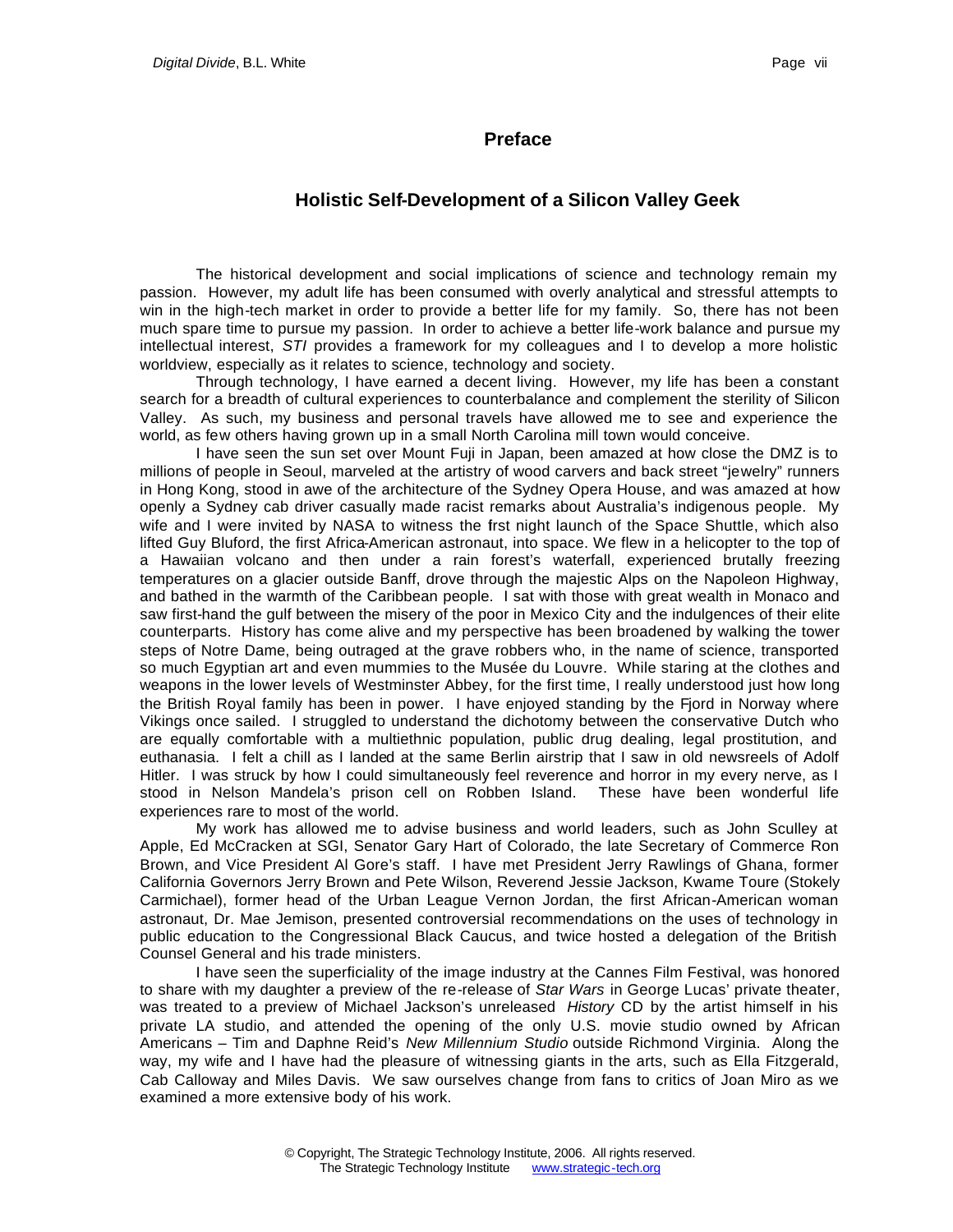This is not bad for a kid from the other side of the tracks, whose mother and father had constrained opportunities of the segregated Jim Crow South. The same black kid who cowered under the window sill as the Ku Klux Klan burned a cross on the neighbor's lawn and shot bullets through their windows has experienced and influenced more of the world than those small-town extremists will ever know.

Along this fascinating journey, I have seen life's grim inequities and its glorious potential. Likewise, I have seen technology – which is always devoted to a specific aim  $-$  amplify inequities while making the impossible possible. While the quickening pace of scientific knowledge and its direct (and sometimes unintentional) impact have fascinated me since I followed the Gemini and Apollo missions in my youth. My adult career as an engineer and my community activism reinforced a belief that *science* can, theoretically, be neutral, but *technology* is never neutral.

Since technology is the use of scientific knowledge toward a defined set of goals, it always has social implications. In the profit-oriented zero sum game of global capitalism, the winners often use technology to redefine the rules of society in their favor. We have seen nineteenth and twentieth century industrialists redefine wealth and power according to the ownership of machines and the means of production. Today, we are in the throes of an economy that defines success by the ownership and control of information and the tools that access and exploit abstract representations of knowledge. The losers suffer either profound dislocations, an increasing economic gap with its subsequent competitive disadvantages, or at best they become the employees or servants of the new ruling class. Witness the industrial age that attracted or forced waves of agricultural workers to abandon the fields in favor of centralized factories and witness again today's debates on the "digital divide."

Even beyond the market-oriented implications of technology, there have historically been tension, and sometimes persecution, between the discoverers of knowledge and the high priests of the dominant belief system. The burning of the Library of Alexandria by church-directed Crusaders, the inquisition of Galileo, the Scopes evolution trial, railings against NASA by rural and inner city evangelists in the '60s and '70s, and the recent uproar over stem cell research are only examples of a long history of suspicion and fear between the religious and scientific communities. The nature of this tension goes beyond the mere challenge of paradigms. While scientific knowledge can be a challenge to the paradigm, the real threat is based on the potential use of knowledge via technology to undermine and unseat the center of power. That is why the paradigm holders are often the first to co-opt the new technology for their own use. For example, reading and writing were once restricted to royal scribes, high priests and Medieval monks. Today, successful radio and television evangelists ironically rail against the same "evil media" that is "corrupting our youth." New technologies for the masses seem to be evil, until they are adopted by the powerful for their own purposes.

In either case – markets or faith – if anyone is to be adversely impacted by a new technology, it is generally the poor, the powerless, and those of color.

Through the intellectual stimulation of like minds, I hope to use these life experiences and my observations of the lives of others to understand the duality of existence and create a more holistic "end" to the technological "means" that so often dominate life. At a minimum, I will enter the next stage of my life as well rounded, socially aware, and culturally sensitive. If done right, my colleagues and I might catalyze a whole new approach to technology assessment -- one that considers context and condition on a par with discovery and tools.

Understanding the history, belief systems, ethics, shared assumptions found in the literature and history of the period, economic shifts, political context, class/race struggles, and the critical adoption rate or "tipping point" associated with major scientific discoveries and their related technological uses, will allow us to develop an approach to technology assessment that is balanced with a humanist worldview. This art form can be inherently superior to the sterile analysis of trends typically used by scientists, technologists, economists, and pundits in general. It will take into consideration the untidy emotional and cultural factors inherent in the "ends" that justify the technological "means." In the process, we will be able to minimize the over-exaggerated differences between technology and ethics, culture and tools.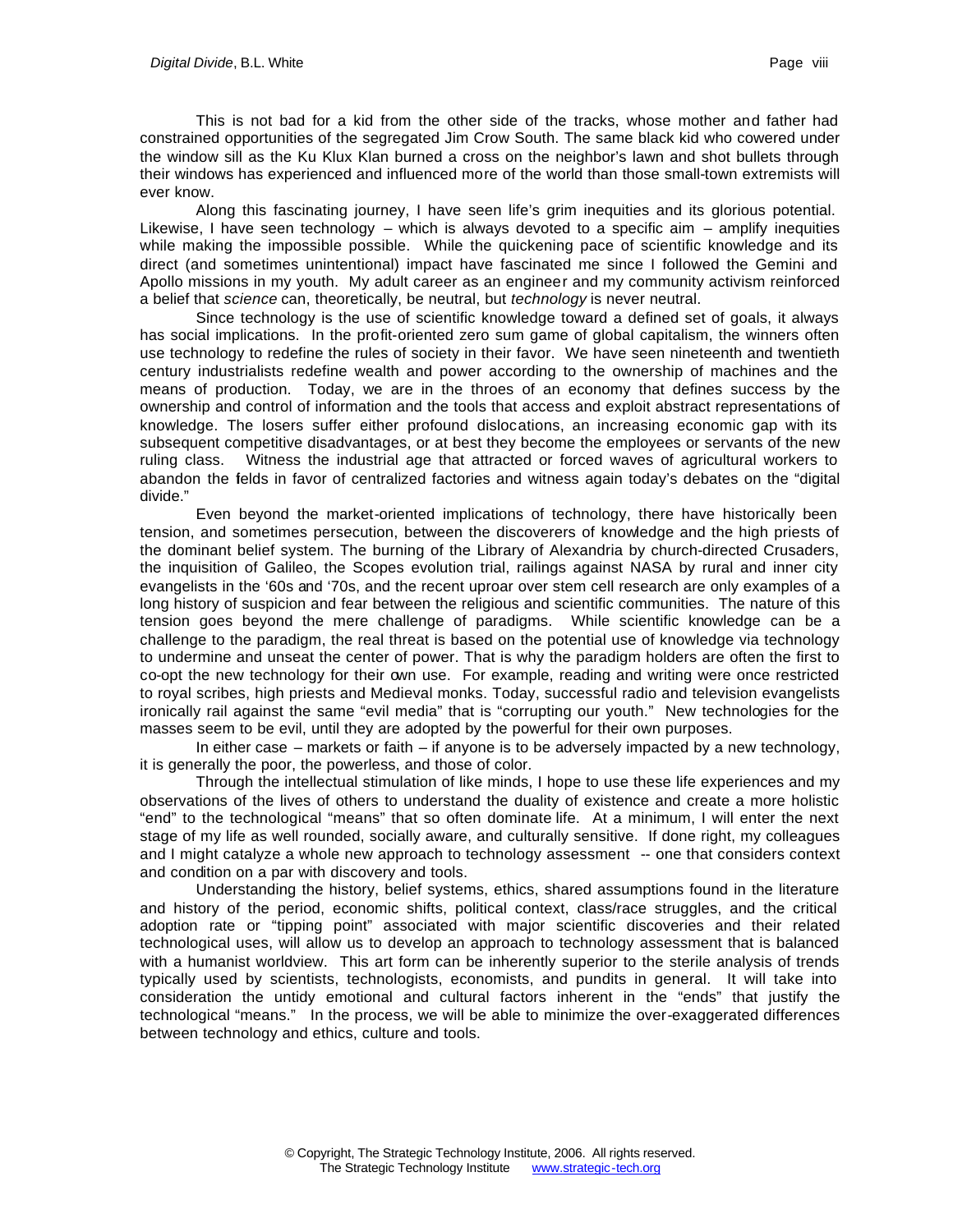We may even be able to usher in a new age of complementary thinking styles based on harmony between science and religion, tangible and intangible, fact and faith, optimism and fate.

I invite you to join the journey.

B. L. White Oakland, California March 16, 2006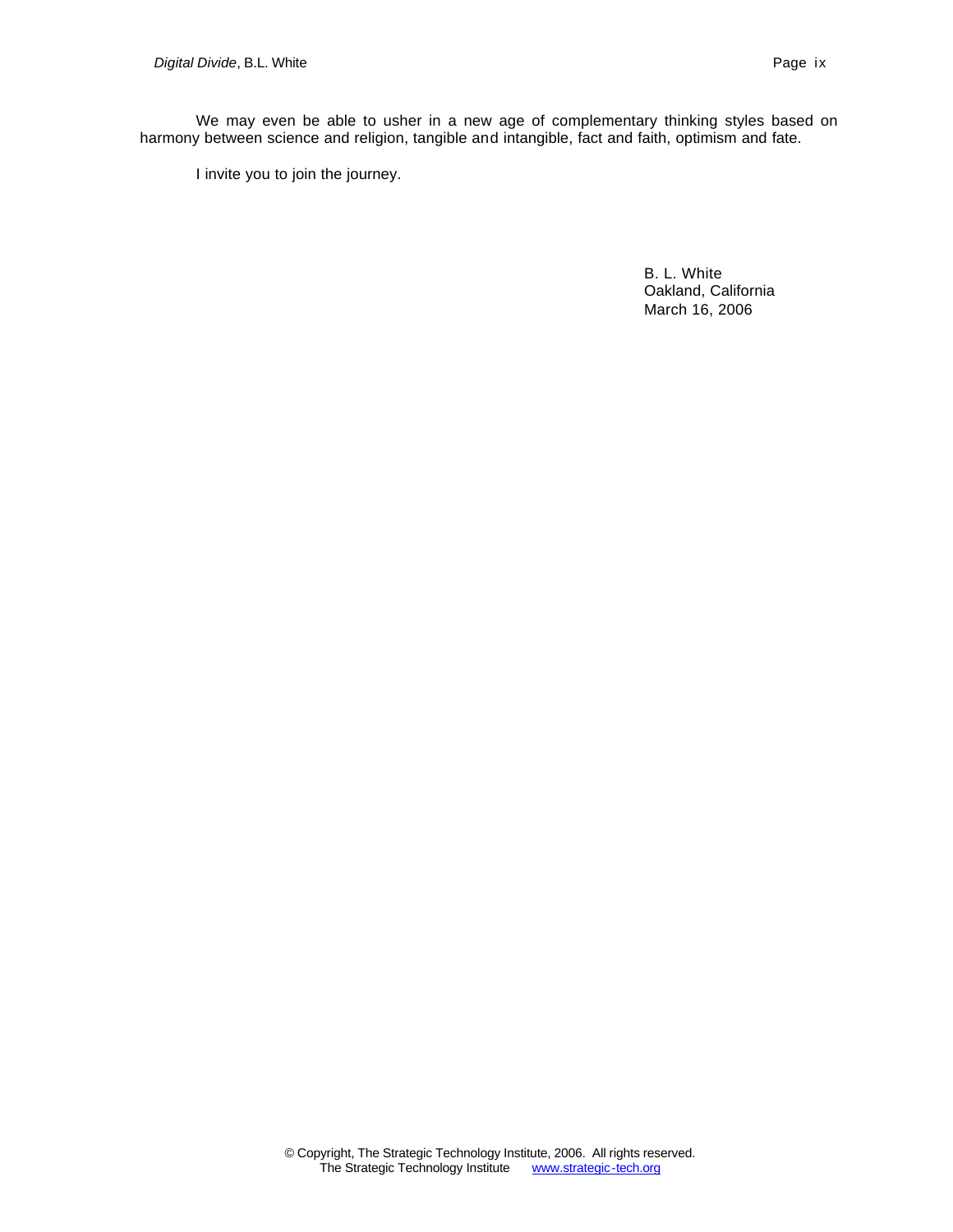# **The Requirements of Justice Arising from the 'Digital Divide'**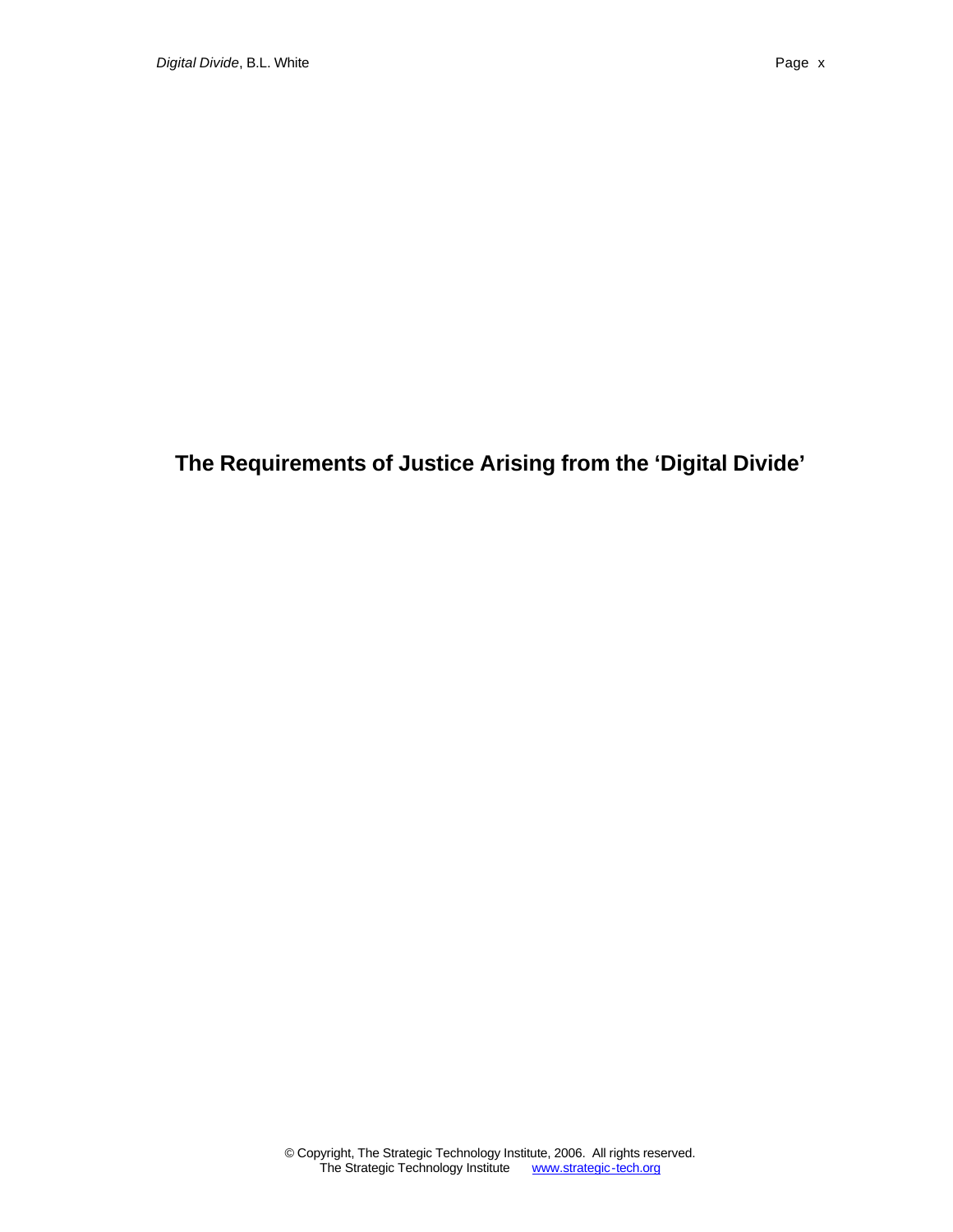In the twenty-first century, the capacity to communicate will almost certainly be a key human right.

-- Nelson Mandela, President of South Africa World Telecommunications Forum, 1995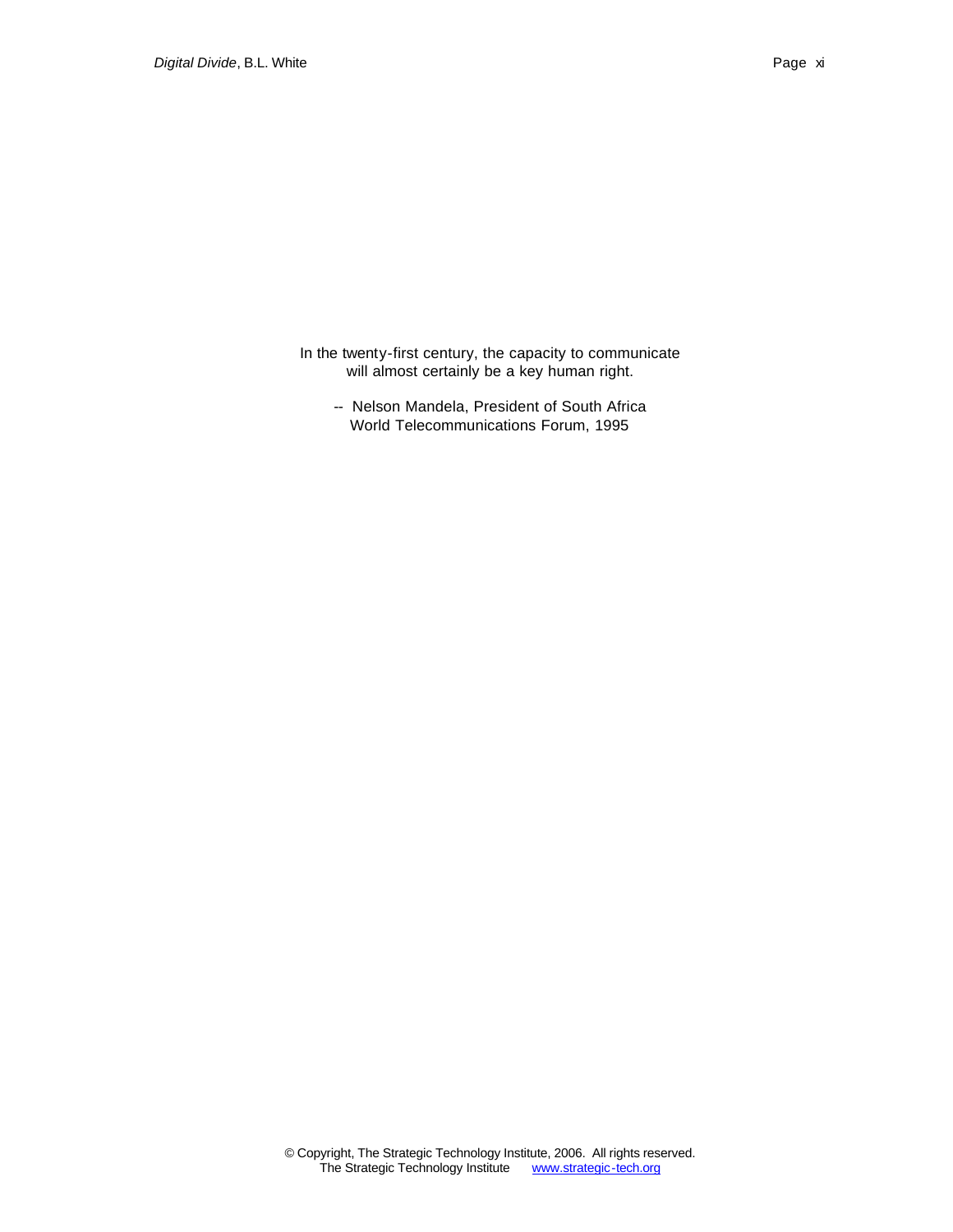## **Chapter One**

## **Introduction: The Ethics of Equitable Technology Diffusion**

*Man's power over nature is really the power of some men over others with nature as their instrument.*

*-- C. S. Lewis*

A socio-ethical analysis of how the 'digital divide' affects African-Americans provides an interesting case study of the ethics of technology diffusion, when the technology in question is promoted and subsidized by public institutions as a new form of public infrastructure. The 'digital divide' is a political euphemism used within the United States over the past twenty years, and among the United Nations, the World Bank, and non-governmental agencies within the past decade, that describes the technology gap that falls along the lines of race and class. This project asserts that distributive compensatory justice for African-Americans in the digital era entails fulfillment of a set of requirements for, not just meaningful access to the new digital infrastructure, but reparations *in human capital development* that would allow for an equal opportunity to fully participate in the economic, educational, and political life, the inequities of which continue to be exacerbated by new generations of technology. As a working definition, this project adopts the perspective of human capital development espoused by Anthony Wilhelm, who led the 'Digital Nation' initiative for the U.S. Commerce Department's National Telecommunications and Information Administration. He suggests that human capital development has an intrinsic notion of education in skills necessary to make mature informed judgments in a participatory democracy and the ability to bring capacities to the table that have value in the marketplace of ideas and goods (Wilhelm 45).

#### **Why Focus on African-Americans?**

A valid question might be asked by the relatively comfortable, middle and upper class, educated, either 'politically-correct' or neo-conservatively 'color-blind' citizen of a twenty-first century representative democracy that is the United States: why the focus on African-Americans? After all, is not racism passé? With the progress of the black educated upper-middle class in corporations, such as Chief Executive Officer Kenneth Chenault of American's Express, Chairman Richard Parsons of Time Warner, Chairman & CEO John Thompson of computer security company Symantec, or the technical achievements by founding engineer Marc Hannah of Silicon Graphics, or those of astronauts Guy Bluford, Charles Bolden, the late Dr. Ronald McNair, and Dr. Mae Jemison, or the visible political success of the last two holders of the Secretary of State office, General Colin Powell and Dr. Condoleezza Rice, not to mention the bully pulpit of entertainment moguls Oprah Winfrey, Bill Cosby, and Russell Simmons, surely African-Americans now have an equal opportunity at achieving the American success story?

The individual successes of specific African-Americans, whose positive attributes are individualized but rarely generalized across the broader racially stigmatized and economicallychallenged population of blacks in the U.S., can comfortably allow the middle and upper classes of all races in the U.S. – blacks included – to forget that a large underclass exists in twenty-first century America, and that caste has historically been and continues to be stratified by race.<sup>1</sup> As President

 1 According to Glenn Loury, racial stigma is a cultural artifact, more than an artifact of racial markings, as it relates to blacks' opportunities for success. "The unfair treatment of persons based on race in formal economic transactions is no longer the most significant barrier to the full participation of blacks in American life. More important is the fact that too many African-Americans cannot gain access on anything approaching equal terms to social resources that are essential for human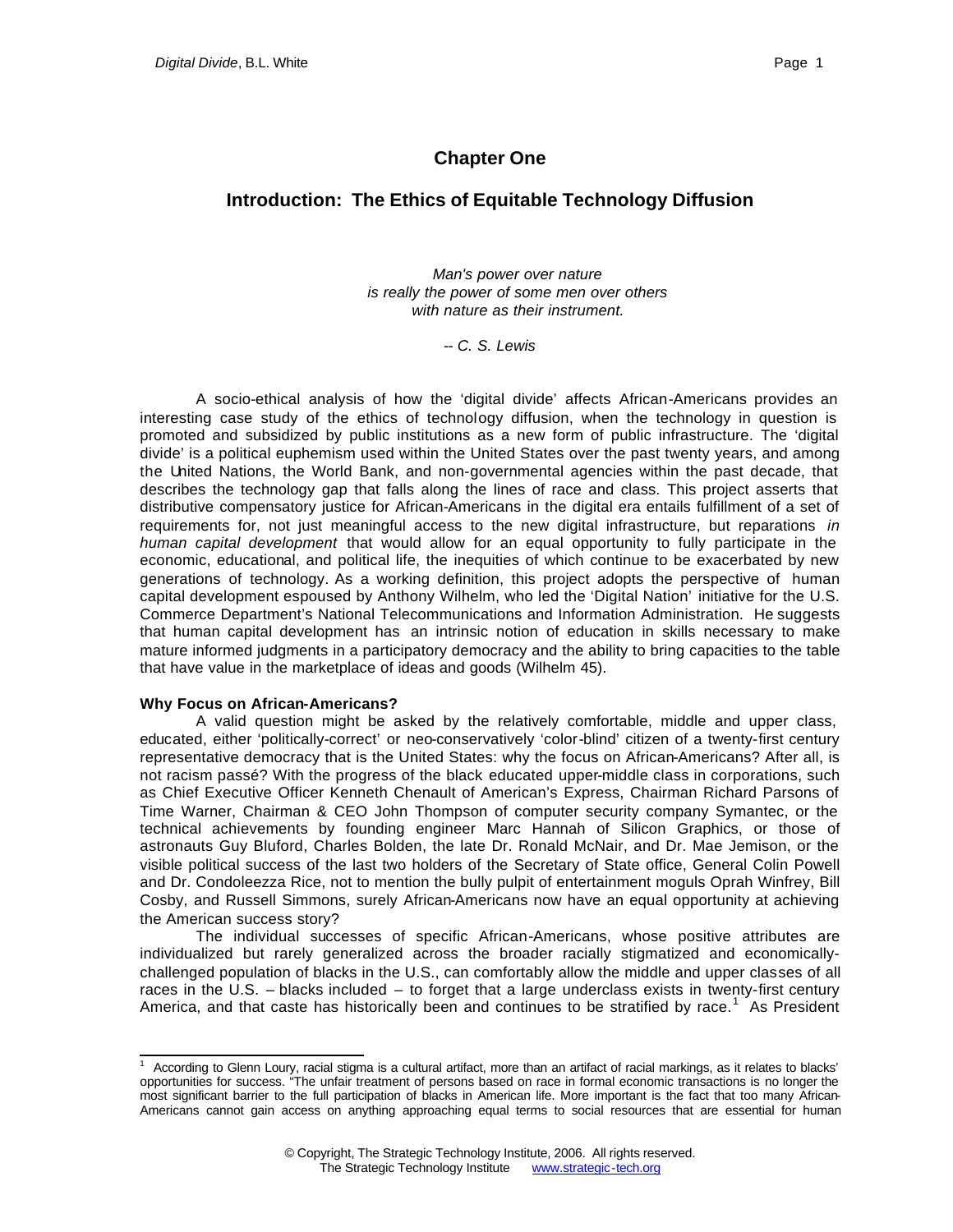Harry Truman reminded the nation in the preamble to *Executive Order 9981* in 1948, "We cannot properly understand the American civil rights record without giving attention to the composition of the American people" (Wright 522).

In 2004, 37 million people were in poverty in the U.S., up 1.1 million from 2003<sup>2</sup> (U.S. Census Bureau: *Income, Poverty, and Health Insurance Coverage in the United States, 2004*). The poorest ten percent of people in the U.S. receive only 1.9 percent of the country's income, just ahead of China's 1.8 percent, and straggling behind the United Kingdom, Italy, France, Germany, and Japan, whose poorest ten percent receive 2.1, 2.3, 2.8, 3,2, and 4.8 percent of the country's income, respectively.<sup>3</sup> Blacks comprise 12.3 percent of the population, but 24.9 percent of America's poor (The Urban Institute using 2000 U.S. Census data).

Skeptics and detractors need only be reminded of the 'invisible' masses of blacks that suddenly flashed across television screens during the 2005 Hurricane Katrina disaster. People too poor, too sick, or too sick and poor to flee the path of a Category 5 hurricane seemed to surprise most Americans. Without cars, money for gasoline, or credit cards, and for those on public assistance who were caught at the end of the month before the government check arrived, there was no place to go. They faced disaster and death of biblical proportions.

The government, embarrassed that its free market color-blind policies had been exposed to a global television audience, neglected to remind the country that these invisible poverty-stricken citizens accounted for 27.9 percent of New Orleans' residents. While the poor population of New Orleans certainly includes more that black people – 11.5 percent of the city's 28.1 percent of whites also lived in poverty – of the 67.3 percent black population of New Orleans, 35 percent lived in poverty. This problem also remains more widespread than New Orleans. Cities of comparable size – Cleveland, Las Vegas, and Oklahoma City – had black poverty rates of 33.8, 23.7, and 29.9 percentage points, respectively. The problem of African-American poverty exists in Atlanta, Baton Rouge, Dallas, Houston, Jackson, Little Rock, San Antonio, and Shreveport, for example. The black poverty rates in these cities range from 21.7 to 36 percent. (The Urban Institute using 2000 U.S. Census data).

This project assumes that African-Americans serve as a racially identifiable proxy for the general socio-economic case of other U.S. minorities and that by examining the structural impediments of the chronically poor segment of the black community, it may be easier to understand the less obvious structures that impede the American poor in general. As Harvard's Glenn Loury argues, responsibility for these socio-economic inequities rests with either: (a) external society, (b) internal group expectations and motivations, (c) innate inferiority at performing a task, or (d) some combination of these factors (Lowry 162-163). In a modern democracy, the concept of innate inferiority is assumed false, so "a" and "b" are responsible for solving the problem in a socially just way (Lowry 162-166).

Unlike other, more recent immigrants, the influence of a foreign social and economic system cannot be the reason for poor blacks' continued position on the bottom rung of the socio-economic ladder. As Loury observes, African-Americans comprise a group whose history has been largely determined within the confines of the U.S. social system. So whether the inequality in economic opportunity resulted from the historical actions of a hostile or indifferent American society, or whether it is due to the pathological actions of those within the group, the resulting inequities have occurred under the influence of the peculiar relationship of social behavior, customs, expectations, laws, and self-fulfilling prophesies that have a particular American character. In addition, blacks have been disproportionately harmed by their starting position in a number of critical technologies from their enslavement by superior military technology, to their role 'feeding the machine' of King Cotton, to their late arrival to the industries of the North (McGinn, Science 118-121). Now a relatively large percentage of the group risks further marginalization due to the requirements of a technologically-

l flourishing, but that are made available to individuals primarily through informal, culturally mediated, race-influenced social intercourse" (168).

 $^2$  The U.S. government's official poverty line is set at \$19,300 per year for a family of four, or \$9,800 per year for an individual under 65. 2004's overall rate of poverty was 12.7 percent WashingtonPost.com, and Newsweek interactive chart on 21 September 2005).

<sup>&</sup>lt;sup>3</sup> Newsweek interactive chart on 21 September 2005.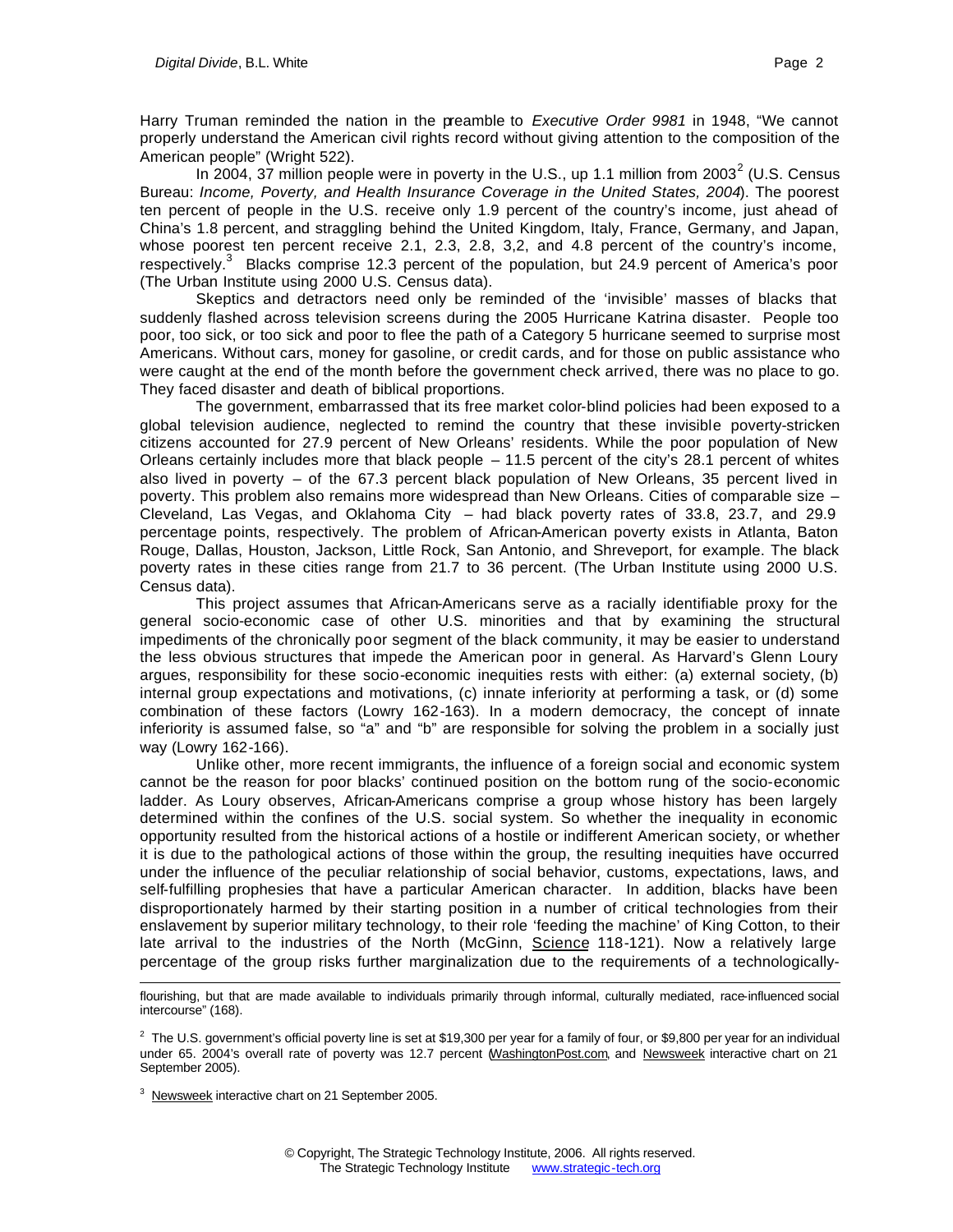intensive global information economy. Failure of society to intervene in this vicious cycle of technological backwardness is immoral, and in some cases illegal.

#### **Technology the Savior?**

l

Technology creates opportunities and threats to the established social order, including the assumptions and conditions under which rights within the cultural-environmental system have been granted.<sup>4</sup> Over the recorded history of humanity's struggle for survival, the fate of society has often depended upon the possession and wise application of technologies to engineer collective opportunity. Both tremendous economic opportunity and societal realignment have accompanied major technological advancements. The beneficial transitions from hunter-gatherers to settled agriculture to industrialization have come at the price of subjugation, exploitation, and dislocation. Likewise, under the aegis of global capitalism, the transition from a twentieth century industrial age into a twenty-first century information-based social order offers unparalleled economic, educational, and governmental advances at the risk of marginalizing those unable to access and leverage the advantages of Information & Communications Technologies, generally referred to by the acronym  $ICTs.<sup>5</sup>$ 

The German philosopher Martin Heidegger (1889-1976) told of the inevitability of the two sides of technology -- as technology the savior that comes with inherent risks.<sup>6</sup> He argued that the danger inherent in how humans use technology also embodies the potential for great progress. Quoting the poet Hölderlin, Heidegger noted that, "Where the danger is, grows the saving power also."

If the essence of technology …is the extreme danger, and if there is truth in Hölderlin's words, then …the essence of technology must harbor in itself the growth of the saving power. In technology's essence roots and thrives the saving power (28- 29).

Perhaps heeding Heidegger's cautiously optimistic approach to technology is in order. Heidegger was a proponent of technology, in its broadest sense, as a way for humans to fulfill our collective destiny. He understood that the danger inherent in how humans use technology also embodies the potential for great progress.<sup>7</sup> Likewise, José Ortega y Gasset (1883-1955) reminded us

<sup>4</sup> Perhaps it is useful to define what one means by *technology*. It is derived from the Greek words, *techne* and *logos* . The former means art or craft, and the latter signifies discourse or organized words. Much of the relevancy of science to society arises by way of technology. There are close relationships between *science* and *technology*; yet science is not technology and technology is not science. Technology is how we do things, not how we think of them. To this extent, technology is not neutral. Technology is applied, but is not necessarily based upon science. In fact, as the astronomer Robert Fischer notes, "To define technology as applied science is to miss much of the significance of the relationship that exists between science and technology." He defines technology as the totality of the means employed by peoples to provide material objects for human sustenance and comfort (Fischer 76). Even though we do not normally think of technology as consisting of written or spoken words, as implied by logos, it does involve the systematic organization of processes, techniques, and goals. As José Ortega y Gasset sees it, "Without technique – the intellectual method operative in technical creation – there is no technology. But with technique alone there is none either." (154-155). Robert Hammond defines technology (engineering) as a means by which the knowledge of mathematical and rational sciences is applied with judgement to develop ways to utilize the materials and forces of nature for the benefit of mankind (5). As a result of overt human goals and subjective human judgment, technology is never neutral because it is directed in specific instances toward specific material objects.

<sup>&</sup>lt;sup>5</sup> For brevity, this book uses ICT as the accepted acronym to describe Information & Communications Technology. It is regularly used by global governmental and non-governmental (NGO) agencies when referring to computer-based systems, information digitally stored in electronic databases, and high-speed telecommunications networks for telephone services and Internet access. Unless otherwise stated or implied by usage, such as other classes of mechanical technology, this book refers to ICT when it uses the term 'technology.'

 $6$  Heidegger, widely regarded as one of the most original and influential twentieth century philosophers, was influenced by Catholic theology and Edmund Husserl's *phenomenology*. Phenomenologists tend to oppose the acceptance of unobservable matters, grand systems erected in speculative thinking, and *naturalism* (also called *objectivism* and *positivism*). They justify cognition with reference to what Husserl called *Evidenz*, and hold that inquiry ought to focus upon what might be called "encountering" as it is directed at objects and, correlatively, upon "objects as they are encountered" (Center for Advanced Research in Phenomenology).

 $^7$  Heidegger was concerned that our perspective that technology is for purely utilitarian purposes, and that this view might blind one to the insight of the greater good of technology. Heidegger referred to the undifferentiated supply or 'standing-reserve' of the available matter that is objectified by man via technology as a 'means to an end.' He also saw the extreme focus on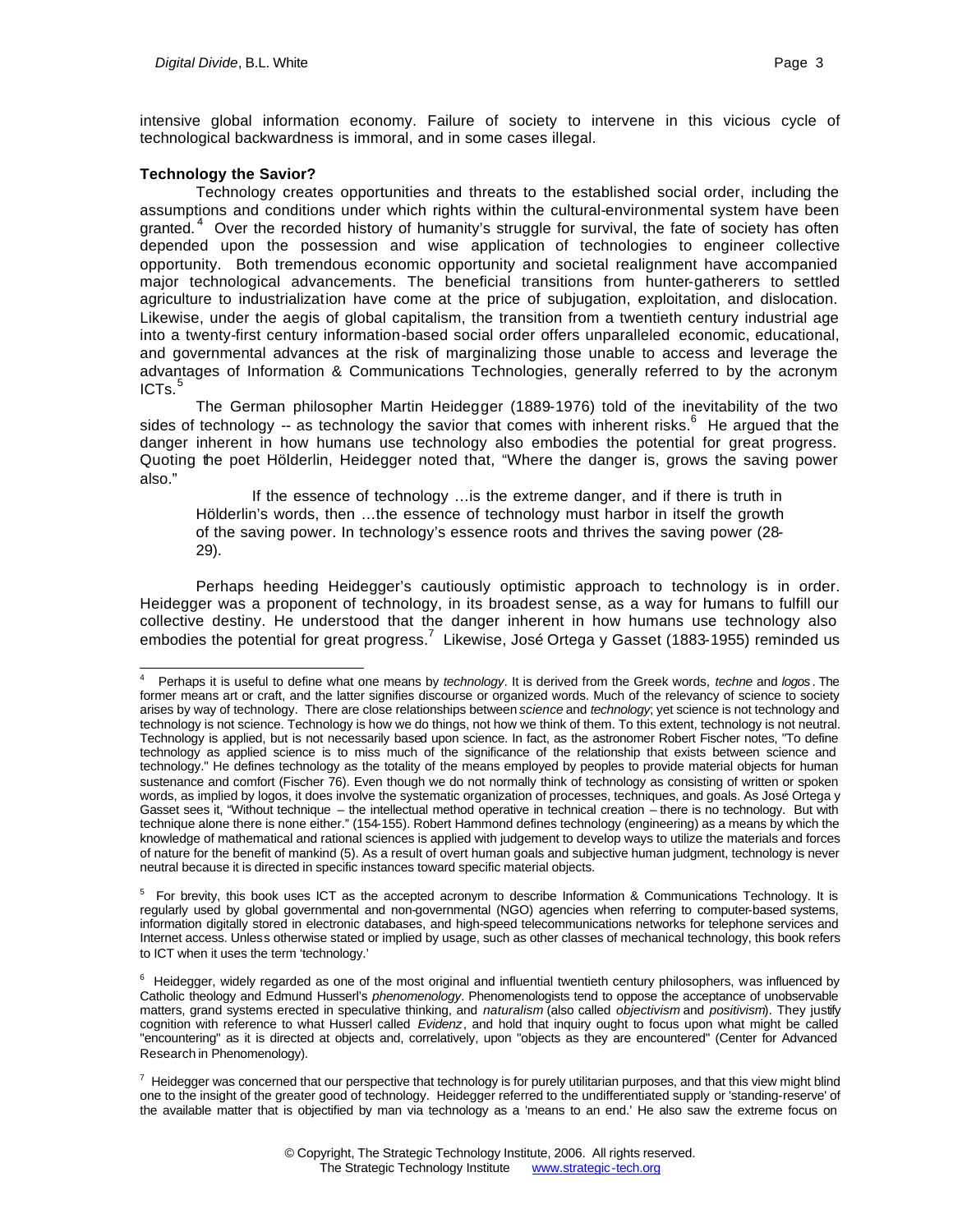l

that when a society delegates its work to machines, the technology is no longer just an extension of human physical capabilities and man is not just a technician; this empowerment of technology makes humans free-willed engineers of our own collective 'program' (Ortega 124, 148-149). Like Heidegger, Ortega acknowledged the risks that inherently accompany any new technology, but in order to achieve humanity's collective program, the risks must be managed. Ortega advised, "Human life and everything in it is a constant and absolute risk. The deadly blow may come from where it was least to be expected" (103). Since technology amplifies human abilities to act upon work or, in the case of ICTs, one's ability to make decisions and act upon them, it is prudent that wise use of technology becomes paramount.

#### **Ethical Principles Provide a Framework for Analyzing the 'Digital Divide'**

The entrance of a new scientific or technological development onto the social scene typically enables new behavioral or intellectual possibilities for its users or adopters. It also poses new intellectual behavioral requirements for effective use of the technology and it may effectively disable certain old behavioral and intellectual options. These changes may be in tension with elements of the cultural-environmental system, and if this tension is significant and persistent enough, the culturalenvironmental system may be thrown into disequilibrium. The cultural-environmental system may reject the development or transform itself so as to accommodate the development with which it has been confronted (McGinn, Science 97).

As with most debates over the impact of new technologies on the social structure and on the distribution of public goods and services, the disparities of the 'haves' and 'have nots' and the associated rights that are being either granted our violated become a matter of ethics. As a framework, this project uses the late twentieth century principles of John Rawls (1921-2002), which are based in part on the nineteenth century progressive utilitarian works of the British philosopher John Stuart Mill (1806-1873).

Principles of *distributive justice* are normative principles designed to allocate goods in limited supply relative to demand. They are based on what goods are subject to distribution, the nature of the subjects of the distribution, and on what basis the goods should be distributed (Lamont, Stanford Encyclopedia of Philosophy). As society forges technology according to its needs and desires, technology may indeed force one to reevaluate the meaning of *usefulness* implied by utilitarianism, *equality* inferred by distributive justice, and *diversity<sup>8</sup>* at the core of Rawls' *Difference Principle*. The basic theory of *utilitarianism* is one of the simplest to state and understand. Utility has been defined variously as pleasure, happiness, or preference-satisfaction. So, for example, a 'preference utilitarian' would choose to distribute benefits that maximize the arithmetic sum of all satisfied preferences, weighted for the intensity of those preferences (Lamont, Stanford Encyclopedia of Philosophy). One of the simplest principles of distributive justice is that of strict or radical equality, which says that every person should have the same level of material goods and services.<sup>9</sup> The principle is most commonly justified on the grounds that people are owed equal respect and that equality in material goods and services is the best way to give effect to this ideal (Lamont, Stanford Encyclopedia of Philosophy).

The most widely discussed theory of distributive justice in the past three decades has been that proposed by John Rawls in A Theory of Justice (1971) and Political Liberalism (1993). Rawls proposed two principles of justice. First, each person has an equal claim to a fully adequate scheme of equal basic rights and liberties, which scheme is compatible with the same scheme for all; and in this scheme the equal political liberties, and only those liberties, are to be guaranteed their fair value.

<sup>9</sup> The strict equality principle implies that there should be the same bundle of material goods and services rather than the same level (so everyone would have 4 oranges, 6 apples, 1 bike, etc.)

technology's ends as being short-sighted, "…the only important quality has become their readiness for use…their only meaning lies in their being available to serve some end that will itself also be directed toward getting everything under control" (Heidegger 32-35).

<sup>8</sup> Influenced by de Tocqueville's analysis of American culture, John Stuart Mill came to think that the chief danger of democracy is that of suppressing individual differences, and of allowing no genuine development of minority opinion and of minority forms of culture. Democracy might impoverish the culture of the community by imposing a single and inflexible set of mass values. This form of government has the virtue of fostering intelligence, common moral standards, and happiness; but where the citizens are unfit and passive it can be an instrument for tyranny (Wilson, Stanford Encyclopedia of Philosophy).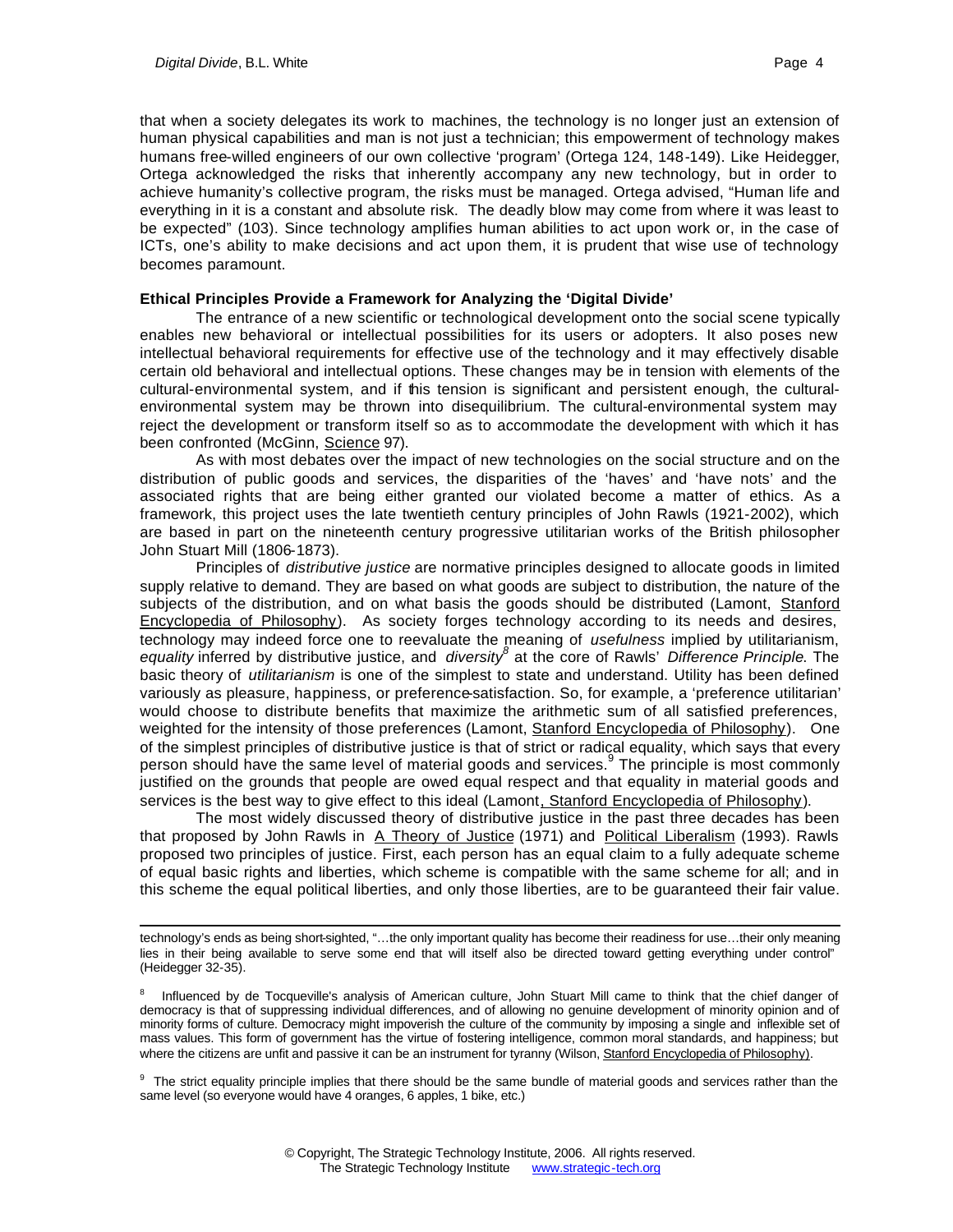Second, social and economic inequalities are to satisfy two conditions: (a) They are to be attached to positions and offices open to all under conditions of fair equality of opportunity; and (b) they are to be to the greatest benefit of the least advantaged members of society (Rawls, Political Liberalism 5-6). The former principle implies that it is irrelevant to give one a right that the recipient is unable to take advantage of. The latter condition espoused by Rawls has come to be referred to as the 'Difference Principle.'

The main moral motivation for the Difference Principle is similar to that for strict equality -equal respect for persons. Rawls was not opposed to the principle of strict equality per se; his concern was about the absolute position of the least advantaged group rather than their relative position. If a system of strict equality maximizes the absolute position of the least advantaged in society, then the Difference Principle advocates strict equality. If it is possible to raise the absolute position of the least advantaged further by having some inequalities of income and wealth, then the Difference Principle prescribes inequality up to that point where the absolute position of the least advantaged can no longer be raised (Lamont, Stanford Encyclopedia of Philosophy).

An analysis of the *digital divide* dilemma using these ethical principles is instructive as to both the 'real' digital divide problem, as well as to how archaic modern Western society's notions might be regarding what is *valuable* and what is a *fair allocation of resources* in the digital realm. The main problem with strict equality is that people have differing perspectives of what is valuable and what is not. For instance, a person preferring apples to oranges will be better off if she swaps some of the oranges from her bundle for some of the apples belonging to a person preferring oranges to apples. As a consequence, requiring identical bundles will make virtually everybody materially worse off than they would be under an alternative allocation. So specifying that everybody must have the same bundle of goods does not seem to be a satisfactory way of solving the equality problem, if different people value different things (Lamont, Stanford Encyclopedia of Philosophy). In 1981, Ronald Dworkin proposed that a fair material distribution might give everyone the same purchasing power, such that each might use that purchasing power to bid, in a fair auction, for resources best suited to their life plans. Although people may end up with different economic benefits, none of them is given less consideration than another (Lamont, Stanford Encyclopedia of Philosophy).

As one considers 'fair distribution,' one must also examine distribution that is guaranteed in the form of *rights*. Moral rights are held to exist prior to, or independently of, any legal or institutional rules and are entitlements of all members of a group by virtue of the fact that each group member has a certain status. For example, modern Western thinkers proclaim life and liberty as moral rights that all humans have equally by virtue of their status as human beings. Moral rights based on human status are called human rights. All human rights are moral rights, but not all moral rights are human rights (McGinn, *Engineer's Moral Right* 222). When it comes to ICT, it is instructive to ask if fundamental *moral rights* guaranteed in the non-digital world effectively transfer to the same or related moral rights in the digital realm, especially if the bearers of those rights have no practical ability to avail themselves of the means to attain their benefits.

#### **The Digital Divide in the Context of Ethics**

Using the ethics of distributive justice and the Difference Principle, a socio-ethical analysis of how the 'digital divide' affects African-Americans enables a valuable examination of the moral rights owed African-Americans and the moral obligations that African-Americans owe to society. The pervasiveness of computer-based technologies in modern developed societies has been accompanied by growing concerns voiced by educators, politicians, public advocacy groups, and professional engineering societies about the stark disparities between the information rich and the information poor. In the United States, this concern can be traced back to the early 1980s, when there were warnings by African-American professional engineering societies and highly visible social activists.<sup>10</sup> It became a mainstream issue in the late 1980s and early 1990s, as it was highlighted in the presidential campaign of Governor Bill Clinton and Senator Albert Gore. The subsequent growth of the computer industry and the embracing of Information & Communication Technologies by suburban families and wealthier school districts brought even more attention to the inequalities of

l <sup>10</sup> Example organizations include the National Society of Black Engineers (NSBE), the National Organization for the Professional Advancement of Black Chemists and Chemical Engineers (NOBCChE), and the National Technical Association (NTA).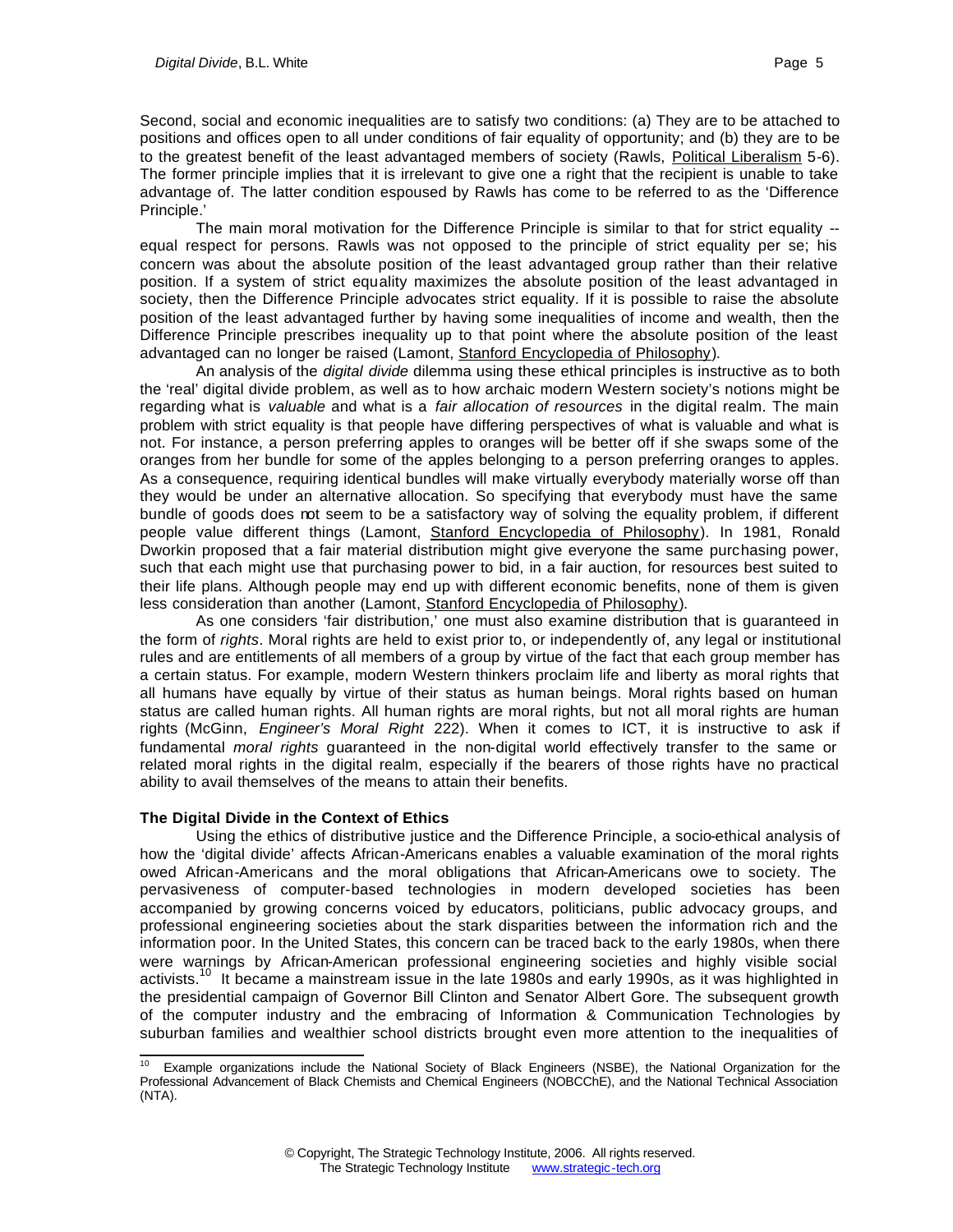the *digital divide*. The National Association for the Advancement of Colored People (NAACP) defined it this way: "Technology is altering the way Americans order the world and has the potential to perpetuate disparities, class advantage, and racial caste. The 'digital divide' describes the technology gap that falls along the lines of race and class."

In the 1980s and 1990s, high-tech entrepreneurs were getting incredibly wealthy developing and exploiting ICT. It seemed that the entire U.S. financial services sector, government information sources, public libraries, colleges, consumer durable and non-durable retailers, and the entertainment industry were all rushing to embrace the Internet. However, there remained valid concerns about major sectors of society being left behind. Even with the support of President Clinton, some estimates were that only 11 percent of U.S. households had a personal computer with a modem in 1994. More recently, according to a 2002 assessment by the NAACP:

The digital divide is deep and wide. Only 64% of classrooms in schools with a 50% or higher minority enrollment are connected to the Internet. Moreover, teachers in majority-minority schools were more likely to cite the following as barriers to the use of computers for instruction time: not enough computers (45%), outdated, incompatible or unreliable computers (32%), and Internet access not being readily available (36%).

By 2003, the Commerce Department reported that high-speed Internet access had doubled since 2001 to 20 percent of U.S. households, but that 24.7 percent of rural households, compared to 40.4 percent of urban households, had broadband or other high-speed connections. The study also found that minority U.S. residents had even lower adoption rates, with 14 percent of black and 13 percent of Latino households having broadband.

When one considers the digital divide in the context of Mill's concerns, one recognizes that, in a technologically-intensive society, there may be a profound unfairness when it comes to economic development opportunity. Anthony Wilhelm observes, "For Mill, the challenge was not so much the mastery of nature, but rather the fair distribution and civilized use of the fruits of our mastery." Mill was convinced that people were capable of living commodiously under the right circumstances of solidarity, democracy, and equality. Alternatively, he believed that social unrest resulted from the injustice of people not being able to realize the social basis for self-respect and solidarity due to stark inequalities (Wilhelm 127).

In modern society, without Internet access and basic computer skills, one's whole life in twenty-first century America costs more. Job openings are placed on Internet-based job boards and responses are expected via electronic applications or emailed résumés. Interview candidate selections are being made by computer-based filtering systems. Electronic banking has moved from a convenience to the standard way consumer banking is done. The next step is online voting, where what was meant to be a convenience and a means to reach more voters could place at risk the participatory democracy of those without access to computers and the Internet. With such a profound change in the daily lives of Americans, it is no wonder that the digital divide is a crucial matter of public policy. See Note I for further discussion of the global implications of digital divide policies.

Progressives, such as former President Clinton, and civil rights groups, including the NAACP and the Urban League, see the disparity of access to information and communications technologies along racial and class lines as a modern human rights struggle. One in which equality of education, economic opportunity, and governance is threatened. They believe it is unethical to provide rights to the rich that are not available to the poor and that government has a role to assist where markets alone are insufficient or disinterested.

l

<sup>&</sup>lt;sup>11</sup> The growth of the U.S. ICT industry might also be attributed to Clinton and Gore's advocacy of the Internet in the 1990s -which they called the 'Information Superhighway' - combined with the massive transition of government scientists and engineers from defense into private sector consumer-oriented technology companies, Y2K preparations, falling prices and broad-scale adoption of personal computers, and a frenzy of venture capital investment in the historic prelude to the dot-com high-technology stock speculation bubble.

<sup>12</sup> Benton Foundation. *Telecommunications and Democracy,* 1994*.*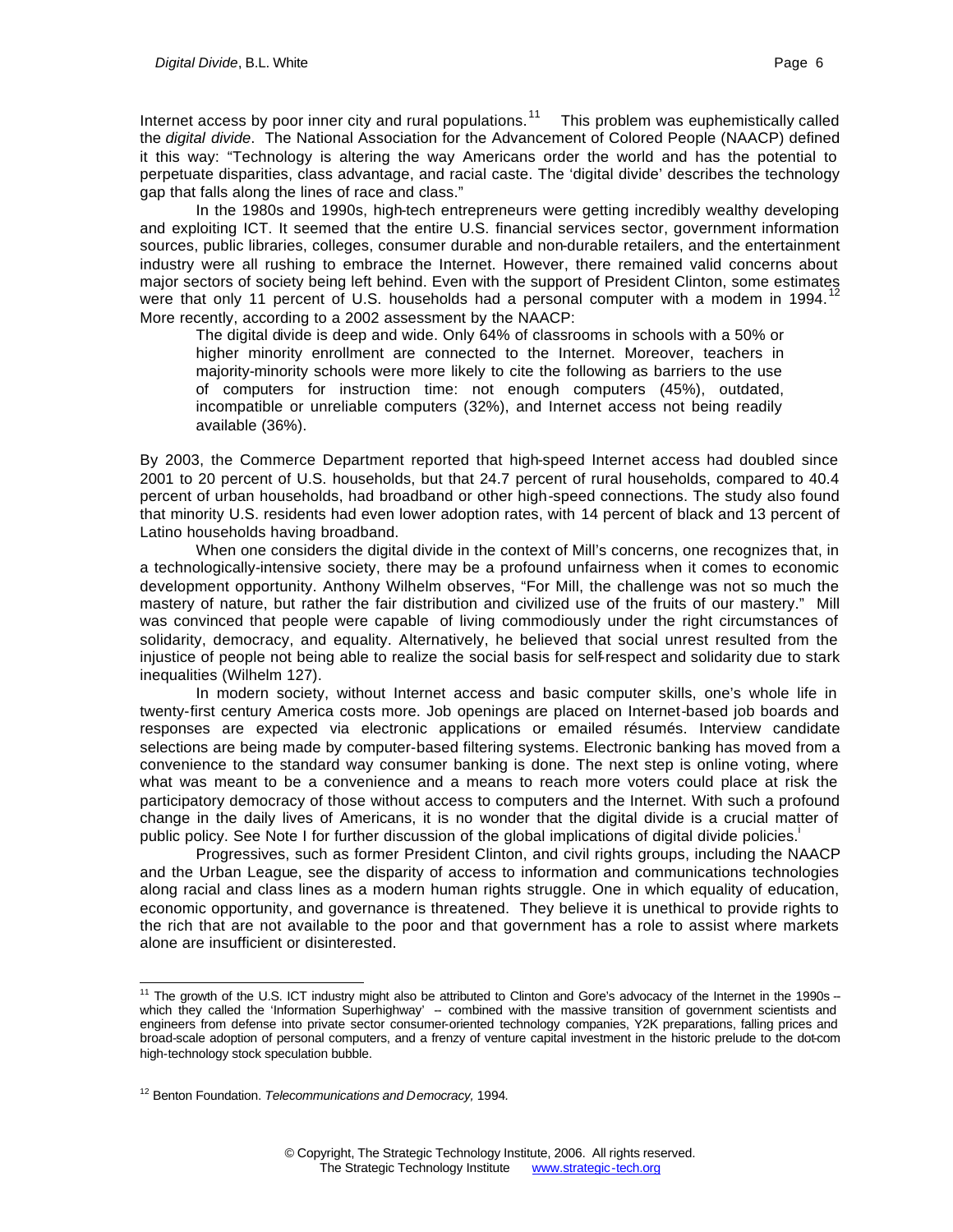Alternatively, if access is not denied, but is provided in a laissez faire manner as a function of normal technology diffusion, would that adequately address the technology gap? Free market proponents, such as the Cato Institute and the current Bush Administration, point to the historical diffusion of new technologies as a predictable pattern where the rich always lead in adoption. They argue that as the costs of the technology come down and as technology is found in public places, even the poorest of citizens will have access to ICT over time. So, to this group, the divide is closing and it would be unethical to favor one group over others.

Do rights recognized in the non-digital world automatically transfer to the same rights in the digital realm? When it comes to the provision of government services and the subsidization or promotion of private services over what has become a public infrastructure, the answer is yes. In the modern, technologically-intensive, democratic society of the United States, equal rights to access and use the public infrastructure is assured to all citizens. Title II Section 201 of the *Civil Rights Act of 1964* requires that all persons be entitled to equal enjoyment of the public goods, services, facilities, and accommodations without discrimination on the basis of race, color, religion, or national origin (Wright 589). While the Civil Rights Act was meant to address public transportation, lunch counters, hotels, and theatres, the public market for goods and services, as well as the provision of government services, is increasingly based on computerized access to information available over the network infrastructure of the Internet.

The provision of public infrastructure, such as electricity, has been seen as a public good that should be available to all since President Franklin Roosevelt's *Executive Order 7037* that established the Rural Electrification Administration in 1935. The current administrator of that order, the Rural Utilities Service of the Department of Agriculture, requires that all electric and telecommunications service providers adhere to Title VI of the *Civil Rights Act of 1964*, Section 504 of the *Rehabilitation Act of 1973*, and the *Age Discrimination Act of 1975* (Anderson, C. 1). Going beyond nondiscrimination, the U.S. government sees inherent benefit to making communications infrastructure available to all and it is willing to subsidize or mandate special programs for the poor. For instance, the *Universal Service* requirements of the *Telecommunications Act of 1996* mandated a 'Lifeline Assistance Program' to mitigate the cost of monthly telephone bills for qualifying low-income consumers (National Telecommunications and Information Administration, *The New Universal Service*). The *Universal Declaration of Human Rights*, originally adopted by the United Nations in 1948, also acknowledges the fundamental importance of and rights to communications and information access. It asserts that individuals have the right to seek, receive, and impart information and ideas through any media, regardless of frontiers, as a function of one's freedom of expression (Wilhelm 61). The cumulative effect of these laws and policies is to legitimize the global Information & Communications Technology, when used for the public provision and delivery of services, as a new type of public infrastructure to which all citizens have a right to access and use.

As a result, society has to determine to what extent market forces should be allowed to create an unfair distribution of benefits when the digital divide is not just a case of technology diffusion. Rather, it is a profound change in the social and economic foundation for global society, and therefore, each person has a right of access to and use of basic communications and educational infrastructure.

Rights to infrastructure notwithstanding, surely, one cannot suggest that African-Americans are owed a personal computer and an Internet connection? It is not surprising that the digital divide argument has often focused on the lack of computers in homes or schools, but the problem may be far more complex than that.<sup>13</sup> Of course, the solution is not that simple. In a Rawlsian society,

l  $13$  It should come as no surprise that the digital divide has been framed as an issue of access to technology. ICT infrastructure is tangible. People can count the number of computers, network connections, and web page 'hits.' Since this technology came to us from the computer industry, it likewise should be no surprise that the value system of the ICT industry, typically represented by the ethos of Silicon Valley, has taken on the tangible success criteria of computer scientists and engineers. According to San Jose State anthropologist, Jan English-Lueck:

The notion that a culture can be identified with its economic specialization – and the technology associated with it – is a very old and widespread idea. Of course, the worldviews held by individuals or by groups are very influential in determining behavior, as well as in determining motivations, attitudes and actions. Working with technology, thinking about technology, and producing technology change the way Silicon Valley people construct reality by giving them new metaphors (66).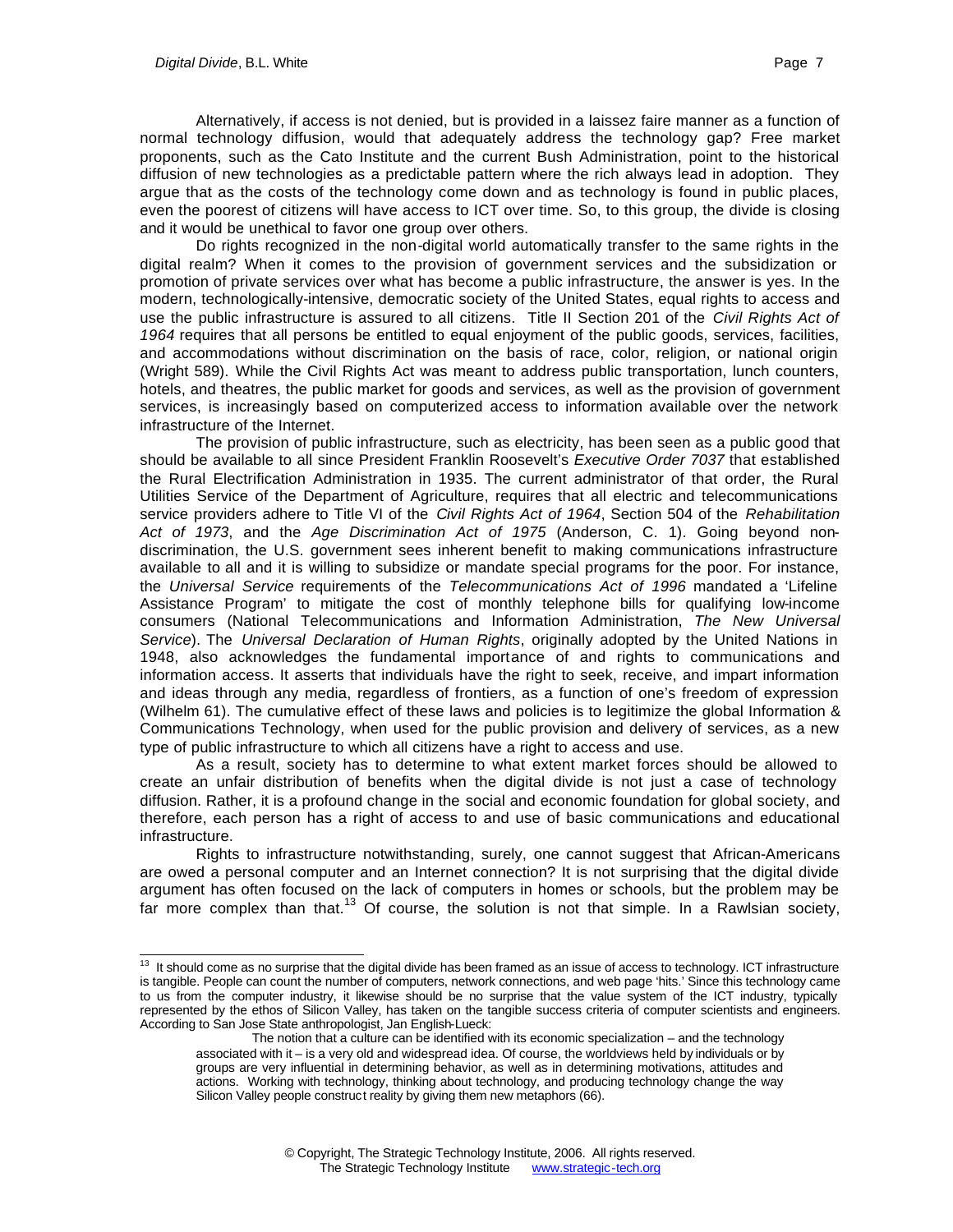everyone must be given a genuine opportunity to acquire membership in the group that enjoys special benefits (Munson 22-23). In the U.S., the digital divide debate is a surrogate for the degree of fairness, or the lack thereof, associated with the infrastructure for the systemic distribution of goods, services, and wealth in a rapidly transforming information economy that requires a certain level of technical sophistication for one to be an active and successful participant. Effective use of ICT is fundamentally different in its skill set requirements than providing access to lunch counters, buses, hotel rooms, restaurants, and theatres, which require no specialized training. Giving the poor the right to use ICT infrastructure, yet neglecting to establish the conditions for effective use of that infrastructure is tantamount to denying access to it. A prerequisite to compensatory justice demands that African-Americans have a moral right to *human capital development* appropriate for the new challenges and opportunities that Information & Communications Technologies present. Given the structural changes going on in the global economy -- changes which benefit highly-educated, flexible, entrepreneurs -- the most important aspects of human capital development initiatives will likely be ones that gets serious about upgrading literacy, logical thinking, mathematical skills, research, and entrepreneurship demanded by twenty-first century educational and economic systems for both children and adults. Only then will computer-based tools be relevant to the day-to-day needs of the poor.

The moral argument should not be restricted only to the distribution of computers and their requisite training, but it needs to be expanded to address the distribution of *relevant benefits*. The complexity is further shown by John Rawls' contention that a just society is not one where everyone is equal, but one in which inequalities must be demonstrated to be legitimate. African-Americans can reasonably claim a need for redress for certain legal rights that are being violated by the societal promotion, provision, and subsidization of ICTs as public infrastructure, in cases where it dramatically exacerbates socio-economic and political inequities. In the U.S., social justice advocates who seek to close the digital divide's unintended negative consequences need to look no further than seminal civil rights laws and milestone cases. Well-intentioned government programs that utilize ICT to provide services can miss their target audience and further compromise long-cherished civil rights. For fair access to jobs and public services, *The Civil Rights Act of 1964* is referenced. *Brown v. Board of Education* helps shape educational access arguments. *The Voting Rights Act of 1965* is being used to prevent digital disenfranchisement (Wilhelm 61). As a matter of Rawlsian fairness, policymakers must ensure that if anyone is to be negatively affected by the unequal distribution of technology, the greatest share of benefits will accrue to the currently most negatively affected groups. Its is morally wrong and short-sighted to address these issues in any other manner than via a comprehensive racially-sensitive strategy.

Relevant distributive justice, as a form of utilitarian ethics, combined with Rawls' Difference Principle might help decision-makers understand that the digital divide is not just about the equitable distribution of computers; it is about human capital formation and the just distribution of opportunity. However, as summarized here, issues of distributive justice can too often become intertwined with issues of race and class. As Wilhelm states it, "The great challenge on the horizon in the 21<sup>st</sup> Century is a social, not a technological, one, that is to say, coming to terms with our diversity in a Digital Nation" (125). As such, access to technology is a far too simplistic representation of what may actually be occurring in the global society.

#### **Project Goals**

l

This project examines Wilhelm's contention that the digital divide issue is more social than technological, and therefore, certain moral rights are being further compromised by the way in which Information & Communications Technologies are being allowed to exacerbate the existing socioeconomic and political inequities in the United States.<sup>14</sup> In the process, its will explain how the digital

In Silicon Valley, people transfer engineering and entrepreneurial approaches to their understanding of the social world, such that efficiency, utility, instrumentality, and economic rationality become the philosophical underpinnings of their worldview (English-Lueck 74-77). She notes that, "In Silicon Valley, people view the daily conflicts of life as 'social engineering problems' that can be 'solved' if given thoughtful and systematic appraisal" (English-Lueck 76).

<sup>&</sup>lt;sup>14</sup> When one looks at the global digital divide from the African-American community's perspective, there may also be lessons from Asian public policy decisions regarding the successful investment and diffusion of ICT that bear striking similarities to the resolution of a 100-year old debate between the W.E.B. DuBois and Booker T. Washington schools regarding how best to train those disadvantaged by race and class in a rapidly industrializing society. Zero-sum thinking that the digital divide can be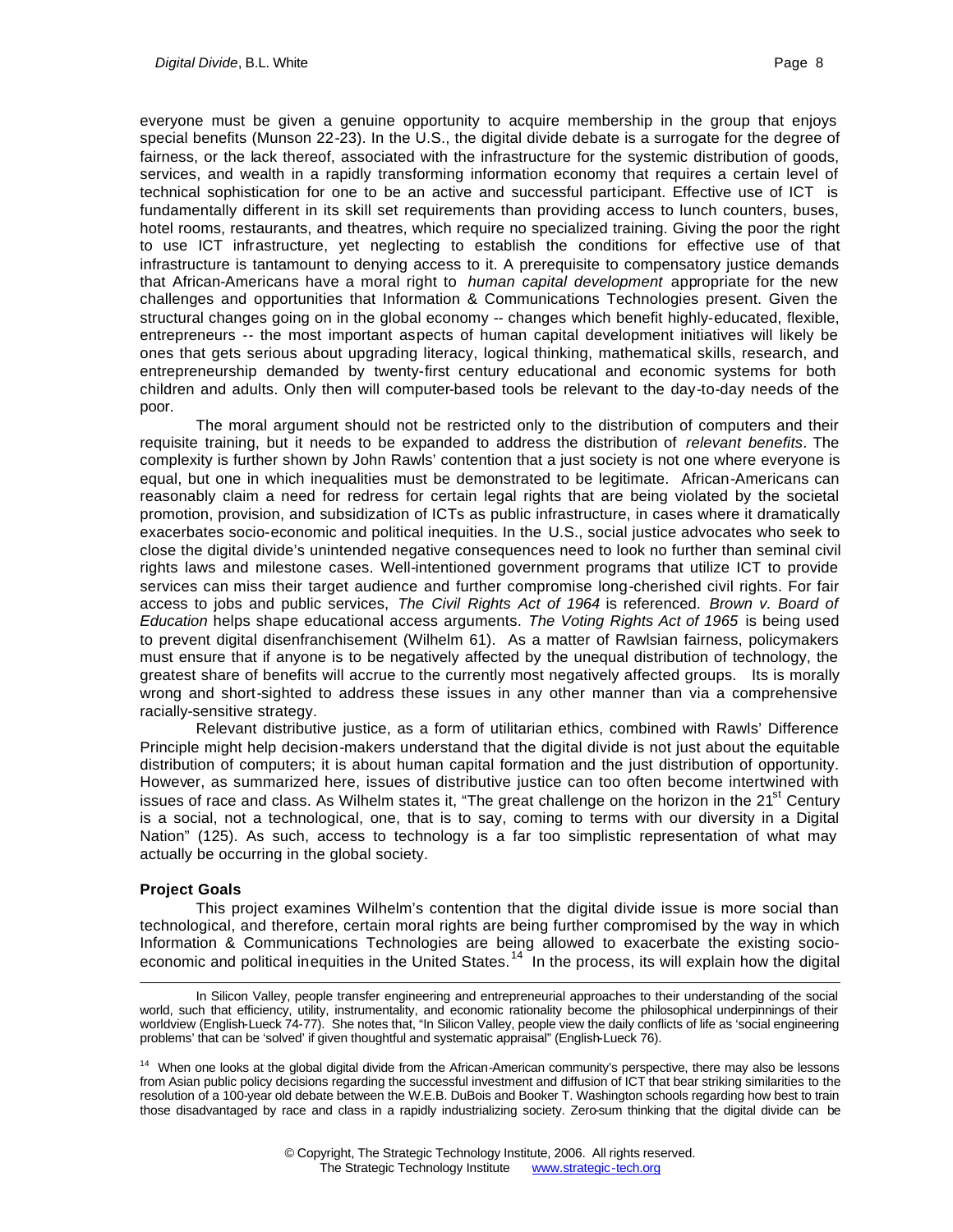l

divide, as a political issue, is not digital. The discussion of computers and the Internet, though important, are insufficient and serve as a smokescreen for the real systemic underlying structural issues of class, race, advantage, and disadvantage. Since the actual divide is structural, it will also discuss how computer-based solutions do not solve the problem. In fact, it will look at examples of how technology thrown at social problems tends to exacerbate the inherent social and economic inequities.

This project seeks the means by which ICT's application as the modern infrastructure for business, education, and delivery of governmental services might support a more just distribution of relevant public services. It seeks to *justify* information technology, not in the popular use of the term, which alludes to making excuses; rather, we seek to identify how the actions of computer scientists and engineers involved in the development of public infrastructure may be *facere justus*, i.e., made lawful, right, or fair. Likewise, the project examines how recipients of public outreach and reparations programs have a commensurate moral obligation to take advantage of the programmatic opportunities put forth by society to redress past and current inequities.

resolved by either DuBois' academically-trained and ethical *Talented Tenth* or Washington's vocationally-trained craftsmen is being challenged in India and China. These are referred to, as appropriate, in the book, but are treated in more detail in Note I. If Wilhelm is correct, human capital development will require a blend of both DuBois' and Washington's social philosophies, updated for the global technologically-based economic realities of today.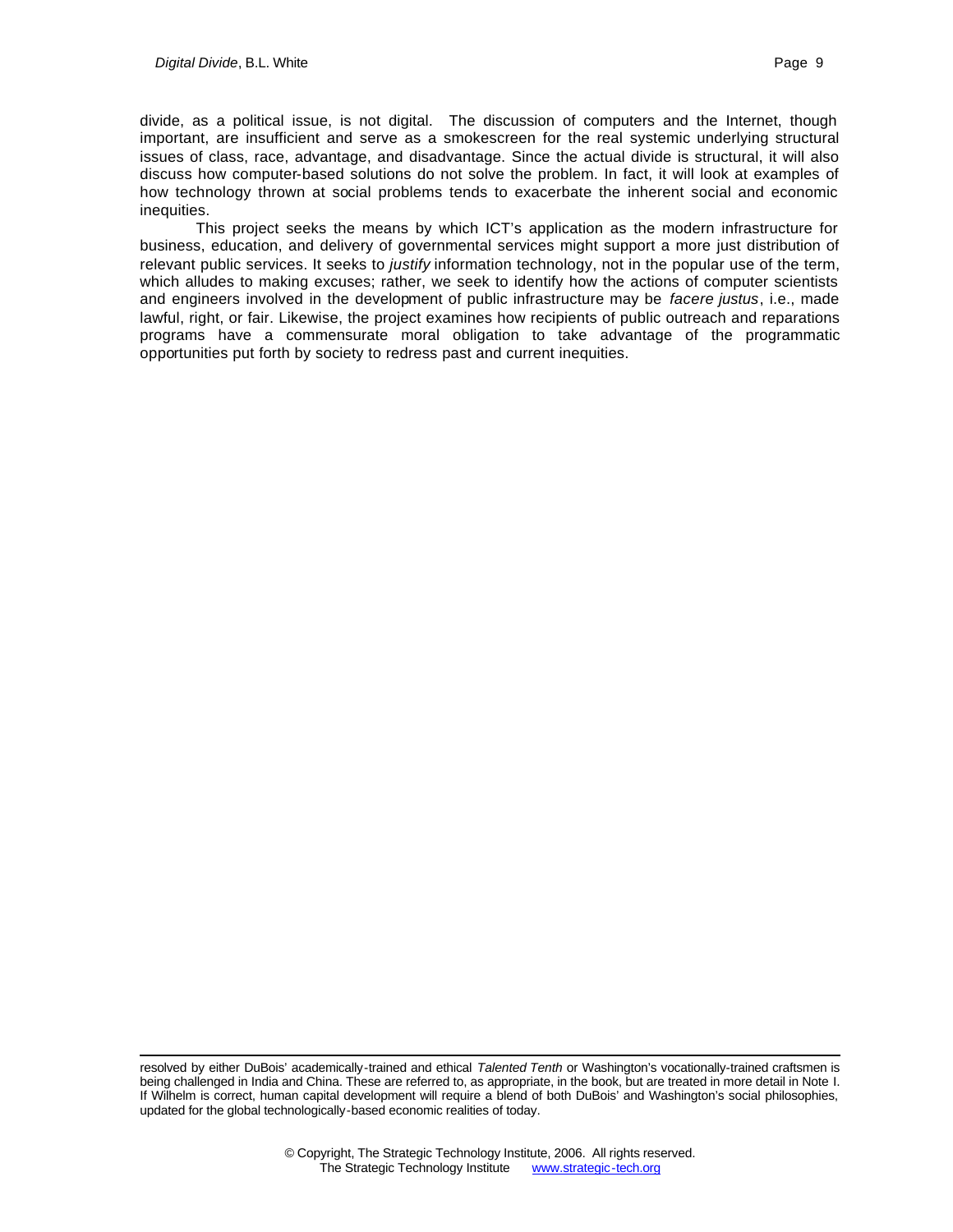## **Chapter Two**

## **The Real 'Digital Divide' is not Digital**

*To what purpose should I trouble myself searching out the secrets of the stars, having death and slavery continually before my eyes?*

*-- Anaximenes (600 BCE)*

*Art and music to people who live in rented houses and with no bank account are not the most important subjects to which attention can be given. Such education creates wants without a corresponding ability to supply these increased wants.*

*-- Booker T. Washington*

#### **Equality as a Promise; Inequality as a Fact**

The 'digital divide' is not digital. The extensive public discussion of computers and the Internet among politicians and various advocacy groups masks the real systemic underlying structural issues of class, race, advantage, and disadvantage.

One of the critical structural factors contributing to a group's likely success in leveraging a new technology for its socio-economic advantage is its relative starting condition when the technology in question is introduced to the group<sup>15</sup> (McGinn, Science 96-97). For example, warfare technologies of the sixteenth through the nineteenth centuries contributed to the capture of Africans for the Atlantic slave trade. Jared Diamond suggests that the differences between the socio-economic development of European and African people had much to do with accidents of geography and biogeography. Arable land, wild plants and animal species, and the spread of technology influenced the continents' historical trajectories (Diamond 400-401).

 Africa's major axis is north-south, whereas Eurasia's is east-west. As one moves along a north-south axis, one traverses zones differing greatly in climate, habitat, rainfall, day length, and diseases of crops and livestock. Hence the crops and animals domesticated or acquired in one part of Africa had great difficulty in moving to other parts. Food production was delayed in sub-Saharan Africa, compared to Eurasia, by Africa's paucity of domesticable native animal and plant species. Africa's earliest agriculture may have begun several thousand years later than that of the Fertile Crescent. Domestic animals did not reach sub-Saharan Africa until thousands of years after they began to be utilized by emerging Eurasian civilizations (Diamond 398-399).

According to Diamond, "Crops and animals moved easily between Eurasian societies thousands of miles apart but at the same latitude and sharing similar climates and day lengths." Eurasia's native cows, sheep, goats, horses, and pigs were among the few large animals that were sufficiently docile, submissive to humans, cheap to feed, immune to diseases, grow rapidly, and breed well in captivity. The African equivalents, such as buffalo, zebra, bush pig, rhino, and hippopotamus, have never been domesticated. While horses had reached Egypt by 1800 BC, they did not cross the Sahara to western African kingdoms until the first millennium AD, and they never

l <sup>15</sup> As a generalization, social change is a joint product of the technical change in question and the 'initial social conditions' under which the technical change is introduced (McGinn, Science 96).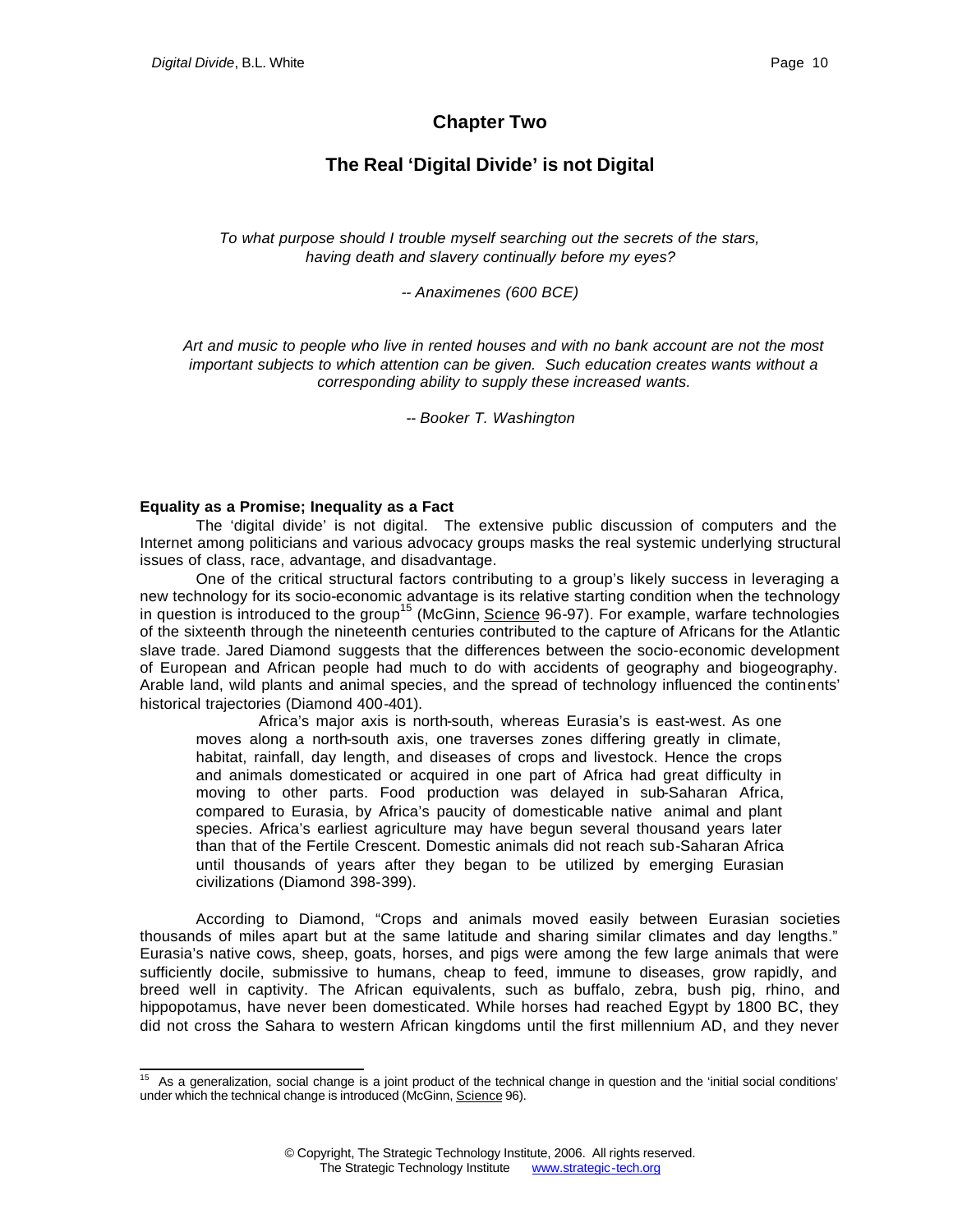spread south though the tsetse fly zone. "Thus, as far as plant and animal domestication was concerned, the head start and high diversity lay in Eurasia, not with Africa," notes Diamond (399).

Where cavalry transformed North African warfare, West African kingdoms were delayed in their adoption of horses. Likewise, pottery found in the Sudan and Sahara around 800 BC, did not reach the Cape until approximately 1 AD. Writing developed in Egypt by 3000 BC and spread to the Nubian kingdom of Meroe and Ethiopia, but writing did not rise independently in other parts of Africa but was brought in by Arabs and Europeans (Diamond 400). So, due to the geographical and biogeographical aspects of the African continent, when Europeans arrived in west and southern Africa they had what Diamond describes as, "…a triple advantage of guns and other technology, widespread literacy, and the political organization necessary to sustain expensive programs of exploration and conquest" (Diamond 398).

The use of slaves in medieval Europe and in Africa for household work drastically changed with the discovery of the Americas. Mining and plantations required hard work and skilled labor. The Portuguese and Spanish soldiers and settlers started by enslaving the 'Indians' with dismal results. When Hispanola was discovered, it was estimated by Spanish officials to have had 1.1 million 'Indians.' By 1518, that number was estimated at 11,000 (Davidson 207). With European slaves in short supply and with American 'Indians' unsuitable, the Spanish crown legalized African slavery in 1510. By 1800, half the population of Brazil was of African origin (Davidson 218). The trans -Atlantic slave trade endured for three and a half centuries and delivered ten to twelve million Africans to the Americas (Davidson 207-208).

Slavery, as practiced in the United States, was insidious. Unlike earlier slaveholding societies of ancient Europe or even the indigenous slavery of Africa, American slavery was a legal institution that established the slave's status for life. As early as 1664, the Maryland General Assembly passed a law that mandated that all Africans coming to Maryland in the future would be slaves and it grandfathered those already in the colony to lifelong slavery (Wright 7). The South Carolina Colony decreed "Every Freeman of Carolina shall have absolute power and authority over Negro Slaves of what opinion or Religion soever…" (Wright 15). So, even religious conversion would not free a slave in South Carolina.

The cotton gin further drove the need for the importation of more slaves to pick cotton. Eli Whitney's gin (1793) removed the seeds from the cotton boll so easily that short-staple cotton, which was the only type of cotton that could be grown far inland in America, became a very profitable cash crop. Human cultivation became the bottleneck in the production process, rather than the removal of seeds. A seemingly unlimited demand for cotton products demanded more human labor for cultivation. Between 1790 and 1810 the output of raw cotton in the United States rose from 1.5 million to 85 million pounds. By the Civil War in 1861, U.S. slave plantations were satisfying 83 percent of an increasing worldwide demand for cotton (Derry 557). The reign of 'King Cotton' arrived in the American south.

During this period of enslavement, the forced, unpaid, servile caste of blacks was held in ignorance. As economist Thomas Sowell observes, "Literacy would have permitted slaves to become more valuable to slave owners by the increased range of work they could have performed, but it would also have given the slaves access to pictures of the possibilities and meaning of freedom, as well as increased chances of achieving it. Even if some particular slave owner might find it unnecessary, or not cost-effective, to keep his own slaves illiterate, the ease with which literacy can be spread would have meant large external costs to other slave owners and to slavery as a system if literacy became widespread among a slave population which engaged in inter-plantation visits" (85). Therefore, South Carolina became the first of many states to prohibit teaching slaves to write (Wright 38).

Be it therefore enacted…that all and every person and persons whatsoever, who shall hereafter teach, or cause any slave or slaves to be taught, to write, or shall hereafter shall use or employ any slave as a scribe in any manner of writing whatsoever, hereafter taught to write, every such person and persons, shall, for every such offence, forfeit the sum of one hundred pounds current money.

Because slavery demanded ignorance, it reduced the incentive to escape as well as the means, as Sowell notes. In addition, it limited the kinds of work that slaves could perform. Slaves were not used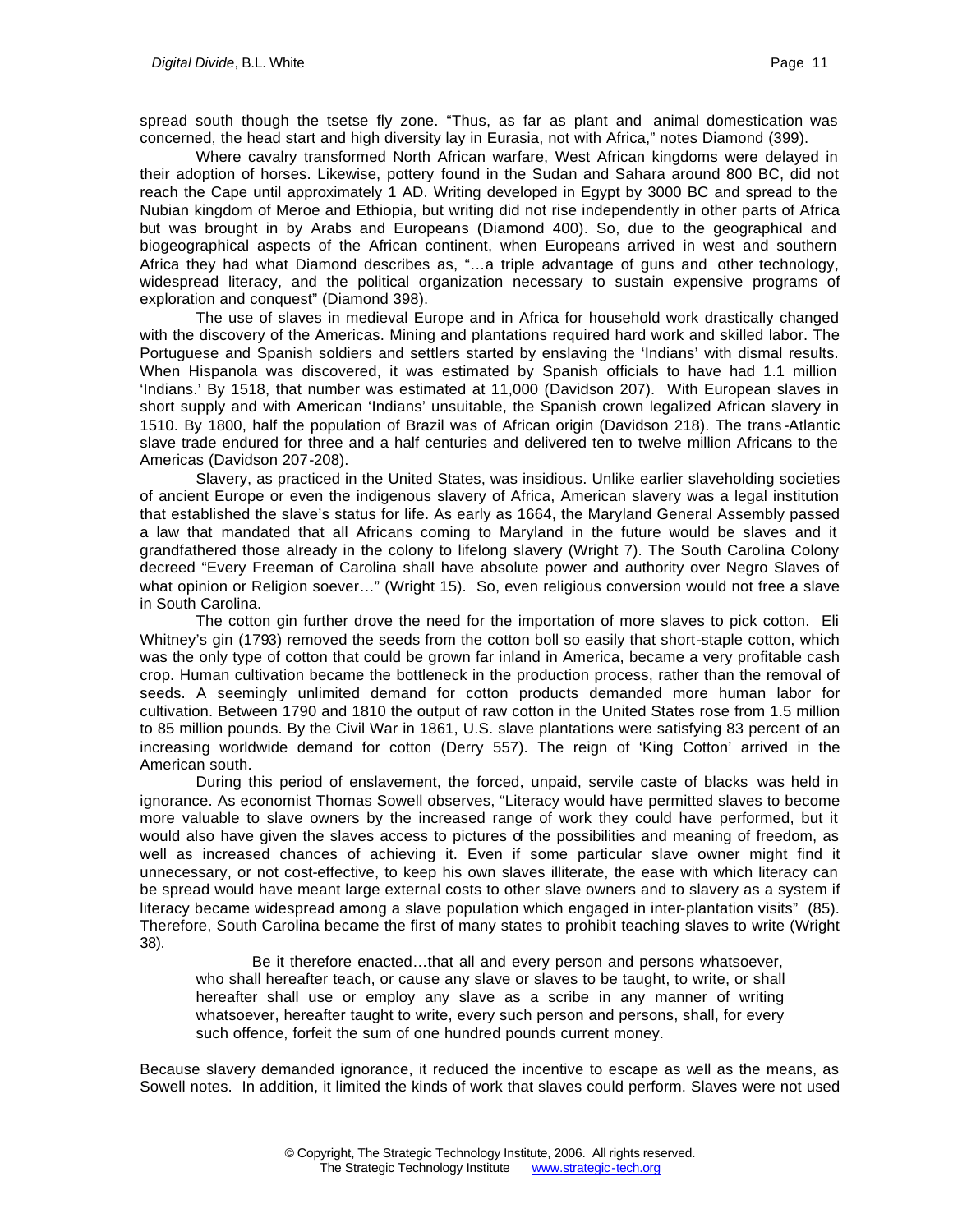in tasks requiring wide dispersion, extensive travel, firearms, or control of large sums of money (Sowell 84-85).

In spite of President Abraham Lincoln's *Emancipation Proclamation*, which freed the slaves in the South as a war order, the status of slaves nationwide remained unchanged until the *13th Amendment* was passed on January 31, 1865 (Wright 342).

Section 1. Neither slavery nor involuntary servitude, except as punishment for crime whereof the party shall have been duly convicted, shall exist within the United States, or any place subject to their jurisdiction.

Section 2. Congress shall have the power to enforce this article by appropriate legislation.

Although the slaves were free, that did not mean they were citizens. The *Civil Rights Act of 1866* established their citizenship (Wright 385).

*Be it enacted*, That all persons born in the United States and not subject to any foreign power, excluding Indians not taxed, are hereby declared to be citizens of the United States; and such citizens of every race and color, without regards to any previous condition of slavery or involuntary servitude, except as punishment for a crime whereof the party shall have been duly convicted, shall have the same right, in every State and Territory in the United States, to make and enforce contracts, to sue, be parties, and give evidence, to inherit, purchase, lease, sell, hold, and convey real and personal property, and to full and equal benefit of the laws and proceedings for the security of person and property, as is enjoyed by white citizens, and shall be subject to like punishment, pains, and penalties, and to none other, any law, statute, ordinance, regulation, or custom, to the contrary notwithstanding.

Even though they were legally free, the long-term effects of slavery and ignorance brought social costs for the ex-slaves and for society at large. Thomas Sowell explains, "Where a population is kept ignorant and psychologically repressed, and then emancipated, their later performance as free workers and members of society may continue to cost the rest of the society directly (in increased public expenditures) or indirectly (in handicapped economic performance)" (88). He goes on to note that, "Given the enormous racial difference in initial wealth and – perhaps even more important – in human capital immediately after the Civil War, even with an ideally non-discriminating government, it would have taken unprecedented achievements for blacks to have closed the gap in a few generations – especially since white income was growing all the while" (114).

The political institution of slavery, which enabled the economic institution of the antebellum cotton plantation, was replaced by sharecropping. The political institution that paralleled sharecropping was segregation. From the Emancipation onward, blacks in the South were denied social equality and legal rights, even though they were United States citizens. According to Nicholas Lemann, "Segregation strengthened the grip of the sharecropper system by ensuring that most blacks would have no arena of opportunity in life except the cotton fields" (Lemann 6).

However, mechanized agribusiness eliminated the need for large-scale manual labor in agriculture and therefore displaced sharecroppers into a foreign industrial system. From 1927 until 1944, International Harvester field-tested cotton-picking equipment on the Hopson plantation outside Clarksdale, Mississippi. On October 2, 1944, the first production-ready mechanical cotton picker demonstrated that cotton planters no longer needed large numbers of black people to pick cotton. Hopson's accounting showed that picking a bale of cotton with the machine costs him \$5.26 versus the \$39.41 it costs to pick by hand. Each machine did the work of 50 people (Lemann 3-5).

In 1940, 77 percent of African-Americans lived in the South, with 49 percent living in the rural South. Between 1910 and 1970, 6.5 million blacks moved from the southern countryside to cities in the South, West, and North; five million of them moved after 1940 (Lemann 6). Blacks once again had to leave their social and economic base and find a new one. When blacks migrated to the city, as Thomas Sowell reminds us, "…like many other unacculturated elements from other ethnic groups, they became disproportionately represented among paupers, vagrants, and criminals" (72). For America, no longer was race purely a Southern issue. As Lemann observes:

The South, and only the South, had to contend with the contradiction between the national creed of democracy and the local reality of a caste system. The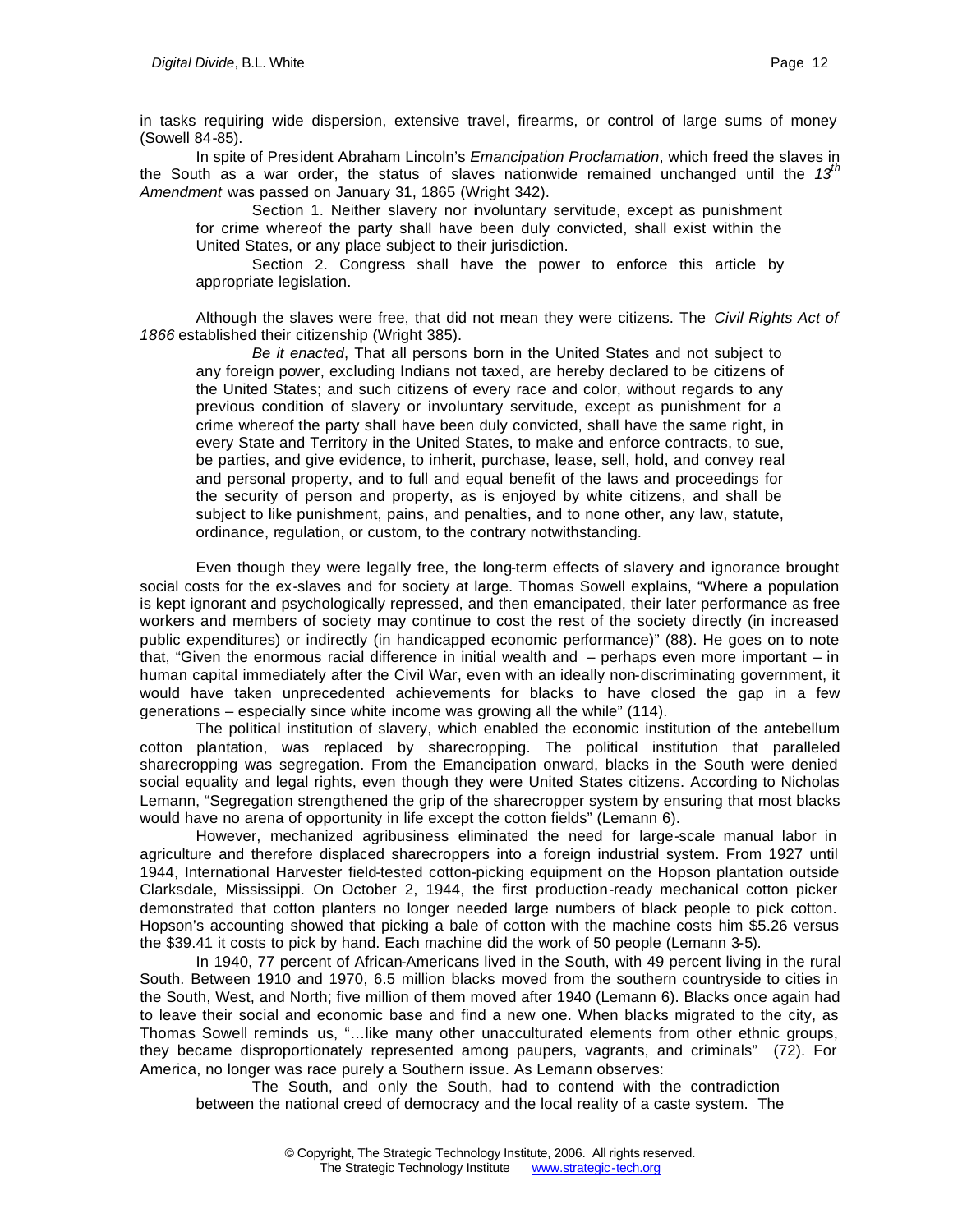great black migration made race a national issue in the second half of the century – an integral part of the politics, the social thought, and the organization of ordinary life in the United States. Race relations stood out nearly everywhere as the one thing most plainly wrong in America, the flawed portion of the greater tableau, the chief generator of doubt about how essentially noble the whole national enterprise really was (7).

For those blacks that sought entry to and advancement within the industrial sector, the *Wagner Act of 1935* mandated recognition of the existing employee unions, giving incumbent workers the power to exclude other workers. As Sowell observes, "With the rise of government supported labor unions having complete dominance over particular occupations – notably in the railroads and construction trades – union membership was tantamount to occupational licensing, and was used to keep out (or drive out) blacks" (110).

By the end of the migration in 1970, black America was half Southern and less than 25 percent rural. Lemann notes, 'urban' had become a euphemism for 'black.' "The black migration was one of the largest and most rapid mass internal movements of people in history – perhaps the greatest not caused by immediate threat of execution or starvation. In sheer numbers it outranks the migration of any other ethnic group – Italians or Irish or Jews or Poles – to this country" (6).

Globalization of manufacturing negatively impacted the black community of industrial workers at a time when they had just begun to attain unionized industrial positions. For example, the Bureau of Labor Statistics showed that in 1999, 44.1 percent of black men and 11.5 percent of black women held jobs in industrial operations, fabrication, precision crafts, repair, or as laborers. Statistics for white men and women for the same categories were 37.7 and 8.6 percentage points, respectively (Loury 176). However, over the past 30 years, the United Sates and the developed world has been impacted by global economic restructuring facilitated by Information & Communications Technologies.

Free market purists, such as the Cato Institute's Dan Griswold, tend to theorize at the macroeconomic level regarding the impact of technology on the dislocation of individuals. Paraphrasing Griswold, technology tends to shift resources to sectors where worker productivity (relative to wages) and returns on investment are higher compared with other domestic industries, while eliminating jobs in less productive and less profitable sectors. Technology forces less efficient producers to either modernize their production processes or face bankruptcy. The capital and workers forced to leave the declining industries can then be employed in industries that are more efficient, competitive, and profitable (Griswold 3). But even Griswold noted in 1999 that the negative impact of technology is unevenly distributed:

Even the most ardent proponents of free trade will grant that its benefits, although almost always outweighing its costs, are not universally distributed. Along with the many winners come a smaller but still real number of losers: people whose jobs are indeed put in jeopardy and even eliminated by competition from imports. For those people, the benefits of lower prices, higher quality, and wider consumer choices can be swamped, at least temporarily, by the trauma of losing their jobs (Griswold 1).

Griswold's colleague Brink Lindsey noted that, "Even in good times, job losses are an inescapable fact of life in a dynamic market economy. Old jobs are constantly being eliminated as new positions are created. Total U.S. private-sector jobs increased by 17.8 million between 1993 and 2002. To produce that healthy net increase, a breathtaking total of 327.7 million jobs were added, while 309.9 million jobs were lost. In other words, for every one new net private-sector job created during that period, 18.4 gross job additions had to offset 17.4 gross job losses" (Lindsey 1). Such macroeconomic abstractions of the livelihoods of individuals blur the real consequences for the 310 million job losers.

We stand in the midst of a twenty-first century computer-based information technology boom that is global and one that further levels the competitive landscape between rich and poor countries. However, it also has significant implications for the segment of poor African-Americans that failed to grasp a rung of the ICT-based economic ladder. Consider the case of outsourcing of technical and professional jobs to India.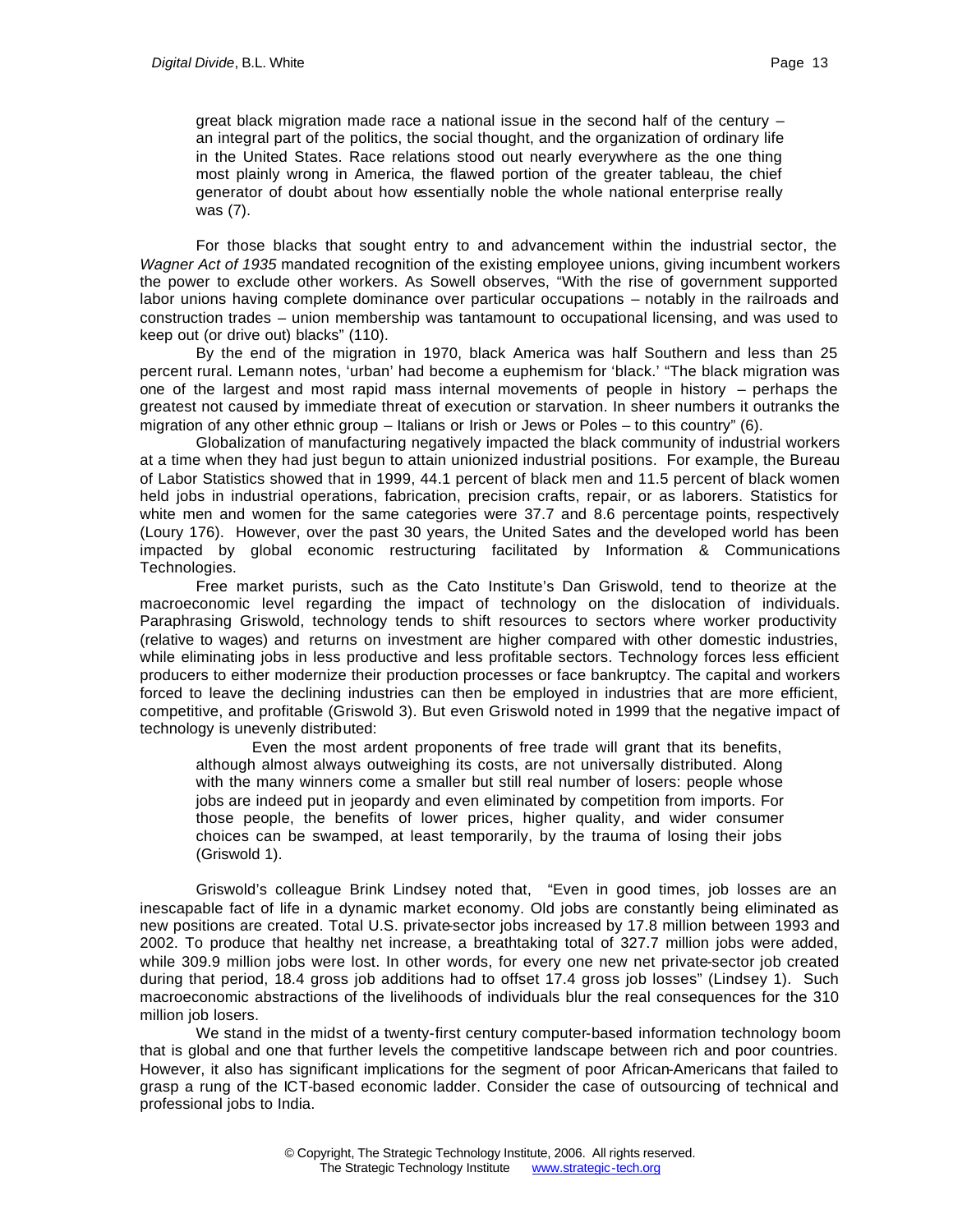India provides a vivid example of how an educated population can position itself to take advantage of new technological developments. Its has come a very long way from its pre-1947 rule by the British Raj, under which India's literacy was only 17 percent, life expectancy was 32.5 years, and its industrialization was designed to supply raw materials for British mills (Sachs, End of Poverty 174). Due largely to the massive investments in global broadband and satellite communications infrastructure prior to the 2000-2001 high technology crash – referred to as the 'dot com' bubble – plus the falling prices of computers, intellectual work can be done from virtually any place in the world. India, with its middle class of over 300 million, its large cadre of literate highly-trained professionals, and its low cost structure, is successfully competing for outsourced global knowledge work, not because the technology is there, but because trained, literate, English-speaking doctors, accountants, engineers, and software developers are able to use the technology.

As observed by New York Times columnist Tom Friedman, "India is a country with virtually no natural resources that got very good at doing one thing – mining the brains of its own people by educating a relatively large slice of its elites in the sciences, engineering, and medicine." In the fifty years since their founding by Jawaharlal Nehru, "Hundreds of thousands of Indians have competed to gain entry and then graduate from these IITs [Indian Institutes of Technology] and their private sector equivalents (as well as the six Indian Institutes of Management, which teach business administration). It's like a factory, churning out and exporting some of the most gifted engineering, computer science, and software talent on the globe" (Friedman, World 104). India's business schools produce an estimated 89,000 MBA graduates per year (Friedman, World 31).

The outsourcing of software development and services to India means that, in the words of Tom Friedman, "The playing field is being flattened." During a recent trip to India, Friedman noted how, "Indian entrepreneurs wanted to prepare my taxes from Bangalore, read my X-rays from Bangalore, trace my luggage from Bangalore, and write my software from Bangalore." "Countries like India are now able to compete equally for global knowledge work as never before – and America better get ready for this," observes Friedman.

Though massive amounts of poverty still exist on the Indian subcontinent, globalization of trade, manufacturing, and outsourced services seems to be good for the overall economy of the region. The World Bank's statistics indicate that in South Asia – primarily hdia, Pakistan, and Bangladesh – in 1990 there were 462 million people living on less than one dollar per day. By 2001, that number was down to 431 million and it is projected to be down to 216 million by 2015 (Friedman, World 315). "The jobs are going to go where the best educated workforce is with the most competitive infrastructure and environment for creativity and supportive government. And by definition those people will have the best standard of living," observes John Chambers, the CEO of Cisco Systems (Friedman, World 323).

ICT availability and Internet access are critical to India's success, but ICT alone is insufficient. As Friedman notes, "India was lucky, but its also reaped what it had sowed through hard work and education and the wisdom of its elders who built all those IITs" (Friedman, World 113). India was prepared to take advantage of ICT when it arrived. "I saw firsthand, repeatedly," says United Nations Special Advisor Jeffrey Sachs, "how India's ability to take advantage of the new IT possibilities resulted from its long-standing investments in higher education, especially in the Indian Institutes of Technology" (Sachs, End of Poverty 186).

#### **Human Capital Readiness**

Leveraging a new technology might require a group to fulfill new behavioral or intellectual requirements, commensurate with the new behavioral or intellectual possibilities opened up by the technology (McGinn, Science 97). Therefore, when considering the digital divide in America, it is instructive to do so in the context of overall educational preparation, social acceptance, and economic opportunity available across race and class lines. The parity, or lack thereof, between whites and African-Americans serves as a good example. A disproportionately large number of blacks in the U.S. started on an tilted playing field for human capital development. For example, the U.S. Census Bureau reports that the poverty rate for black children under 18 ranged from 41 percent in 1970 down to 30 percent in 1999, compared to their white counterparts whose poverty rates ranged from 10 percent, to a high of 15 percent, back down to 10 percent during the same period (Loury 186). In an economy that generally requires two incomes to achieve middle class status, the National Center for Health Statistics shows that between 1970 and 1999, of all births to black mothers, unmarried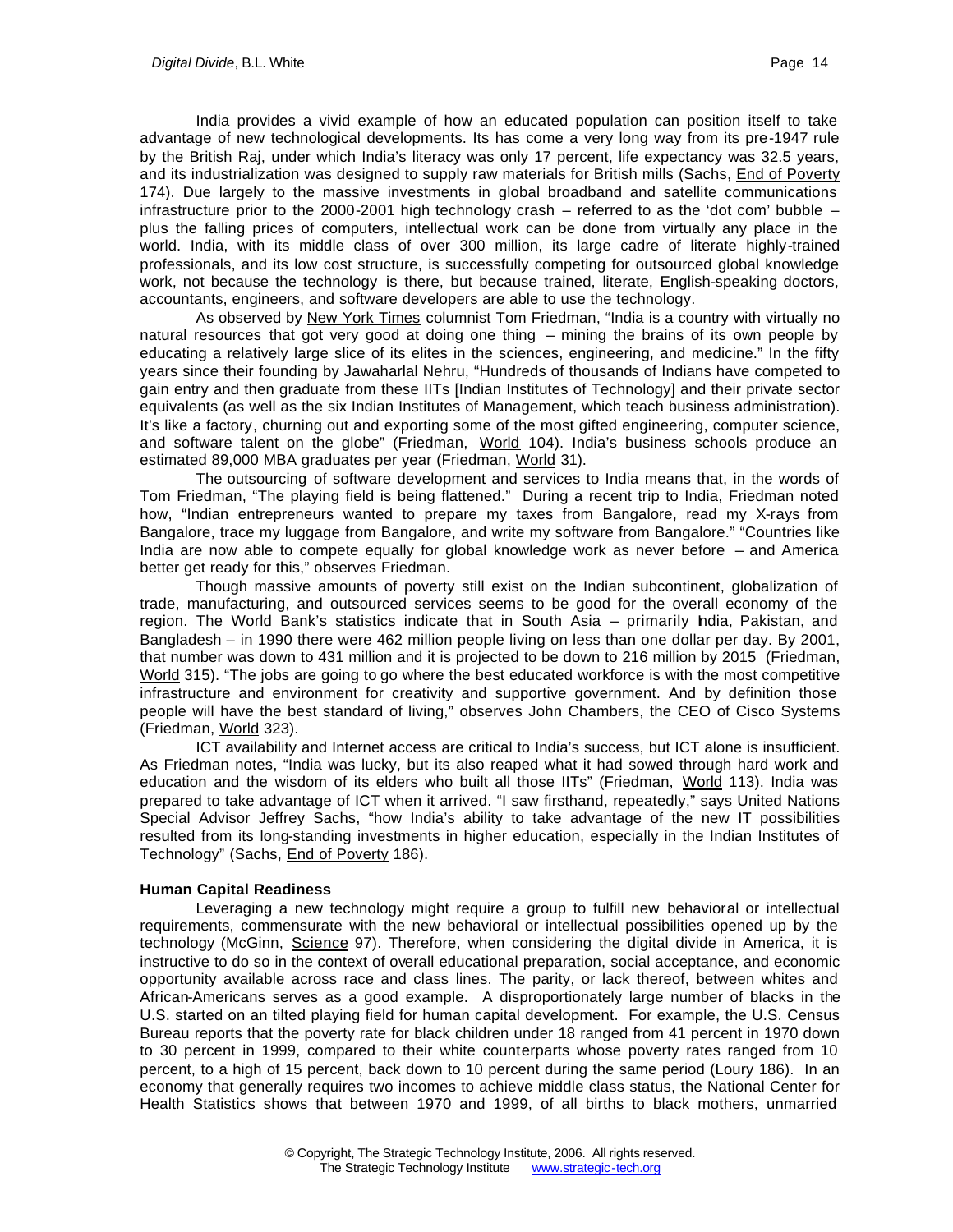mothers ranged from a low of 38 percent in 1970 to a high of 60 percent in 1999, compared to from 8 percent to 20 percent for white mothers during the same period (Loury 196). The Census Bureau reported that the number of black children living with both parents declined from 60 percent to 40 percent, whereas the corresponding statistics for their white counterparts declined from 90 percent to 78 percent (Loury 198). Between 1972 and 1997, statistics from the National Center for Education Statistics show that among high school graduates, the employment rates ranged from 50 percent to 55 percent for blacks and from 75 percent to 80 percent for whites (Loury 187). For high school dropouts, the rates were a dismal 45 percent for whites and 42 percent for blacks in 1972, but by 1997 the employment rates for high school dropouts were 43 percent for whites and only 15 percent for blacks (Loury 186).

This data shows that, for whatever societal or internal group reasons one might apply for black poverty from the 1970s through the 1990s, the reality was that 85 percent of the high school dropouts and 45 percent of the graduates were unemployed, 60 percent of black children were not living in a household with both parents, and 30 percent of children lived below the poverty line. This is not an economically stable and intellectually nurturing environment in which children might take the best advantage of new educational and technological opportunities placed before them.

Research by the City of Philadelphia, in preparation of its *Wireless Philadelphia Business Plan*, indicated an inverse correlation between school poverty levels and both home computer ownership and Internet access (22). Given that 71 percent of Philadelphia public school students are considered 'low income' and 79 percent are either black or Hispanic, a strong case can be made that blacks in Philadelphia do not have an adequate or equal opportunity to take advantage of ICT.<sup>16</sup> Similar data exists for other cities, including but not limited to: Chicago, Detroit, Milwaukee, Boston, and New York (Kozol 321-324).

The National Urban League's 2005 report, The State of Black America: Prescriptions for Change, examines the equality gaps and provides evidence that African-American economic progress is stagnant, and in some areas, declining. According to the Urban League, "In 2005, America commemorates the 40th anniversary of the passage of the *Voting Rights Act of 1965* as the height of the civil rights movement, and yet, this year's State of Black America report's *Equality Index* reveals that despite societal gains, the overall status of blacks is just 73 percent of their white counterparts, marginally unchanged from the 2004 report."

The biggest divide between blacks and whites is economic status, nearly 20 percent worse than any other category in the Urban League's report. Although slight improvements are noted, the equality gap is getting worse in unemployment, building wealth and savings, reversing many of the employment and income gains made in the 1990's.

Despite societal gains, the overall status of blacks is just 73 percent of their white counterparts, marginally unchanged from the 2004 report. More significantly, the widest disparity for blacks remain in economics, revealing an economic status for African Americans of 57 percent compared to their white counterparts. The median net worth for blacks is ten times less than it is for whites at \$6,100 vs. \$67,000 respectively. Equity in the home for blacks is nearly 50 percent less than whites at \$35,000 compared to \$64,200. There are nearly 3 times as many white businesses as black [on a per capita basis]. In 2005, black unemployment remained stagnant at 10.8 percent while white unemployment decreased to 4.7 percent making black unemployment more than 2.3 times more than whites. The 2005 indices reveal the black unemployment rate (10.8 percent) increased to 2.3 times compared to white unemployment rate at 4.7 percent widening the disparity between the races. In order to close the employment gap, there would have to be 947,000 more blacks employed. This indicates a worsening of the employment picture compared to 2004 index numbers which showed black its would only take 751,000 jobs to close the gap. Black male earnings are 70 percent of white males AND would have to increase by \$16,876 to equal income levels of white men. Black females earn 83 percent of their white counterparts, approximately \$6,370 less (National Urban League 4-5).

l Philadelphia school racial and income demographics sources: National Center for Education Statistics of the U.S. Department of Education, 2002-2003, and the Pennsylvania Department of Education, 2002-2003 (Kozol 322, 325).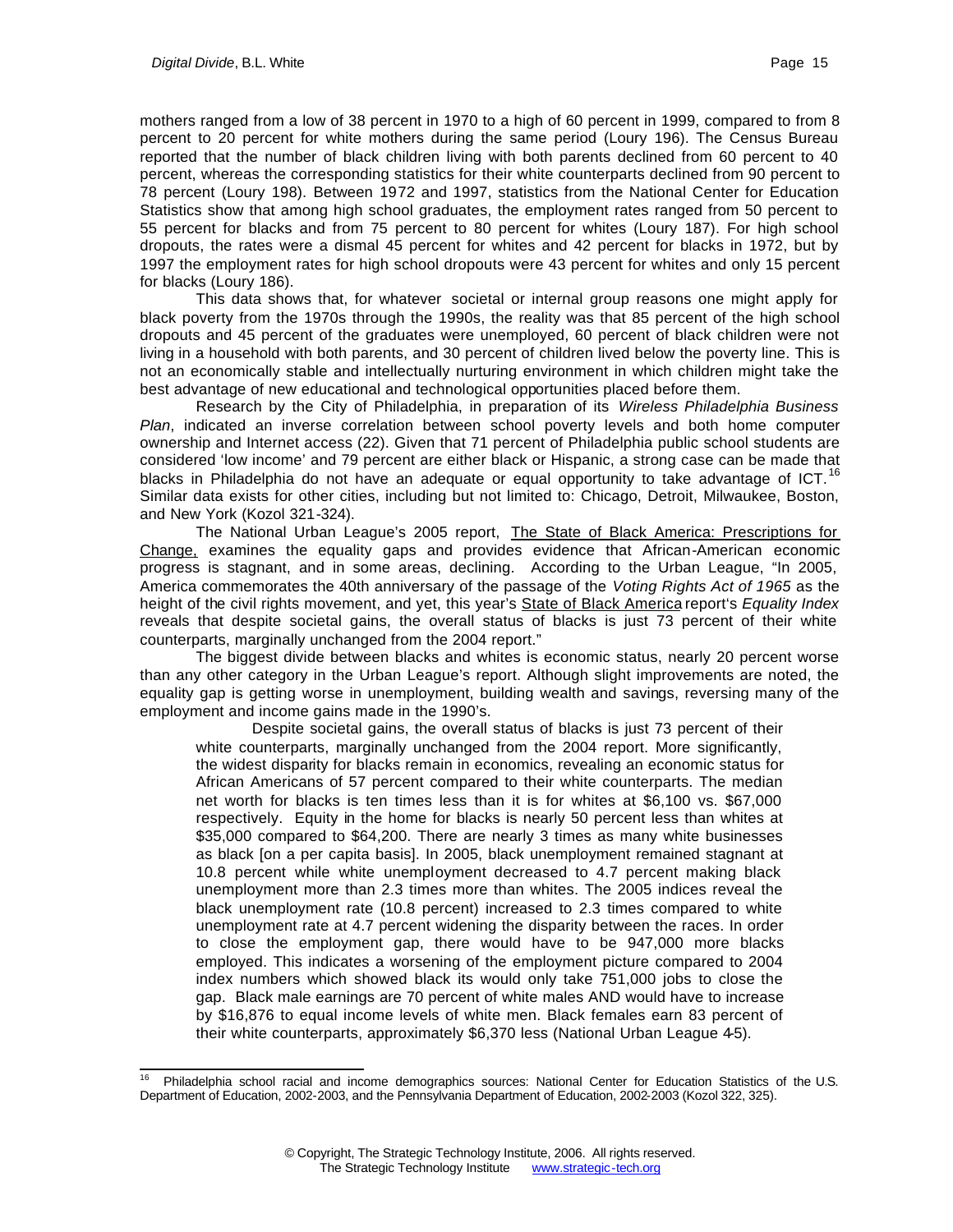The National Urban League recommends specific policies and actions the nation collectively should take to stop the reversal of African-American progress. They include raising the minimum wage from the 'poverty wage' of \$5.15 to a 'living wage' of \$7.25 an per hour, closing the home ownership gap by making mortgages more available and affordable to all, and strengthening the Community Reinvestment Act. Catalyzing business development and entrepreneurship in the African-American and other urban communities might be accomplished by doubling the size of the New Markets Tax Credit Program, strengthening and improving the Community Block Development Grant program, and other urban economic opportunity and job training programs. The Urban League also urged the government and business leaders to develop a comprehensive re-entry program for exfelons in need so that they can become working, able citizens and contribute to society. Importantly, as we enter a technologically-intensive global economy, there is a critical need to expand job training and career counseling efforts with a focus on young urban males (National Urban League 2-3).

Notably, the brief reference to technology in the Urban League's recommendations indicates its peripheral role in their prescription.

#### **Would Ubiquitous Access to ICT Even the Odds?**

As a result of public and private support for providing computers and Internet access in U.S. schools over the past decade, a recent report from the National Urban League indicates that there is major improvement in closing the digital divide in 2005. The Urban League's index in 2004 illustrated that twice as many white families had Internet access compared to their black counterparts. The 2005 index shows blacks' status at an 18-point improvement compared to whites with home Internet access. However, though the overall index shows improvement in closing the divide, there are troubling examples of resistance or lack of understanding of the importance of Information & Communications Technologies among the poorest of the community. Consider the example of the perceived irrelevance of ICT to the chronic poor in LaGrange, Georgia.

LaGrange is a town that had 27,000 residents in 2000 and it is approximately 60 miles southwest of Atlanta. It is home to 35 industrial companies that employed 11,000 people from the town and the surrounding counties. Its need to attract and retain companies that provide employment led to its investment in an advanced telecommunications infrastructure, including an OC-12 sonet ring that served 60 commercial customers<sup>17</sup> (McFarlan 2-3).

Partially to encourage the continued employability of its citizens and to stay competitive as an attractive industrial site, LaGrange was the first city in the world to offer free and fast Internet access to its citizens. It entered into an agreement with the local cable television company, Charter, and an Internet service provider, WorldGate, to offer free Internet service to residential customers of Charter for the first year (McFarlan 4-7). Since 66 percent of homes had cable television service, the city government felt confident that the free service would serve to reach a broad audience (McFarlan 22). In addition, the WorldGate system did not require a personal computer; it used the cable TV set-top box, the television screen, and a wireless keyboard. The system offered electronic mail, chat rooms, games, a community calendar, church bulletins, local government information, local business directory, electronic commerce with local businesses, and access to the broader Internet. Training videos were developed in collaboration with a local university and were broadcast on the cable system (McFarlan 7-18).

In spite of the broad availability, the city's subsidization, use of a television instead of a personal computer (PC), local content, and training material, WorldGate had limited success. The researchers concluded that:

Based on our analysis, we believe that providing access to IT -- even access that is delivered for free to the home -- is insufficient to adequately address the digital divide. While the Free Internet Initiative produced some limited success, public policy makers in LaGrange were surprised that the initiative was not more successful. In terms of bridging the digital divide, it would appear that while the Free Internet Initiative has had some positive impact on the community, it has been difficult to

l  $17$  OC-12 stands for Optical Carrier. It conforms to the SONET communications standard and provides services at 622.08 Mbps (a transmission speed of 622,080 bits per second).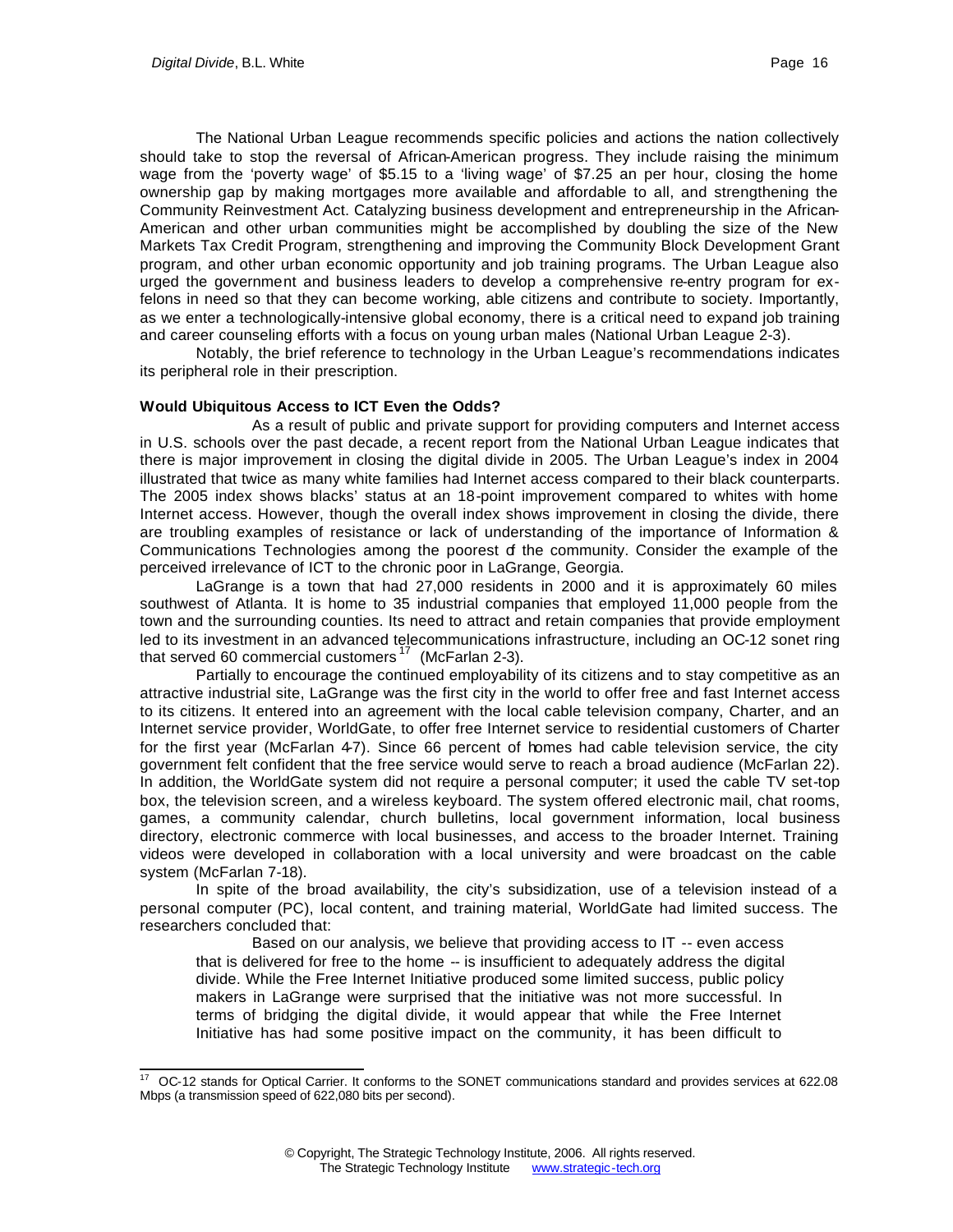l

motivate the majority of the target households to adopt the system. In hindsight, it appears that they had an unrealistic, and in some ways naïve, view that providing free access to technology would, by itself, be enough to bridge the digital divide (Keil 8-9).

As of April 29, 2001, almost one year from its launch, only 4,137 of the 9,100 eligible households had ordered the system. City officials had hoped for 6,000 to 7,000 units. (McFarlan 7). Of the households that adopted the system, less than 40 percent had no previous access to PCs at work or at home. A WorldGate survey found that the average usage of the system was 7.2 hours per week and that 51 percent of the users were very satisfied and 20 percent were dissatisfied. The satisfaction ratings were higher for those with little or no computer and Internet experience and lower for those familiar with PC-based Internet access (McFarlan 9). Of the 4,100 units installed, 450 cancelled the service<sup>18</sup> (McFarlan 16).

However, the LaGrange initiative did reach an additional segment of households without access to PCs. Thirty-seven percent of the subscribers lacked access to PCs at work or at home. These included seniors over the age of 60 (17 percent), persons without at least some college education (74 percent), and those with incomes below \$25,000 (33 percent) (McFarlan 20-21). Sadly, the goal of encouraging workforce education for those in the lowest socio-economic status was not met. City Manager Tom Hall explained, "We went door to door with our installers on Saturday at a public housing project and nobody was interested. What we've found is just hesitancy, a lack of understanding, a lack of appreciating what it potentially means and breaking through that" (McFarlan 10).

Willie Edmondson, the City Councilman who represented the district that included the housing project, explained it simply as, "If they don't need it, they won't get it." Tonyka Bartley, as resident of the housing project, commented: "Many residents didn't know about the system. They thought it was a gimmick, or they just voluntarily chose not to participate because they may not have realized the benefits."(McFarlan 10).

Harvard's Warren McFarlan and Georgia State University's Mark Keil write in their analysis of the LaGrange case, "One possible interpretation of these findings is that LITV [LaGrange Internet Television initiative] may not have as much potential to address a perceived or real digital divide in LaGrange as the city had hoped. Households already exposed to information technology – and presumably already aware of its productive and beneficial uses – made up most of early LITV customers. Information technology adoption is more about understanding the value of technology than about cost. Even offering free access to the Internet is not enough to get many nonusers to take it up (in part, as one of the case studies suggested, because of suspicions that the service was really not free)" (McFarlan 24). The LaGrange experience shows that the 'free' service peaked the curiosity of those who wanted to learn about the Internet, but did not have the resources to access it; but it had no affect on those who saw it as irrelevant and of low value to their lives.

LaGrange reinforced what many education practitioners already knew. In the mid-1980s, the grassroots work at the Cincinnati National Technical Association (NTA) also demonstrated that one should not be so presumptuous as to believe that technology will solve all of our educational problems.<sup>19</sup> The NTA found that technology cannot solve the problems of school funding, institutional

<sup>&</sup>lt;sup>18</sup> Some of the reasons for the mediocre success of the trial can be found by a close examination of Worldgate's 20001 survey. The system was designed for novice users, but only 33 percent were novices. Ninety four percent had some prior experience with PCs, the average of which was 3.3 years using the Internet prior to subscribing to WorldGate (McFarlan 19). Those with PCs either at work or at home or both accounted for 63 percent, and they compared the WorldGate's limited performance, lack of a printer, and the frequent cable outages with the more pleasing experiences that they had using other services. Also, the use of a television as the monitor, though meant to provide ubiquity, actually caused competition among those who wanted to use WorldGate and those who wanted to watch television. An additional explanation centers on the cost. The 'Free Internet Initiative' was not really free. To get the free system, one must already have been a cable subscriber at a cost of \$8.70 per month. There were also concerns over what the price would be for the WorldGate system when the 'free' year of usage was over (Keil 7). Costs that would not deter more affluent consumers may represent obstacles for the less affluent (Keil 8).

<sup>&</sup>lt;sup>19</sup> When the first warning signs of a digital divide were being noticed in the early 1980s, I had the pleasure of working with Dr. Allan Letton, one of the few black polymer chemists in the world, on a study for the NTA on the root causes of "technical illiteracy." We found that the statistics on African-Americans in engineering were dismal. Of the 1.4 million engineers in America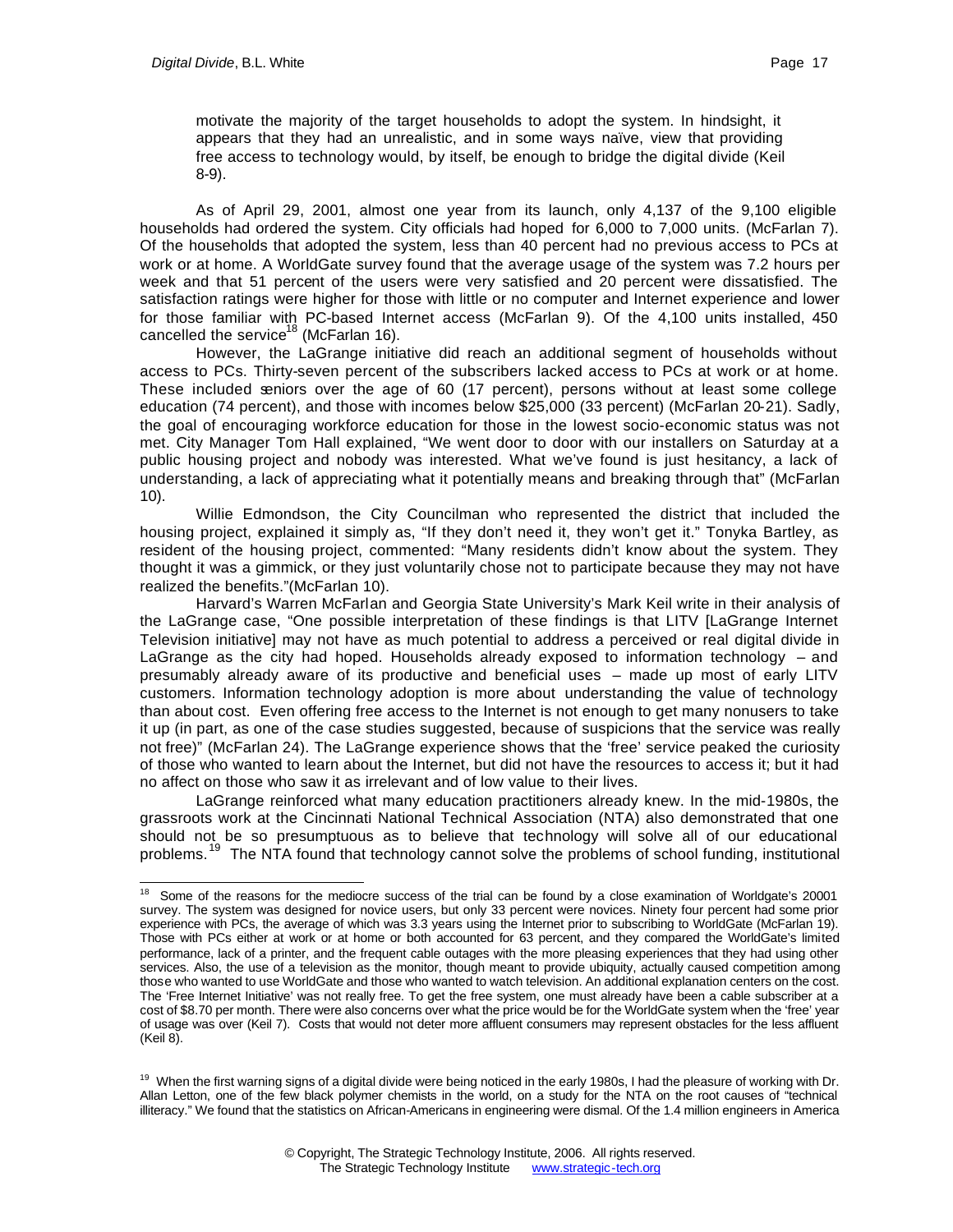racism, of teachers who may not truly believe in the innate learning ability of all children, of parents who may not stress the value of education, a lack of self esteem, family or community problems, or lack of motivation by the student. Computers cannot be a substitute for human contact, role models, encouragement, and love.

The computer cannot be offered as the total solution, but as an important classroom tool that can empower teachers, administrators, and students. As Edwyn James of the Centre for Educational Research and Innovation (CERI) would state it:

 It has become increasingly clear over the past two years that offering the whole world a phone and a computer screen will not in itself help bridge the 'digital divide' opening up across the world. The technology is practically worthless unless people are equipped with the know-how, and the willingness to use it. Those who cannot use it confidently, whether whole countries, groups or individuals, will become increasingly marginalised within the modern world.

#### **The Vicious Cycle of Racial Expectations**

l

LaGrange may also teach another lesson – the power of self-reinforcing stereotypes, not only as oppression of the minority poor by the majority's socio-economic system, but also the power of stigma on the minds of the poor, especially the African-American poor. This is similar to the situation observed by Gunnar Myrdal in 1944, where 'vicious circles' of cumulative causation created selfsustaining processes in which the failure of blacks to make progress justified for whites the very prejudicial attitudes that served to ensure that blacks would not advance (Loury 6). Glenn Loury explains that there is no need for objective rules of racial taxonomy, "It is enough that influential observers (passersby on the street, new neighbors before the moving van arrives, policemen, employers, bankers, and so on) hold schemes of classification in their minds, and act on those schemes. They need not make their schemes explicit; their methods of classification may well be mutually inconsistent, one with another. And while it may be true that these agents could not give cogent reasons for adopting their schemes, it is also the case that they are unlikely ever to be asked to do so" (22). Loury goes on to explain the complex social interaction of self-confirming stereotypes as mattering because observers and the observed expect them to matter. "This expectation induces agents to interact with subjects in a manner that depends on race, thereby creating different incentives for subjects in racially distinct population subgroups" (28).

Loury explains that racial stigma finds itself, not just perpetuated by whites, but by blacks themselves on other blacks. "Responding to these incentives, subjects adapt according to how they expect to be perceived, which is to say, they adapt differently depending on their race. In the equilibrium, this race-varying behavior by subjects is consistent (on average) with observing agents' initial beliefs, confirming the agents' supposition that a subject's race would be informative" (28). Stigma sets limits within the minds of the black poor, a type of self-imposed mental slavery, as described by Carter G. Woodson:

The problem of holding the Negro down, therefore, is easily solved. When you control a man's thinking you do not have to worry about his actions. You do not have to tell him to stand here or go yonder. He will find his 'proper place' and will stay in it. You do not need to send him to the back door. He will go without being told. In

in 1981, blacks represented only 0.93 percent of the total while 14 percent of the U.S. population was black. Of the advanced engineering degrees awarded, only one percent of the masters and 0.56 percent of the doctorates went to blacks. Blacks were awarded only 2.3 percent of the 62,839 Bachelor of Science degrees in 1981. One-third of the blacks that started in engineering curricula as freshman never finished their BS degree requirements. Black enrolment in medical schools had declined in the previous two years and law school enrolment had stagnated. All of this was occurring at a time when more than one-half of the jobs in America were projected to not even exist by the year 2000, and those that were expected to exist would require higher levels of education. We found that less than one American high school student in ten took even one year of Physics. Only one-third of U.S. high school graduates completed three years of mathematics. Less than eight percent completed a calculus course and less than one-third of U.S. high schools even taught calculus. Of the 60 percent of students enrolled in general and vocational programs, only 20 percent graduated with three years of mathematics, and only one-third of the nation's school districts required more than one year of mathematics for graduation (Letton). We found that computers alone would not solve this problem.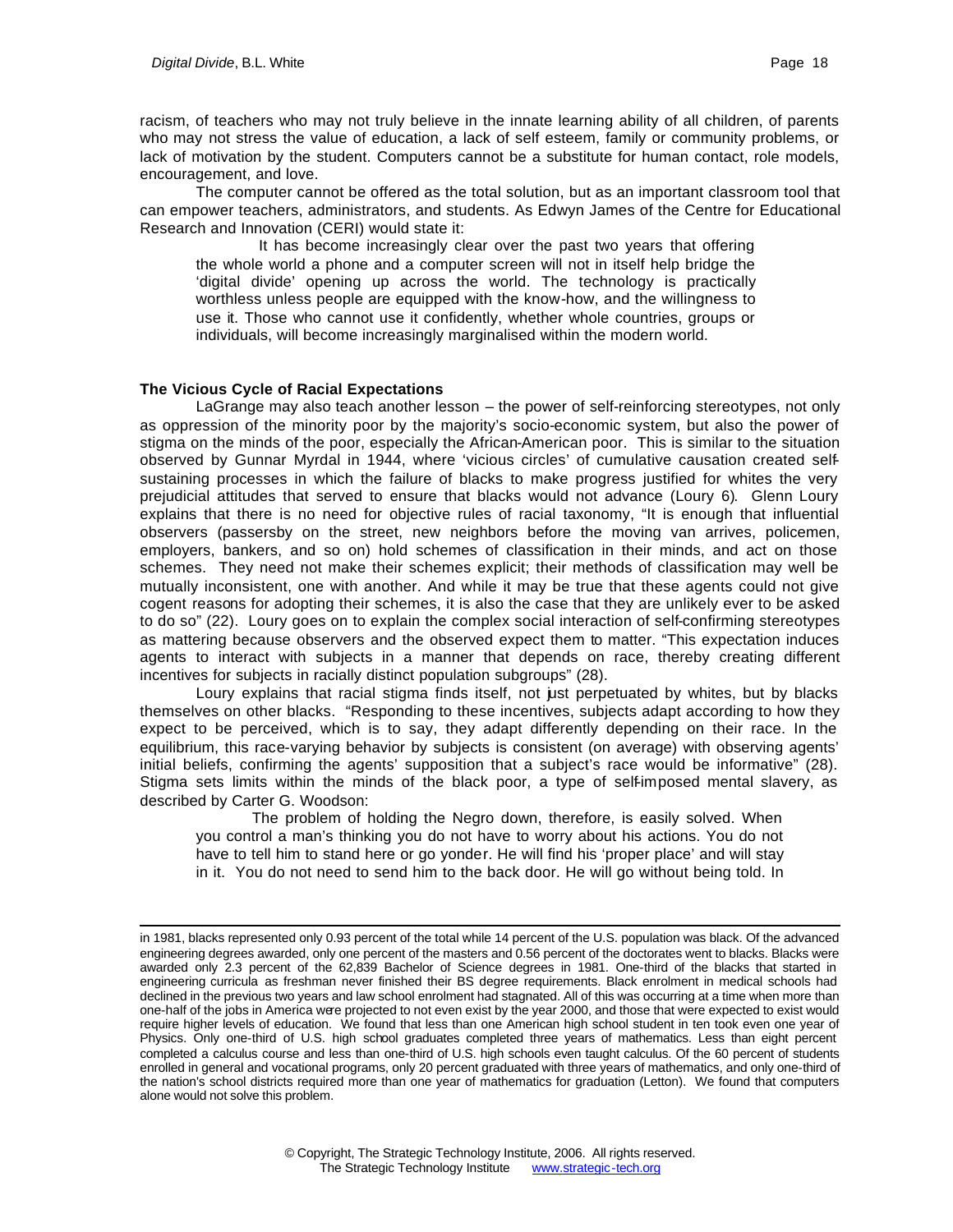fact, if there is no back door, he will cut one for his special benefit. His education makes it necessary (xiii).

In the case of adoption of computer technology for Internet access, one might reapply Thomas Sowell's observation of the impact of racial stigma and self-reinforcing stereotypes on the poor blacks of LaGrange:

If individuals from some racial or ethnic backgrounds find doors closed without regard to their individual capabilities and behavior, that reduces their incentives to acquire socially valued capabilities and behavior, imposing external costs on society at large from decisions of particular employers, landlords, and other transactors (32).

Stated simply, if poor blacks in the housing projects of LaGrange thought that there were no expectations and no benefits to learning how to master the Internet, either for economic, educational, political, or social gain, then it is not surprising that they failed to see the relevance of investing their meager resources in such mastery.

These are structural problems involving history, technology readiness, educational preparation, social expectations, and personal aspirations that have and continue to be influenced by race. If this is accepted, then one is led to conclude that the 'digital divide' debate is a surrogate for the degree of fairness, or the lack thereof, associated with the infrastructure for the systemic distribution of goods, services, and wealth in a rapidly transforming information economy. Since the actual divide is structural, computer-based solutions do not solve these fundamental social problems. While it is reasonable to accept that a gap in ICT ownership and Internet access exists between the chronically poor segment of the black community and the society at large, technology is required but insufficient to address racially stratified social problems. Humans must address the human problems.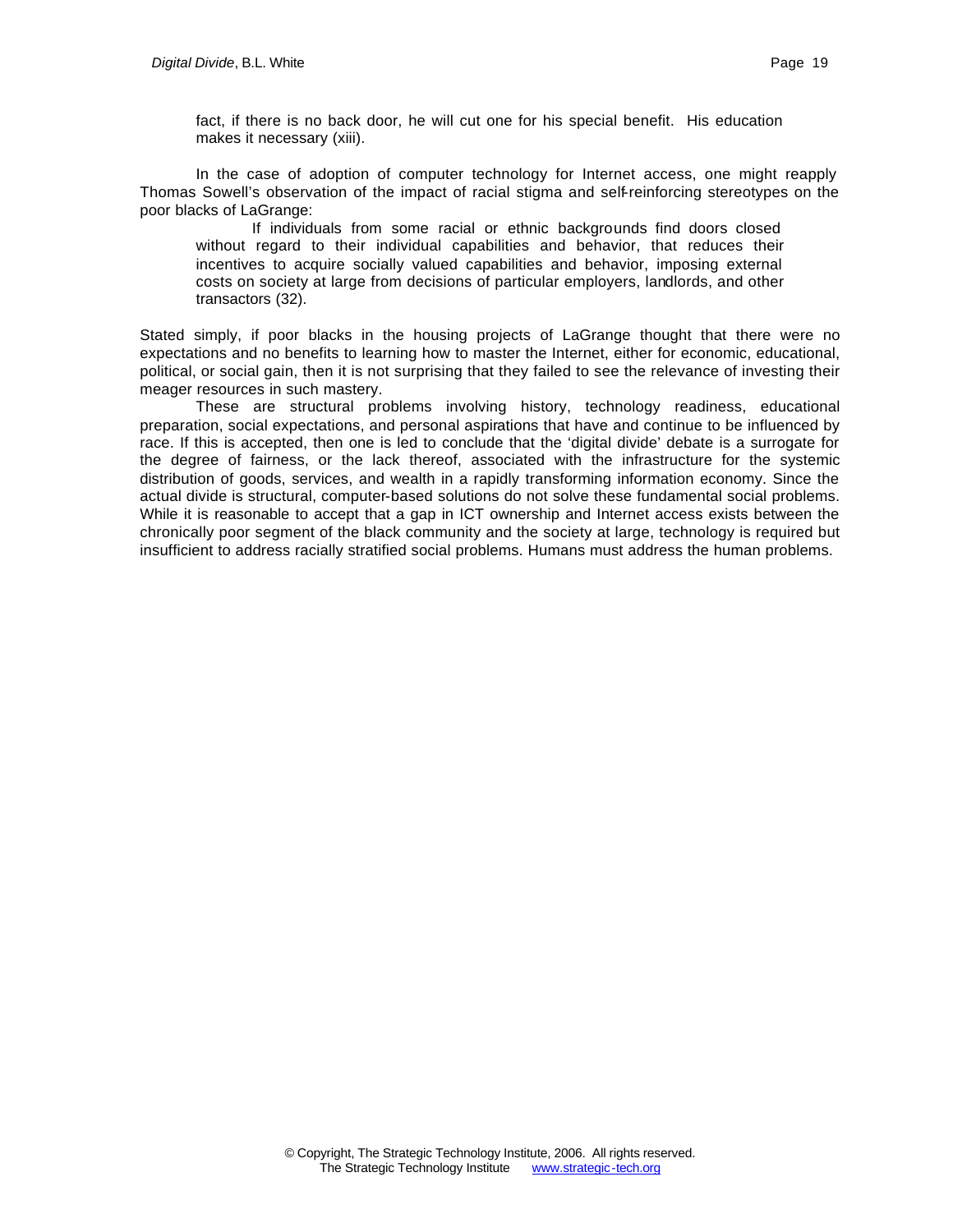## **Chapter Three**

## **The New Public Infrastructure**

*Are you unaware that vast numbers of your fellow men suffer or perish from need of the things that you have to excess, and that you required the explicit and unanimous consent of the whole human race for you to appropriate from the common subsistence anything besides that required for your own?*

*-- Jean-Jacques Rousseau, 1755*

In today's society, Information & Communications Technology is more than a consumer product that is subject to the economic rules of diffusion.<sup>20</sup> ICT has become the de-facto foundation of the socio-economic infrastructure. Kathleen Cooper, the Under Secretary for Economic Affairs of the Economics and Statistics Administration and Michael Gallagher, Assistant Secretary and Administrator of the National Telecommunications and Information Administration proclaimed in the foreword to their joint 2004 report, *A Nation Online: Entering the Broadband Age*:

Now, more than ever before, high-speed connections promise to enhance our Nation's productivity and economic competitiveness, improve education, and expand health care for all Americans. High-speed networks provide the power to erase geographic, economic, and cultural gaps. With highspeed connections, American workers can find jobs; small businesses can have global markets; rural doctors can consult with specialists; and students can take classes that are taught from across the country.

Because of the significant promise of this technology, President Bush has set out a bold vision for broadband in America, establishing a national goal for "universal, affordable access for broadband technology by the year 2007."

#### **Balancing Commercial and Public Interests**

Obviously, with the rapid globalization of manufacturing, the service sector, and now intellectual capital itself, and with the web of computers, online libraries, and information service providers, Information & Communications Technology has much more powerful implications to the overall economic opportunity of a society than a mere set of consumer electronics devices. ICT has become the modern infrastructure for opportunity!

In the U.S., the provision of public infrastructure, such as electricity, has been seen as a public good that should be available to all since Franklin Roosevelt's *Executive Order 7037* that established the Rural Electrification Administration in 1935, the preamble of which included the following language:

By virtue of and pursuant to the authority vested in me under the Emergency Relief Appropriation Act of 1935, approved April 8, 1935 (Public Resolution No. 11, 74th Congress), I hereby establish an agency within the Government to be known as the "Rural Electrification Administration", the head thereof to be known as the Administrator. I hereby prescribe the following duties and functions of the said Rural Electrification Administration to be exercised and performed by the Administrator thereof to be hereafter appointed to initiate,

l <sup>20</sup> Paraphrasing Everett Rogers, Stanford's Robert McGinn defines 'diffusion' as the process by which an innovation is communicated through certain channels over time among members of a social system, such as a city, profession, group, or national or international society as a whole (McGinn, Science 90).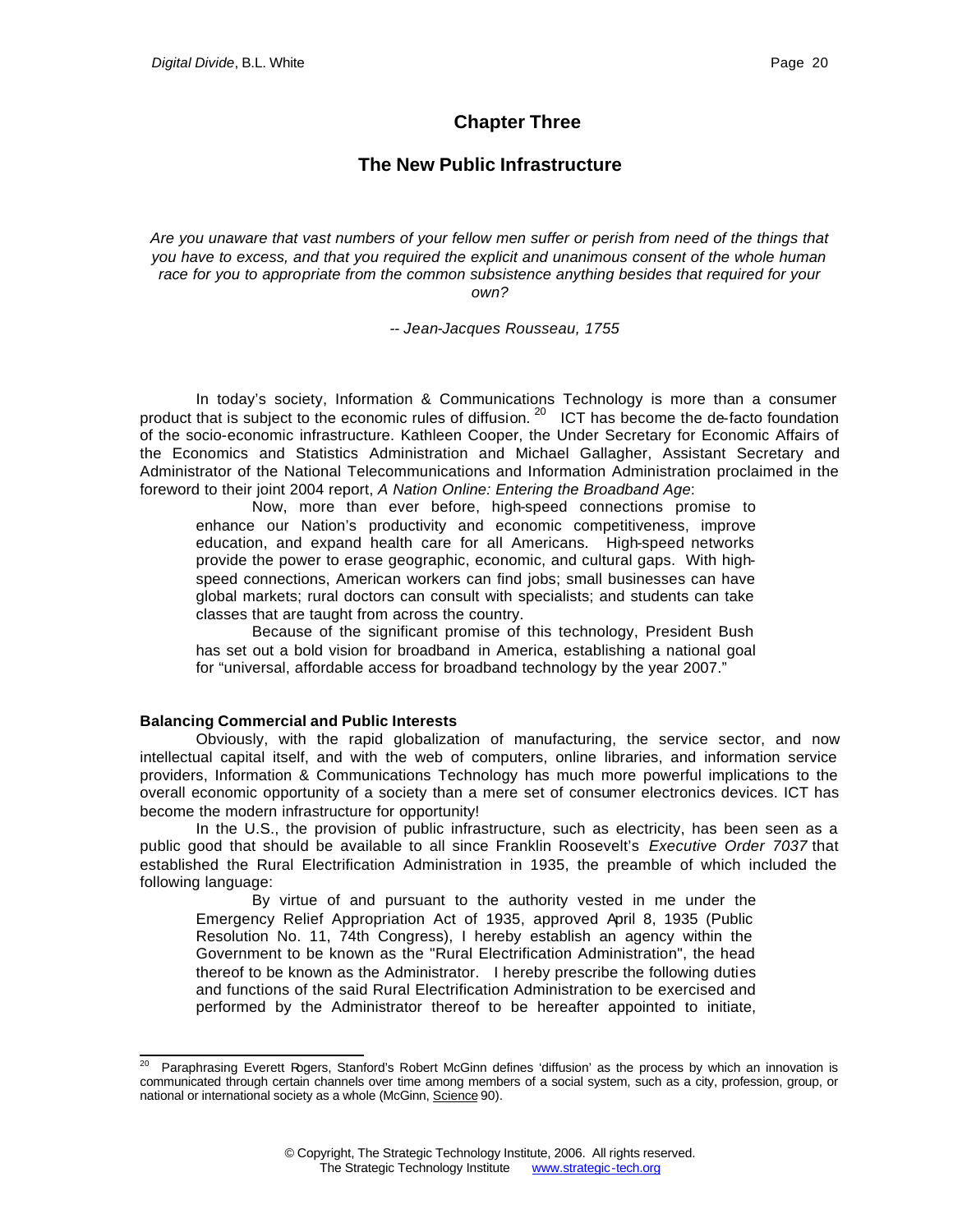formulate, administer, and supervise a program of approved projects with respect to the generation, transmission, and distribution of electric energy in rural areas.

The current administrator of that order, the Rural Utilities Service of the Department of Agriculture, requires that all electric and telecommunications service providers adhere to Title VI of the *Civil Rights Act of 1964*, Section 504 of the *Rehabilitation Act of 1973*, and the *Age Discrimination Act of 1975* (Anderson, C. 1). In addition, Title II Section 201 of the *Civil Rights Act of 1964* requires that all persons be entitled to equal enjoyment of the public goods, services, facilities, and accommodations without discrimination on the basis of race, color, religion, or national origin (Wright 589).

Going beyond non-discrimination, the U.S. government sees inherent benefit to making communications infrastructure available to all and it is willing to subsidize or mandate special programs for the poor. Focusing on the universal service provisions of the 1996 Telecommunications Act, the FCC issued rules based on four goals. First, all universal service objectives established by the Act must be implemented, including those for low-income individuals, consumers in rural, insular and high cost areas, as well as for schools, libraries, and rural health care providers. Second, rates for basic service must be maintained at affordable levels. Third, affordable basic phone service must continue to be available to all users with the help of a universal service fund which will subsidize phone service for those who qualify. Fourth, the benefits of competition in the telecommunications arena must be brought to as many consumers as possible. Universal services supported by the fund includes:

- Access to a telephone network with the ability to place and receive calls,
- Access to touch tone capability,
- Single-party service,
- Access to emergency systems including, where available, 911 and Enhanced 911,
- Access to operator services,
- Access to 'interexchange' services,
- Access to directory assistance, and
- Limited long distance calling for those low-income users who qualify.

The *Universal Service* requirements of the *Telecommunications Act of 1996* also mandated a 'Lifeline Assistance Program' to subsidize the cost of monthly telephone bills for the poor. The 'Lifeline Assistance Program' was designed to mitigate the cost of monthly phone bills of qualifying low-income consumers and must be made available by all eligible telecommunications carriers in all states. When the regulation went into effect on January 1, 1998, Lifeline participants received \$5.25 in federal support. In addition, Lifeline matched state funds up to \$7.00 a month. In addition to 'universal services,' Lifeline customers were allowed to set a monthly limit on the amount of money spent on long distance calling, and if the long distance bills are not paid, then only the long distance service, and not the local service, would be cut off until the long distance bill is paid (National Telecommunications and Information Administration, *The New Universal Service*).

The *Universal Declaration of Human Rights*, adopted by the United Nations in 1948, also acknowledged the fundamental importance of and rights to communications and information access. It asserts that individuals have the right to seek, receive, and impart information and ideas through any media, regardless of frontiers, as a function of one's freedom of expression (Wilhelm 61).

The cumulative effect of these laws and policies is to legitimize global Information & Communications Technology, when used for the public provision and delivery of services, as a new type of public infrastructure to which all citizens have a right to access and use. In fact, under the 1996 Telecommunications Act, schools and libraries could not only procure any telecommunications service on a subsidized basis, Internet access services were specifically designated as a target of the Act. Schools and libraries could apply federally-subsidized discounts to internal networking hardware technologies that were necessary to connect school or library terminals and computers to the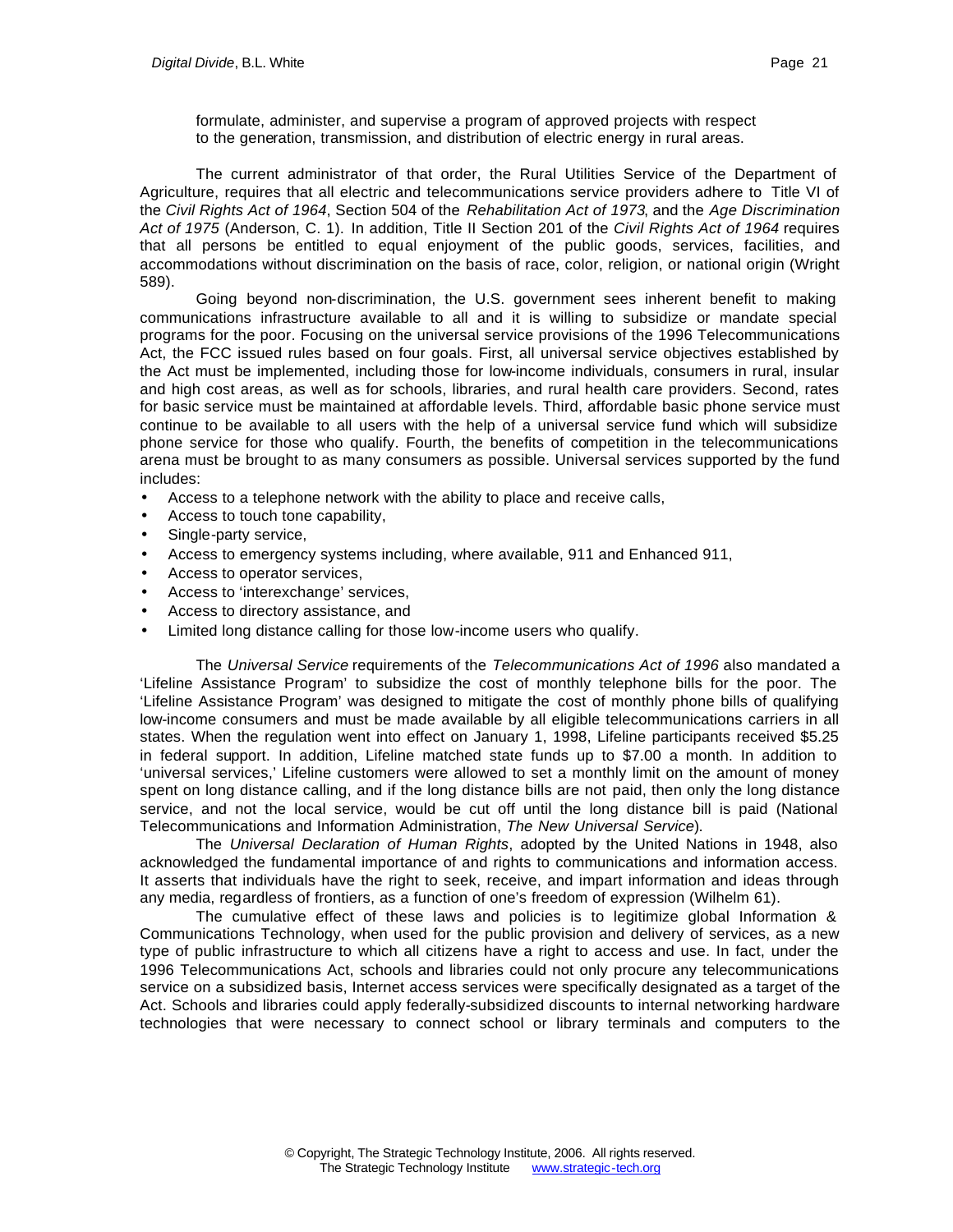Internet.<sup>21</sup> Unfortunately, the human capital formation investments in training were not eligible for these discounts.

Not surprisingly, when local governments try to adopt allocation schemes for what has become public infrastructure, they are often challenged by private economic interests. Consider the examples of wireless Internet access planned by the cities of Philadelphia and San Francisco.

San Francisco announced in August 2005 that it would develop a program that would extend free or inexpensive wireless broadband communications service to the entire 49 square miles of the city. Mayor Gavin Newsom paid special attention in his announcement to the provision of access to the city's low-income neighborhoods. The San Francisco project is a project supported by technology companies Intel, Cisco, Dell, IBM, and Germany's SAP, and the program has been adopted by thirteen cities around the world<sup>22</sup> (Singer). In October 2005, the Internet search company Google also announced that it had submitted a plan to provide high-speed wireless services to San Francisco (Mills). The telecommunications companies -- SBC Communications, Verizon Communications, and Comcast Cable -- publicly and privately criticized the project as "foolhardy," given that low-cost access to the Internet is already widely available to the public in San Francisco (Olsen). Newsom's desire to tear down the digital divide between poor and wealthy people's access to broadband will likely result in a bill to block the project or preempt the effort on a federal level, observes the technology industry news service, C|Net (Olsen).

When Philadelphia's mayor John Street pushed to offer wireless broadband access to everyone, regardless of income and at below-market prices, there were similar claims of foul by the telecommunications industry. Philadelphia's deal is with Earthlink, an Internet service provider. Mayor Street sees ubiquitous wireless access as a twenty-first century utility that would give the 1.5 million residents an additional technological advantage, attract business and tourists (Smith). In addition, Street wants to address the 25 percent of the population, mostly in impoverished areas who cannot get online (Smith). Opponents, including other Internet service providers and, incredibly, labor and education groups, sponsored a bill through the Pennsylvania legislature that restricts other cities in the state from offering subsidized services when private alternatives are available (Smith). In addition, Madison River Telecom blocked the ability for its Philadelphia subscribers to use Voice-Over-IP or VOIP, which allows subscribers to make telephone calls over their Internet connections, according to Lawrence Lessig of the Stanford Law School.<sup>23</sup> Mayor Street, like his counterpart Mayor Newsom in San Francisco, believes that if the city controls other utilities, such as water and gas, they are within their rights to make sure that public services are available to all citizens, not just the middle and upper classes.<sup>24</sup>

#### **Prerequisites to Effective use of Technology**

While the Civil Rights Act was meant to address public transportation, lunch counters, hotels, and theatres, the public market for and provision of goods and services is increasingly based on computerized access to information available over the network infrastructure of the Internet. Effective use of ICT is fundamentally different in its skill set requirements than sitting at lunch counters, riding

l  $^{21}$  Universal service discounts available to schools and libraries covered electronic hardware components, such as networking hubs, routers, network file servers and server software, and maintenance of network systems (National Telecommunications and Information Administration, *The New Universal Service*).

<sup>&</sup>lt;sup>22</sup> The 'Digital Communities' project includes: Cleveland, Ohio; Corpus Christi, Texas; Philadelphia, Pennsylvania; Portland, Oregon; Duesseldorf, Germany; Jerusalem, Israel; Taipei, Taiwan; Rio de Janeiro, Brazil; Gyor, Hungary; the Principality of Monaco; Seoul, South Korea; Osaka, Japan; and Westminster (London), England (Singer).

<sup>23</sup> Lessig cited this example at the *Open Source Business Conference* in San Francisco in April 2005.

<sup>&</sup>lt;sup>24</sup> If telecommunications companies are not to be treated as utilities in cities like Philadelphia and San Francisco, perhaps another principle could work toward making ICT available on a fairer cost basis. It would require ICT companies to adhere to what Paul Farmer calls a uniform ethic in return for the extraordinary privileges granted to their industry by society. Farmer argued for this uniform ethic for the pharmaceutical industry, and it seems like an appropriate extension to ICT companies that provide public infrastructure (Farmer xxvii). Since the ICT industry benefits from publicly funded research, government-granted patents, and R&D tax breaks, and since it makes products vitally important to public communications, it should be accountable to society at large, rather than just to its shareholders.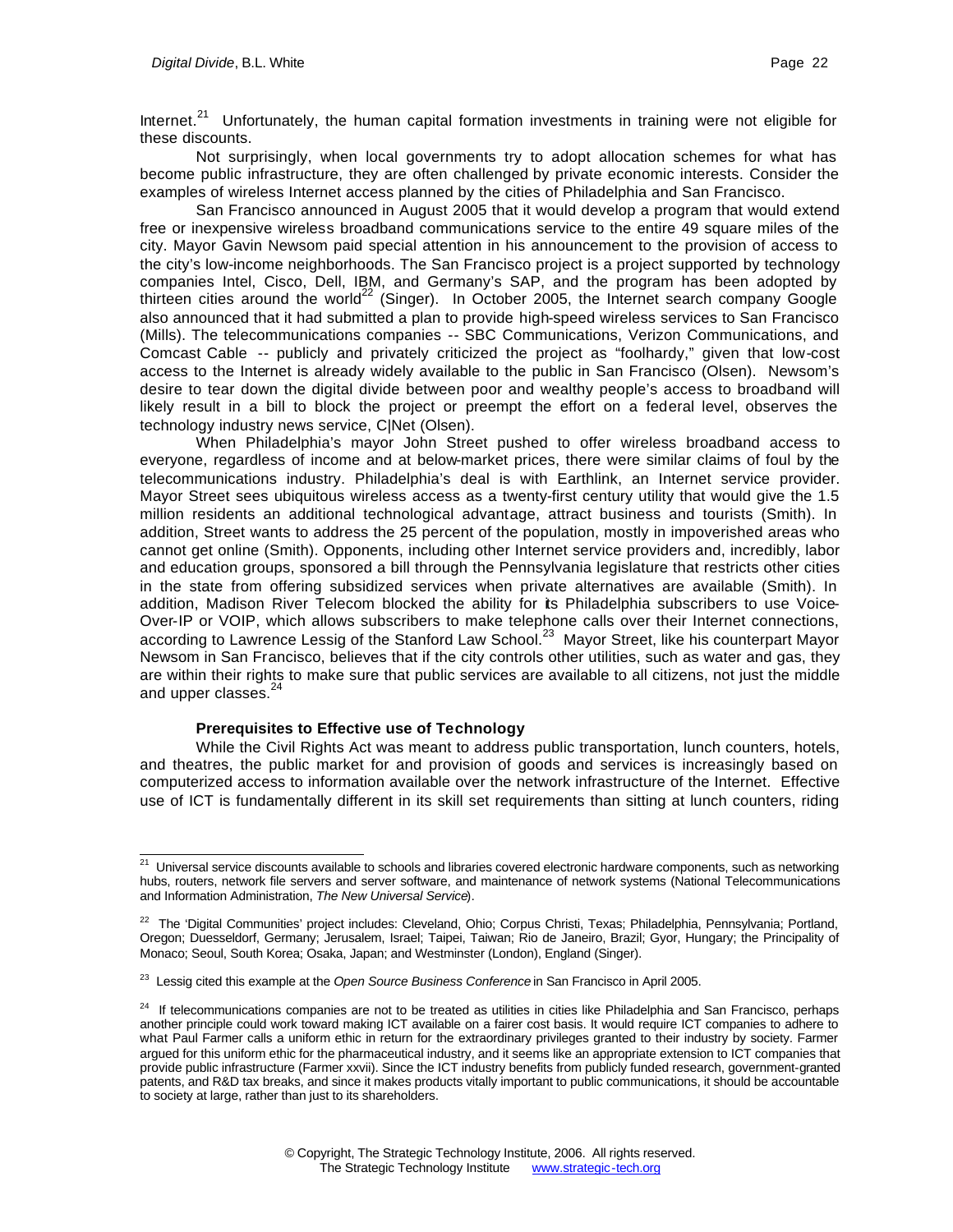buses, renting hotel rooms, or patronizing restaurants and theatres. The latter group requires no specialized training.

As Rawls might see it, giving the poor the right to use ICT infrastructure, yet neglecting to establish the conditions for effective use of that infrastructure is tantamount to denying access to it. Therefore, a prerequisite to compensatory justice demands that the chronically poor segment of African-Americans have a moral right to *human capital development* appropriate for the new challenges and opportunities that Information & Communications Technologies present.

Ray Marshall, former U.S. Secretary of Labor, said there are three options when it comes to using technology in the workplace. First, we can have unskilled workers, managed by the elite, and supervised by bureaucrats. Second, we can have illiterate workers, using leading edge technology to compensate for their lack of skills.<sup>25</sup> The third option is to have well-educated workers using leading edge technology (Adamson).

Basic training in digital technology can start early. Computers found their way into private and public schools in the U.S. over the past two decades and they have been used to enhance and strengthen the curriculum in basics, such as language, science and math. They have also become important tools in allowing teachers and schools to accommodate individual learning styles, enhance students' interactions with each other, build self-confidence, and improve motivation.<sup>26</sup> According to the Office of Technology Assessment (OTA) in 1988, in schools where computers were integrated into the classroom to help deliver the curriculum, students showed substantial improvement in math, reading and writing. They also exhibited higher-order thinking skills, were better behaved, and showed much more motivation to learn. The OTA concluded that the computer could be used as a tool to help children understand abstract concepts, process information, appreciate different perspectives, develop critical-thinking skills, and collaborate on problem-solving (OTA Power On! 23-28).

Not withstanding basic universal ICT training in schools and at the workplace, the change from an industrial to information economy is as sure and as troubling as the change from an agricultural to an industrial base. The new global information-intensive economy needs workers that

Likewise, students at Bell High School in East Los Angeles used computer graphics to publish school posters, tickets to events, teachers' lesson plans, tests, the school newspaper, newsletters to parents, and administrative forms. Their experience at school led to several students landing jobs in publishing, graphic design, and advertising.

l  $25$  For example, when one goes into a fast food restaurant today and sees a hamburger symbol on the cash register, one knows that the cash register has enough intelligence in it to work out the price of the item and the number of times the button was punched, so there is no reading or counting required by the unskilled worker.

<sup>26</sup> Consider the following examples given by Apple Computer at the 1993 Congressional Black Caucus Foundation's California Public Policy Conference entitled, *Public Education: A System in Crisis* (White 1-6).

A first grade boy works at a computer to practice forming words and simple sentences. He types a word. As it appears on the screen, the computer's speech synthesizer repeats the word back to him, so that the child begins to recognize the sounds of consonants and vowels and their combinations. The immediate feedback of hearing the word pronounced as he spelled it helps him recognize his own spelling mistakes.

One of his classmates is practicing her penmanship. She traces the shapes of letters with her finger on a computer monitor overlay. If she forms the letter incorrectly, an illustration of the proper pen strokes appears on the screen. Teachers discovered that writing skills improve once students have access to word processing, since it eliminates the time and frustration associated with revisions and corrections and enables young writers to concentrate on organizing their thoughts and refining their style.

The Open Magnet School in Los Angeles, where the *Vivarium* curriculum was implemented, used computers to enable children to create and study plant and animal ecologies to test their hypotheses about nature. Vivarium was a research program working with the Open Magnet School and was led by Ann Marion, Apple Fellow Alan Kay, a team of Apple researchers, as well as graduate students from MIT and Caltech. Its mission was to examine the intuitive thinking of young children and possible implications for computer graphics, user interf aces and artificial intelligence. They used computer animation and graphics to design animals and the environments in which they live, and program the animals' behavioral characteristics. Electronic mail systems allowed students to communicate with other students and teachers around the world. In fact, students were actually connected online with schools in Germany during the time that the Berlin Wall was being torn down. Apple reported that it was incredibly exciting for kids to actually get first-hand reports from people who were living history in the making. Two way interactive instruction allowed students to see the screen of someone else in another location at the same time that they're looking at their screen. This ability to work collaboratively and interactively over long distances was being tested in Kentucky in 1993, and today it is a standard capability of most personal computers.

The Steel Valley School District near Pittsburgh, Pennsylvania had a business education curriculum that included a small business simulation in which students spent several months managing an institutional supply company. Order and delivery data, sales figures and correspondence are entered onto a database and shared electronically. The students moved away from routine tasks and paper shuffling to problem solving and decision-making.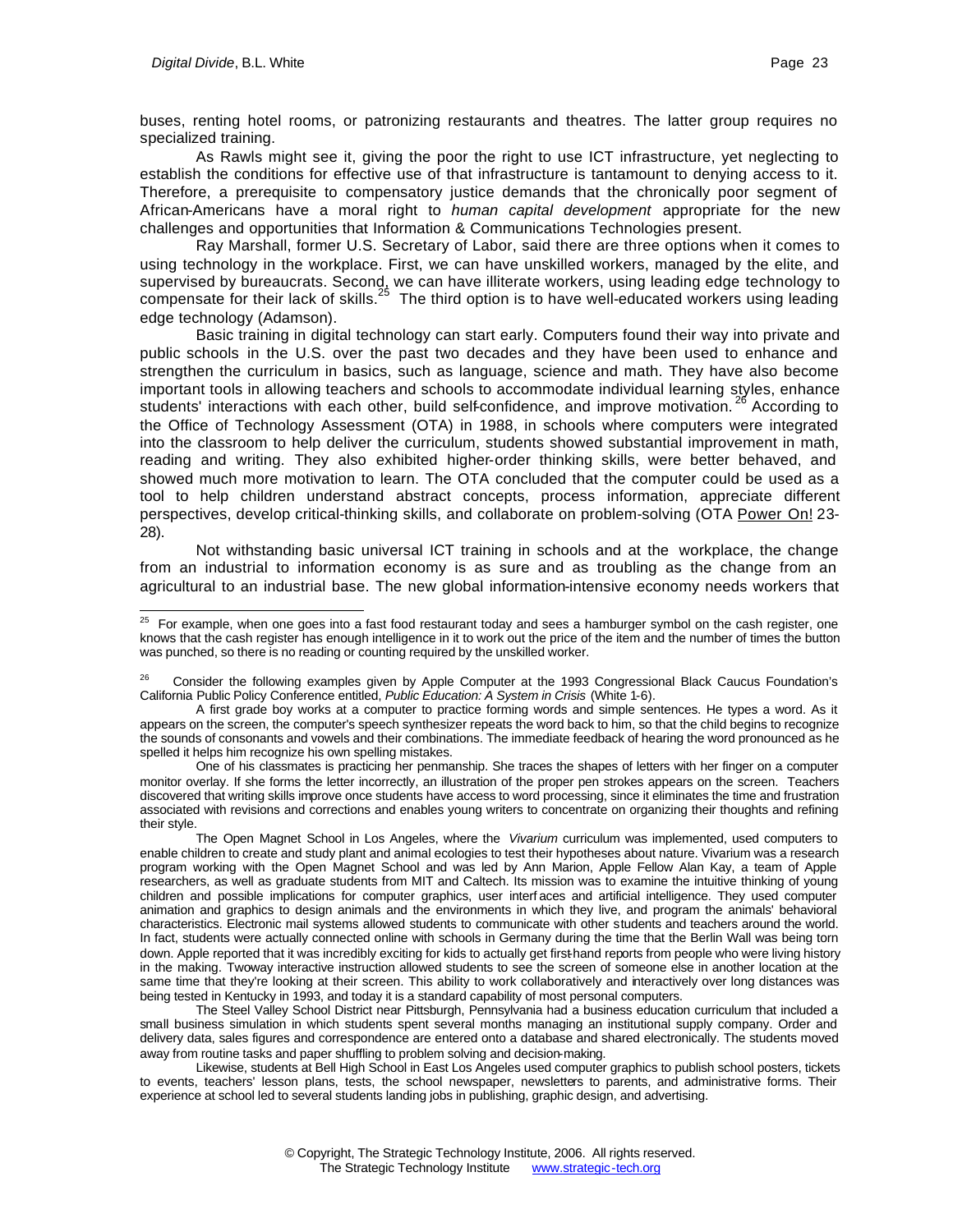can quickly adapt to changes in the marketplace and make critical decisions at lower and lower levels of the workforce hierarchy. In fact, today people can expect to have four or five different careers during their working lives, as opposed to having one job on an assembly line doing the same task over and over in a machine-like fashion. It is a very different world in front of us, and those in disadvantaged communities need to make systemic changes to at least get on the first rung of a technologically-based economic ladder.

As Heidegger reminds us, one cannot avoid technical culture. Trying to do so will keep humanity from realizing the potential of 'salvation' and, instead, cause it to fall into the 'danger' of technology. "Man will never be able to experience and ponder this that is denied so long as he dawdles about in the mere negating of the age" (Heidegger 136). In a manner very similar to Heidegger, Lindsey summarized the options ahead for workers in the global technological economy:

In recent years, many Americans have lost their jobs and suffered hardship as a result. Many more have worried that their jobs would be next. There is no point in denying these hard realities, but just as surely there is no point in blowing them out of proportion. And regardless of whether economic times are good or bad, some amount of job turnover is an inescapable fact of life in a dynamic market economy. This fact cannot be wished away by blaming foreigners; it cannot be undone with trade restrictions.

Public policy can lessen the pain of economic change. **t** can ease workers' transitions from one job to another; it can produce better educated and better trained workers who are capable of filling higher-paying, more challenging positions; it can promote sound growth and avoid, or at least minimize, economy-wide slumps. But there is no place for policies that seek to stifle change in the name of preserving existing jobs.

The innovation and productivity increases that render some jobs obsolete are also the source of new wealth and rising living standards. Embracing change and its unavoidable disruptions is the only way to secure the continuing gains of economic advancement (Lindsey 11).

Given the structural changes going on in the global economy, changes which benefit highlyeducated, flexible, entrepreneurial workers, the superficial argument of equitable distribution of computers, communications lines, databases, and software programming masks the complexity of this social problem. The digital divide is a struggle for relevant distributive justice applied to life and death priorities, such as disease, poverty, and illiteracy, and access to the infrastructure for public goods, services, and wealth. This social evolution is occurring in a rapidly transforming information economy that is intertwined with historical issues of race and class. Therefore, the 'real' digital divide is not about the just distribution of computers. It is about the distribution of opportunity for economic and social development in a technological society and the conditions that have to be satisfied for that distribution to be just.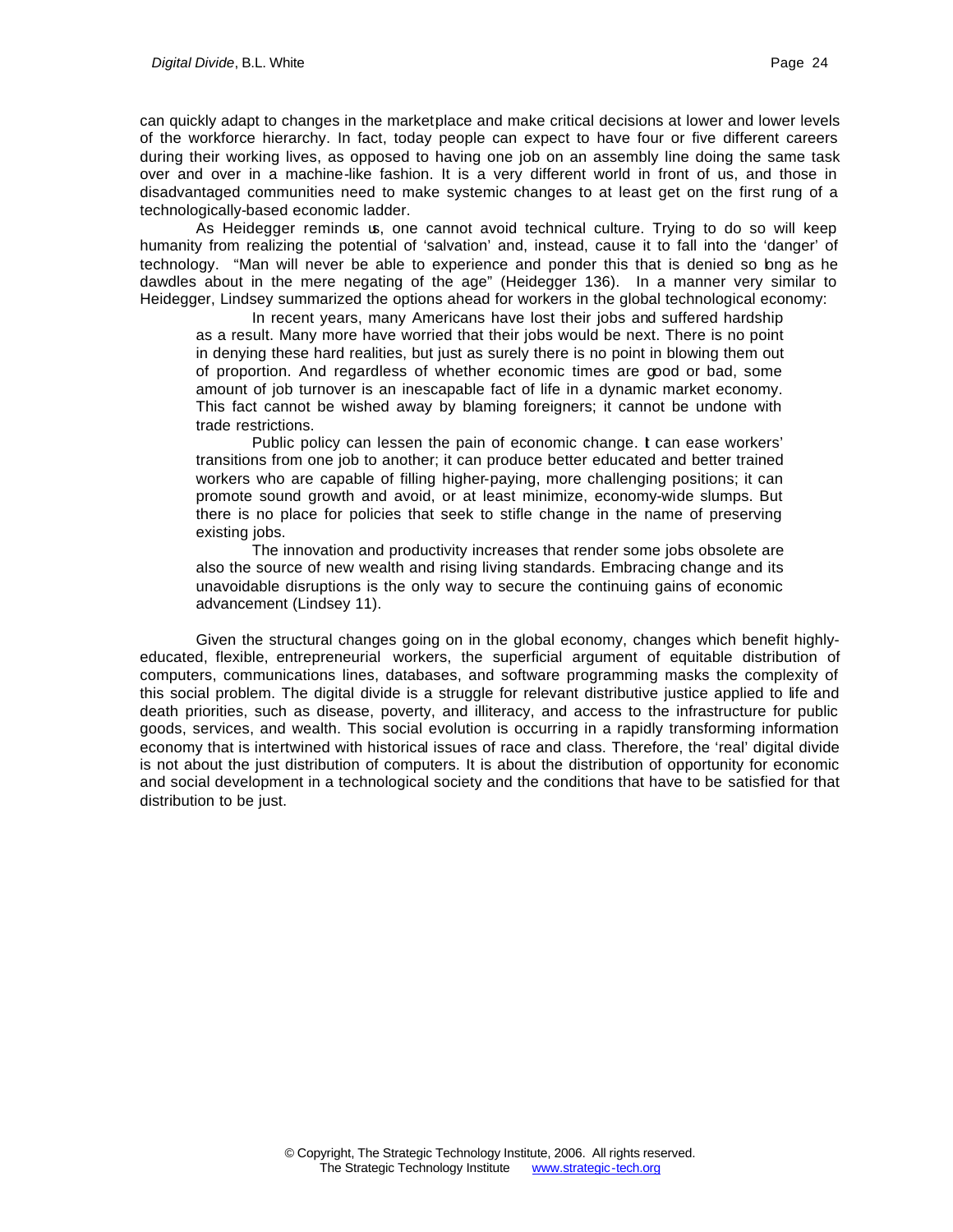### **Chapter Four**

## **Repairing the Structural Divide**

*To give a man his freedom and to leave him in wretchedness and ignominy is nothing less than to prepare a future chief for a revolt of the slaves.*

*-- Alexis de Tocqueville*

The widening gap between rich and poor is due, in part, to a major technology-enabled shift in the nature of education, work, and governance on a scale equal to other great technology-enabled social shifts, such as the agricultural and industrial revolutions.

Western society has had to deal with these sorts of structural economic and social changes before. Referring to the Industrial Revolution in Britain, the scientist and writer Lord Charles P. Snow (1905-1980) attributed "the only qualitative changes in social living that men have ever known" to the "agricultural and the industrial-scientific" revolutions, and the technological advances that enabled them. "For, of course, one truth is straightforward. Industrialization is the only hope of the poor" (Snow 22-23).

#### **Industrial Dislocation, the British Example**

l

Britain was the first major country to base itself on an industrial and commercial economy. As the population migrated from the countryside into the cities in the eighteenth and nineteenth centuries, social and political institutions formed to deal with this new situation (Budge 7). Political institutions also sought to meet the interests of the commercial class and their sustained need for workers.

While technological progress offered opportunities for the poor, it also widened the gap between those capable of exploiting technologies and those relegated to unintentional victimization. The Industrial Revolution's abject poverty, overcrowding, and risks to the public health, as well as to the labor supply, led Britain to establish itself as a liberal democracy. By the early 1900s, it also began to recognize the needs and rights, not just of the landed gentry and the commercial class, but also the industrial workers. $27$ 

Britain dealt with the distribution of social benefits and burdens relevant to the long-term wellbeing of society. In addition, distributive justice helped guide British society to override some individual property and autonomy rights, if doing so maximized the public's interests. For example, one of the most significant arguments put forth by the trade union movement was that workers' wages were not just a commodity price to be set by the market. Competing workers driving the costs down also meant increased human misery in terms of poverty, health, family stability, crime, and problems that would affect the whole society (Budge 48). In addition, according to Budge, "The mass unemployment of the 1930s had demonstrated how inadequate social protection was in the absence of comprehensive state aid." This was more than lobbying by the unions. It was a powerful ethical argument of the intrinsic worth of the individual that set the foundation for an accepted policy of a

 $^{27}$  David Lloyd George's Conservative coalition government passed the Insurance Act in 1912. Stanley Baldwin's Conservative government introduced a widow's pension scheme in 1925 and modified the 19th Century's Poor Law under the Local Government Act of 1929 (Childs 8). The Labour Party was formed to address many of the needs of the working class and it adopted a socialist constitution in 1918 that was committed to common ownership of the means of production, distribution, and exchange. However, Labour opposed Soviet-type communism because ethical principles were the basis of its socialism, rather than Marxism (Childs 9).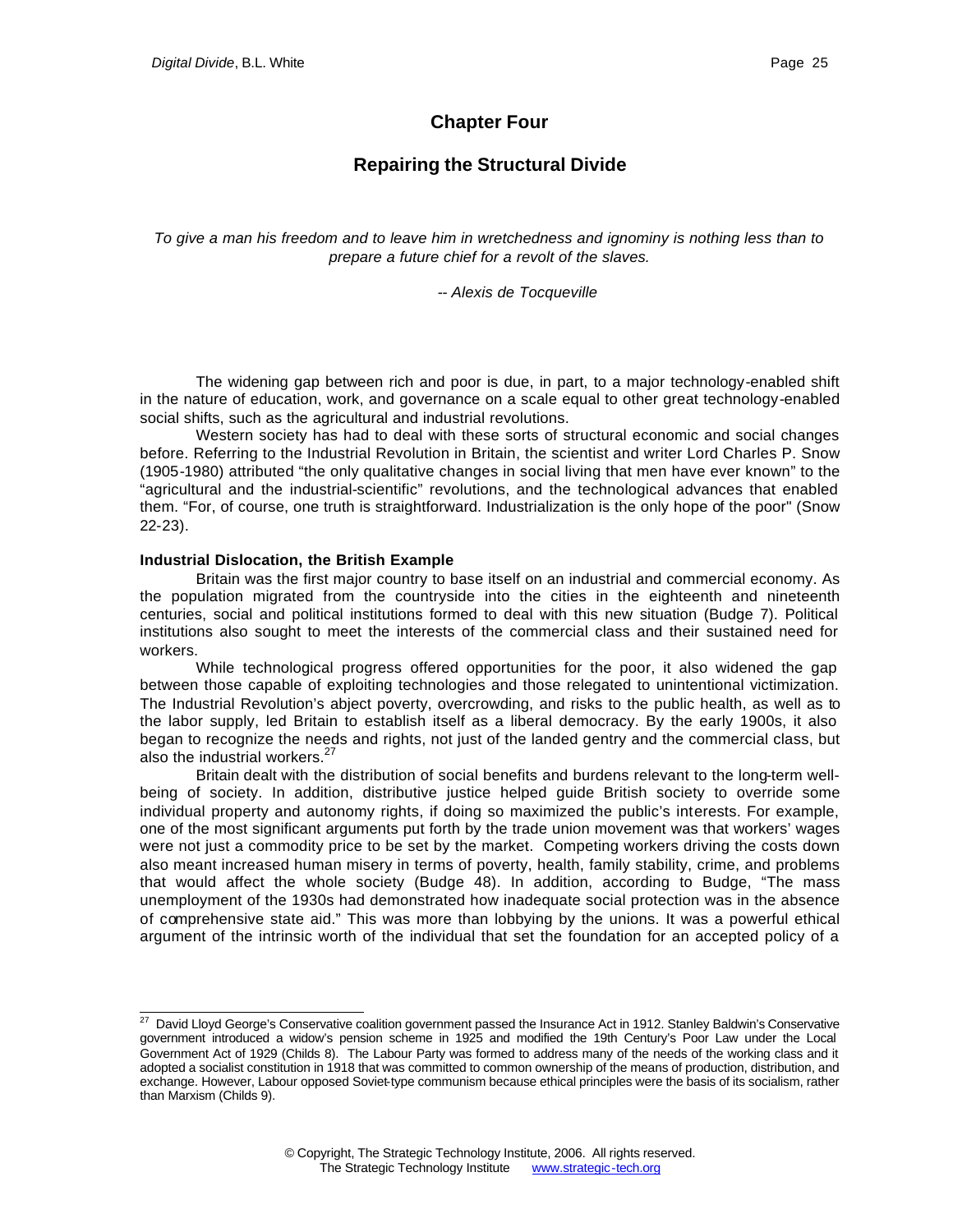social safety net (Budge 625). The post-war Labour governments of 1945-1951 unified social protection and health care into a body of legislation called the 'Welfare State'<sup>28</sup> (Budge 8-9).

### **The Black American Industrial Experience**

So, what was the parallel for African-Americans during the era of industrialization? Blacks could be free U.S. citizens and have an education, but equality of employment and economic opportunity came slowly and at great cost. On June 25, 1941, a reluctant Franklin Roosevelt, facing a march on Washington by black laborers led by A. Philip Randolph, signed *Executive Order 8802* banning discrimination based on race in the part of the defense industry that had federal contracts. It also established the Fair Employment Practices Committee to ensure against discrimination based on race, creed, color, or national origin (Wright 510-511). While defense contractors and labor unions working in the defense industry were barred from discriminating, it took Harry Truman's *Executive Order 9981* on July 26, 1948 to desegregate the armed forces (Wright 522-523).

The long march of legislation, executive orders, and court decisions culminated in a comprehensive bill which sought to outlaw discrimination based on race in voting, education, public accommodations, employment, and any federally funded program. This was President Lyndon Johnson's *Civil Rights Act of 1964*. Title VII Section 703 required equal employment opportunity. This made it unlawful for an employer, labor union, joint labor-management committee controlling apprenticeship or other training program to "fail or refuse to hire"… "limit, segregate, or classify his employees"…"deprive or tend to deprive any individual of employment opportunities"…or "limit such employment opportunities or otherwise adversely affect his status as an employee or as an applicant for employment" based on race, color, religion, sex, or national origin. In addition, it prohibited unions from exclusionary membership practices and it forbade employment agencies to "fail or refuse to refer for employment, or otherwise discriminate against, any individual because of his race, color, religion, sex, or national origin" or to "classify or refer for employment" on these bases (Wright 590)

Anti-discrimination laws assisted blacks in getting onto the first rungs of the industrial sector's economic and career ladders. However, today, through technology-enabled globalization of work, society stands in the midst of another significant economic transformation that brings with it tremendous social upheaval and competitive claims on resources. While one could easily applaud the admirable goals of those who seek to develop industrial-era skilled trades or even service sector skills by making ICT more available to the poor, they may not have adequately taken into account the structural changes in the nature of the global economy.

### **From Industrial to Information-based Economy**

Daniel Griswold highlights the direct link between technology and the number of people displaced, "Technological change and other nontrade factors account for most of the workers

l  $^{28}$  The state used public funds to provide a minimum standard of living or 'safety net' of cash benefits, job training, insurance, and health care for its citizens. According to Budge, "The basic aim was to ensure that everyone got support in all the major crises of life: poverty, sickness, old age, and unemployment" (Budge 9). The Labour government of 1945 also nationalized certain industries, strengthened regional policies, focused on maintaining full employment through active Keynesian macroeconomics, and developed the 'Welfare State,' which stayed in place until the 1980s (Budge 60-61).

By the 1980s the New Right's doctrine of 'Thatcherism' and its belief that the market was more efficient than the state at providing everyone with goods and services, caused it to ignore or refuse to intervene in the closing of factories and mines concentrated in the north. They also sought to reduce the number of government employees from 700,000 to 590,000 (Budge 13). Unemployment reached 12 percent in the mid-1980s and it rose again in the mid-1990s. In addition, though Britain signed the European Union's Maastricht Treaty, the Conservative government of John Major opted out of the EU's Social Chapter, which sought to give social rights to workers and ensure a level base for competition (Budge 22). The Social Chapter of the Maastricht agreement established a broad set of regulations on social conditions, working hours, minimum wages, and health and safety standards. The Chapter was not signed by the Conservative government, but has since been accepted by the Labour government (Budge 217). The subsequent dislocations set the stage for Labour to return to power after an 18-year absence, but with a new twist – the 'New Deal.'

Tony Blair's Labour Party came to office in 1997 and accepted both the EU's Monetary Union and Social Chapter, which, as noted by Budge, provided "an unprecedented opportunity for Labour governments to pursue their policies with the consent of both industrial and financial interes ts…and advance its social policies without creating a crisis of confidence" (23). Unlike previous Labour governments, Blair supported the idea of increasing the size of the national economy to the benefit of all of the UK's citizens (Budge 77). As such, Labour was no longer opposed to private education, private provision of transport, and owner occupied housing, and it sought to move the social safety net in the manner of Bill Clinton in the U.S. – from welfare to work.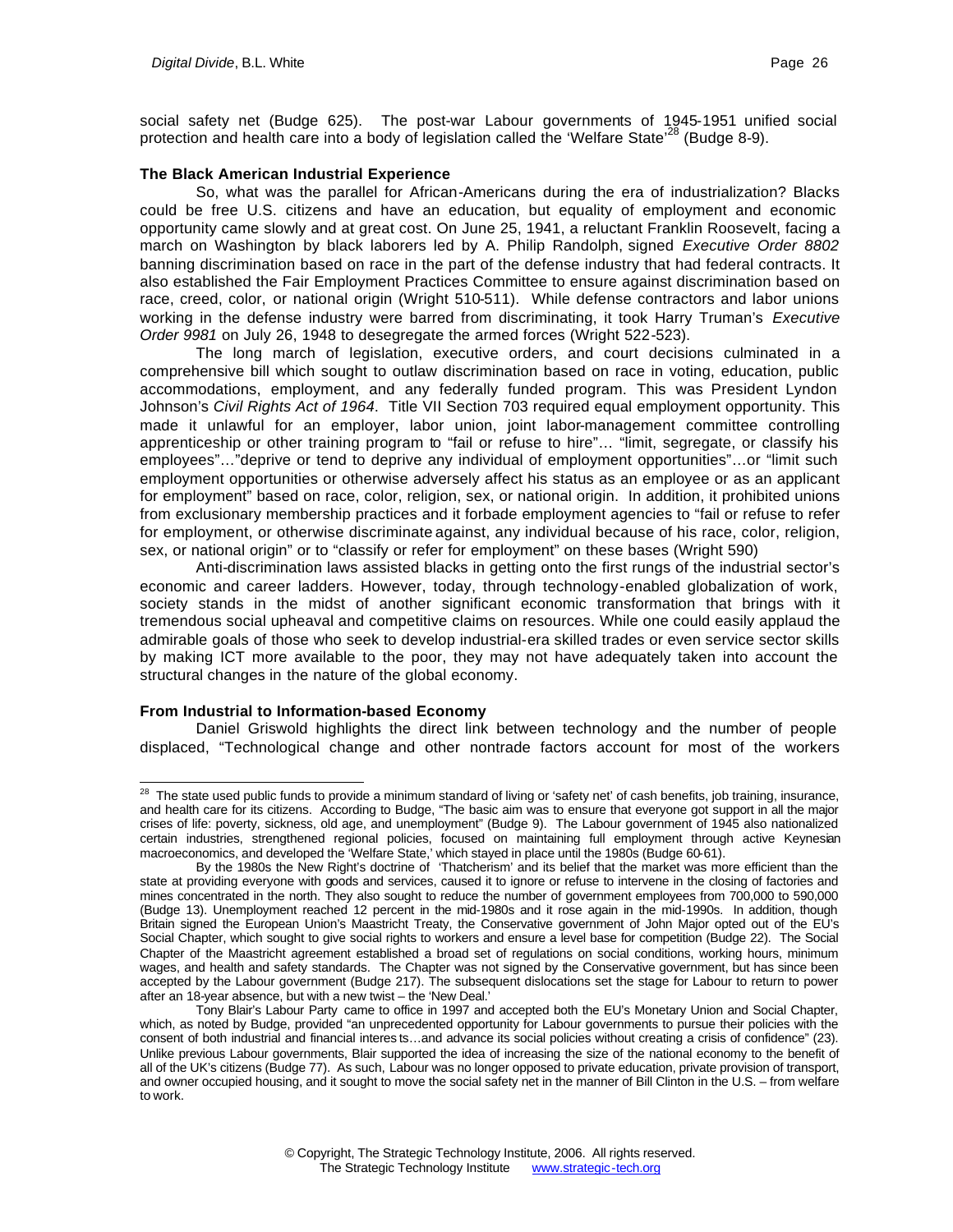displaced from their jobs each year" (Griswold 1). At the same time, it is technology that opens the door to new economic opportunity. For example, the Department of Labor is forecasting a 35 percent increase in computer and math related jobs over the next decade (Hecker 83).

In the past, natural materials that were turned into manufactured products were strategic resources. Today, information and ideas from workers are the strategic resources that improve productivity. The result is that the segments of the American population that lacked education and skills for the new technology-based economy went from resource-rich to resource-poor virtually overnight.

The old manufacturing-centered, mass-production, Industrial Age model in which work was broken into simple repetitive tasks required little training or knowledge. In the old model of work, the U.S. had a managerial class based on the command-and-control model. And it had a working class that wasn't expected to think. Consequently, the nation's education requirements were low by today's standards.

Brink Lindsey notes that, "Management and professional specialty jobs have grown rapidly during the recent era of globalization. Between 1983 and 2002, the total number of such positions climbed from 23.6 million to 42.5 million -- an 80 percent increase. In other words, these challenging, high-paying positions have jumped from 23.4 percent of total employment to 31.1 percent. According to the Bureau of Labor Statistics, projections for 2002–2012 are that management, business, financial, and professional positions will grow from 43.2 million to 52.0 million, a 20 percent increase (Lindsey 4). Economist Daniel Hecker notes that, "Within this occupational group, about one-fifth of the new jobs will be in professional, scientific, and technical services, which include management, scientific, and technical consulting, and accounting, tax preparation, bookkeeping, and payroll services" (81). However, even though the vast majority of all jobs in the global economy do not yet require a college degree, they demand an enormous amount of training so that the front line employees can adapt quickly and effectively to new processes and new technologies.

As this shift to an information-based economy accelerated at the end of the twentieth century, let us examine how African-Americans were prepared to exploit its opportunities. The Bureau of Labor Statistics showed that in the 1999 service sector, 17.4 percent of black men and 25.6 percent of black women held positions, while their white counterparts were 8.9 percent and 16.2 percent, respectively. However, in the high growth occupations of technical, sales, administration, professional specialties, and managerial positions, 49.2 percent of white men and 74 percent of white women held positions. For their black counterparts, 62.7 percent of black women and 36.4 percent of black men held similar positions (Loury 176). While the skills gap among blacks and whites among technical, professional, and managerial jobs in 1999 was 11.3 percent for women and 12.8 percent for men, even for those with college degrees, black men earned \$15,000 less and black women earned \$3,800 less than their white counterparts, according to Census Bureau statistics (Loury 177).

### **Global Outsourcing of Intellectual Capital**

The globalization of service sector jobs and intellectual expertise will likely further exasperate the competitive situation for those just starting to make progress in the corporate structure. Again, examining the work outsourced to India is an instructive example.

A generation of Indian engineers and entrepreneurs took leadership positions in Microsoft, McKinsey & Company, Citigroup, investment banks, information technology firms, and other major international companies (Sachs, *End of Poverty 179-180)*. Those overseas Indian executives established business relationships back in India. When the U.S. and European high technology downturn occurred in the early 2000s, India's low cost structure, its highly-educated middle class, and its well-placed expatriates allowed it to take advantage of the global technology infrastructure that had been put in place.

In 2004, 100,000 U.S. tax returns were prepared in India and 2005's estimate exceeds 400,000 returns (Friedman, World 13). There are over 245,000 Indians staffing call centers providing customer support and telemarketing (Friedman, World 24). While a medical transcriptionist in India may only earn \$250 to \$500 per month, about a tenth to a third of what one earns in the U.S., their income is more than twice the earnings of low-skilled industrial workers and perhaps eight times that of an agricultural worker in India (Sachs, *End of Poverty* 15).

Columbia University economist Jeffrey Sachs, a special advisor to the United Nations' Secretary General, Kofi Annan, notes, "India's export boom has continued to deepen, extending from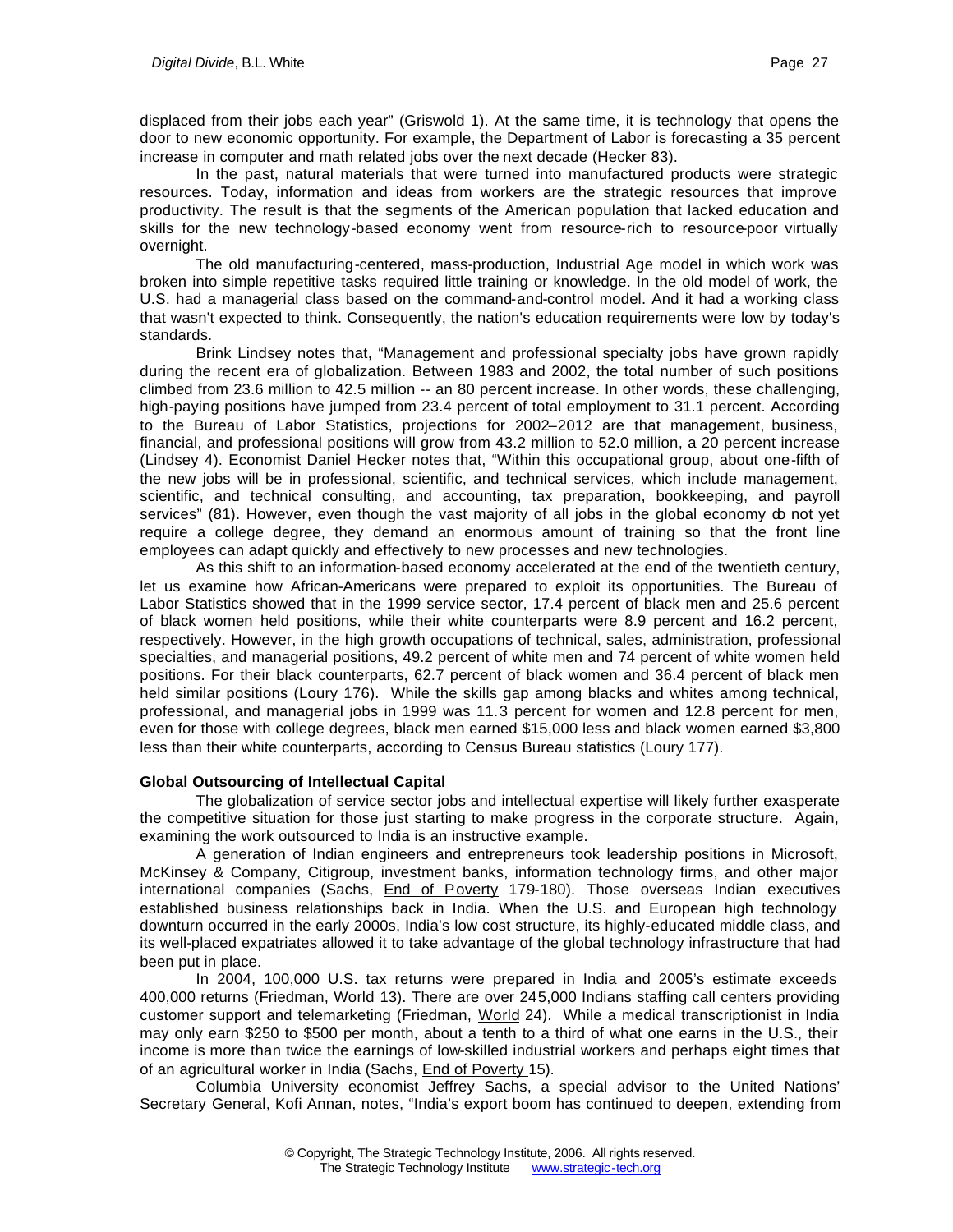traditional 'back-office' operations (basic software, data transcription, telephone call centers) to increasingly sophisticated business process outsourcing [BPO]. U.S. and European firms in the health, insurance, and banking sectors are increasingly resorting to the BPO route to cut their costs." And the export boom is not just in IT, according to Sachs. "One of the most dynamic new export sectors is automotive components, where India is becoming the location of choice for many major global producers of automobiles" (Sachs, End of Poverty 182).

According to a report from the Institute for the Future (IFTF) in Menlo Park, California, "Technologists are already among the highest paid workers in India, for example, and officials expect the total number of local software developers in India to grow to 1.3 million in four years from 400,000 in 2002. This would make India home to more software programmers than any other country. Exports of software and services in 2000-2001 were \$8.3 billion up from \$5.7 billion the previous year" (IFTF, 2003 Ten Year Forecast 144).

Indian technologists are also changing the rules of innovation. Whereas Indian software development may have started with outsourcing the tedious computer remediation work associated with the Y2K bug prior to the turn of the century, today, India is delivering complex high-quality information systems and the country has its own version of Silicon Valley in Bangalore. Where research and design have been the domain of European and American multinationals who perhaps outsourced their manufacturing to developing countries, Indian R&D centers have been formed by Cisco, Intel, IBM, Texas Instruments, GE, Microsoft, and others. One thousand patents have been filed with the U.S. Patent Office from these companies' Indian R&D units. The Texas Instruments team in India has been awarded 225 U.S. patents (Friedman, World 30).

IFTF's long-term assessment of the globalization of intellectual capital is this:

For decades, the educational and entrepreneurial opportunities afforded by the United States have led to a brain drain in many developing nations, especially in Asia. Now, however, with increased economic opportunities at home, many Asians are returning home after gaining their education abroad. Furthermore, as wealth among the developing Asian nations grows, their domestic education infrastructure will also improve. If tens of millions of Chinese and Indian scientists and engineers flood the world labor pool over the next decades, many of the innovative jobs in the current industrialized world are likely to go to them. Thus, although the transition of economic power will take time, Asia is probably only a couple generations away from becoming the economic hub of the world (IFTF, 2004 Ten Year Forecast 37).

### **Separate and Unequal**

Well before the obvious educational requirements for the modern information economy, the derived moral right to equal educational opportunity was established from the moral and legal right to equal protection guaranteed by the Fourteenth Amendment. The *Brown v. Board of Education* case, decided by the Supreme Court in 1954, recognized the importance of the legal right to equal education, as noted in the words of Chief Justice Earl Warren:

Compulsory school attendance laws and the great expenditures for education both demonstrate our recognition of the importance of education to our democratic society. It is required in the performance of our most basic public responsibilities, even service in the armed forces. It is the very foundation of good citizenship. In these days, it is doubtful that any child may reasonably be expected to succeed in life if he is denied the opportunity of an education. Such an opportunity, where the state has undertaken to provide it, is a right which must be made available to all on equal terms (Wright 531).

The *Brown* decision went on to establish the fundamental inequality of separate but equal black and white schools. "We conclude that in the field of public education the doctrine of 'separate but equal' has no place. Separate educational facilities are inherently unequal" (Wright 531).

Though the U.S. public school system was legally desegregated over the past 50 years, defacto segregation persists along economic lines, that themselves are determined by historical racial inequities. Jonathan Kozol, who worked in inner-city school systems for over 40 years, believes that an apartheid public school system has re-emerged. "Virtually all the children of black or Hispanic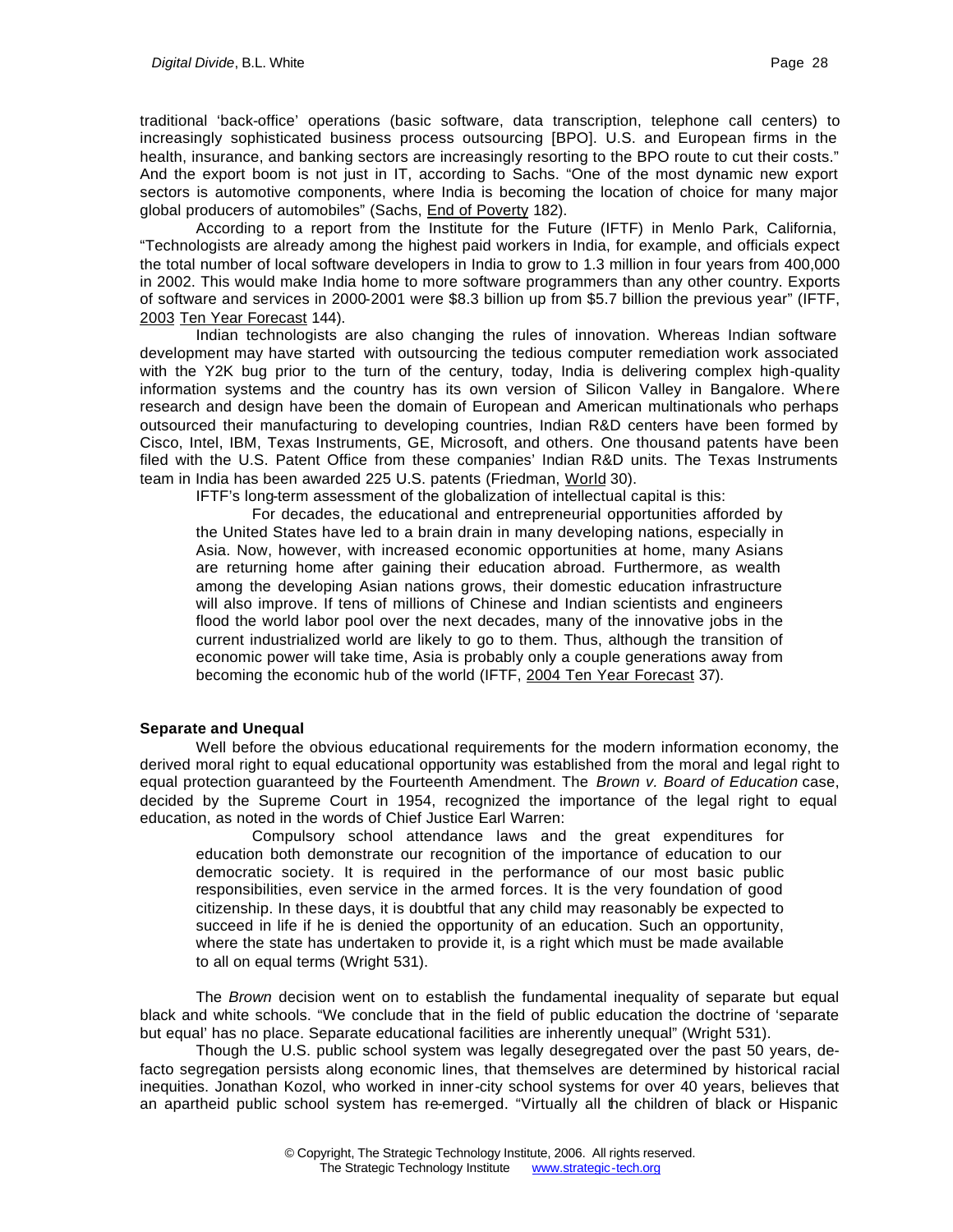people in the cities that I visited, both large and small, were now attending schools in which their isolation was as absolute as it had been for children in the school in which I'd started out so many years before, " he explained. By the academic year 2000-2001, 95 percent of the public school enrollment in Detroit, 94 percent in Washington, D.C., 88 percent in Baltimore, 87 percent in Chicago, 84 percent in Los Angeles, 82 percent in St. Louis, and 78 percent in Cleveland and Philadelphia were black or Hispanic (Kozol 8). Kozol cites a teacher at P.S. 65 in the South Bronx that taught only one white student in 18 years. "Two tenths of one percentage point now marked the difference between legally enforced apartheid in the South of 1954 and socially and economically enforced apartheid in this New York City neighborhood" (Kozol 9).

Though there are social benefits to desegregation, such as a broadened perspective of diverse cultures and histories and the weakening of stereotypes, the most important issue, as it relates to this project is the correlation of racial enclaves with poverty and academic performance. Kozol notes that, "A segregated inner-city school is almost six times as likely to be a school of concentrated poverty as is a school that has an overwhelmingly white population<sup>"29</sup> (20).

Although standardized tests do not provide an accurate prediction of a particular student's likely academic progress, it is instructive to note that from 1976 through 1996 the National Center for Education Statistics reported mean SAT scores ranging from 950 to 1,000 for white students and from 700 to 790 for black students (Loury 202). Math scores for white 17 year olds ranged from 310 in 1973 to 315 in 1999, mapping to a category defined as requiring "moderately complex procedures and reasoning." The same statistics show black 17 year olds having math scores ranging from 270 to 283, categorized as requiring only "numerical operations and beginning problem solving." Reading scores for the same period ranged from 291 to 295 for 17 year old white students and from 239 to 264 for their black student counterparts. These reading scores indicated a difference between black students being able to "interrelate ideas and make generalizations" and the white students' abilities to begin to "understand complicated information" (Loury 180-181).

If literacy and abstract mathematical thinking are prerequisites to advantageous use of the computerized information tools increasingly required for economic and democratic participation, the U.S. still has a significant inclusion problem, when it comes to poor citizens of color. The structural differences that perpetuate class and economic disadvantage along racial lines, when applied to the public school system's delivery of services, including those services increasingly delivered via computers, is a modern violation of *Brown v. Board's* admonition that *separate* is inherently *unequal*.

### **What is an Appropriate Education in the Digital Era?**

With the need for technical literacy and broad education established as a prerequisite to computerization, just what kind of 'appropriate education' should one strive for, if relevant distributive justice is the goal? In providing Rawlsian-style benefits to those most negatively affected by technological change, how should opportunity be provided? In education, is skills training enough or must one be trained for full empowerment in the new social order? In economic development, is it adequate to provide an opportunity for a job in the digital economy, or must one be given the ability to produce? Is it enough to provide the twenty-first century equivalent of the civil rights won in the 1950s and 1960s, e.g., the vote, nondiscrimination in public services, equal access to education, nondiscrimination in employment, or must one be made a fully capable player in participatory democracy and the global economy?

This debate rages today much as it did in the late nineteenth and early twentieth centuries in America. The debate between the Booker T. Washington and W. E. B. DuBois schools epitomizes the conflicting opinions within the African-American community. Booker T. Washington (1856-1915), former President of Tuskegee Institute, faced the dilemma while aiding ex-slaves in making the transition to a producer-consumer society; one in which blacks had to pay their own way in a foreign economic system.<sup>30</sup> He urged strong vocational education in agriculture and the skilled trades at the

l <sup>29</sup> Only fifteen percent of the intensely segregated white schools have a population in which more than half of the students are poor enough to receive free or reduced priced meals. The corresponding statistic for black and Latino schools is 86 percent (Kozol 20).

<sup>&</sup>lt;sup>30</sup> Booker T. Washington based all his hopes for himself, his students, and his people on the civility between blacks and whites. In a time of little cheer, and less choice, he tried to return good for ill and vowed, "I will allow no man to drag me down so low as to make me hate him." He also had a different outlook on success, "I have learned that success is to be measured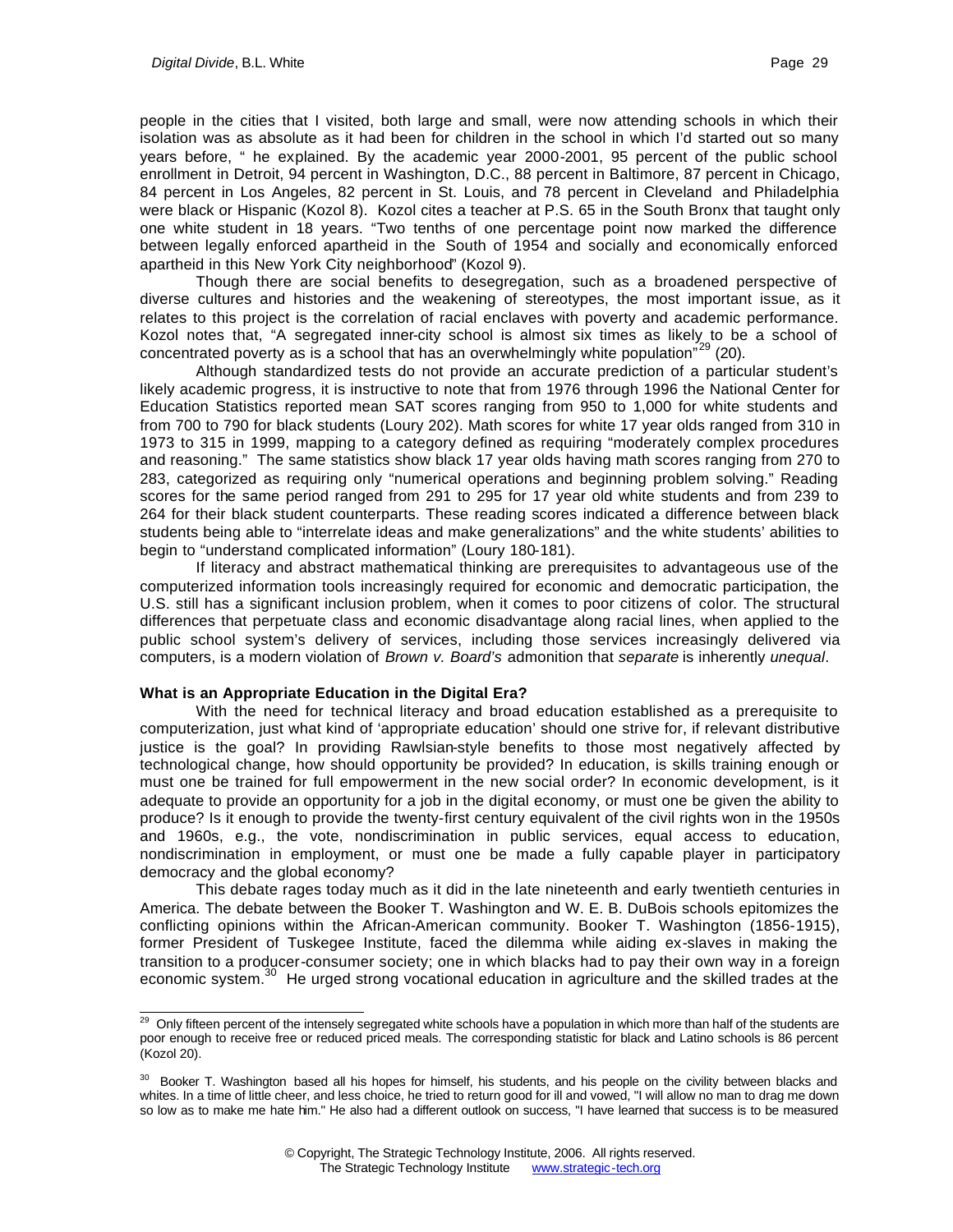expense, if necessary, of a broad based education (Washington 131-158). Largely seen by today's blacks as conciliatory to whites, Washington's arguments deserve further examination and updating as we make the transition to a new global economy in which India is experiencing rapid growth in the ICT services sector and Asia has experienced two decades of growth as a assembler and manufacturer of ICT products.

It was Washington's 1895 speech before the Cotton States and International Exposition, called the 'Atlanta Compromise,' that caused the most furor among blacks. He asked white Southerners to abide by the law and to aid in the education of blacks. He asked blacks to postpone their fight for political power and social justice until they gained more prosperity. His argument was based on the hope that, if whites were not pressed, their growing admiration for the achievements of blacks would lead them to grant blacks the place in society which they had earned (Washington 131- 158).

Others did not share his hopeful view of whites. Dr. W. E. B. DuBois (1868-1963), the Harvard-educated black sociologist and professor who later served as an editorial voice for the National Association for the Advancement of Colored People (NAACP), wrote that Washington had given up three things essential to black improvement: the vote, social equality, and liberal education. DuBois believed that success meant more than monetary gains. He accused Washington of preaching the 'Gospel of Work and Money' to the extent of overshadowing the higher aims of life. He also blasted Washington for accepting the alleged inferiority of blacks. DuBois eloquently stated in Souls of Black Folk that "manly self-respect is worth more than lands and houses, and that a people who voluntarily surrender such respect, or cease striving for it, are not worth civilizing." Further stating, "Is it possible, and probable, that nine millions of men [blacks] can make effective progress in economic lines if they are deprived of political rights, made a servile caste, and allowed only the most meager chance for developing their exceptional men?" DuBois set the stage for a great disagreement over methods of reaching the same goal -- compromise vs. confrontation (DuBois 42-88).

Mr. Washington's critics say that he ignored the main reason for blacks' existence in this country -- servitude. As historian John Henrik Clarke and the other contributors to The Black Manifesto For Education point out, "Black people were not brought to this country to be given education, citizenship, or democracy; they were brought to this country to serve, to labor, and to obey" (Haskins 17). When servants were educated at all they were educated to serve.<sup>31</sup>

However, there were also critics of the educational system made available to African-Americans. As far back as 1933, Carter G. Woodson (1875-1950) criticized the misaligned goals of

<sup>31</sup> This is the trap into which Washington fell. He really believed that the Constitution was also written for blacks. It was not. Thomas Dixon, writing in reply to Washington's Atlanta speech, told of the general sentiment of whites during that era.

The Civil War abolished chattel slavery. It did not settle the Negro problem. It settled the Union question and created the Negro problem. It [Washington's plan] will only intensify that problem's danger features. I have for the Negro race only pity and sympathy. He has never had opportunity in America, either North or South, and he never can have it. This conviction is based on a few big fundamental facts, which no pooh-poohing, ostrich-dodging, weak-minded philanthropy or political can obscure. No amount of education of any kind, industrial, classical, or religious, can make a Negro a white man. The greatest calamity which could possible befall our Republic would be the corruption of our normal character by the assimilation of the Negro race. I have never seen any white man with any brains who disputes this fact. Mr. Washington is not training his students to be servants at the beck and call of any white man. He is training them to be independent and to destroy the last vestige of dependence on the white man for anything. The Negro remains on this continent for one reason only. The Southern white man needed his labor, but when he refuses to work for the white man then what? Competition is war -- the most fierce and brutal of all its forms. The white Southerner will do exactly what his neighbor in the North will do -- kill him! The point I raise is that education necessarily drives the races further apart, and Mr. Washington's brand of education makes the gulf between them, if anything, a little deeper (Thornbrough).

not so much by the position that one reaches in life as by the obstacles which he has overcome while trying to succeed." And if he truly believed this, he surely had enough obstacles to overcome. He made the long journey from slave cabin to Hall of Fame, from sleeping outdoors to enrolling at Hampton Institute, to dining with President Roosevelt.

Washington was the driving force behind Tuskegee and his personal philosophies were stamped on the school from its founding. At Tuskegee learning and doing were linked from the beginning. Teachers and students made the bricks that built their labs and libraries, stuffed the mattresses they slept on, and they raised the food they ate. Washington said, "Onward and upward", but he did not say how far or how fast (Washington 131-158).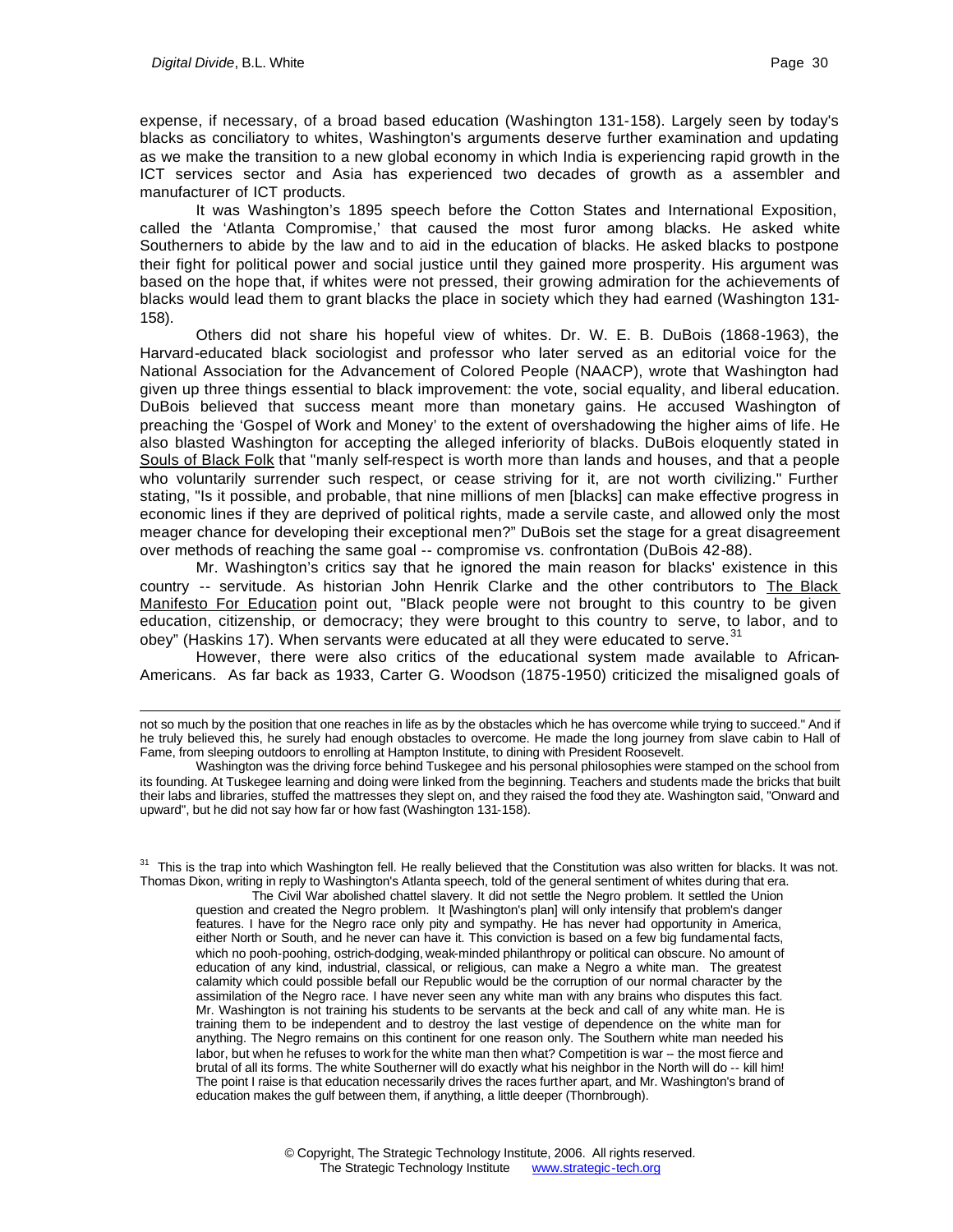highly-educated blacks in his treatise, The Mis-Education of the Negro. Woodson considered the educational system as it developed in both Europe and America as an "…antiquated process which does not hit the mark even in the case of the needs of the white man himself." But in the case of blacks, Woodson saw the educational system as being one of mind control. "The Negro's mind has been brought under the control of his oppressor. The same educational process which inspires and stimulates the oppressor with the thought that he is everything and has accomplished everything worthwhile, depresses and crushes at the same time the spark of genius in the Negro by making him feel that his race does not amount to much and never will measure up to the standards of other peoples. The Negro thus educated is a hopeless liability to the race" (xiii).

This was the kind of harsh reality that Booker  $\overline{T}$ . Washington ignored.<sup>32</sup> This was the danger that DuBois saw inherent in the racism of American capitalism. In more recent times, attitudes have not seemed to progress. Dr. Clarke sees the modern urban ghetto as America's slave quarters, and black unemployment seems to be a conscious effort at maintaining a reserve supply of labor for surge markets. Based upon this and the all too frequent apathy of the white and black middle class, who do not want to improve significantly the condition of the poor because it might jeopardize their own status in American society, as Shostak and Gomberg found in their 1965 study, the situation remains unpromising.

This rampant attitude of American one-upmanship and competitiveness necessitates underserved communities to cling to the DuBois school of political activism in an effort to hold on to their meager little rights and property. Mr. Washington's other fatal philosophical flaw is actually a strategic economic mistake. Washington, from the Benjamin Franklin school of hard work, Puritan ethics and craftsmanship, advocated skilled training in the crafts and agriculture. This may have made sense during Franklin's day, but Washington's America was industrializing at a fierce pace. He was unwittingly training black youth for obsolescence. The skilled trades were being replaced by the technology of mass production and the manual labor of the farm was being mechanized with tractors, reducing the need for farmers and craftsmen. He failed to change with technological progress and unfortunately his graduates had to struggle blindly through yet another foreign economic system.

Today, the foreign economic system that a large segment of the African-American poor needs to master is one based on the value of ideas and the ability to exploit a global marketplace. While computers can be tools for economic advantage, merely acquiring a computer is as useless as gaining union membership in an industry that has moved offshore. Access to the tool is useful only to those prepared to use it. Washington could prepare ex-slaves for skilled trades, but those specific skills are of no value when relevant goals cannot be accomplished. In today's information economy, computers and Internet access are required, but are insufficient for socio-economic advancement.

Just as DuBois believed in, first, a rigorous training of the mind in various academic disciplines and, then, training in a specific trade for breadwinning, today many educators and scholars are advocating back to basics plus a strong sprinkling of the classics. Just as Washington believed in training for survival first, then training in the arts and letters ''as intelligence and wealth demand," business leaders today argue that schools are not preparing students for the job market. Who is right? There are no clear answers but consider the dilemma. The global economy must have creative thinkers, yet our technology-based society demands marketable, quantifiable, technical skills for success. Perhaps both men are correct.

The answer lies not in decisions requiring *either* academics *or* trades, but *both* scholars *and* inventors, global vision *and* local action, entrepreneurs *and* skilled workers. The greatest need today is for creative, technically literate people who can think through problems, communicate them succinctly, and get results with minimal non-renewable resources. We need people who are generalist in many things and specialists in a few.

However, our educational process is designed to accommodate the needs of an industrial society and it is becoming increasingly obsolete as the industrial society becomes more obsolete. Additional discussion of the outdated educational approach is presented in Note II. $"$  Business

 $32$  Washington's education for passivity is in direct contrast with the reality of the challenge. Kwame Toure (1941-1998), previous ly known as Stokely Carmichael, noted, back in his 1966 speeches, that blacks need money, education and influence through powerful people. All three are needed; abrogation of one dilutes the power of the other two. W. E. B. DuBois would certainly concur. Kwame Toure did not see education as the panacea, though essential; he saw that the masses must obtain the power to make (or participate in making) the decisions which govern their destinies (Carmichael 10).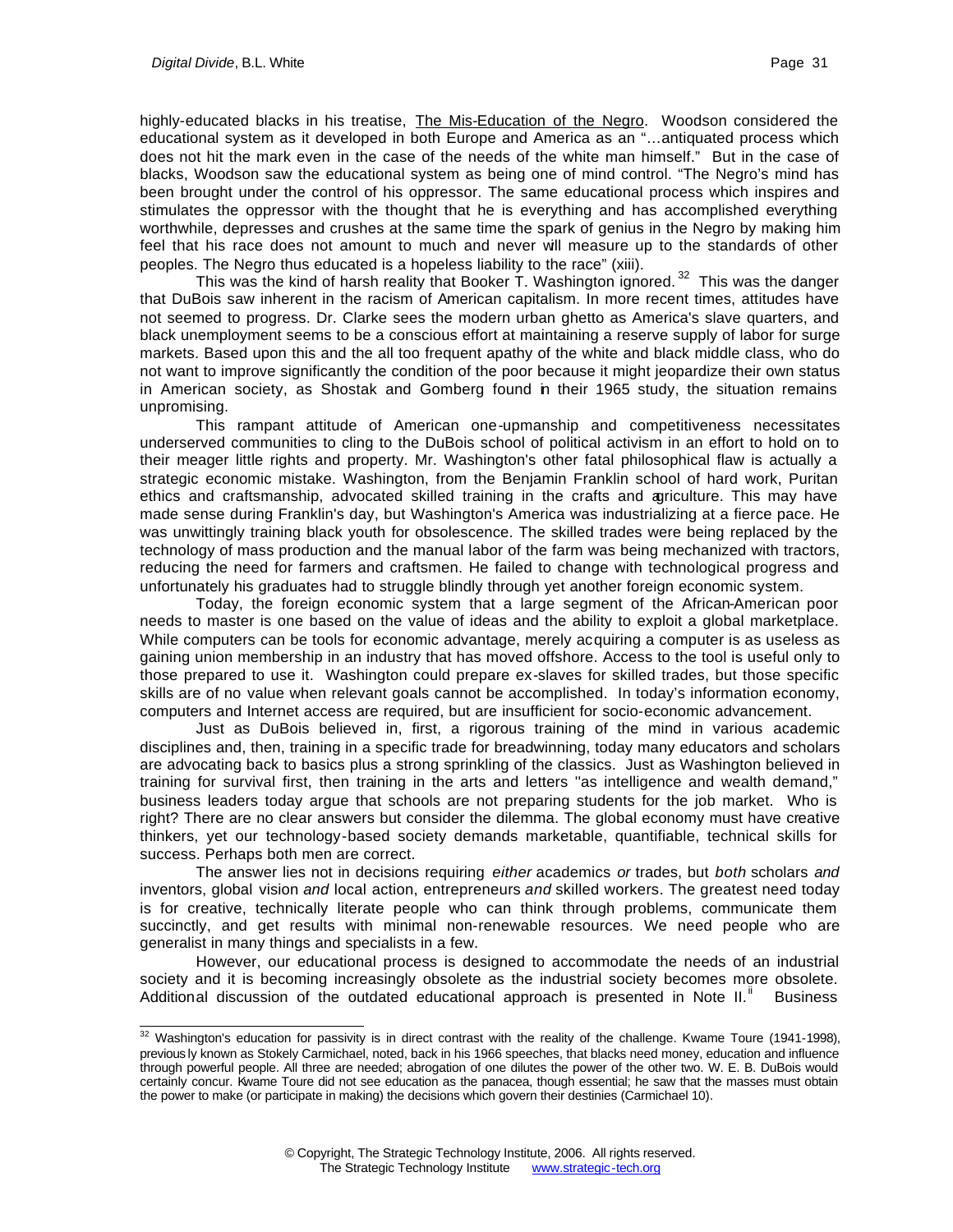leaders are correct. We are not training students for today's high-technology business world. The scholars are also correct. We have spent too much time teaching vocations and not enough teaching the arts and letters. Students may be able to get jobs but they have difficulty thinking independently or creatively. So, a new generation of the DuBois-Washington debate rages.

What is an appropriate education today? The prescription seems to be the same as it was in the 1980s, when personal computers were newly introduced into schools. Software developers certainly need an in-depth technical education but most of the population will be computer users. The ability to use computers comfortably is the key to being functional in an information society. However, if one looks at those professions which regularly use computers to do their work, but which don't consider computer science as part of their specialty, two things become apparent, according to Vico Henriques. First, people working with computers have the confidence that it is just another tool to help them perform their jobs. They use computers as a secondary tool, just as they use telephones, calculators, or typewriters. The second is that people who work with computers are articulate and literate. Such diverse professionals as lawyers, engineers, librarians, medical professionals, and Indian call center operators all use the computer with equal facility, not because their academic training is similar, but because their basic communications skills are well developed (Henriques).

Our schools do not have to turn each student into an engineer. Rather, students should be taught how to understand and use the computer to accomplish their own ends. Note III provides additional detail on what seems to be a more appropriate educational approach.<sup>"</sup> Michelle Small's prescription of over twenty years ago is still valid. She recommended that, regardless of their subject of study, students should acquire skills to know how to retrieve and collect information or how to hook up with storehouses of data in various parts of the world. Crucial preparation must include the ability to read, comprehend, and articulate various languages. Equally important are sound mathematical skills as well as basic understanding of symbolic languages or references, which easily derive from traditional disciplines such as map reading (Small 345-349).

The chronic poor should not throw off technology. Rather, as disadvantaged communities embrace technology, they will need to incorporate the best of technology with the best of philosophy. They need to train their minds and those of their children, to use both the discrete and the intuitive capabilities of the brain. This might allow one to view the world according to the holistic or systems theories being advocated by futurists such as Marilyn Ferguson, who suggested that one should, "View the problem in its entirety, including its context, then use rational and intuitive approaches to derive a solution" (Ferguson 48). Then, and only then, should computer-based technology be used to enhance and extend the learning experience and the flow of productive work.

Since lifelong learning and skills retraining are required, policies that seek to close the digital divide should make new technologies and educational tools available to anyone, anytime and anywhere. Apple's former Chairman, John Sculley, best described a vision for education in the early 1990s by saying, "By the end of this century, we want to create in this country a true learning society - - where learning is not bound by the age of the students, or the walls of the institution, but where it is a lifelong process rich in knowledge and rich in enjoyment" (White 6). Much of this technology was already there in the 1990s and was, or was soon to be, adopted for this purpose. This included multimedia, two-way video conferencing, portable wireless technologies, intelligent agents, and highspeed digital communications networks. The National Information Infrastructure, as it was called during the early days of the Clinton Administration, is now what has become the World Wide Web and is one of the essential pieces in leveling the playing field by allowing access to the same educational and research resources to all.

Sculley argued that in the information age, the ability to exchange information not only with classmates but with the city library, commercial databases, bulletin boards, or even the Library of Congress can help students develop lifelong skills for accessing and handling information (White 5). In barely ten years, the personal computer evolved from a classroom novelty to a widely used instructional tool.<sup>33</sup> Today, Apple's predictions of a student using a computer to explore a virtual

 $33$  Using computers for learning is different than the traditional way of teaching, because it offers an interactive environment for the user. The personal computer is a tool with which one can try things, make mistakes, and learn through trial-and-error. The act of doing something is a far more effective means of learning. The computer's graphics capabilities offer an important advantage to students who learn best with visual reinforcement. Interactive multimedia is computer-centered learning that combines text, action and still pictures, animation, sound and music to produce a learning environment that is rich in sensory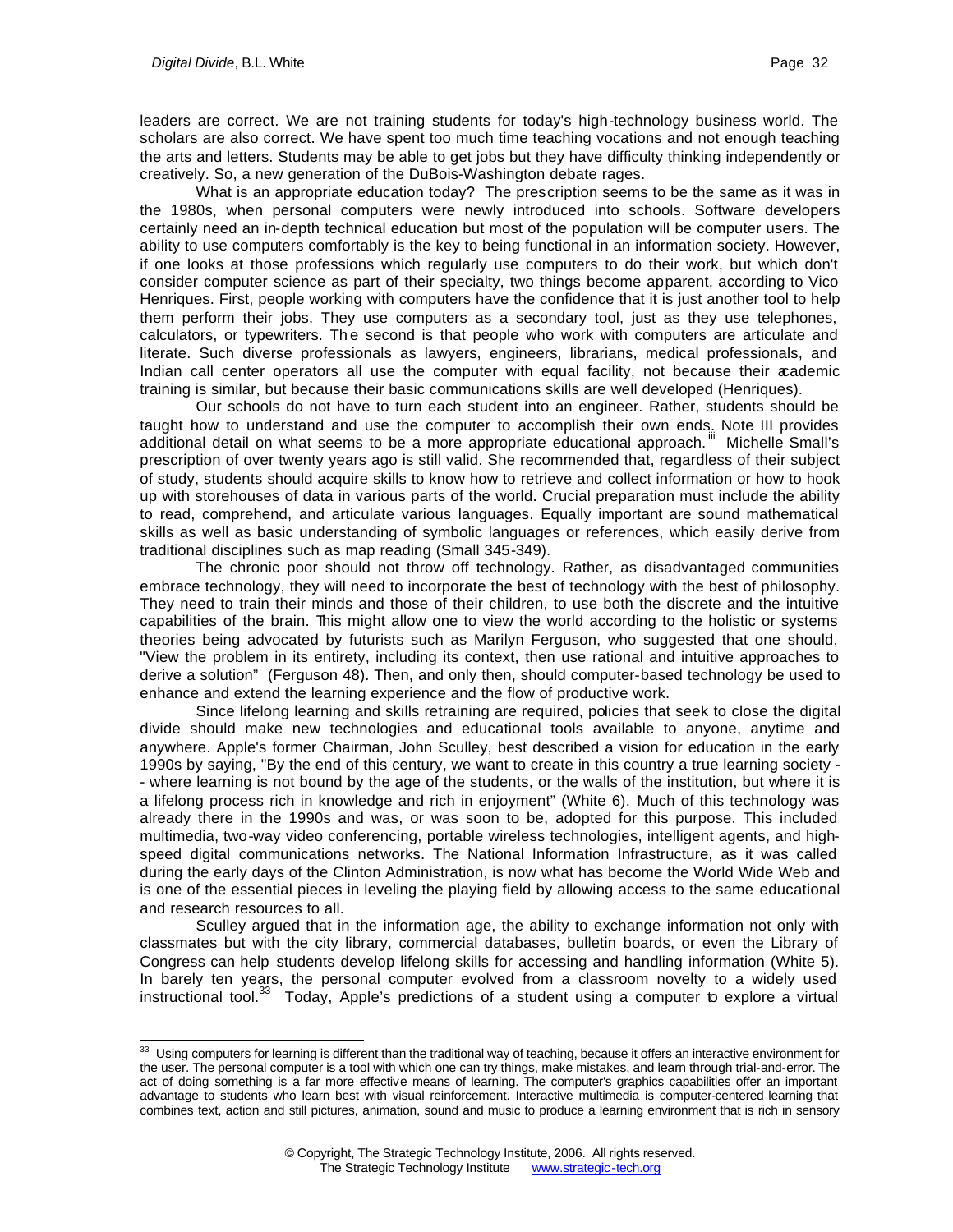museum, moving room to room, examining exhibits via long-distance interactive three-dimensional movies has come true. New technologies, such as digital video and distance learning using telecommunications technologies, are ways of leveraging our best teachers, our best schools, and giving the educational reform movement a chance to take hold in a place where it can be most effective -- the classroom. The technology exists to accomplish all of these tasks, but the question of equitable access remains.

Sculley argued that this technology could not be available only to the affluent. America must avoid the trap of 'haves' and 'have-nots.' Inner-city schools and deprived rural areas must also have access. The popular myth that kids who have not grown up with the same advantages as affluent kids are unable to learn at the same rate has been disproved. What children from disadvantaged backgrounds need is a chance to be exposed to the kind of mind-amplifying tools that more affluent kids have (White 6). That is a very important finding for the nation because we are a multicultural, very diverse population and America has to build on that strength.

Given that training on the use of computer technologies can focus on tools for research and exposition of ideas as well as practical tools for either employment in the ICT industry, for such hands-on jobs as repair and customer support, or for entrepreneurial business ventures, the discussion of skilled trades versus higher-order academics is brought back to the surface.  $34$  One might look at debates between those who propose vocational and technical education versus those who demand enlightened liberally educated leadership to 'look out for the best interests' of the masses to be a revisiting of the DuBois-Washington debate. 35

Reforming the U.S. education models has not and will not be easy. Among other things, it requires investments. This country invested in interstate highways, electric power grids, network television, and national newspapers, in order to provide an infrastructure for the industrial order. In the same way, the new education system requires investment, one that is as important as any investment ever made in the infrastructure of this country. However, those educational investments should not be simplified into the tangible artifacts of computers and networks alone; human capital development has to be the goal of education. This will directly affect the quality of life, our productivity as a nation, and America's ability to compete in the new global economy information-age economy.

content. Such environments accommodate students' individual learning styles and give them a chance to experience what they are learning -- a key component in comprehension and retention (White 4).

<sup>&</sup>lt;sup>34</sup> To understand the schism of views between DuBois and Washington requires a brief review of the times in which they lived. Washington's lifetime spanned the period from the Civil War to World War I, from 1856 to 1915. DuBois was born in 1868 and died in Accra, Ghana in 1963. DuBois saw America go through two world wars, an Asian "Conflict" and drastic social changes. It was an era of unparalleled material growth and change during which the United States emerged as the leading industrial nation in the world. As Emma Thornbrough explains, "It was the age of 'big business' in which men like Rockefeller and Carnegie were free to exercise their entrepreneurial and acquisitive talents without interference from government." It was also the age of Social Darwinism, which proclaimed the right to unrestrained competition as indispensable to economic and social progress, the age that saw the rise in union power as European immigrants poured into the surging economy. Black Freedmen and ex-slaves alike saw an increasingly hostile America, which attacked their civil and political rights in both the North and the South. Educating blacks was at the discretion of philanthropists and uncaring and ill-financed local school boards (Thornbrough). It was a time when both Washington and W.E.B. DuBois realized that if blacks were to get any sort of education at all, it would unfortunately depend upon handouts from whites. Their debate, however, centered on the manner and emphasis of education.

<sup>&</sup>lt;sup>35</sup> Washington, striving to transform Negroes into middle class Americans, was willing to pay too high a price for entry into the mainstream. He looked on black freedom and America's economy as privileges, whereas DuBois saw them as rights that were worth a fight if necessary. Both men had more in common than we have been led to believe. For example, both sought to prevent racist laws from being passed. The two leaders pointed out Negro "weaknesses" and exhorted the race to transform itself morally and become more thrifty and industrious. Both favored a form of Black Nationalism and racial self-sufficiency, although Washington's system was not only domestic but also rural and Southern, while DuBois' stressed Pan-Negroism, encompassing not only the United States but also Africa and the West Indies. Stressing suffrage for 'literate men,' Washington wanted preparation and evolution, whereas DuBois sought immediate voting and revolution. While DuBois disavowed useless complaints, he seemed to hold blacks less responsible for their condition than did Washington (Rudwick).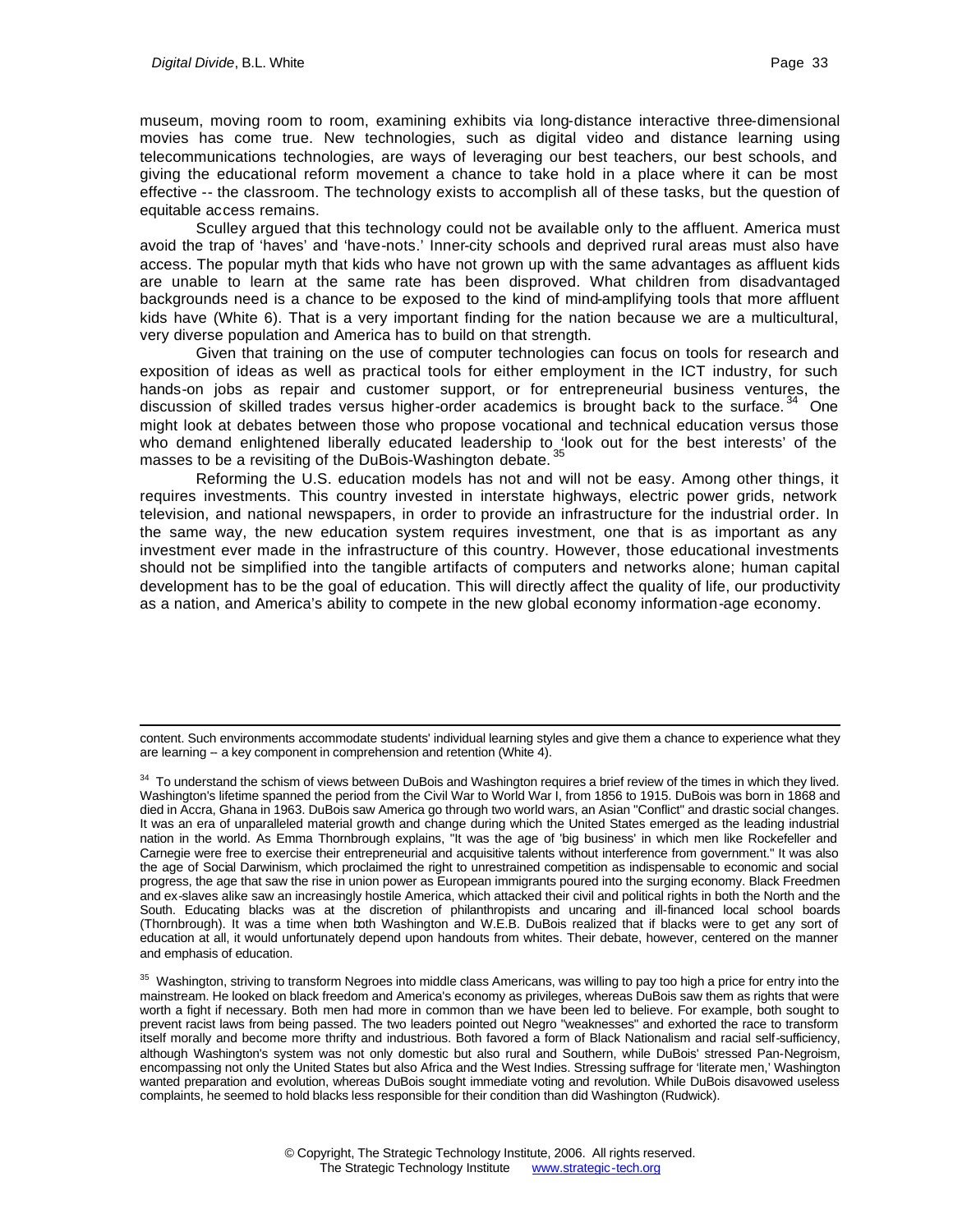# **Chapter Five**

## **Unintended Consequences of Misapplied Technology**

*If the only tool you have is a hammer, every problem is a nail.*

#### *-- Abraham Maslow*

Information & Communications Technologies, by themselves, do not create social problems for African-Americans, but their distribution and use exacerbate the social and economic inequities that already exist in society<sup>36</sup> (Sachs 31). The inequities of opportunity created by the skewed distribution of ICT resources toward the rich, powerful, and white are not just a function of the price and availability of technology nor of differential access to that technology. Those inequities existed as social problems before modern ICT's development. Technology exacerbates the differences between 'haves' and 'have nots' with regard to economic opportunity, educational attainment, participatory democracy, and the ability for the group to communicate and represent itself.

Given that these inequities exist and are being further aggravated by ICT, it is incumbent upon society's leaders, especially those elected to represent a supposed enlightened Western democracy, to make public services and infrastructure available to all segments of society, without regard to socio-economic status, race, gender, and religion. Correct? Title II Section 201 of the *Civil Rights Act of 1964* requires that "All persons shall be entitled to the full and equal enjoyment of the goods, services, facilities, and privileges, advantages, and accommodations of any place of public accommodation as defined in this section, without discrimination or segregation on the ground of race, color, religion, or national origin" (Wright 589). However, the 'without regard to' ignores the inescapable facts of historical and contemporary overt and covert institutional 'isms' of which the government, as a biased political entity, has been and continues to be complicit.

Since the digital divide is not about the distribution of technology, but about the distribution of opportunity in a technology-enabled global economic and social order, is it ethical to allow major sectors of the population to be marginalized as a result of government-promoted technological change? A raging debate centers on what can be done to alleviate the digital divide, provide a fairer distribution of ICT benefits, and minimize the alienation and dislocation that accompany new technology implementation. That debate is further complicated by perceptions of the need for proactive steps to redress the infringement of rights in what has come to be believed, but not practiced, as a 'color-blind' classless society.

#### **The Fallacy of Race Indifference**

Conservatives believe that market forces should rule and that no affirmative actions are needed to provide the basis of equality. For example, the African-American Supreme Court Justice Clarence Thomas argued in the 1995 *Adarand v. Pena* federal highway construction 'set aside' case

Sachs suggests that the entire world, including today's laggard regions has a reasonable hope of reaping the benefits of technological advancement. "Economic development is not a zero-sum game in which the winnings of some are inevitably mirrored by the losses of others. This game is one that everybody can win" (Sachs 31).

l  $36$  Jeffrey Sachs stresses that technology has been the main force behind the long-term increases in income in the rich world, not exploitation of the poor.

Many people assume that the rich have gotten rich because the poor have gotten poor. Let me dispose of one idea right from the start. This is not to say that the rich are innocent of the charge of having exploited the poor. They surely have, and the poor countries continue to suffer as a result in countless ways, including chronic political instability. Every region of the world experienced some economic growth, but some regions experienced much more growth than others. The key fact of modern times is not the transfer of income from one region to another, by force or otherwise, but rather the overall increase in world income, but at a different rate in different regions (Sachs 31).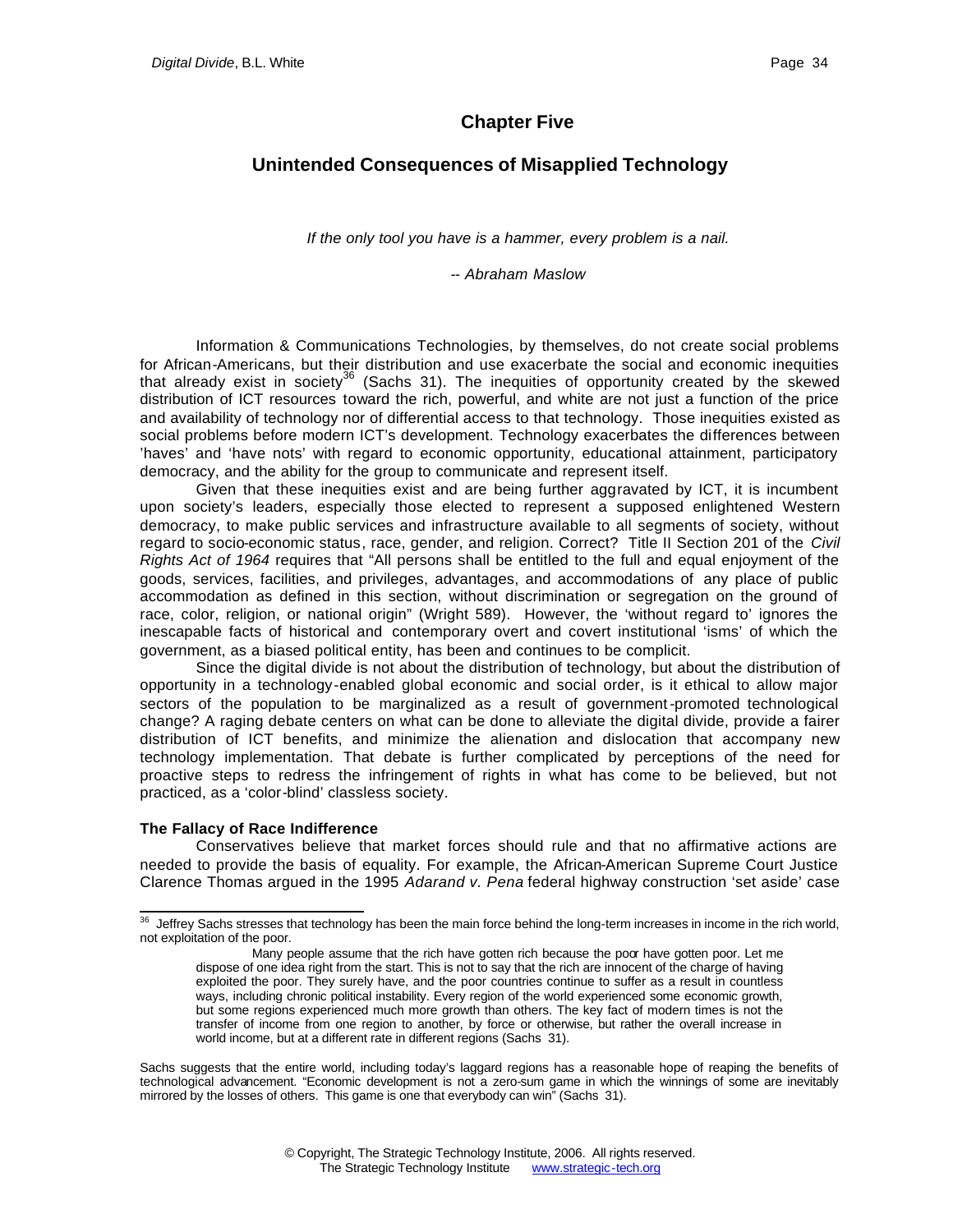that, "Government-sponsored racial discrimination based on benign prejudice is just as noxious as discrimination inspired by malicious prejudice. In each instance, it is racial discrimination, plain and simple" (Wright 774-775). However, referring to the same case, the white Justices John Paul Stevens and Ruth Bader Ginsburg noted that, "There is no moral or constitutional equivalence between a policy that is designed to perpetuate a caste system and one that seeks to eradicate racial subordination. Invidious discrimination is an engine of oppression, subjugating a disfavored group to enhance and maintain the power of the majority. Remedial race-based preferences reflect the opposite impulse: a desire to foster equality in society" (Wright 774).

 It is ironic that civil rights laws, which bar discrimination based on race, gender, color, religion, national origin, and recently, sexual preference, fail to address their intended targets because class, caste, and socio-economic position in America are not specifically called out as factors for which discrimination may not be practiced. In an historical context, racial discrimination, for example, has had the effect of creating a racially-skewed economic subclass. Justice Thomas, in his zeal to expound color-blindness, becomes blind to the obvious inequities that are rooted in American society. The U.S. has not progressed that far from the state espoused by the 1968 Kerner Commission Report that, "Our nation is moving toward two societies, one black, one white – separate and unequal" (Wright 651). Admittedly, America of 2006 is far more plural than the black and white designations of the 1960s' South, but we continue to move toward two societies, one rich and the other poor – separate and unequal – where a large percentage of the poor are African-Americans.

Color-blindness, though admirable in some respects, ignores the reality and allows the culpable to escape responsibility for being part of the solution. As the Kerner Report noted, " What white Americans have never fully understood  $-$  but what the Negro can never forget  $-$  is that white society is deeply implicated in the ghetto. White institutions created it, white institutions maintain it, and white society condones it" (Wright 651). It is therefore wise to act in a manner harkening back to President Harry Truman's words, "We cannot properly understand the American civil rights record without giving attention to the composition of the American people" (Wright 522).

With regard to voting rights, Title I Section 101 of the *Civil Rights Act of 1964* required that, no person "… in determining whether an indivi dual is qualified under State law or laws to vote in any Federal election, apply any standard, practice, or procedure different from the standards, practices, or procedures applied under such law or laws to other individuals within the same county, parish, or similar political subdivision…deny the right of any individual to vote in any Federal election… or employ any literacy test as a qualification for voting in any Federal election unless (i) such test is administered to each individual and is conducted wholly in writing, and (ii) a certified copy of the test and of the answers given by the individual is furnished to him within twenty-five days of the submission of his request" (Wright 588-589).

Society ignores at its own peril the inequities in democratic participation further exacerbated by well-intentioned computerized voting practices. If electronic voting becomes the norm, how can society, not only be sure of the technology's security and integrity, but how can such a system be implemented without excluding those who have no access to it? A system that was meant to be a convenience and a means to reach more voters could place at risk the participatory democracy of those without access to computers and the Internet.

Consider the example of how in March 2000, the Arizona Democratic Party hosted the first binding online vote. Registered Democrats were given four days to vote in the election by computer, but only one day at polling places. Their promises to increase the participation in the electoral process may have had the unintended consequence of increasing the representation of white voters, since Latinos, Native Americans, and African-Americans who were underrepresented in the online population were given less opportunity to vote than their white counterparts<sup>1</sup> (Wilhelm 67-71).

The Arizona Democratic primary may have had the effect of skewing the vote toward those who are white, educated, middle and upper class, by virtue of their ability to vote electronically over four days, where those relying on physical ballots were allowed one day. Arizona may have violated the spirit, if not the letter, of the *Voting Rights Act of 1965*. Inadvertently, or perhaps indifferently, Arizona Democrats allowed a practice that enfranchised one group more and, by virtue of computer voting for the technically literate, applied a literacy test that disadvantaged some citizens.

There is also the case of the Florida election of 2000. Florida election officials gave laptop computers to precinct workers so they could have direct access to the State's voter rolls, but the computers only went to some precincts and only one went to a precinct whose citizens were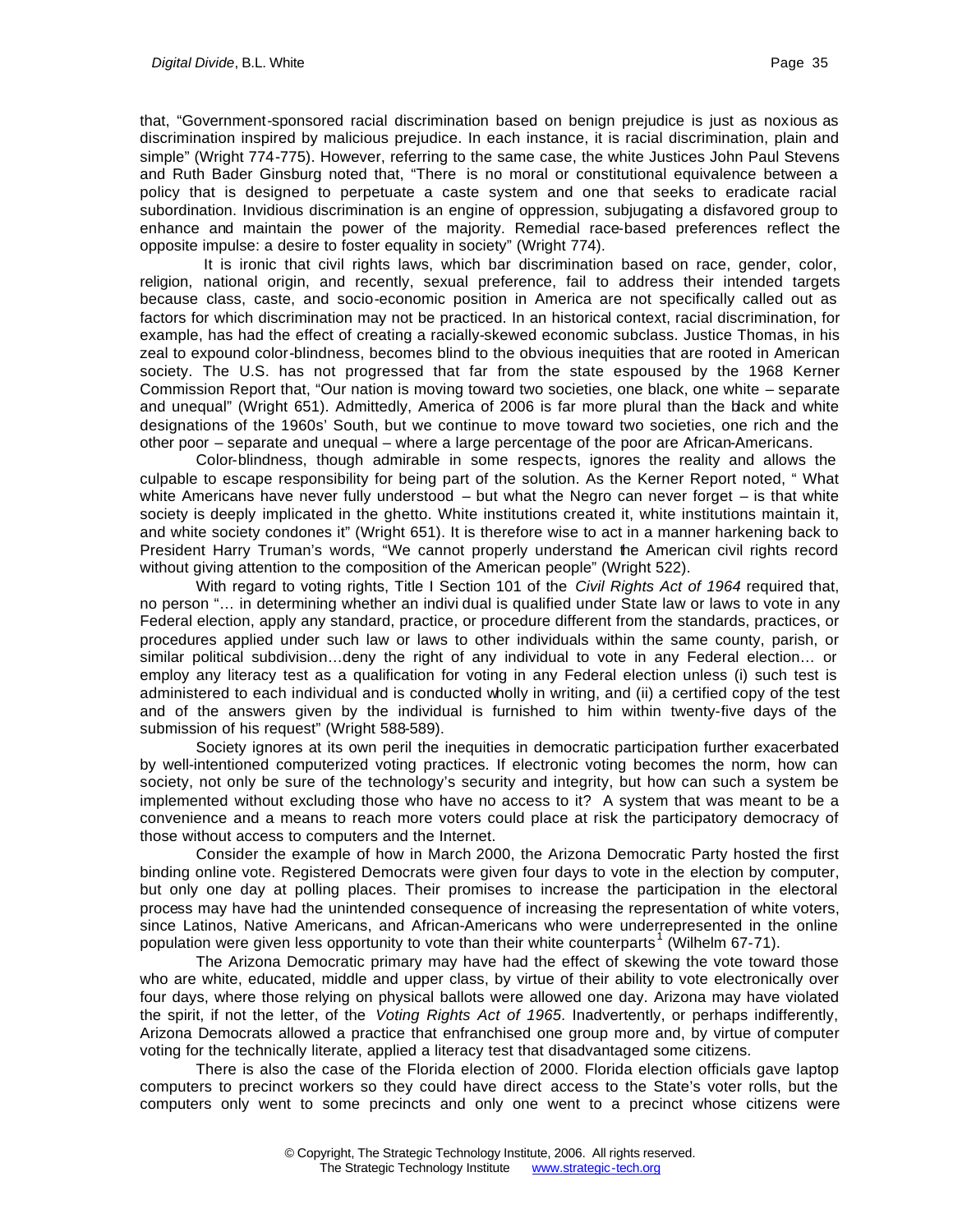predominantly black, as Congresswoman Maxine Waters entered into the Congressional Record. The technology gap in the no-laptop precincts forced the workers to rely on a few overwhelmed phone lines to the head office. Voters whose names did not appear on the rolls were held up, while workers tried to get through on the phone for hours or until they gave up. Also, 185,000 Floridians cast ballots that did not count. Ballots that were thrown out were disproportionately those with computer punch cards, found in most black precincts, rather than those that used optical scanning machines. Waters cited, for the Congressional Record, that, "In Miami Dade, the county with the most votes cast, predominantly black precincts saw their votes thrown out at four times the rate of white precincts." Citing the New York Times, Waters notes that, "One out of eleven ballots in predominantly black precincts were rejected, a total of 9,904" (Wright 783).

The Association for Computing Machinery's (ACM) position is that, "While computer-based 'e-voting' systems have the potential to improve the electoral process, such systems must embody careful engineering, strong safeguards, and rigorous testing in both their design and operation." With such a profound change in the daily lives of Americans, it is no wonder that the digital divide is a crucial matter of public policy.

Arizona and Florida's use of computers in the electoral process was no doubt meant to enhance efficiency and expand the franchise to a broader population. However, when the effect of the right granted creates a negative impact on a recipient, does the recipient have a *positive right* to protection from the right granted? There is an adage within the African-American community that, "If anyone is to be negatively impacted by scientific research or new technology, it will be the poor, the powerless, and those of color."

When it comes to government delivery of services through computerized means, known as 'eGovernment,' plans often emphasize the use of the Internet, personal computers, and public kiosks as tools. However, some regions heavily rely on or benefit from fax machines, public phones, CB radios, or mobile phones.

Also, well-intentioned government programs to utilize ICT to provide services can miss their target audience. For example, an Alabama program offered by the state employment agency encouraged jobless citizens to use a regional 'one-stop' center that offered training, job listings, and other employment assistance. However, billboards erected in the poorest part of the state only listed the website address as contact information (Wilhelm 73). This is tantamount to replacing 'White Only' signs from the 1950s and 60s with 'Digital Only' signs today.

Consider as well, how the U.S. Secretary of Agriculture, Ann Veneman, launched a program in 2003 to fight hunger, but it used an online prescreening tool to determine Food Stamp eligibility (Wilhelm 73). It is ironic, insensitive, and arrogant for the government to be unaware that most Food Stamp recipients are not online.

Therefore, in the technologically intensive society of twenty-first century America, indeed in the global capitalist market as a whole, the public policy decisions involving the use of ICT and the investment of public funds, or the subsidization thereof, can have profound unintentional or intentional consequences on the commons shared by all. The technology community, as well as the individual engineer, must be vigilant in their efforts to recognize subjective bias and make adjustments for it.

### **Rawls' Difference Principle as a Guide for Technologists**

These examples show how, with ICT as the technological vehicle, civil rights, such as equal access to governmental services and the right to a fair voting process are being violated for some in order to make life easier, less expensive, and more productive for others. This is contrary to John Rawls' *Difference Principle*, which requires that any unequal distribution of technological resources, here ICT resources, be beneficial to all and allocate the greatest benefit to those currently the worst off.

Ian Barbour sees the danger, not in technology as such, but in uncritical preoccupation with technological goals and methods (Barbour 65). Some of the less enlightened engineers have fostered a gee-whiz attitude of applying technology either for technology's sake or for the short-term profits of employers. Due largely to Silicon Valley, we are in the midst of an economy that defines success by the ownership and control of information and the tools that access and exploit abstract representations of knowledge. However, the public is increasingly concerned that the benefits of ICT are being outweighed by our inability to control the negative consequences. Likewise, in the post September 11, 2001 world, we live with the terror of threats -- seen and unseen, actual and predictive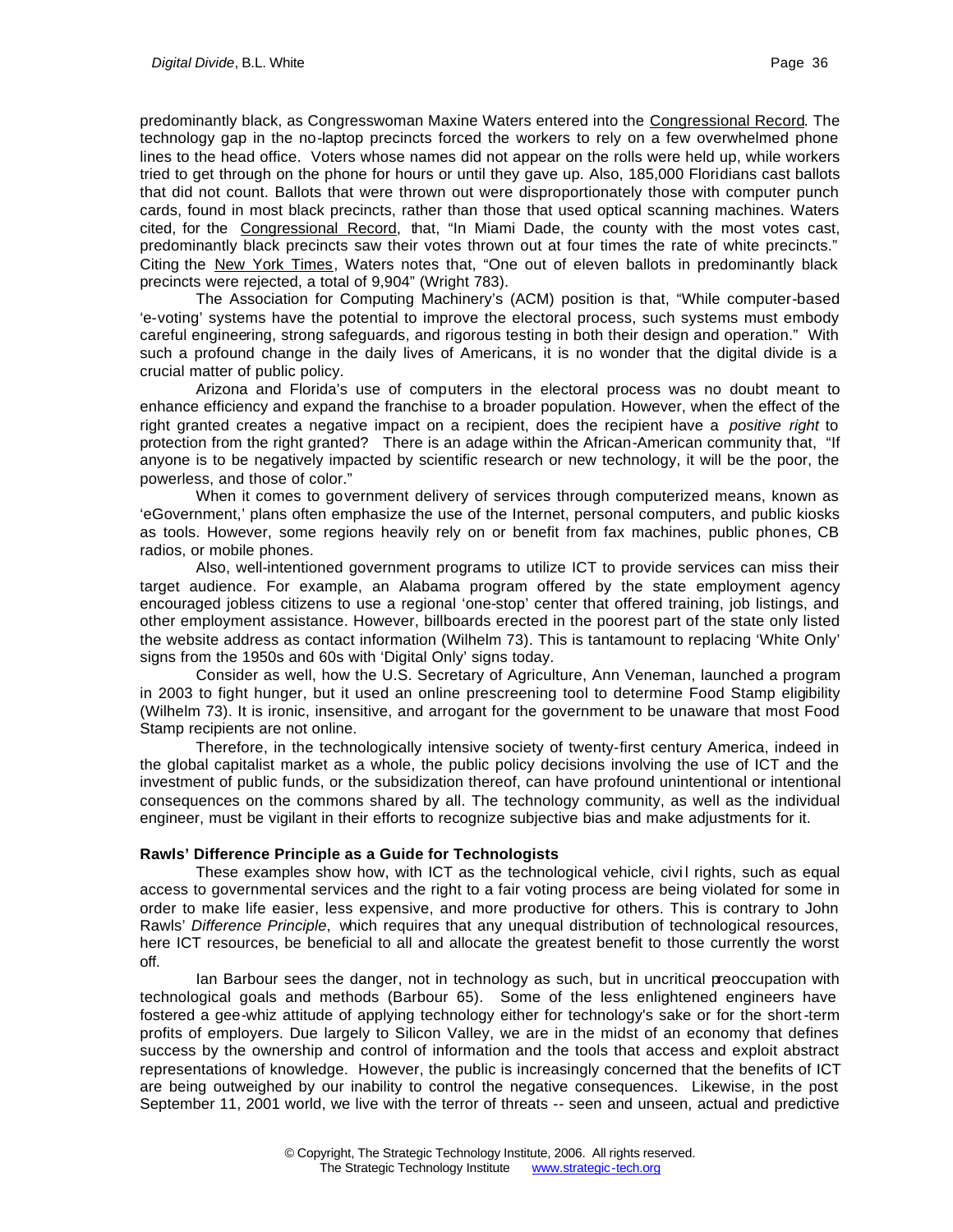– that allow certain political leaders to reduce individual rights and enable business leaders to shelve their social responsibility in order to make a fast profit. Government initiatives to use data mining techniques to profile terrorists, corporate monitoring of employees' computer use, and Internet commerce sites routinely capturing and selling personal preference information are merely a few of the similarities between America in 2006 and George Orwell's Oceana of Nineteen Eighty-Four. We live in a culture that is quickly moving toward a paperless and faceless society. However, the faceless or non-human contact of the 'Information Age' only enhances individual vulnerability.

Philosophical theories of justice attempt to resolve questions of fair distribution of benefits and costs of technology by providing explanations as to why distinctions are made in any unequal distribution of benefits and burdens (Munson 37-38). A just Rawlsian society is not one where everyone is equal, but one in which inequalities must be demonstrated to be legitimate. Most importantly, John Rawls argued that everyone must be given a genuine opportunity to acquire membership in a group that enjoys special benefits (Munson 22-23). So, the moral argument should not be restricted to the distribution of computers, but it needs to be expanded to address the *distribution of relevant benefits*. Therefore, the moral question that needs to be addressed is to what extent should market forces be allowed to create an unfair distribution of benefits when the digital divide is not just a case of technology diffusion, but a profound change in the social and economic foundation for global society where each person has a right to basic communications and educational infrastructure?

A *Rawlsian* approach to ethics would not allow one segment of the population to benefit at the expense of another. A revised hierarchy of material principles of distributive justice would enable a more just distribution to needy underserved populations. Traditional philosophical approaches suggest allocation of scarce resources according to the following scheme (Beauchamp 228):

- 1. To each person an equal share (egalitarian)
- 2. To each person according to need (beneficence $37$ )
- 3. To each person according to effort (cost effectiveness)
- 4. To each person according to contribution (scientific utility)
- 5. To each person according to merit (social utility)
- 6. To each person according to free-market exchanges (libertarian)

 "Most societies invoke several of these material principles in framing public policies, appealing to different principles in different spheres and contexts," according to Tom Beauchamp and James Childress. However, in the United States, it seems that an over reliance on free-market exchanges has led to a de-facto allocation scheme internally and a denial of resources and services to those who cannot afford to pay market rates (Beauchamp 228-229). This conflicts with the wellestablished sense of justice and fairness espoused by Rawls.

The implications of Rawls' principles are that everyone is entitled to access to the public infrastructure for communications, information, and education. Inequalities in the technology diffusion system can be justified only if those in most need can benefit the most from them. To the degree that the previous two conditions are not met, as in the digital divide, a wholesale reform is called for that would provide ICT infrastructure to those who are unable to pay (Munson 24-25).

This project contends that the distribution of access to public infrastructure and services might meet a better test of fairness if it were based on the following hierarchy of principles and assumptions, in this explicit order:

- 1. Egalitarian (equal share). If resources are still constrained, then…
- 2. Social utilitarian (according to merit). If resources are still constrained, then…
- 3. Scientific utility (according to contribution). If resources are still constrained, then…
- 4. Individual beneficence (according to need). If resources are still constrained, then…
- 5. Cost effectiveness (according to effort). If resources are still constrained, then and only then…
- 6. Libertarian (according to free-market exchange), especially as it relates to technology in support of individual desires that may be at odds with the public interest, then

l <sup>37</sup> *Beneficence* requires that policymakers act in ways that promote the welfare of the public. It is not enough to 'do no harm;' a practitioner must proactively seek to work on behalf of society's best interests (Munson 34-35).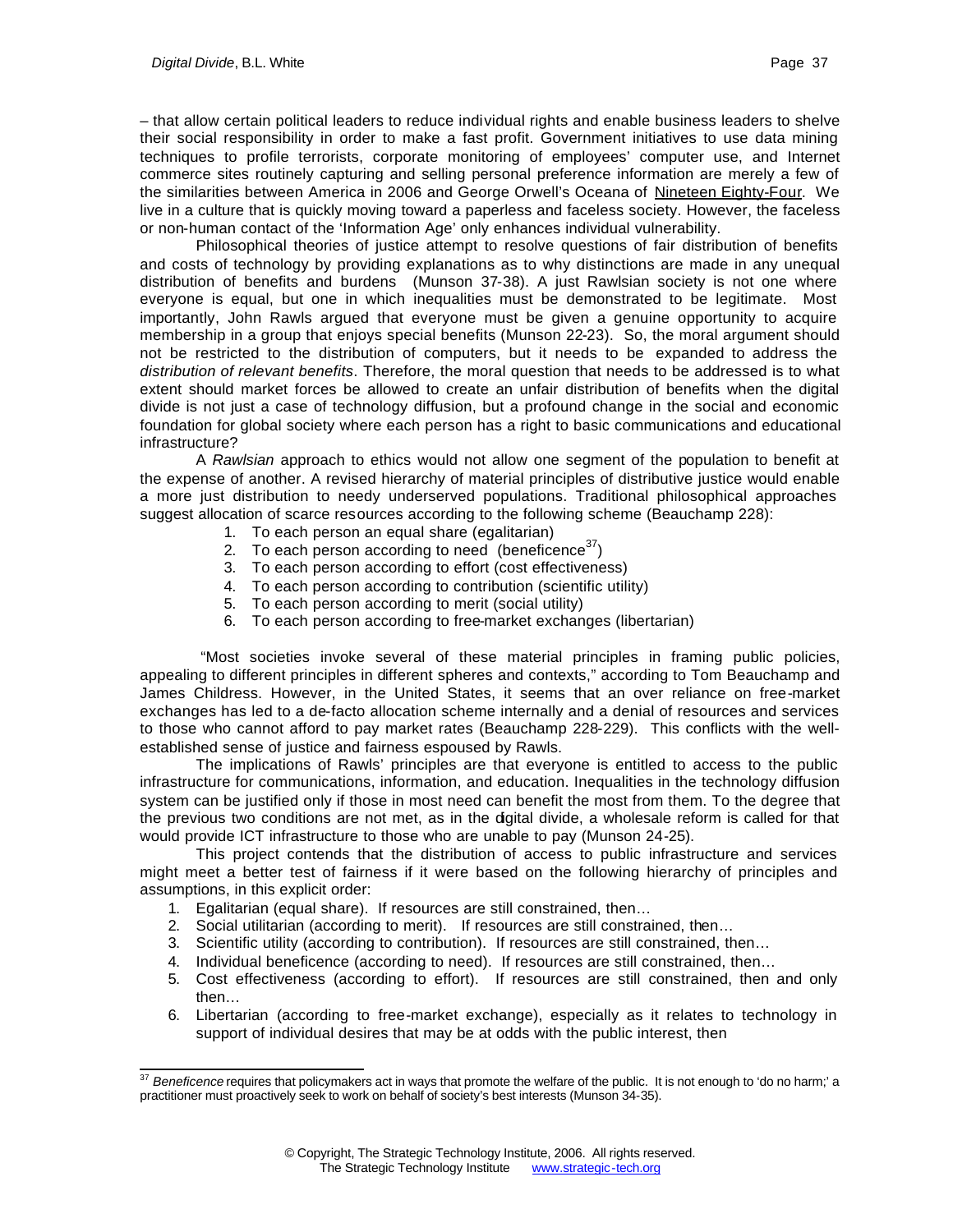### 7. Lottery, as a tie-breaker

To the extent that the government, as society's proxy, and blacks themselves are responsible for social inequity, the people's representative government is morally responsible for programs to close the digital divide by reinterpreting seminal civil rights laws and milestone cases to address digitally-exaggerated inequities. As *derivative moral rights,<sup>38</sup>* further codified as legal rights by the U.S. Government, to fair access to jobs and services, the *Civil Rights Act* needs to be revisited. *Brown v. Board of Education* helps shape educational access arguments. *The Voting Rights Act* can be updated to prevent digital disenfranchisement (Wilhelm 61). Each of these civil rights needs to be examined in the context of the Difference Principle to determine the extent of any unintentional or uncaring negative impact on disadvantaged communities.

<sup>38</sup> Derivative moral rights are concrete, context-specific moral rights, for which the prevention of attainment of the right is inconsistent with the affirmation of the universality of its associated moral right. For example, the Occupational Safety and Health Act of 1970 may be thought of as codifying a derivative moral right to a safe and healthy workplace since this is critical to a worker being able to secure a livelihood and thereby sustain the life to which she or he has a undisputed moral right (McGinn, *Engineer's Moral Right* 222-223).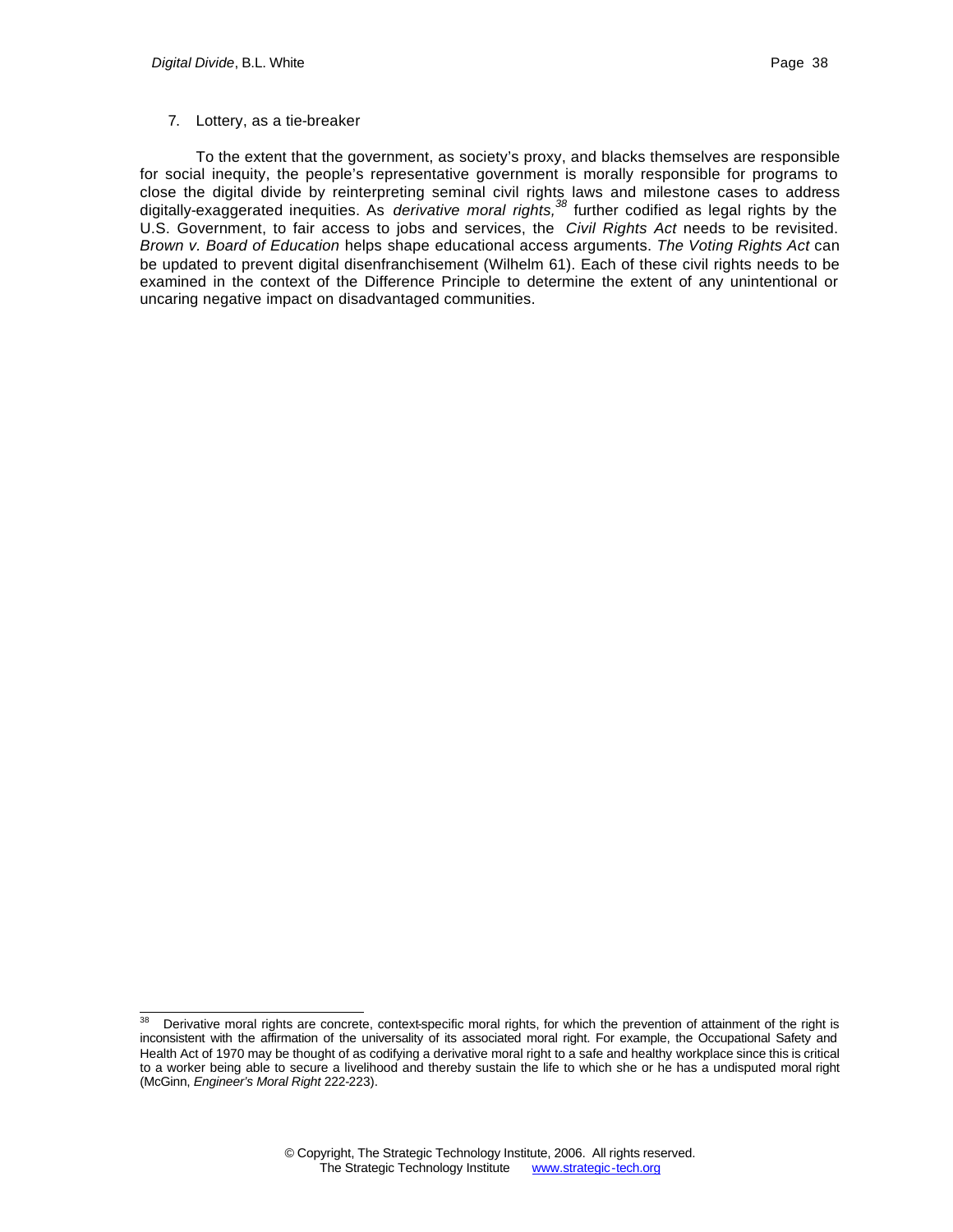# **Chapter Six**

# **Moral Obligations of Recipients**

*The world today is made, it is powered by science; and for any man to abdicate an interest in science is to walk with open eyes toward slavery.*

*-- Jacob Bronowski*

In order to stop the cycle of "starting behind," blacks themselves are also morally obligated to contribute to their attainment of human rights and prepare for the inevitable advent of the next generation of technology-induced opportunities and threats by taking advantage of society's recompense. In addition to their starting position in relation to a new technology's introduction, the self-reinforcing social and institutional expectations associated with racial *stigma* (Loury 6, 168), as well as in-group assumptions about the relative value of new technologies to the lives of the systemic poor, current and former members of disadvantaged groups also play important roles in the successful adoption and exploitation of new technologies. However, as Robert McGinn stresses, "Moral rights are not absolute in an undifferentiated sense. A moral right can be binding without exception only within a finite, bounded domain. Depending on the circumstances, it may be morally permissible to override it in the name of other weighty considerations of greater magnitude" (McGinn, *Engineer's Moral Right* 224).

Although African-Americans may be owed redress, they do not have an unbounded positive right to ICT infrastructure if provision of those resources prevents their fellow citizens from further experiencing the most basic preventive care, clean water, sanitation, minimal nutritional requirements, prenatal care, inoculations, and relief from easily treated medical ailments, such as pain, dehydration, diarrhea, influenza, and the childhood diseases. Nor do they have a right to demand resources, if they do not take advantage of those resources. Therefore, the rights of stakeholders must, at a minimum be bounded by the constraints of the modern technological society and, in certain special cases, be restricted (McGinn, Technology 14-15).

In cases where the aggregate unbounded rights of a pre-technical era are extended to individuals and their actions harm society or take resources away from important social priorities, McGinn builds a convincing case for restricting those rights (McGinn, *Technology* 14-15). Among the conditions for restriction are:

- If the very existence of society is called into question
- If continued social functioning is threatened
- If some natural resource vital to society is threatened
- If a seriously debilitating financial cost is imposed on society
- If some significant aesthetic, cultural, historical, or spiritual value to a people is jeopardized, or
- If some highly valued social amenity would be seriously damaged.

According to McGinn's criteria, provision of unused ICT and educational assistance programs:

- Detracts resources and the best expertise away from non-profitable, non-glamorous, and non-cutting edge careers that are no less needed by the society,
- Engenders a financial cost that is subsidized by the public through direct payments, infrastructure funding, and tax breaks,
- Devalues the worth of human capital development, and most importantly,
- Allows the very real threat of massive inequality to fester, which could affect long-term security.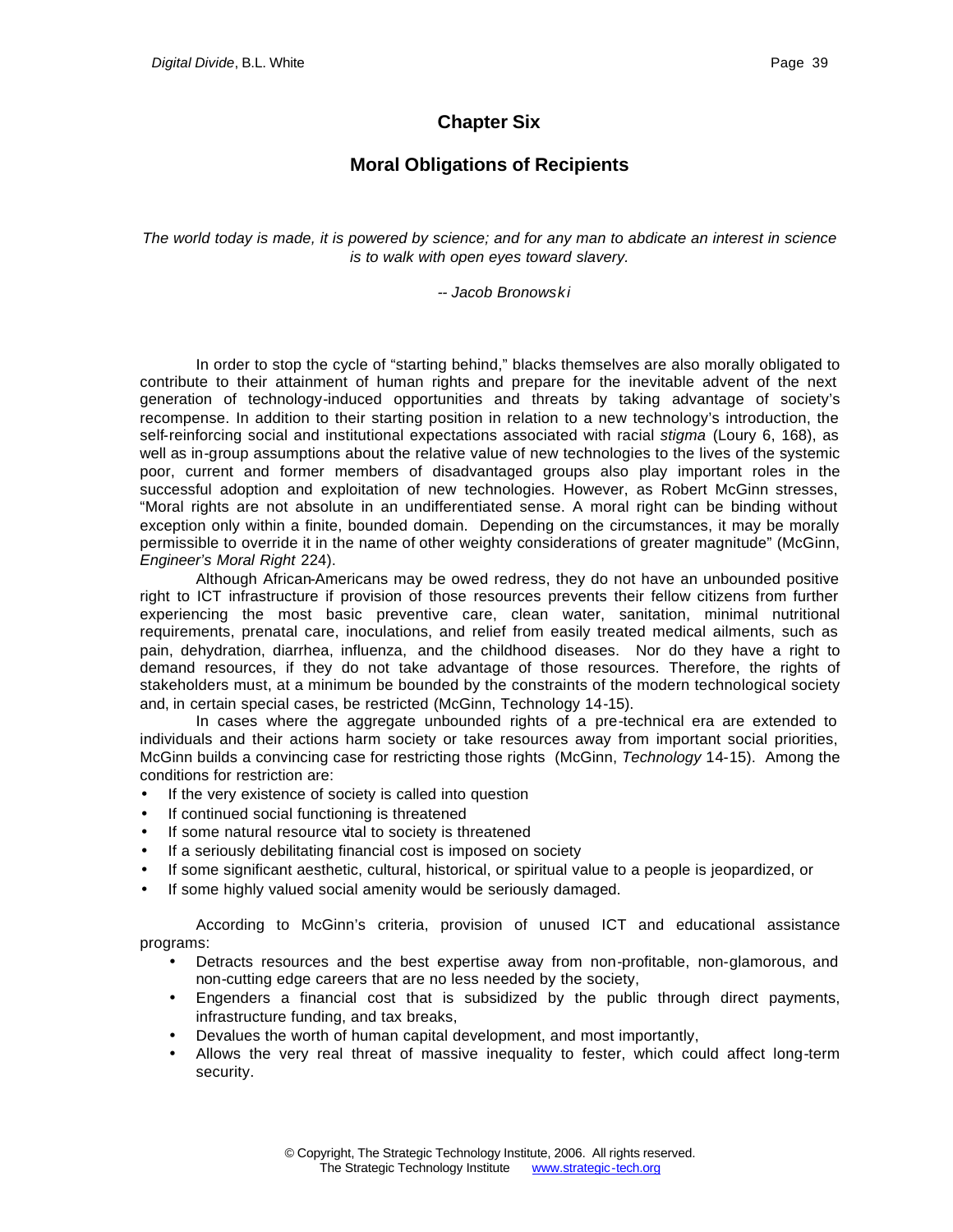Therefore, if society offers reparations, it would be immoral the black community to squander those resources. In this context, the LaGrange, Georgia 'Free Internet Initiative' is an example of squandered opportunity (McFarlan 10, 24) and (Keil 8-9).

### **Moral Obligations of the 'Digirati'**

This project has addressed the need for both social action, through government intervention as the public's proxy, and the moral obligations of the African-American poor to avail themselves of programmatic opportunities offered by society. But, what about individual technologists, especially engineers from the African-American community? As new entrants join the 'Digirati,' what ethical obligations do they take on as technical professionals, and especially as members of the underserved communities?<sup>39</sup>

Is a significant re-evaluation of the ethics of distribution and of the professional responsibility of computer scientists and software engineers called for? Consider how Oracle executives in an interview indicated a profound lack of ownership of 'policy issues,' such as the balance between privacy and security. Tim Hoechst, a senior vice president of Oracle, is quoted as stating, "At Oracle, we leave that to our customers to decide. We become a little stymied when we start talking about the 'should wes' and 'whys' and the 'hows,' because it's not our expertise" (Rosen 5-6). To the extent that Oracle is typical of technology companies, ethical issues may need to go beyond prevention of government and business abuses; one must demand a higher standard of those who are knowledgeable and powerful but cavalierly irresponsible technologists.

There are other consumer-oriented implications of ICT to consider. The economy also requires identification numbers, credit records, medical, dental, educational, criminal, and family records to be stored, matched, updated, and archived by computers. Dependency on databanks is not an indictment of those sources, per se. However, the ultimate threat to privacy and distortions of reality revolve around the use of our personal files by agencies to judge our creditworthiness, our insurability, our employability, educatability, and our desirability as neighbors or tenants. There is an enormous potential risk to the privacy and accuracy of personal records in databases. Through maliciousness or accident one may become a perceived threat or at least an undesirable.

Consider as well how the ICT industry's well-intentioned cost savings can be corrupted by a blind allegiance to raw capitalism. The case of *differential pricing* is illustrative. Is it fair to have differential pricing of the same service, especially if such schemes disadvantage those who are already economically or educationally disadvantaged? For example, electronic banking has moved from a convenience to the standard way consumer banking is done. Indeed banks often charge higher fees for using tellers, or even automated teller machines (ATMs), and lower or no fees for using online banking. Without equipment, access, and basic computer skills, one's whole life in twenty-first century America costs more. From comparison-shopping, to discounted airline fares, to looking up a phone number or an address, companies charge more for the non-use of Internet-based information sources. In a September 2004 study by market research firm OMD, on behalf of Yahoo (making it an admittedly skewed sampling of respondents), 75 percent of the respondents agreed that the Internet gave them an advantage over those who did not have it, including lower prices, quicker service, and more convenience.

The Digirati's moral obligations as professional engineers requires them to ask how ethics can play a role in assuring that the raw commercial interests of ICT do not overshadow the overall public good. They are morally obliged to seek a more relevant or 'qualified utilitarian' approach to domestic and global ICT infrastructure allocation that seeks to maximize the overall benefits to society while providing a fairer distribution of benefits and costs than found in contemporary practice. As this project has presented, in the technologically intensive society of twenty-first century America, indeed in the global capitalist market as a whole, public policy decisions involving the use of information and communications technologies and the investment of public funds, or the subsidization thereof, can significantly magnify unintended consequences. If unfettered, technology also puts at risk the welfare of global society through the privatizing maximalist tendencies of a relatively few

l <sup>39</sup> 'Digirati' is a play on words taken from 'Literati' and commonly used during the height of the 1990s 'Dot Com' era by ICT proponents and industry professionals to describe themselves.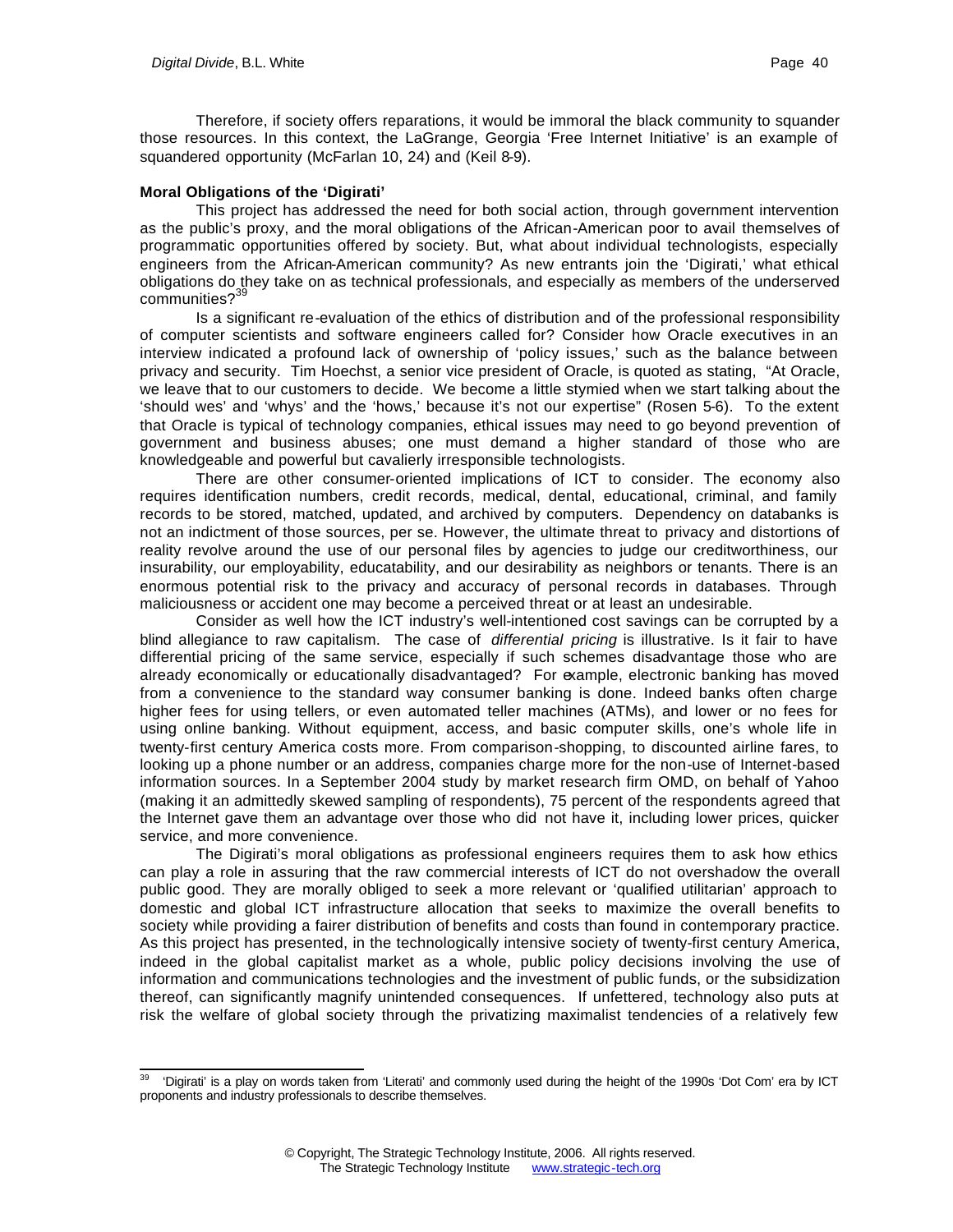wealthy elite at the expense of the bulk of the world's destitute citizens. Note IV provides additional discussion of the moral responsibilities of engineers.<sup>iv</sup>

In the case of ICT developers, they need to also conform to the ethics espoused by the Association for Computing Machinery (ACM), the Institute of Electronic & Electrical Engineers (IEEE), <sup>V</sup> and the ACM/IEEE-Computer Science Joint Task Force (ACM/IEEE-CS)<sup>VII</sup> which reaffirm not only the obligation of software engineers to 'do no harm,' but the importance of working in a positive, proactive, life-affirming fashion to improve society as a whole. Excerpts from the ACM's ethics canons  $inc$ include:  $40$ 

- Strive to achieve the highest quality, effectiveness, and dignity in both the process and products of professional work. Excellence is perhaps the most important obligation of a professional. The computing professional must strive to achieve quality and to be cognizant of the serious negative consequences that may result from poor quality in a system.
- Moderate the interests of the software engineer, the employer, the client and the users with the public good.
- Approve software only if they have a well-founded belief that it is safe, meets specifications, passes appropriate tests, and does not diminish quality of life, diminish privacy, or harm the environment. The ultimate effect of the work should be to the public good.
- When designing or implementing systems, computing professionals must attempt to ensure that the products of their efforts will be used in socially responsible ways, will meet social needs, and will avoid harmful effects to health and welfare.
- Computing professionals are obligated to protect the integrity of intellectual property. Even when software is not so protected, such violations (illegal copying) are contrary to professional behavior.
- It is the responsibility of professionals to maintain the privacy and integrity of data describing individuals. This includes taking precautions to ensure the accuracy of data, as well as protecting it from unauthorized access or accidental disclosure to inappropriate individuals. Furthermore, procedures must be established to allow individuals to review their records and correct inaccuracies.

By using an approach that proactively applies distributive justice and seeks to maximize the benefits for those most negatively affected by ICT in the manner of Rawls, the engineering profession would be better equipped to address ethical dilemmas with confidence.

### **Ethnic Dualism of the 'Talented Tenth'**

Tools alone are not sufficient. Personal commitment to the social and economic betterment of disadvantaged communities should also come from within communities of technical practitioners. In this regard, Dr. DuBois 'Talented Tenth' and recent lessons from Indian and Chinese entrepreneurs demand a final comment.<sup>41</sup>

According to the Silicon Valley-based Institute for the Future, known as IFTF, India and China have provided significant sources of talent and innovation to the global technology infrastructure, much of it through significant expatriate communities. An IFTF report cites the work of Anna Lee Saxenian, a researcher at the University of California at Berkeley, who has studied the global impact of technology workers in Silicon Valley. She found that Indian and Chinese technology workers do not just leave their countries behind when they come to America.

l <sup>40</sup> See Notes V, VI, and VII for complete versions of the ACM, IEE, and the Joint ACM/IEEE-CS ethics canons.

<sup>&</sup>lt;sup>41</sup> W.E.B. DuBois promoted the concept of a highly educated cadre of leaders that he called the 'Talented Tenth.' He hoped they would lead the disadvantaged blacks of the early twentieth century from the agrarian to the industrial economy, with enlightened public service as their guiding principle.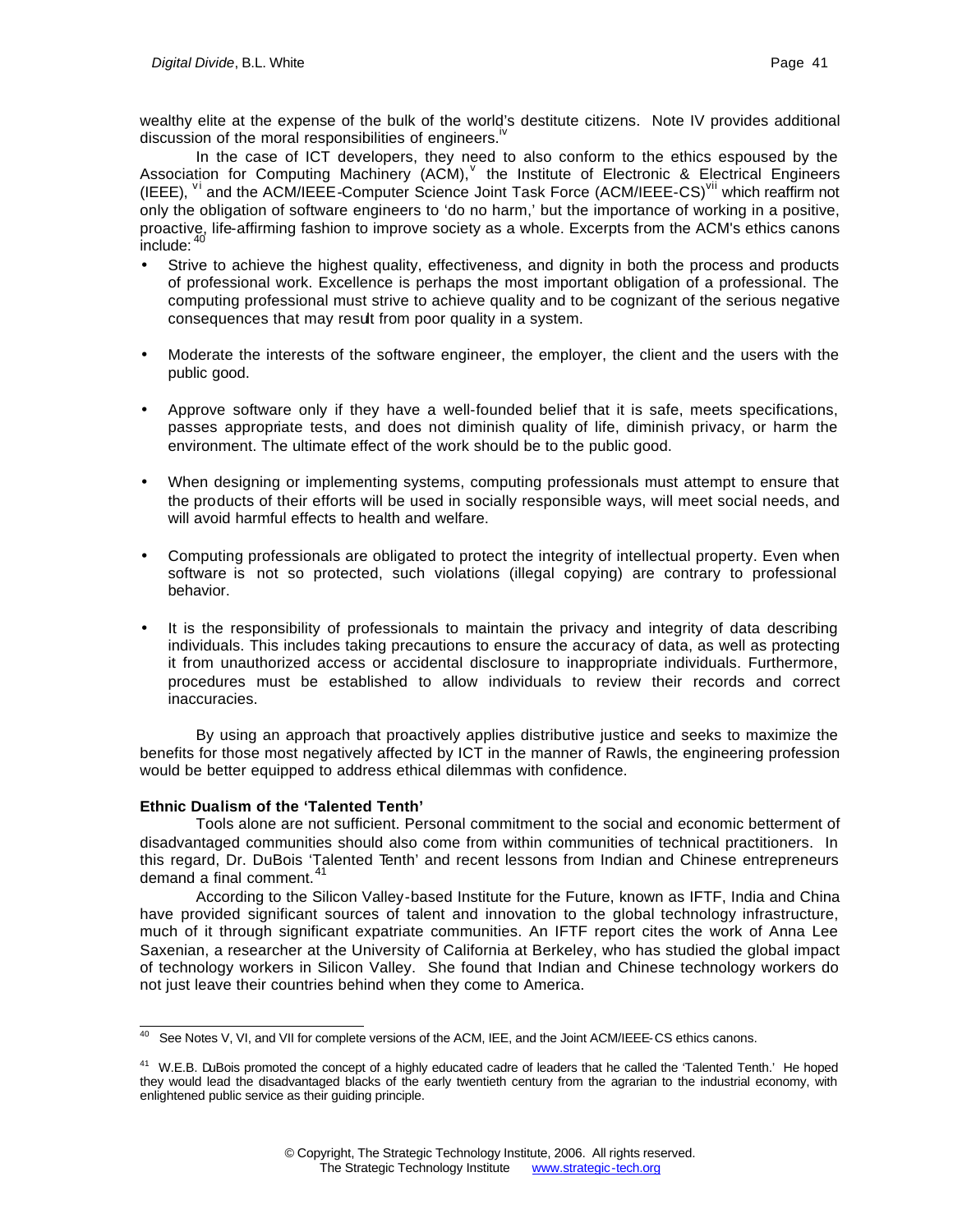In a series of surveys, Saxenian found that these foreign-born professionals often had strong links to their native countries. Indeed, over half the respondents who were running start-up companies in the Valley also had set up subsidiaries, joint ventures, subcontracting, or other business operations at home. Her research found that three-quarters of Silicon Valley's Indian and Chinese immigrant professionals said that they would consider starting businesses in their native countries in the future. The combination of the dot-com boom and bust in the Western economies and rapid economic growth and change in China and India have resulted in a significant return of talent to China and India. Returnees acculturated in an environment of entrepreneurship and capitalism are applying their skills and experiences in their home countries. With the opening of the economies in these two countries, the returnees are poised to make China and India a greater part of the global economy in the 21st century (IFTF, 2003 Ten Year Forecast 144).

This is exactly what W.E.B DuBois proposed for a cadre of educated Negroes at the turn of the twentieth century. College educated blacks could have been the salvation of black racial and social leadership. Ethnic dualism, where blacks participate fully in the American society while having a clearly defined parallel destiny, is still possible and is the strategy many successful expatriate Asian entrepreneurs have used. More than any other point, DuBois was extremely perceptive when he preached that the preservation of rights was inseparable from political activism. DuBois was basically telling us that acquiring land, homes and money means nothing if tomorrow they could be lost through political ineptness and unjust laws.

Unlike their Indian and Chinese counterparts, too often the move of African-American 'Digirati' to the suburbs breaks linkages with inner city black communities. Rather than seeing the large pool of low-wage workers in the inner city as an untapped labor pool, African consumers and governments as markets, and low-cost manufacturing in Africa as an opportunity, as Indian and Chinese entrepreneurs have done in their home lands, the black middle and upper classes seem to strive toward full assimilation into the corporate American mainstream. They have not heeded the lessons of ethnic entrepreneurial dualism so successfully embodied by Indian and Chinese high-tech entrepreneurs.

As a result, blacks in America and Africa may also lose the opportunity to benefit from the creation of an indigenous technology base that targets needs within the community and among members of the Diaspora. Looking to the lessons from India and China, Susannah Kirsch, writing for the IFTF, observes the following.

For decades, most global markets have been defined by North American and European styles and values, for example, "newness," youth, individuality, and reliability. Japan, Korea, and the Asian Tigers were able to compete in the global market by understanding the Western rules and beating the West at its own game. Though the Western perspective will remain strong as people emulate a "developed world" lifestyle due to the forces already in motion, the sheer volume of users and producers in China and India will slowly but surely establish a new set of values. New measures of value will include things like community and togetherness, creative expression, accessibility, and flexibility. To figure out how to play by the rules of indigenous markets, companies must look closely at what people in those markets are doing with products and services. Spontaneous adaptation will provide a source of inspiration and understanding of the core values, aspirations, and unmet needs of the domestic consumers of countries like China and India. Companies ought to pay special attention to the successes that feel most "foreign" to them. These cultural breakthroughs will point to new opportunities and new markets (IFTF, 2003 Ten Year Forecast 145).

If American and African blacks are able to make the requisite social and commercial linkages, effective use of technology can be an important strategic asset, even in the face of poverty. As such, the former victims of the digital divide will begin to take charge of what José Ortega y Gasset calls their "own program."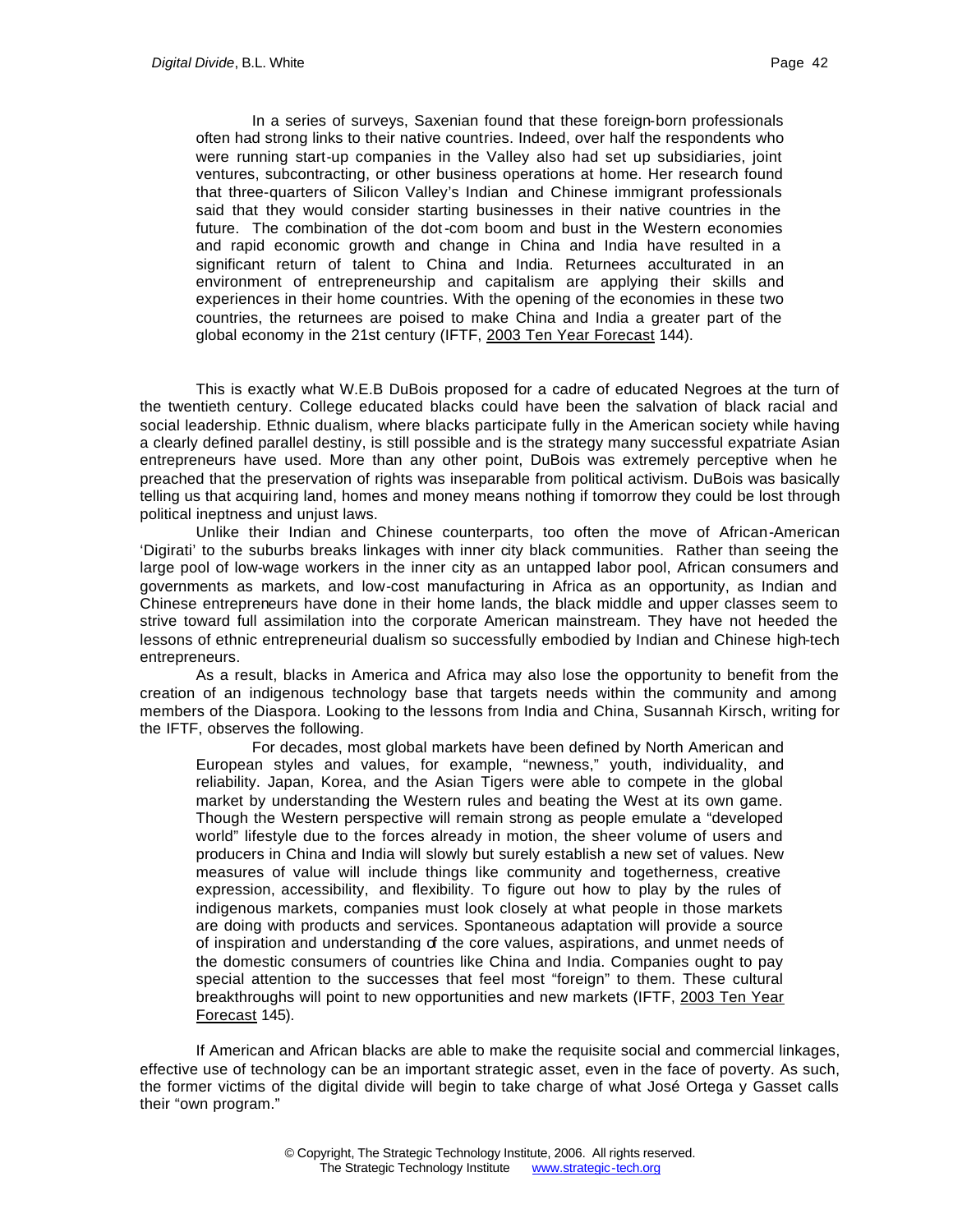## **Chapter Seven**

# **Conclusion: Comprehensive Human Capital Reparations**

*Chance favors only the prepared mind.*

*-- Louis Pasteur*

This project has shown how persistent social and economic inequities besetting a povertystricken underclass, further stratified by race, continue to be exacerbated by new generations of technology. The examples offered here are taken from the gaps in access to and mastery of Information & Communications Technology, also known as ICT, as it relates to productive economic, educational, and political participation in the twenty-first century United States. It is critical to provide the modern equivalent of the civil rights won in the 1950s and 1960s, e.g., the vote, nondiscrimination in public services, equal access to education, nondiscrimination in employment. However, mere computer-based access to public services, though required, are insufficient to provide equal opportunities for one to become a fully capable participant in either the modern American democracy or the global economy. In the case of the 'digital divide,' distributive compensatory justice for African-Americans in the digital era entails fulfillment of a set of requirements for *human capital development*, not just meaningful access to the new digital infrastructure. Reparations in human capital development would allow the African-American poor, as indicative of the needs of the chronic poor in general, to have a fairer opportunity to fully participate in economic, educational, and political life.

#### **The Enabling Power of Technology**

l

Much of the relevance of science to society arises by way of technology. José Ortega y Gasset reminded us that, "Man begins where technology begins. The mission of technology consists in releasing man for the task of being himself" (117-118). Note VIII provides additional philosophical perspectives on the evolution of technology. <sup>viii</sup> As an amplifier of human capabilities, Information &  $\overline{\text{Communications}}$  Technologies are tools to help implement our social program.<sup>42</sup> Technology is how we do things, not how we think of them. To this extent, technology is not neutral. Historically, technology has been, and continues to be, driven by the underlying cultural values of society. Those values have been derived from the worldview of a society, which includes the dominant philosophical paradigms of what is known (science), what is believed (religion), and what is desired (self-interest). Neither science, religion, nor self-interest is unbiased and they certainly actualize in the real geopolitical economy as non-neutral and often unfair.

Technologies are concrete manifestations of a culture's worldview, because it is technology that is explicitly targeted at a certain set of aims. As the science writer Robert Pool would state it, "One must look past the technology to the broader 'sociotechnical system' -- the social, political, economic, and institutional environments in which the technology develops and operates. Modern technology is not simply the rational product of scientists and engineers that it is often advertised to be. Look closely at any technology, from aircraft to the Internet, you'll find that it truly makes sense only when seen as part of a society in which it grew up" (Pool 5-9).

 $42$  Ortega advised that, "Man's existence is no passive being in the world; it is an unending struggle to accommodate himself in it. Man has to be himself in spite of unfavorable circumstances; that means he has to make his own existence at every single moment. Man must earn his life, not only economically but metaphysically" (111). "Man, in existing has to make his existence. He has to solve the practical problem of transferring into reality the program that is himself" (115). As Ortega would argue, "In the very root of his essence man finds himself called upon to be an engineer. Human life 'is' production. By this I mean to say that fundamentally life is not, as has been believed for so many centuries, contemplation, thinking, theory, but action. It is fabrication; and it is thinking, theory, science only because these are needed for autofabrication, hence secondarily, not primarily" (116). Therefore, "Technology is a function of the variable program of man" (124).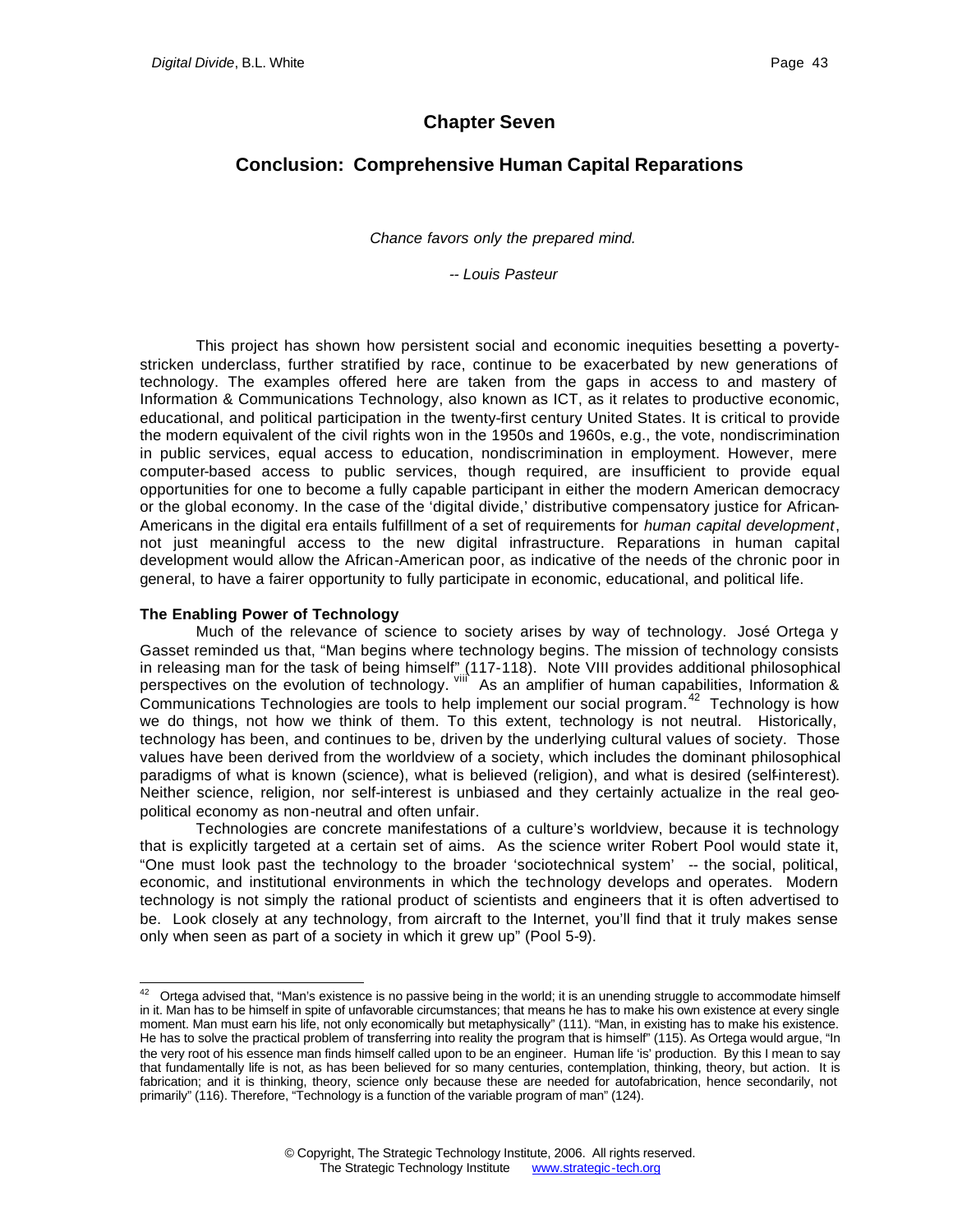As a tool of culturally influenced decisions, ICT can amplify a poorly thought out program as well as a brilliant one. Since today's scientific and technological initiatives are driven by social values, it is instructive to explore the cultural values that twenty-first century Western global capitalist societies embrace and their subsequent effects on how the public is becoming increasingly skeptical of the unintentional consequences of unfettered science and technology. ICT is the child of a Silicon Valley that seems to have a habit of reducing causes and cures to pure mechanistic explanations. Silicon Valley's assignment of an omnipotent role to science, of solving all problems and clarifying all things, and of deifying nature can lead science to what Robert Fischer refers to as, "…like other ideologies, [science] tends to be systematic, authoritarian, and to be held tenaciously" (Fischer 68).

Science and technology cannot ever hope to realistically answer the big questions facing humanity. Being based upon observation and testing, science is at an impasse when it comes to things that cannot be observed, measured, tested, and predicted. Social problems transcend mathematical description and involve emotions that cannot be touched, measured, or manipulated successfully. Worse still, technical solutions often only address changes in technique that might relieve the symptoms, but do not demand changes in human values or morality, which ultimately affect many underlying causes (Meadows 155-159).

#### **Human Capital Development and the Digital Divide**

The inequities of opportunity created by the skewed distribution of ICT toward the rich, powerful, and white, are not just a function of the price and availability of technology, nor access to that technology. Those inequities existed as social problems before modern ICT's development; ICT exacerbates the differences between 'haves' and 'have nots' with regard to economic opportunity, educational attainment, and participatory democracy. Since tools have no abilities of their own, the intended or unintended consequences of the human program are our collective responsibility.<sup>43</sup>

To the degree that human capital development in the form of economic opportunity, educational attainment, and participatory democracy are constrained to an elite few, this is a social problem rather than a technical one. So, Anthony Wilhelm's contention is correct. The great challenge of the twenty-first century 'digital divide' is not a technological problem, but rather a social one, where the global society must come to terms with our diversity (Wilhelm 125). It is about human capital development, rather than technology acquisition and Internet access, per se.

The superficial argument of equitable distribution of computers, communications lines, databases, and software programming masks the complexity of this social problem. The digital divide is a struggle for relevant distributive justice applied to life sustaining priorities, such as health, poverty, and illiteracy, and access to the infrastructure for public goods, services, and wealth. This social evolution is occurring in a rapidly transforming information economy that is intertwined with historical issues of race and class. As such, the 'real' digital divide is not about the just distribution of computers. It is about the just distribution of opportunity for economic and social development in a technological society. Distributive justice and John Rawls' Difference Principle can be valuable tools in helping one to re-examine and redefine moral responsibilities and obligations in an era of technologically-enabled global socio-economic restructuring..

Perpetuating the various social divides in an era of intensive technology-enabled expansion of the global economy, knowledge, and effective political participation only exacerbates the dire problems of the poor. To restate the Biblical parable, we are giving them fish, rather than teaching them how to fish. It sentences the poor to permanent subsistence status, or at best, to a permanent servile caste. Likewise, an updated perspective of Rawls' Difference Principle charges technologists with the mandate to not only protect the most vulnerable, but to distribute the benefits of ICT to those most at risk to any intentional or unintentional negative consequences of ICT.

 $43$  According to André Leroi-Gourhan (1911-1986), the body social forms the prolongation of the anatomical body. There is a balance between the body social and the individual's 'indefinitely perfectible extension in action' and the extension of paleontological trajectory (20). This trajectory, from a social evolution perspective, is inherently a function of values. As Leroi-Gourhan would state it, those sets of values give every human group a personality, unique at each moment in history (20). As such, technology has been driven by society since the earliest of recorded history.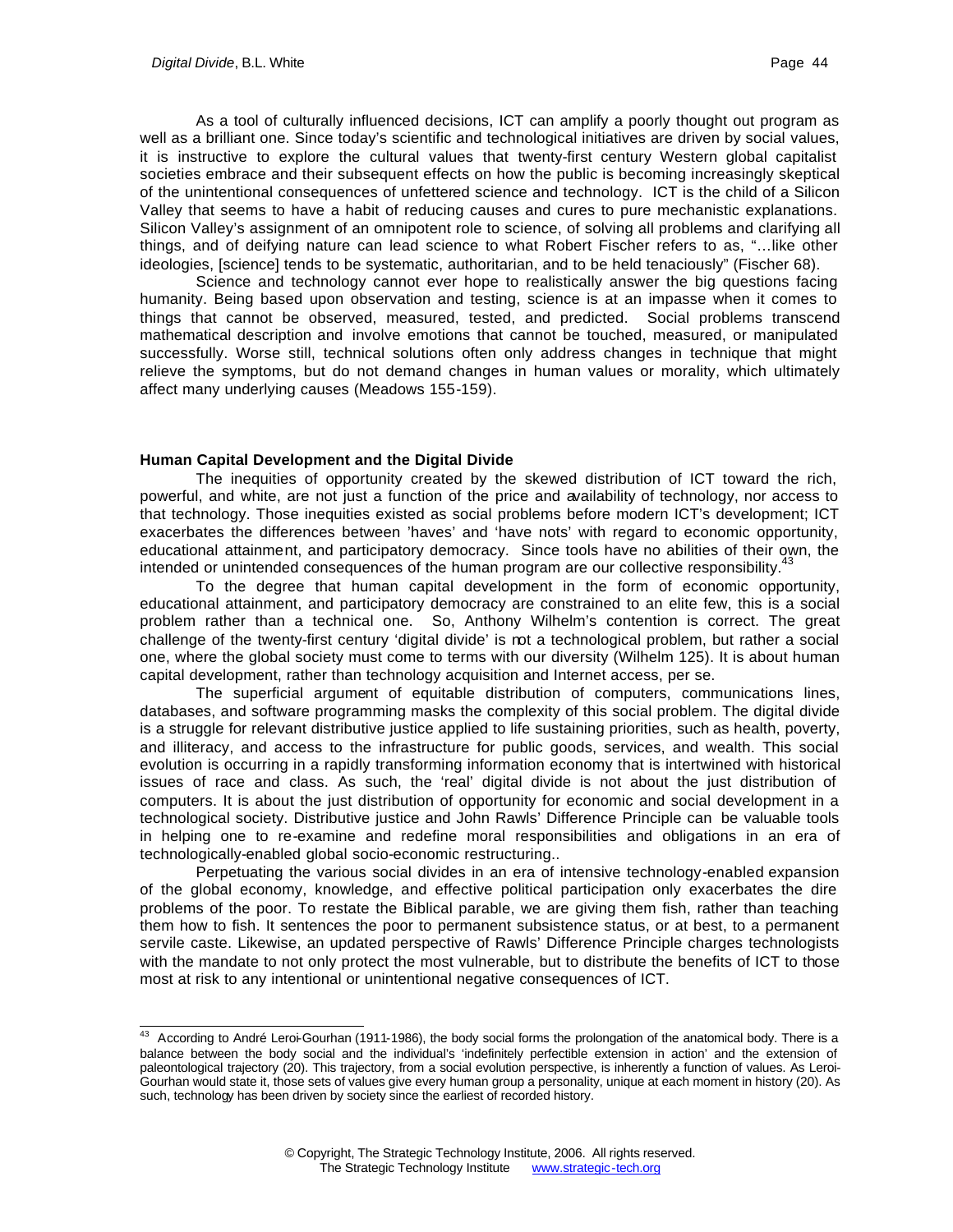### **The African-American Poor as a Proxy for the American Poor**

While the 'digital divide' impacts an underclass of poor people of all races and ethnicities, the case of African-Americans is both easily identifiable and of historical significance. This project assumes that if one is willing to examine the structural impediments of blacks, then it may be easier to understand the less obvious structures that impede the poor in general. In addition, colorblindness, though admirable in some respects, ignores reality and allows the culpable to escape responsibility for being part of the solution. As Loury states it, "Liberal theory, as it has come to be practiced, gives insufficient weight to history – especially to the enduring and deeply rooted racial disparity in life chances characteristic of American society" (Loury 7).

Consider that of the 37 million people in poverty in the U.S. in 2004, African-Americans comprised only 12.3 percent of the population but they were 24.9 percent of America's poor (The Urban Institute using 2000 U.S. Census data). As the Brookings Institution notes, the concentrations of black poverty seen in New Orleans in 2005's Hurricane Katrina disaster can be found in 46 of the 50 largest American cities. For example, the concentrated poverty rate among blacks in Miami was 67.6 percent, Louisville 53.2 percent, Fresno 44.9 percent, New Orleans 42.6 percent, and Atlanta 41 percent (Berube 3-4).

These extremely poor, racially segregated neighborhoods did not appear by accident. Governmental policies contributed to these imbalances. "The federal Interstate Highway Act, for instance, literally paved the way for suburban growth and central city decline," cites Alan Berube and Bruce Katz of the Brookings Institution (5). As a result, the suburban population and its associated jobs grew at 60 percent between 1970 and 2000. Only 17 percent of metropolitan populations works within three miles of downtown. This job decentralization exacerbated the concentration of poor in the inner cities. "The Federal Housing Administration 'red-lined' inner city minority neighborhoods and private lenders followed suit, denying these areas access to private-sector capital needed to fuel housing markets. Even today, federal state, and local transportation, tax, and regulatory policies continue to favor high-income suburban development over investment in urban neighborhoods" (5).

Government policies have also concentrated poor households in large developments in poor central-city neighborhoods. "Local governments still deploy their planning powers to prohibit affordable housing development within their borders, keeping these families locked into distressed parts of the metropolis." Berube and Katz summarize, "The history of concentrated poverty in America, then, has seen government vacillate between benign neglect and outright hostility towards these distressed neighborhoods and their residents. As a result, generations of families have suffered the deleterious consequences of growing up and raising children in neighborhoods that inhibit educational, labor market, and wealth-building progress, and that takes a heavy day-to-day toll on their basic quality of life" (5).

Racial inequities have occurred under the influence of the peculiar relationship of social behavior, customs, expectations, laws, and self-fulfilling prophesies that have a particular American character. These unfair actions have disproportionately harmed African-Americans, as a group, by enforcing an inferior starting position in a number of critical technologies, from their enslavement by superior military technology, to their role 'feeding the machine' of King Cotton, to their late arrival to the industries of the North (McGinn, Science 118-121). Now a relatively large percentage of the group risks further marginalization due to the requirements of a technologically-intensive globalized information society.

### **Civil Rights Implications of the Digital Divide**

The political euphemism 'digital divide' is not 'digital' per se. It is a socio-economic divide further amplified by digital technology. The Arizona Democratic primary may have violated the spirit, if not the letter, of the *Voting Rights Act of 1965*, which prohibits "any standard, practice, or procedure different from the standards, practices, or procedures applied under such law or laws to other individuals within the same county, parish, or similar political subdivision…that deny the right of any individual to vote in any Federal election… or employ any literacy test as a qualification for voting in any Federal election" (Wright 588-589). Inadvertently, or perhaps indifferently, Arizona allowed a practice that enfranchised one group more and, by virtue of computer voting for the technically literate, applied a literacy test that disadvantaged some citizens.

Title VII Section 703 of the *Civil Rights Act of 1964* requires equal employment opportunity and forbids employment discrimination based on race, color, religion, sex, or national origin.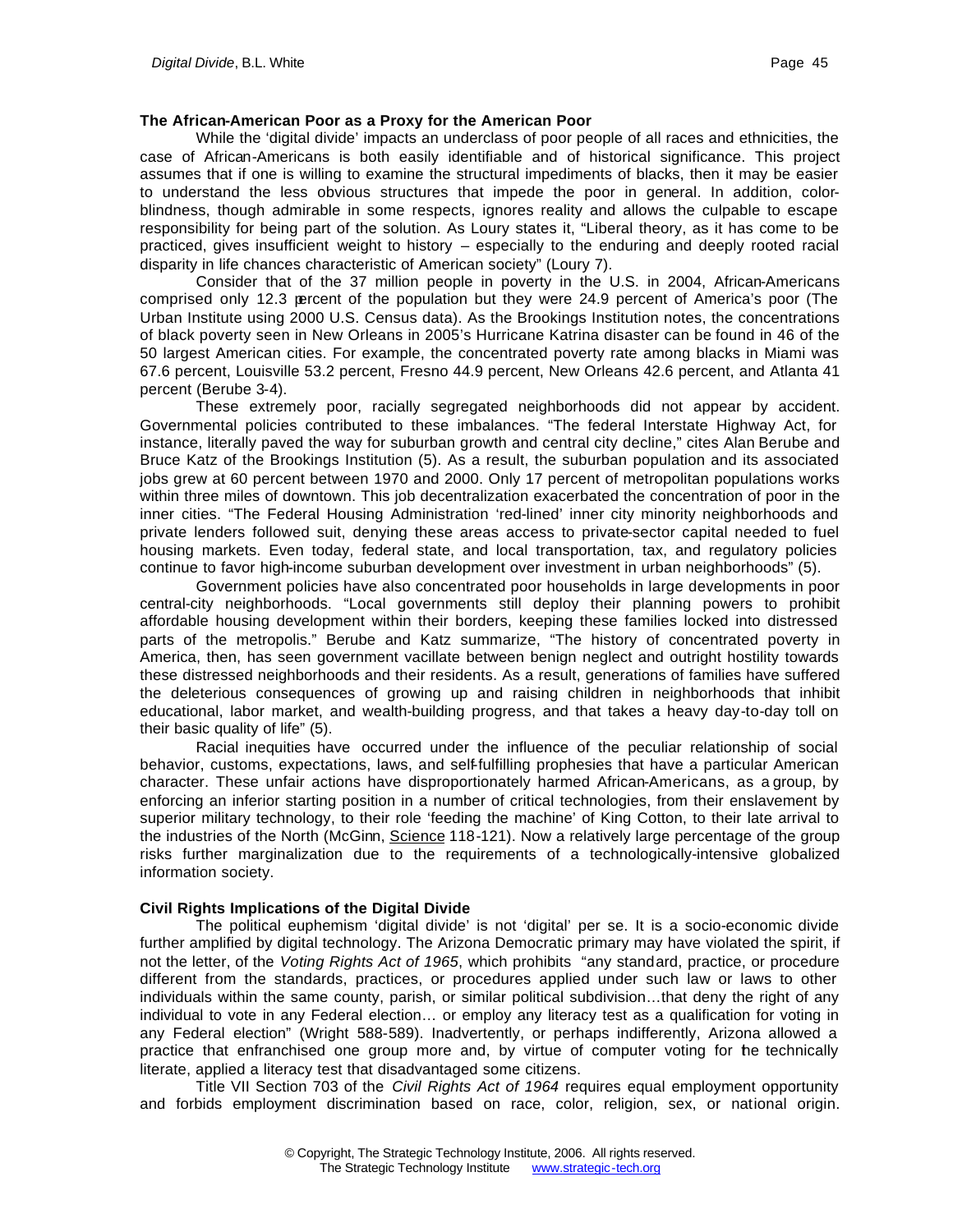However, today, information and ideas from workers are the strategic resources that improve productivity and are the bases of employment. The result is that the segments of the American population, such as the poor opportunity-deprived African-American segment that lack education and skills for the new technology-based economy are not able to effectively compete for employment or develop the entrepreneurial businesses that take advantage of this new global ICT-based infrastructure.

In many cases, they are competing globally against, for example, a 300 million-strong Indian middle class cadre of literate highly-trained professionals with a low cost structure. Indians are successfully competing for outsourced global knowledge work, not just because they have access to the ICT technology, but because trained, literate, English-speaking doctors, accountants, engineers, and software developers are able to use the technology. As one can see in the example of Indian entrepreneurs, the 'real' digital divide is not about the just distribution of computers. It is about their ability to seize the opportunity for economic and social development in a technological society.

If literacy and abstract mathematical and logical thinking are prerequisites to advantageous use of computerized information tools that are increasingly required for economic and democratic participation, the U.S. still has a significant inclusion problem when it comes to poor citizens of color. *Brown v. Board of Education* established that the legal right to equal education fundamentally prohibited separate black and white schools. Though the U.S. public school system was legally desegregated over the past 50 years, de-facto segregation persists along economic lines that are determined by historical racial inequities. As presented in this book, high-quality educational programs can and should certainly include innovative use of computer-based learning techniques, globally accessible digital libraries, and multicultural collaborative learning methodologies; however, technology alone cannot ensure educational success. As seen in India, people working with computers are articulate and literate, and they have the confidence that ICT is just another tool to help them perform their jobs. Lawyers, engineers, librarians, medical professionals, and Indian call center operators all use the computer with ease, not because their academic training is similar, but because their basic communications skills are well developed.

### **Reparations in the Digital Era**

Therefore, repairing the social divide for African-Americans in the digital era, including effective compensation, damages, amends, reimbursement, or restitution, may require that 'programmatic digital-era reparations' be part of any comprehensive solution to the racially influenced cycle of poverty that has been further intensified by technology. Rather than financial transfers, these reparations in human capital development may need to take the form of broad-scale affirmative action programs of a generation ago.

Affirmative action has been derided in the current era of neo-conservative thinking. Even liberals and the black intelligentsia go out of their way to find a more politically-correct way to refer to what the words 'affirmative' and 'action' imply. In the U.S., the phrase implied an 'active effort' to improve employment and educational opportunities for minority groups and women as a remedy to the acknowledged effects of long-standing discrimination.<sup>44</sup> It consisted of policies, programs, and procedures that gave preferences to minorities and women in jobs and education, when other academic and skill-based qualifications have been met. Since *Regents of the University of California*  v. Bakke (1978), <sup>45</sup> in which the U.S. Supreme Court declared affirmative action constitutional but invalidated the use of racial quotas, and the 1997 Supreme Court refusal to hear a challenge to California's 1996 *Proposition 209*, <sup>46</sup> which barred race- or gender-based preferences in school admissions, public hiring, and public contracting, the trend of affirmative-action programs has slowed and sometimes been reversed by government, educational, and business leaders.

<sup>44</sup> "Affirmative Action." Encyclopædia Britannica. 2006. Encyclopædia Britannica Premium Service. 3 Jan. 2006 <http://www.britannica.com/eb/article?tocId=9003914>.

<sup>45</sup> "Bakke decision." Encyclopædia Britannica. 2006. Encyclopædia Britannica Premium Service. 7 Jan. 2006 <http://www.britannica.com/eb/article?tocId=9399773>.

<sup>&</sup>lt;sup>46</sup> "Developments in the States, 1997." Encyclopædia Britannica. 2006. Encyclopædia Britannica Premium Service. 7 Jan. 2006 <http://www.britannica.com/eb/article?tocId=92205>.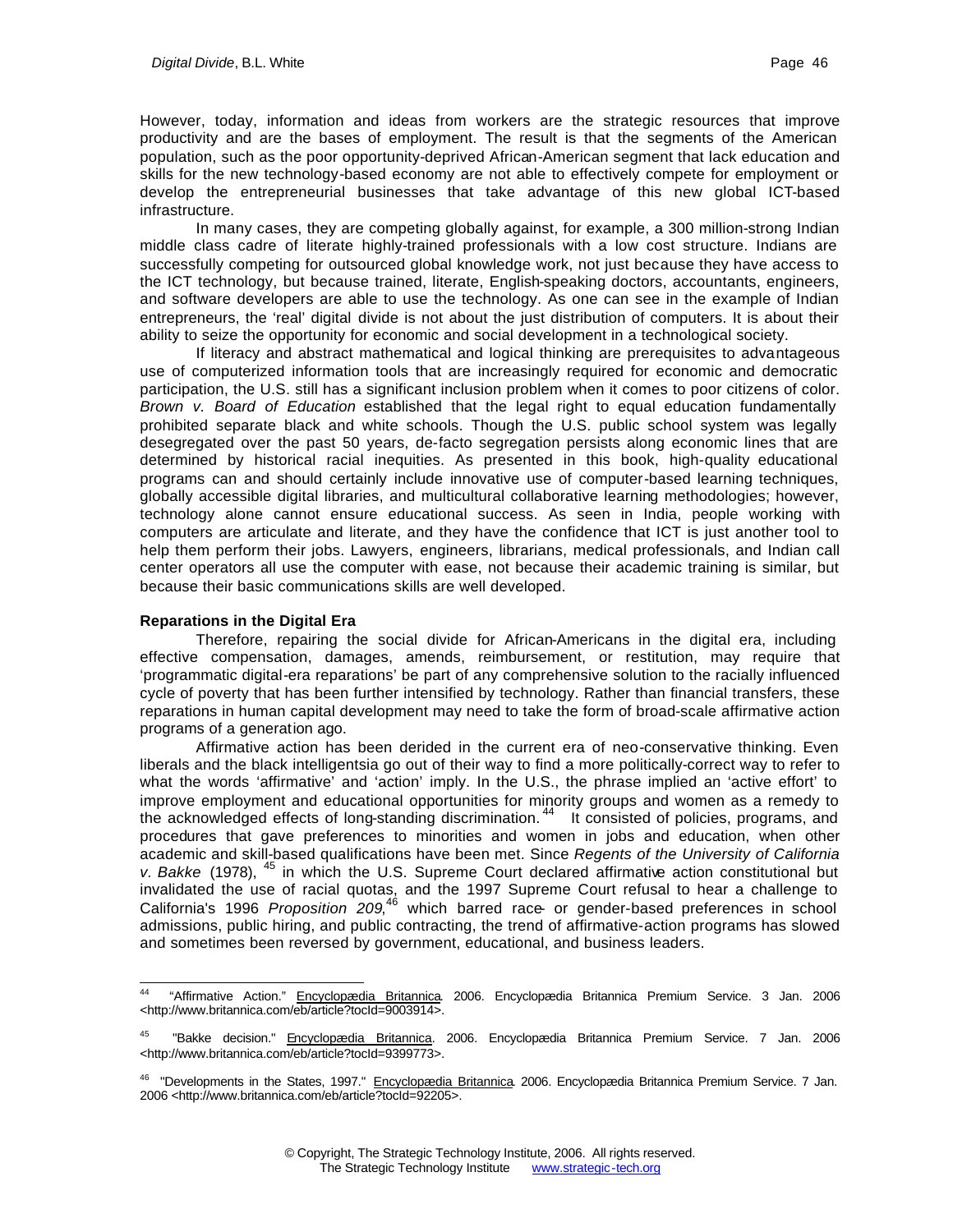In an effort to be 'race-neutral,' the U.S. has become 'race-indifferent,' indeed 'race-hostile' in its avoidance of obvious inequities. Loury describes race-indifference as, "…a disregard for the effects of a policy choice on the welfare of persons in different racial groups" (Loury 166). The country not only ignores the fact that programmatic educational, governmental, and business outreach efforts resulted in a tremendous quantitative rise in the educated black middle class, whose members benefited from the affirmative action programs of the 1970s and 80s, society individualizes the achievements of accomplished blacks while generalizing the negatives that stigmatize the overall racial group. U.S. society forgets that, since 1980, affirmative action has contributed to a 57.2 percent increase in the number of people of color enrolling and graduating from colleges and universities.<sup>47</sup> Although it is generally well-accepted that the achievements of Dr. Condoleezza Rice, General Colin Powell, CEOs Chenault and Parsons, and astronauts Bluford and Jemison were due in large measure to their superior individual capabilities, the society often forgets that their skills may not have been tapped by their organizations had it not been for the proactive search for qualified minority candidates inherent in 1970s affirmative action programs.

President Lyndon Johnson explained the rationale behind the use of affirmative action to achieve equal opportunity in a 1965 speech: "You do not take a person, who for years, has been hobbled by chains and liberate him, bring him up to the starting line of a race and then say 'you are free to compete with all the others,' and still believe that you have been completely fair." This is the situation African-Americans, indeed the chronic poor of all races, face in the new era of technologyenabled global capitalism.

To break the cycle of constantly starting on the lowest rung of each technology advancement, African-Americans need a twenty-first century updated social contract to fairly distribute the benefits of ICT to those most negatively impacted by it. 'Fairly' in this context does not just mean 'equal.' As we have seen in Arizona, equal does not necessarily produce fair and relevant benefits when various sectors of society have neither equally skilled access to public infrastructure nor the ability to utilize it on an equal basis. Reparations will need to be race-sensitive, rather than race-indifferent or raceneutral. In order to comply with the anti-discrimination spirit of the *Civil Rights Act of 1964*, non-users of computer technology might need to get assurances that employment applications will be accepted in paper-based, as well as electronic form and that automated résume screening tools do not eliminate them from consideration. Any new form of enfranchisement or new government program needs to conform to the spirit of the *Voting Rights Act of 1965* in which ubiquitous access is guaranteed before any face-to-face or paper-based services are withdrawn.

The most important aspect of a reparations system will likely be one that gets serious about a wholesale upgrading of literacy, logical thinking, mathematical skills, research, and entrepreneurship demanded by a twenty-first century economy and educational system for both children and adults. Only then will computer-based tools be relevant to the day-to-day needs of the poor.

Whereas some believed that 1980s-type affirmative action programs gave manufacturing jobs or college placement slots to one group at the expense of another, Jeffrey Sachs suggests that the entire world, including today's lagging regions, has a reasonable hope of reaping the benefits of technological advancement. "Economic development is not a zero-sum game in which the winnings of some are inevitably mirrored by the losses of others. This game is one that everybody can win" (Sachs, End of Poverty 31).

Sachs' optimistic view of technology's potential not withstanding, technological change accounts for most of the workers displaced from their jobs each year (Griswold 1). At the same time, it is technology that opens the door to new economic opportunity, although it requires technology implementation in an appropriate social context that enables all members of society to compete on equal terms for those new opportunities. So, regardless of how low one stands on the economic ladder, technology cannot be ignored and, as a matter of distributive justice, people cannot be denied access to it.

l <sup>47</sup> According to the Leadership Conference on Civil Rights Education Fund.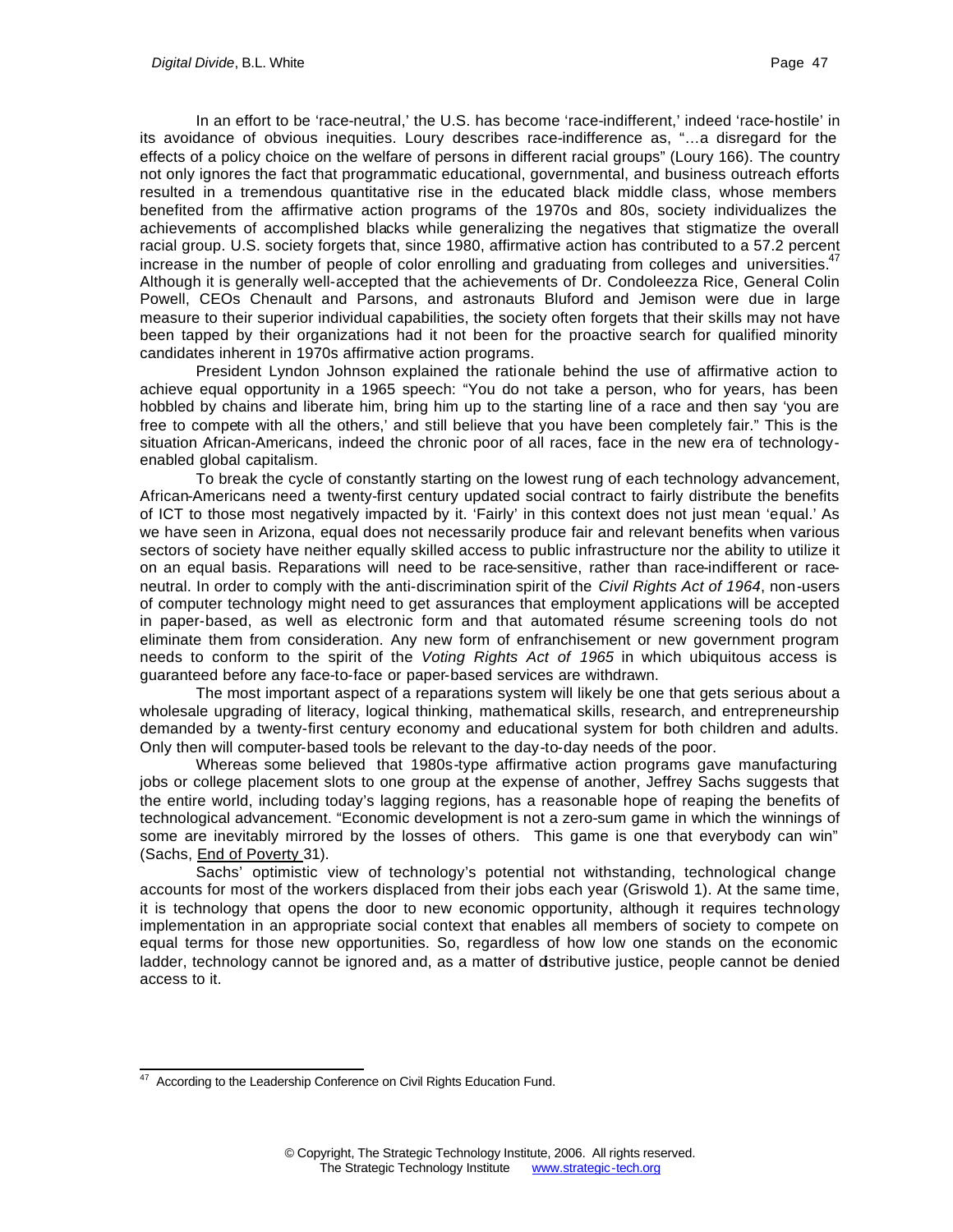*The paradigm of the global economy puts a huge premium on education, skills, and access to information technology. People will not be denied access. We should stop denying that there is in many places an increase in inequality, and we should instead start explaining why it has happened and what we can do about it.*

*-- President Bill Clinton*

*Speech at the 2000 World Economic Forum, Davos Switzerland*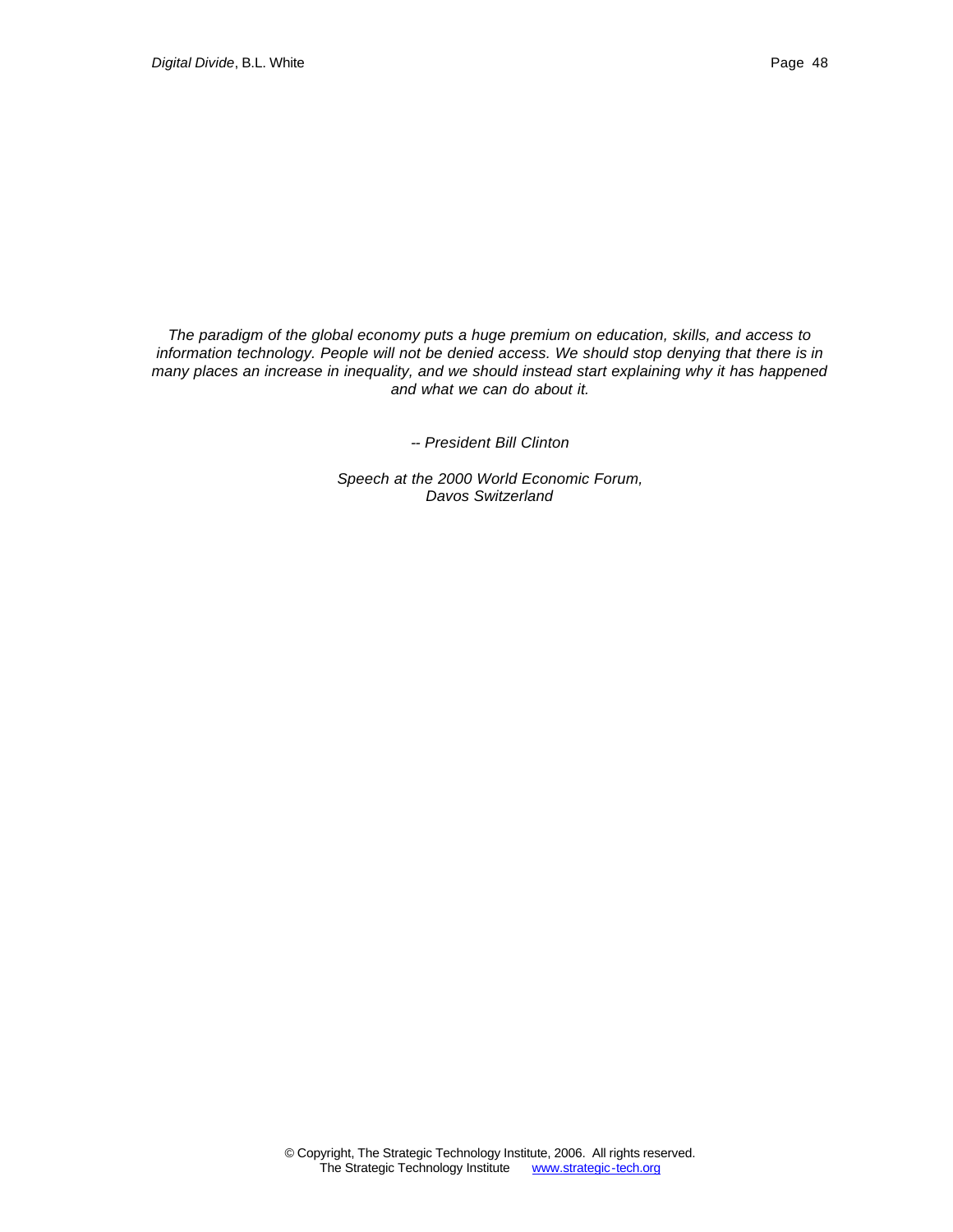# **Works Cited**

ACM/IEEE-CS Joint Task Force. *Software Engineering Ethics and Professional Practices*. 1999.

- Adamson, James P. Editorial, HLA Journal, Vol. 44,1993. 13 October 2005 <www2.hawaii.edu/~adamson/vol45e.html>.
- Anderson, Curtis M. Memo to RUS Electric and Telecommunications Borrowers regarding Civil Rights Compliance. Washington, D.C.: Rural Utilities Services, 3 March 2006 <http://www.usda.gov/rus/index2/CivilRightsComplianceforRUSB orrowers.htm>.
- Anderson, David R., Sweeney, Dennis J., Williams, Thomas A. An Introduction to Management Science: Quantitative Approaches to Decision Making. St. Paul: West Publishing Co. 1976.
- Association for Computing Machinery. *ACM Statement on E-voting Systems*. September 2004.
- Bacoccina, Denize. *Brazil Bets on Linux Cybercafes***.** BBC News Online. 2 December 2003. 6 August 2005 < http://news.bbc.co.uk/1/hi/technology/3250876.stm >.

Barbour, Ian G. Science & Secularity, The Ethics of Technology. New York: Harper & Row, 1970.

- Beauchamp, Tom L. and Childress, James F. Principles of Biomedical Ethics**,** Fifth Edition**.** New York: Oxford University Press, 2001.
- Berube, Alan and Katz, Bruce. *Katrina's Window: Confronting Concentrated Poverty Across America.* Washington, DC: Brookings Institution, October 2005.
- Botkins, James W. *The 1980s As A Decade of Learning*. Through the 80s. Washington: World Future Society, 1980.
- Bottero, Jean. Mesopotamia: Writing, Reasoning, and the Gods. Bahrani, Zainab and Van De Mieroop, Marc, Trans. Chicago: The University of Chicago Press, 1992.

Bronowski, Jacob. Science and Human Values. New York: Harper & Row, 1956.

- Brown, Cheryl L. *G-8 Collaborative Initiatives and the Digital Divide: Readiness for e-Government.* Proceedings of the 35th Hawaii International Conference on System Sciences. IEEE Computer Society, 2002.
- Budge, Ian; Crew, Ivor; McKay, David; and Newton, Ken. The New British Politics, Third Edition. Essex: Pearson Education Limited, 2004.
- Burke, James. Connections. New York: Little Brown & Co., 1978.
- Capra, Fritjof. The Turning Point: Science Society and the Rising Culture. New York: Simon & Schuster, 1982.
- Carmichael, Stokely. Stokely Speaks: Black Power Back to Pan-Africanism. New York: Vintage Book, 1971.
- Childs, David. Britain Since 1939: Progress and Decline, Second Edition. Basingstoke: PALGRAVE, 2002.
- Davidson, Basil. Africa in History. New York: Simon & Schuster, 1991.
- Derry, T.K. and Williams, Trevor I. A Short History of Technology From the Earliest Times to A.D. 1900. Oxford: The Oxford University Press, 1960.
- Diamond, Jared. Guns, Germs, and Steel: The Fates of Human Societies. New York: W.W. Norton & Company, 1999.
- Dill, David L.; Schneider, Bruce; and Simons, Barbara. *Voting and Technology: Who Gets to Count Your Vote?* Communications of the ACM, Vol. 46, No. 8, August 2003.
- DuBois, W.E.B. The Souls of Black Folk. Greenwich, Conn.: Fawcett Publications, Inc.,1961.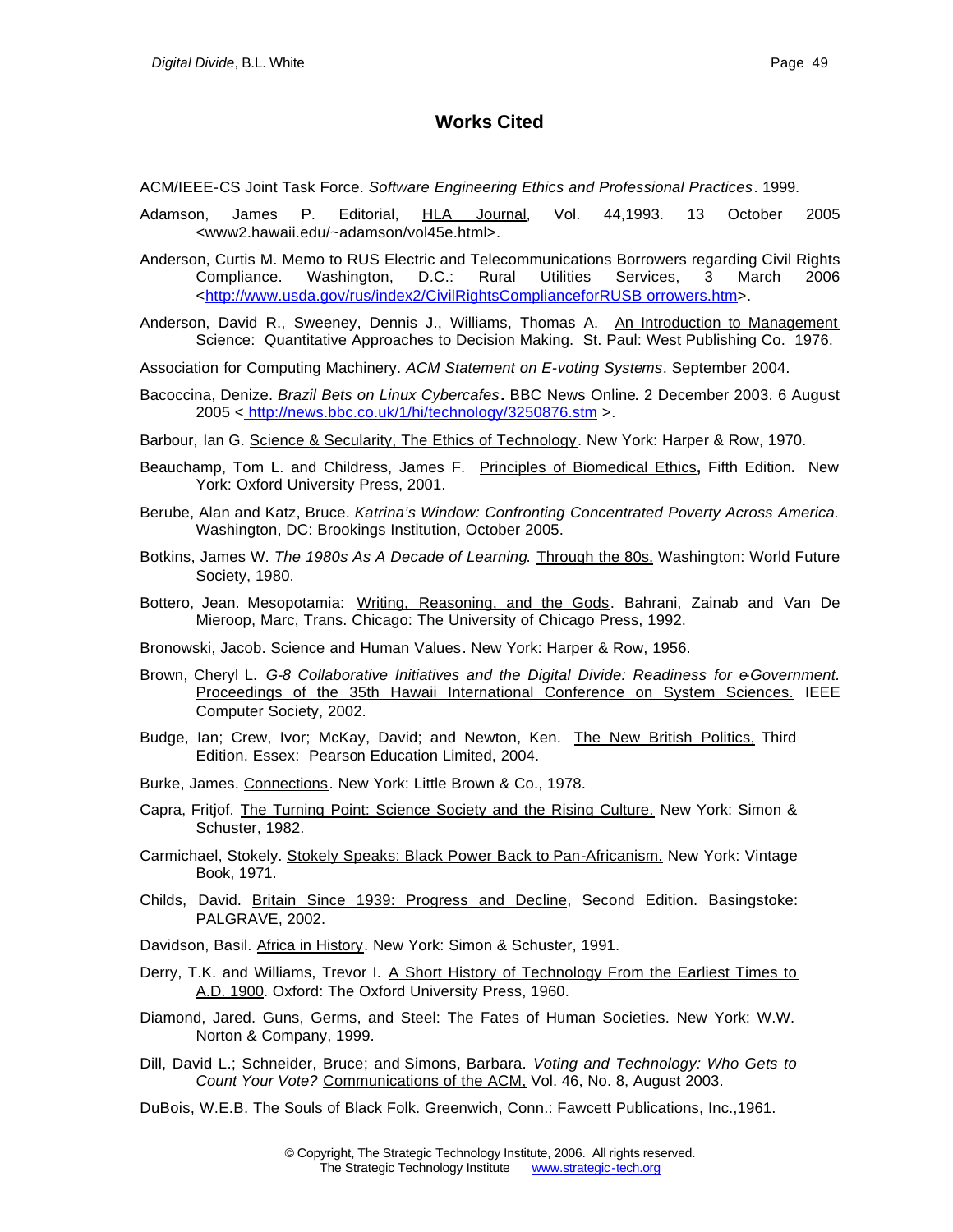- Doyle, Mark. *Mugabe Slams 'Global Inequality.'* BBC News. 10 December 2003. 6 August 2005 <http://news.bbc.co.uk/1/hi/world/africa/3303129.stm >.
- Economist Technology Quarterly. *Behind the Digital Divide.* The Economist, 12-18 March 2005.
- English-Lueck, Jan. A. Cultures @ Silicon Valley. Stanford, CA: Stanford University Press, 2002.
- Farmer, Paul. Infections and Inequalities: The Modern Plagues. Berkeley: The University of California Press, 1999.
- Fischer, Robert. Science, Man & Society. Philadelphia: W. B. Saunders, 1975.
- Friedman, Thomas L. The World is Flat: A Brief History of the Twenty-first Century. New York: Farrar, Straus and Giroux, 2005.
- Friedman, Thomas L. *It's a Flat World, After All*. The New York Times Magazine, April 3, 2005.
- Ferguson, Marilyn. The Aquarian Conspiracy. Los Angeles: J. P. Tarcher, Inc., 1980.
- Gage, John. *From Digital Divide to Digital Opportunity: Business Leaders Report from Davos*. Development Outreach. World Bank Institute, Spring 2000. .
- Griswold, Daniel T. *Trade, Jobs, and Manufacturing: Why (Almost All) U.S. Workers Should Welcome Imports.* Center for Trade Policy Studies, the Cato Institute, 30 September 1999.
- Guardini, Romano. *Letters from Lake Como: Explorations in Technology and the Human Race*. Resourcement: Retrieval & Renewal in Catholic Thought. April 1994.
- Hammond, R. H., Buck, C. P., Rogers, W. B., Walsh, G. W., Ackert, H. P. Engineering Graphics. New York: The Ronald Press, 1971.
- Harrison, Anna J. Commentary in Science, Technology & Human Values. Boston: John Wiley & Sons for Harvard and MIT, Vol. 9. , Issue. 1., Winter 1984, No.46.
- Haskins, James, ed. The Black Manifesto For Education. New York: William Morrow & Co., 1973.
- Hecker , Daniel E. *Occupational Employment Projections to 2012*, Monthly Labor Review 127, No. 2. February 2004. 13 September 2005 <http://www.bls.gov/opub/mlr/2004/02/art5full.pdf.>
- Heidegger, Martin. The Question Concerning Technology and Other Essays. Trans. W. Lovitt. New York: Harper & Row, 1977.
- Henriques, Vico E. *Educational Shortfall*. Science 82, 22 November1982.
- Hermida, Alfred. *Nations Wrestle with Internet Age*. BBC News Online. 15 December 2005. 6 August 2005 <http://news.bbc.co.uk/1/hi/programmes/click\_online/4663893.stm>.
- Horkheimer, Max and Adorno, Theodor W. Dialectic of Enlightenment. London: Verso, 1979.
- Institute for the Future. 2003 Ten Year Forecast*.* IFTF: Menlo Park, California, 2003.
- Institute for the Future. 2004 Ten Year Forecast*.* IFTF: Menlo Park, California, 2004.
- Institute of Electronic and Electrical Engineers. *IEEE Code of Ethics.* August 1990.
- James, Edwyn. *Learning to Bridge the Digital Divide*. **OECD Observer.** Centre for Educational Research and Innovation, January 2001. 22 July 2005 <http://www.oecdobserver.org/news/fullstory.php/aid/408>.
- Keil, Mark; Meader, Garret W.; and Kvasny, Lynette. *Bridging the Digital Divide: The Story of the Free Internet Initiative in LaGrange, Georgia.* Proceedings of the 36th Hawaii International Conference on System Sciences. IEEE Computer Society, 2002.
- Kozol, Jonathan. The Shame of the Nation. The Restoration of Apartheid Schooling in America. New York: Crown Publishers, 2005.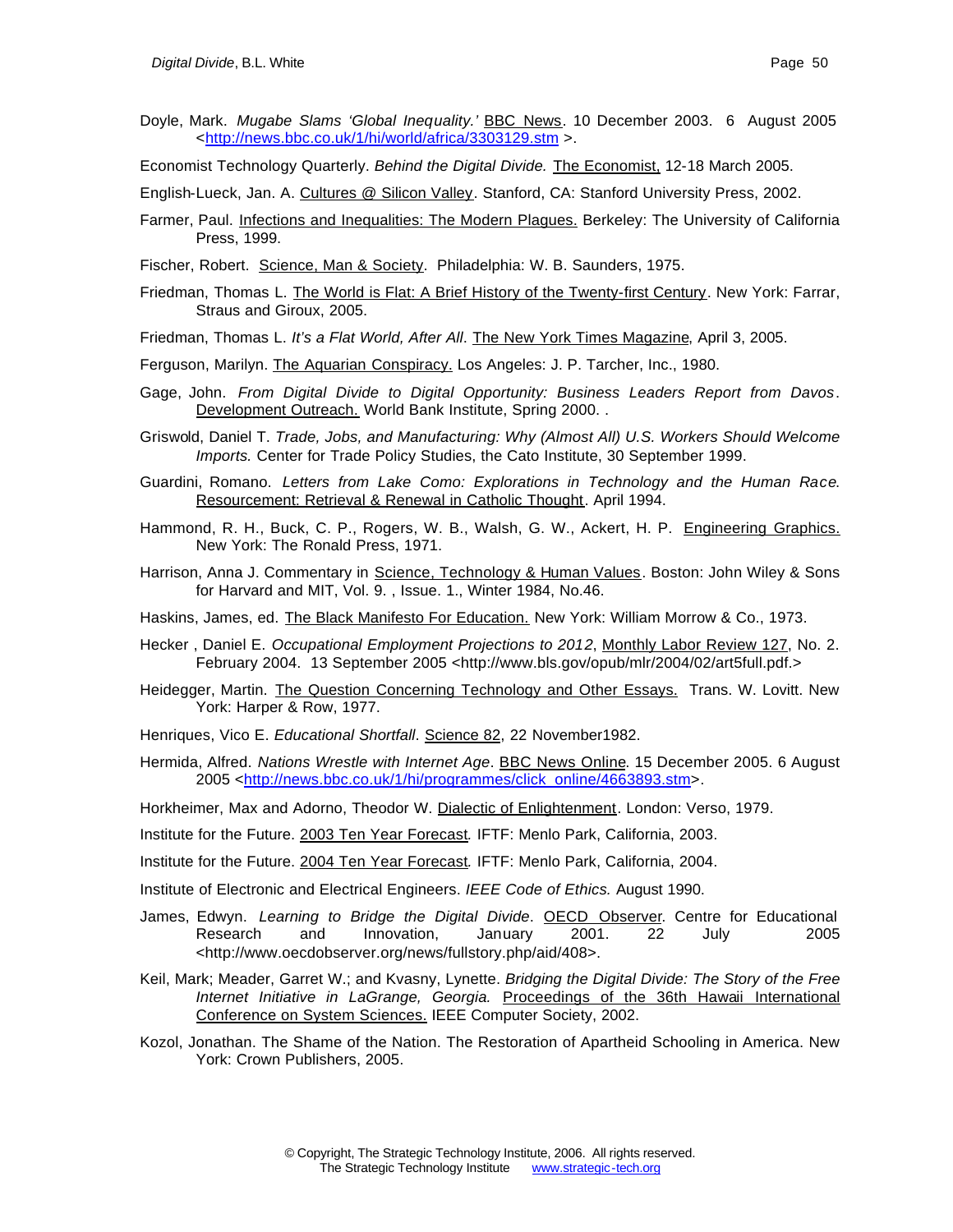- Lamont, Julian. *Distributive Justice*, The Stanford Encyclopedia of Philosophy (Fall 2003 Edition), Edward N. Zalta, ed. 23 October 2005 <http://plato.stanford.edu/archives/fall2003/entries/justice-distributive/>.
- Lemann, Nicholas. The Promised Land: The Great Black Migration and How it Changed America. New York: Alfred A. Knopf, 1991.
- Leroi-Gourhan, André. Gesture and Speech. Berger, Anna Bostock, Trans. Cambridge: The MIT Press, 1993.
- Letton, A. Presentation at the meeting of The National Technical Association. *Minorities in the Profession*. Cincinnati, Ohio, March 1983.
- Lindsey, Brink, *Job Losses and Trade: A Reality Check.* Center for Trade Policy Studies, Cato Institute. March 17, 2004.
- Loury, Glenn C. The Anatomy of Racial Inequality. Cambridge, Mass.: Harvard University Press, 2002.
- Martin, M. W. and Schinzinger, R. Ethics in Engineering. New York: McGraw-Hill, 1983.
- McClellan, James E. and Dorn, Harold. Science and Technology in World History, An Introduction. Baltimore: The Johns Hopkins University Press, 1999.
- McFarlan, F. Warren and Keil, Mark. *The Free Internet Initiative in LaGrange, Georgia.* Harvard Business School, 14 February 2002.
- McGinn, Robert. *Ethical Issues Faced by Water Professionals: Some Tools for Analysis.* 2002.
- McGinn, Robert. *Ethics, Science, and Technology.* 1990.
- McGinn, Robert. *Moral Responsibilities of Professional Engineers: Empirical and Theoretical Approaches.* Presentation given at the Engineering Ethics Forum, University of Nagoya, Japan. December 8, 2002.
- McGinn, Robert E. Science, Technology, and Society. Englewood Cliffs, New Jersey: Prentice Hall, 1991.
- McGinn, Robert. *Technology, Demography, and the Anachronism of Traditional Rights.* Journal of Applied Philosophy, Vol. 11, No. 1, Spring, 1994, pp. 57-70.
- McGinn, Robert E*. The Engineer's Moral Right to Reputational Fairness*. Science and Engineering Ethics, Vol. 1 Issue 3, 1995.
- Meadows, Donella H. and Dennis L.; Randers, Jorgen; Berherns, William W. The Limits to Growth: A Report for the Club of Rome's Project on the Predicament of Mankind, Second Edition. Washington: Potomac Associates, 1974.
- Mills, Elinor. *Google in San Francisco: 'Wireless Overlord'?* CNET News.com, 1 October 2005.
- Munson, Ronald. Intervention and Reflection: Basic Issues in Medical Ethics, Sixth Edition. Belmont, California: Wadsworth/Thomson Leaning, 2000.
- NAACP. *Call For Action in Education.* 2002.
- National Telecommunications and Information Administration, U.S. Department of Commerce. *The New Universal Service: A User's Guide*. Washington, D.C.: Federal Communications Commission, 8 May 1997. 3 March 2006 <http://www.ntia\_doc\_gov/opadhome/uniserve/univweb.htm>.
- National Telecommunications and Information Administration and the Economics and Statistics Administration. *A Nation Online: Entering the Broadband Age*. Washington, D.C.: U.S. Department of Commerce, National Telecommunications and Information Administration, September 2004.

National Urban League. *The State of Black America 2005*. 6 April 2005.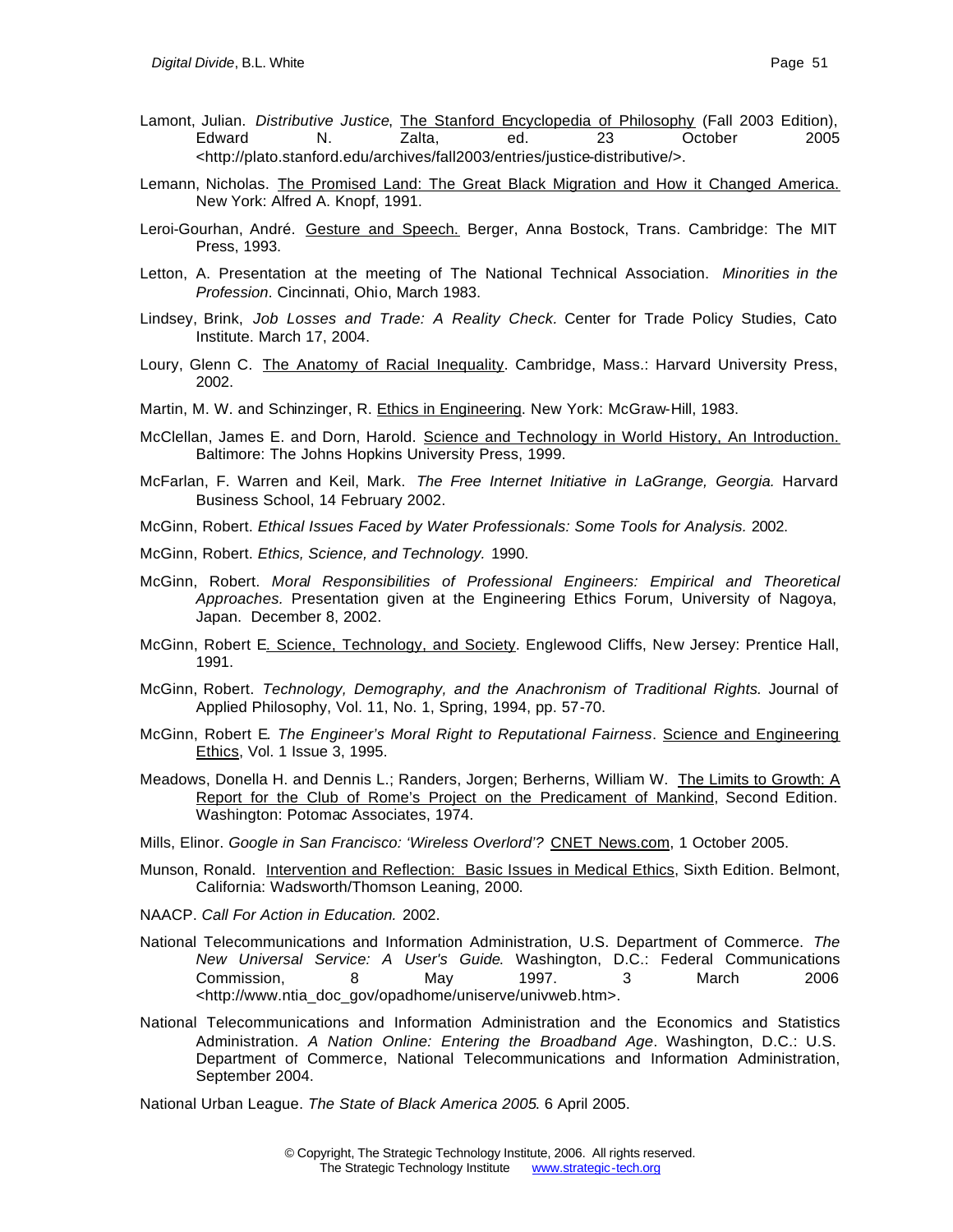Olsen, Stefanie. *Google Faces Obstacles in S.F. Wi-Fi Bid*. CNET News.com, 3 October 2005.

- Oppenheim, A. Leo. Ancient Mesopotamia: Portrait of a Dead Civilization. Chicago: The University of Chicago Press, 1977.
- Organisation for Economic Co-operation and Development. Regulatory Reform as a Tool for Bridging the Digital Divide. Paris: OECD, 2005.
- Ortega y Gasset, José. History as a System and other Essays Toward a Philosophy of History. New York: W.W. Norton & Company, 1962.
- Pool, Robert. Beyond Engineering: How Society Shapes Technology. Oxford: Oxford University Press, 1997.
- Rawls, John. A Theory of Justice, Revised Edition. Cambridge, Mass: Belknap Press, 1999.
- Rawls, John. Political Liberalism. New York: Columbia University Press, 1996.
- Rifkin, Jeremy**.** Entropy, A New World View. New York: Viking Press, 1980.
- Roaf, Michael. Cultural Atlas of Mesopotamia and the Ancient Near East. Oxfordshire: Andromeda Oxford Limited, 1966, Rev. 2002.
- Rosen, Jeffrey. Silicon Valley's Spy Game. The New York Times, 14 April 2002.
- Roosevelt, Franklin D. Executive Order 7037: Establishment of the Rural Electrification Administration. 11 May 1935. 3 March 2006 <http://www.usda.gov/rus/electric/ex-order.htm>.
- Rudwick, Elliott. W. E. B. DuBois: Voice of the Black Movement. Urbana, Ill: University of Illinois Press, 1982.
- Sachs, Jeffrey. The End of Poverty: Economic Possibilities for Our Time. New York: Penguin Press, 2005.
- Sachs, Jeffrey. *The Strategic Significance of Global Inequality*. The Washington Quarterly, Summer 2001.
- Serageldin, Ismail. *World Poverty and Hunger: The Challenge for Science*. Science 2002, 2296:54- 58.
- Simmons, Dan. *Rwanda's Dream for Hi-Tech Africa*. BBC Click Online. 8 July 2005. 6 August 2005 <http://news.bbc.co.uk/1/hi/programmes/click\_online/4663893.stm>.
- Singer, Michael. *Cities Join Intel's Wi-Fi Program*. CNET News.com, 18 August 2005. 28 November 2005.
- Shostak, A.B. and Gomberg, William. New Perspectives on Poverty. Englewood Cliffs, N.J.: Prentice-Hall. Inc., 1965.
- Somoggi, Laura; Paterson, Janet; and Weaver, Pamela. Contributors to the special report *World Changing Ideas*. Technology Review: MIT's Magazine of Innovation, April 2005.
- Sowell, Thomas. Markets and Minorities. New York: Basic Books, 1981.
- Small, Michelle G. *Toward A Systematic Education.* Through the 80s. Washington: World Future Society, 1980.
- Smith, Terence. *Philadelphia Plans Citywide Wireless Internet*. Newshour with Jim Lehrer Transcript. PBS, 22 November 2005.
- Snow, C.P. The Two Cultures. Cambridge: Cambridge University Press, 1998.
- Taylor, Richard. *Kenya Pilots Handheld Education.* BBC Click Online. 29 July 2005. 4 August 2005 <http://news.bbc.co.uk/1/hi/programmes/click\_online/4727617.stm>.

Thornbrough, E.L., ed. Booker T. Washington. Englewood Cliffs. N.J.: Prentice-Hall Inc., 1969.

Toffler, Alvin. The Third Wave. New York: William Morrow and Co., Inc., 1980.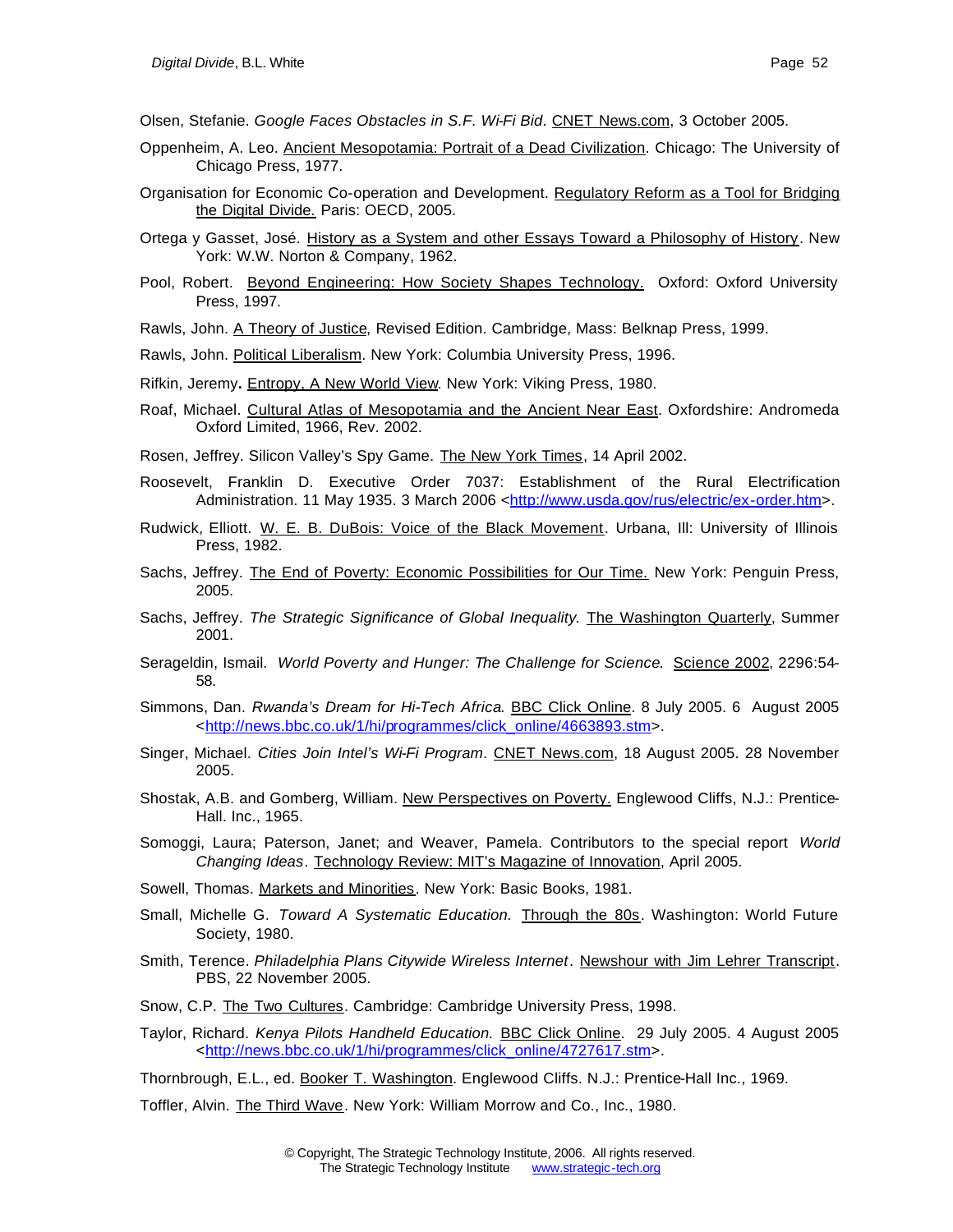- United Nations DESA. *Moving from Digital Divide to Digital Opportunity*. Ministerial Roundtable Breakfast on "Information and communications technologies (ICTs) and human resources development," 2 July 2002.
- United States Department of Agriculture, Rural Electrification Administration. A Brief History of the Rural Electrical and Telephone Programs. Washington, D.C.: USDA, 19 April 1982.
- U.S. Congress, Office of Technology Assessment. Power On! New Tools for Teaching and Learning. OTA-SET-379. Washington, DC: U.S. Government Printing Office, September 1988.
- Utsumi, Yoshio. *Bridging the Digital Divide in Internet Connectivity.* Remarks prepared for the ECOSOC high-level segment on Information and Communication Technologies, Ministerial Round Table breakfast, 7 July 2000.

Washington, Booker T. Up From Slavery. New York: Heritage Press, 1970.

- White, Blake L. Speech on behalf of Apple Computer's Chairman, John Sculley. *Technology in Education: Leveling the Playing Field*. The Congressional Black Caucus Foundation's California Public Policy Conference, *Public Education: A System in Crisis*. Los Angeles, California, 25-27 June 1993. 13 January 2006 <http://www.strategictech.org/images/Congressional\_Black\_Caucus\_Computers\_in\_Education\_1993.PDF>.
- Wilhelm, Anthony G. Digital Nation: Toward an Inclusive Information Society. Cambridge, Mass: MIT Press, 2004.
- Wilson, Fred, *John Stuart Mill*, The Stanford Encyclopedia of Philosophy (Fall 2003 Edition), Edward N. Zalta, ed. 23 October 2005 <http://plato.stanford.edu/archives/fall2003/entries/mill/>.
- Wireless Philadelphia Executive Committee. Wireless Philadelphia Business Plan: Wireless Broadband as the Foundation for a Digital City. City of Philadelphia, 9 February 2005. 27 November 2005 <http://www.phila.gov/wireless/pdfs/Wireless-Phila-Business-Plan-040305- 1245pm.pdf>.
- Woodson, Carter Godwin. The Mis-Education of the Negro. New York: The Associated Publishers, Inc., 1977.
- World Bank Group. *Bridging the Digital Divide in the Americas*. *A report from the Summit of the Americas*. 20-22 April 2001.
- Wright, Kai, ed. The African-American Archive: The History of the Black Experience Through Documents. New York: Black Dog & Leventhal Publishers, 2001.
- Yellin, Joel. Commentary in Science, Technology, & Human Values. Boston: John Wiley & Sons for Harvard and MIT, Vol. 9, Iss. 1, No.46, Winter 1984.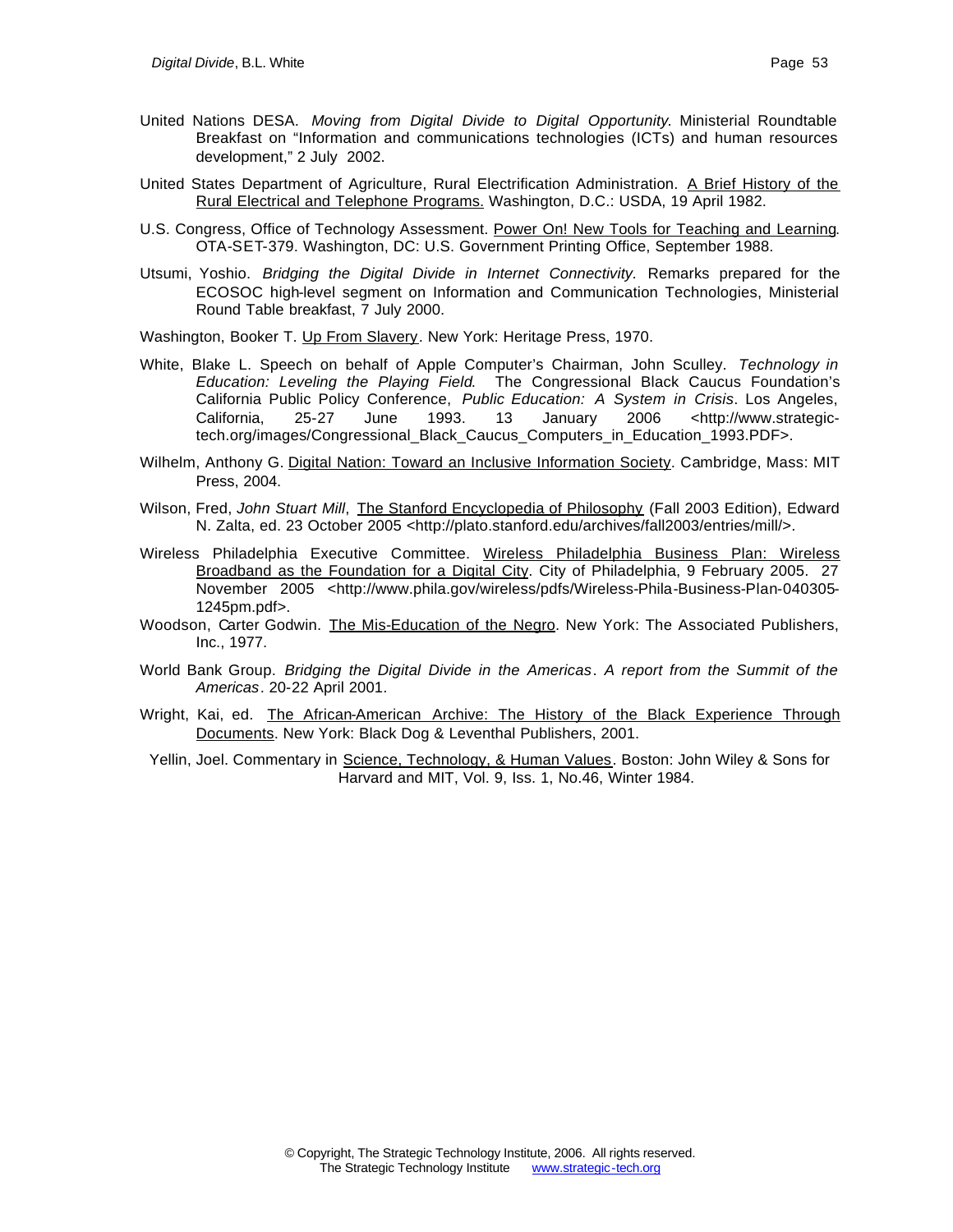### **Notes**

#### I **Global Perspectives on the Digital Divide**

In 2005, the public policy discussion about the digital divide has taken on a global scale. "We want to reap the benefits of the Internet and join the rest of the world. That is when we can truly be an information society, otherwise the digital divide will widen," Sam Nkusi, Rwandan Minister for Energy and Telecommunications, told the BBC (Hermida). As UN Secretary General Kofi Annan assesses it, "In a world where the ability to communicate, educate, and participate in government are as fundamental as food and medical care, we dare not address the global and domestic digital divide – a gulf of economic development opportunity" (The Economist 22).

The conservative school of thought argues that as the costs of the technology come down and as technology is found in public places, even the poorest of citizens will have access to ICT over time, as we are seeing in Brazil, South Africa, and Mexico. So, to this group, the divide is closing and it would be unethical to favor one group over other groups. Progressive globalists, such as UN Secretary General Kofi Annan, President Bill Clinton, Prime Minister Tony Blair, and the governments of developing countries such as Senegal, Rwanda, Mali see the disparity of access to information and communications technologies along racial and class lines as a modern human rights struggle. One in which equality of education, economic opportunity, and governance is threatened. They believe it is unethical to provide rights to the rich that are not available to the poor and that governments have a role to assist where markets alone are insufficient or disinterested.

An odd mixture of stakeholders, including non-governmental organizations (NGOs), such as the Gates Foundation, and the controversial President of Zimbabwe, Robert Mugabe, believe that even if there is a digital divide, it is irrelevant in the lives of poor people. They believe that the limited resources of the poor and their donors should go to meeting basic human needs, such as health, food, potable water, and basic literacy. They believe that it is unethical to spend scarce resources on Information & Communications Technologies (ICT). Consider how Zimbabwe's Robert Mugabe, broke ranks with Senegal's President Abdoulaye Wade and other pro-technology presidents of Mali and Mozambique at a 2003 United Nations conference on Internet technology in Geneva. Mugabe said that there could be no just information society without more social equality. As reported by the BBC, Mugabe said there was no point in providing poor people with computers unless they were also given electricity and a phone network to run them. He then attacked the general world order, saying that digital technology was being used by some to dominate the globe (Doyle).

The issue of a digital divide among developed versus developing countries has too often taken on the superficial argument of computers, communications lines, databases, and software programming. Such focus on the equipment and access to information may not go far enough to address the underlying problems – those of life or death priorities. The fundamental right to life, human dignity, and personal freedom requires food, safe water, shelter, a basic level of education, and at least a minimum acceptable standard of healthcare. As with other goods and services that are subject to resource constraints, preventive healthcare and clinical intervention are not available to hundreds of millions of people, most in developing countries in Africa, Asia, and South America. These regions represent the bulk of humanity, yet their medical needs are underserved, and some local governments, computer industry moguls, and well-meaning non-governmental organizations (NGOs) are trading the survival basics for exotic ICT projects of dubious value. When one applies utilitarian consequentialist ethics to the problem, it becomes clear that computerization of the developing world might represent a misallocation of funds, if *relevant distributive justice* is the goal.

*Distributive justice* concerns the distribution of social benefits and burdens, and seeks to ensure that people receive that to which they are entitled. In 2000, Yoshio Utsumi, the Secretary General of the International Telecommunications Union (ITU), noted that:

One of the objectives of the ITU, which was founded some 135 years ago, is to extend the benefits of telecommunications technologies to all the world's inhabitants. However, it remains the case that the majority of the world's citizens have never made a telephone call, let alone sent an email, and the telephone network is not even within walking distance for large parts of the world. Low income countries account for more than one third of the world's population, but they share just only 4 percent of the world's telephone lines, fewer than 0.7 percent of mobile phones and less than a tenth of one percent of Internet host computers. A wider distribution of fixed telephone lines and mobile connections is an essential prerequisite for bridging the digital divide (1).

The World Bank's *World Development Report 2000/2001* found that, while almost a third of people in industrial countries had access to a computer in 1998, barely three percent of the developing world had access. Likewise, the OECD reports that the digital divide has been most pronounced in the lowest income areas of the world. Often, the lack of basic network infrastructure significantly hampers the adoption of new technologies. Internet technologies, which often require an expensive outside connection from the country to the world, have been particularly slow to reach users in low -income economies. As an example cited by the OECD, the total population of Liberia must share an international Internet connection of just 256 thousand bits per second (256 Kbps), the equivalent of just one baseline residential broadband connection in the OECD countries. Other developing economies face similar bandwidth constraints. A single 100 million bits per second (100Mbps) broadband user in a leading broadband country such as Japan or the U.S. has access to as much international connectivity as the 45 countries with the lowest international connectivity combined (OECD Regulatory Reform 7).

By 2001, the World Bank warned that governments could not rely on the power of markets alone to address the digital divide. Distance and low income of rural communities limit their appeal to private sector operators. The private sector tends to concentrate ICT investment in a few markets, and only in attractive segments of those markets. For example, Latin America and the Caribbean received over U.S.\$20 billion in investment in private telecommunications projects in 1999. The Middle East, South Asia and Sub Saharan Africa received, by contrast, between \$1–\$2 billion in ICT investments. Within countries, ICT investments were concentrated in more profitable services for relatively well-off urban users (World Bank 1).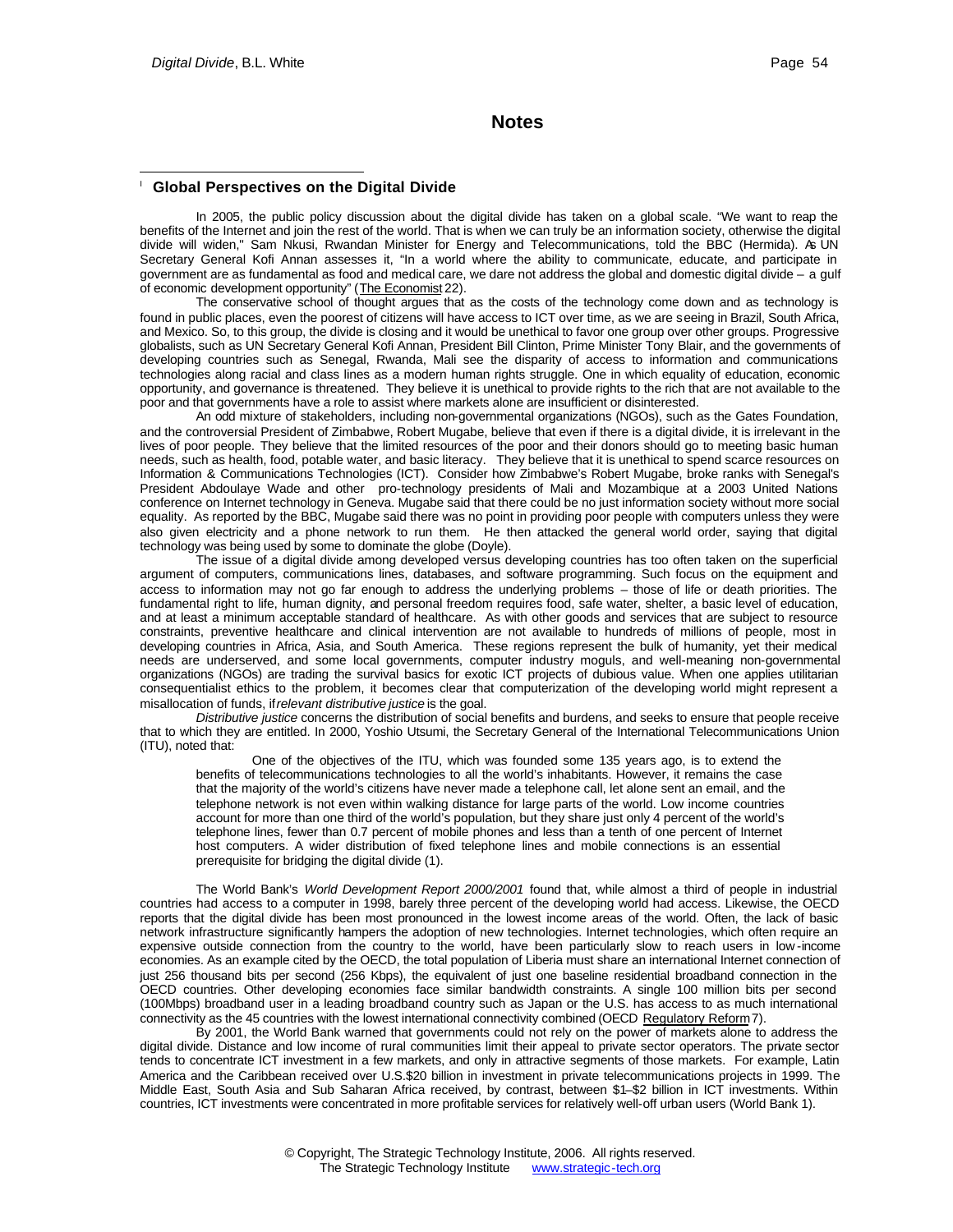l In response to the Global Digital Divide Initiative of the World Economic Forum Task Force, the G-8 Okinawa Summit in July 2000 launched the Digital Opportunity Taskforce, called *Dot Force*. Dot Force was a collaboration among government, international organizations, industry, and the non-profit sector, to examine concrete steps to integrate the various efforts to bridge the international Digital Divide. The eight industrialized nations -- Canada, France, Germany, Italy, Japan, United Kingdom, the United States, and Russia -- acknowledged the advancement of the private sector in information technology and shared the vision of ICT's ability to affect key development areas of society. According to Cheryl Brown, they believed that "civil society's digital empowerment is a main base of development in the age of information and technology." As such, the G-8 agreed that, "global electronic commerce and pro-competitive telecommunications policies would catapult the shift to active, long-term, self-sustaining economies of the information age" (Brown 1).

To the United Nations General Assembly, ICT is a not a luxury. Their 2002 report of the UN ICT Taskforce argued that, "Greater reliance upon this can do much to facilitate the work of governance, to promote economic opportunities and to improve education and health. ICT is not an alternative to other expenditures but is a requisite tool for development. Not only are the new technologies a key to unlocking economic growth; they impinge on and can impact virtually all aspects of development. It thus deserves priority attention even in conditions of limited infrastructure and budgets" (UN 1).

Likewise, the World Bank declared in its 2000 World Development Report that, "Information and communications technologies are central to the war against poverty. They stimulate economic growth, create wealth and improve services for the poor. They increase the incomes of the poor by opening and improving markets. They provide a channel through which the voices of the poor can be heard. They speed warnings of and responses to security threats, such as natural disasters, environmental problems, harvest failures and epidemics. With ICT, countries increase productivity of other sectors, including social services. Without ICT, countries fall further behind in the struggle against poverty. Today the choice cannot be health or ICT, education or ICT. It must be health, education, and ICT" (World Bank 2). British Prime Minister Tony Blair declared in his keynote at the 2000 World Economic Forum in Davos:

What makes sense for the industrialized world is imperative for the developing world - 150 million children of primary age in developing countries do not go to school and over 900 million adults, two thirds of whom are women, are illiterate. The bane of all modern developed nations is social exclusion – a group of people, set aside from society's mainstream – who need to be offered a deal, not some more benefit. The next step is to get the new information technology to the poor as well as to the comfortable (Gage).

Will large-scale technology investment in poor countries help societies or are they misguided panaceas? ICT can have considerable leverage to promote development and reduce poverty, but there are many complications. One finds not one digital divide but several – urban/rural, young/old, rich/poor, salaried/wage-earner, and male/female, for example. Also, the basic infrastructure for ICT may not be in place. A very noticeable barrier is that created by high phone, connectivity, and bandwidth costs in the countries most at the margins of telephone and Internet usage. According to the Organisation for Economic Co-Operation and Development (OECD), the combination of low literacy levels and low bandwidth presents policy makers in developing economies with a bandwidth paradox. Users in developing economies often do not have literacy or ICT skills sufficient to take advantage of low -bandwidth text communication. Illiterate ICT users require audio and video technologies to take advantage of ICTs, helping to partially explain the rapid take-up of mobile telephony in developing economies. However, users in developing economies have such limited access to bandwidth that usually their only choices for communication are text-based. The result is an entire segment of the population underserved by text-based communication technologies (OECD 8). Access problems can include not only electricity, infrastructure, and computers, but also skilled users and content. Moreover, according to the United Nations, ICT does not stand alone. The impact for human resources development comes from integration of ICT into other efforts, with adequate financing and skills from various quarters (UN 1).

Many people try to conveniently ignore the plight of the masses of humanity, as if their poverty and ignorance will never affect the rest of us. For example, Garret Hardin, in Lifeboat Ethics, maintains that we have a duty not to help the poor and starving of other countries because they will overrun the lifeboat and sink us all. This short-sightedness assumes that we live in isolation and presumes that the fates of those in the lifeboat are independent of the fate of those in the water. Others claim that aid does not work, that bureaucracies tend to perpetuate themselves at the expens e of the poor, and that aid creates an unhealthy dependence, in the manner described in the Biblical parable of teaching the poor to fish rather than giving them fish. We ignore these people at our own peril. According to Farmer, "Complex social webs not only link the city and countryside but also link one country to another" (Farmer 277).

Senegalese President Wade, at a 2003 UN summit, said that African countries needed a 'Digital Solidarity Fund' to benefit from the digital revolution. He told the BBC that he was ready to turn not only to governments but private companies, individuals and city authorities in the West for investment. "We launched the idea of digital solidarity because we can't buy this equipment, we can't afford it" (BBC Online, 10 December 2003).

In an ethical context, distributive justice also concerns the distribution of social benefits and burdens based on *relevant* respects or *substantive* principles of *fairness* (Munson 37-38). In the context of the lives of the poor, an argument can be made that the digital divide, and its implied access to computer-based information, is irrelevant to the substantive life and death issues of the vast majority of the poor.

Warnings were issued back in 2000 at the G-8 Summit regarding the real nature of the digital divide. Even though the G-8's Digital Opportunity Taskforce, called Dot Force, and its Executive Secretary Bruno Lanvin promoted the need for inclusion of the developing world in the planning stages, Dot Force was not without criticism. According to Cheryl Brown of the University of North Carolina at Charlotte, "Prior to the establishment of the Dot Force, CSO Jubilee 2000 burned a laptop in protest at the Okinawa Summit. Press reports criticized the focus on the digital divide at the expense of other pressing issues of debt, poverty, infectious diseases, and illiteracy. Some skeptics questioned the existence of a digital divide; they viewed it as an extension of the longstanding North-South divide and assessed any collaborative initiative as a move to benefit a collective, global elite" (Brown 5).

Ismail Serageldin, the Director of the Library of Alexandria in Egypt, notes the stark differences between the 'haves' and 'have-nots.' The differences between the top 20 percent of the world's population and the bottom 20 percent are extreme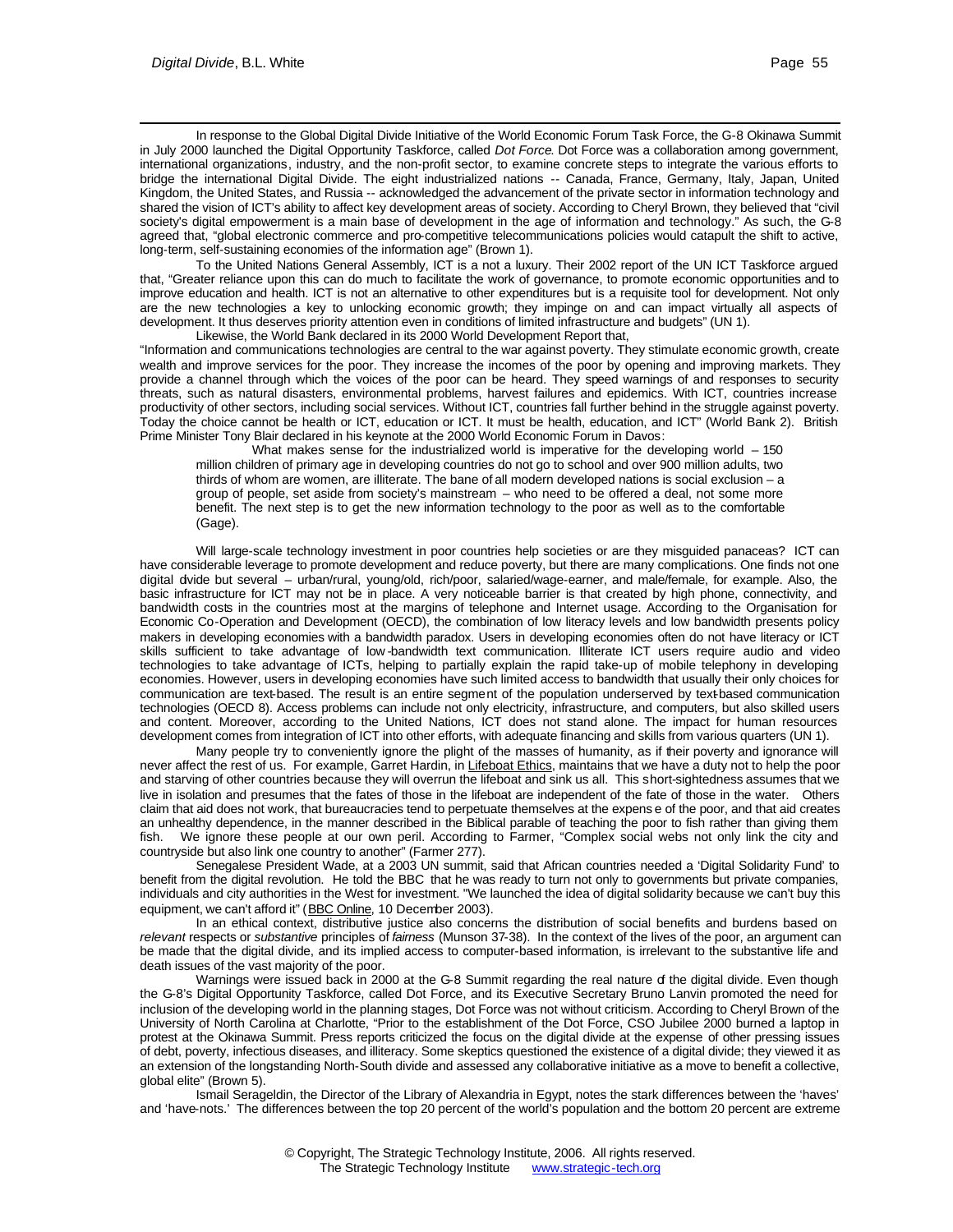and the gulf seems to be getting wider over time. The richest 15 persons have more wealth than the combined GDP of all of sub-Saharan Africa's 550 million people (Serageldin 55-56). According to Serageldin, over 1 billion people do not have access to clean water, 2 billion have no access to adequate sanitation, 1.3 billion people in cities breathe air below the standards set by the World Health Organization, and 40,000 persons die from hunger-related reasons daily. When one considers exporting America's expensive technological wonders to the developing world, one has to recognize that 1.2 billion people live on less than one U.S. dollar per day (Serageldin 54-58). This is the bleak reality of the global market that information technology seeks to exploit. Perhaps this is why the Copenhagen Consensus Project, a group of economists brought together to prioritize how donated development resources should be spent, identified seventeen priorities, but ICT did not make the list (The Economist 22).

Even for private funders, critics of ICT projects abound. Consider the digital divide policy dilemma of Eduvision's E-Slate pilot program in Kenya. In an attempt to address the lack of availability and the cost of textbooks for Kenyan families, Eduvision used personal digital assistants, also known as PDAs and referred to as *e-slates* in this case, to replace traditional textbooks. E-slates are wireless handheld devices enabled with licensefree open source software that provide students in the small rural community of Mbita Point on the eastern shore of Lake Victoria with textual and visual information, audio files, video clips, and practice questions.

The content stored on e-slates could include anything from new textbooks to other content like local information or even reference pages from the web and they can be wirelessly updated. "At the moment the e-slates only contain digitized textbooks, but we're hoping that in the future the students will be able to complete their assignments on these books and send them to the teacher, and the teacher will be able to grade them and send them back to the student," cites Eduvision cofounder Maciej Sudra (Taylor).

Eduvision's co-founder, Matthew Herren, says families pay upwards of \$100 a year for textbooks and that "Our system is something that we hope will be sustainable, and the money that they use towards textbooks could be used to buy eslates instead, which can last more than a year, thereby reducing the cost of education." In the pilot, e-slates have replaced books for 54 pupils (Taylor).

 Responding to Eduvision's pilot project, Kilemi Mwiria, Kenya's Assistant Minister of Education, Science and Technology believes the project is flawed not just in design, but in its very conception:

We need to be careful that we don't bring about too many experiments, and this is another such experiment being done without ensuring that we have the right environment for it to be assured of success. I think it's a big leap, a big giant leap for schools, students and communities that don't even know what a desktop computer is, as well as what you can use computers for. I think to suddenly bring even more advanced technology is being a bit unrealistic (Taylor).

In like manner, Bill Gates, the billionaire founder of Microsoft, criticizes rural deployments of ICT in poor countries as "distractions from the real problems?" On a global scale, 1997 UN statistics estimated the spread of HIV to have reached over 306 million, two-thirds of whom lived in the countries of sub-Saharan Africa, who cannot afford the expensive combinations of drugs and treatments available in the U.S. The UN estimates that 1,600 children a day are infected with HIV and 1,200 children die of AIDS daily (Munson 343). Recent reports from the United Nations indicate that in 2003 over 46 million people had AIDS, over 5 million were newly infected, and over 3 million died in 2003. There is also suspicion that research funds are flowing to the diseases of the rich, where the highest profits may be garnered. "It is inconceivable that of the 1,233 drugs that have been approved in the last decade, only 11 were for treating tropical diseases [the region where most of humanity lives], and of these, half were intended for livestock, not humans," notes Serageldin. He goes on to observe that, "It is inconceivable that many of the persistent issues of child nutrition that could be tackled by changing the nutritional content of crops are receiving so little attention" (Serageldin 58). Likewise, Paul Farmer reminds us that even limited use of antiretrovirals could have an immediate and substantial impact on South Africa's AIDS epidemic (Farmer xxvi). Therefore, with these stark facts before us, the Bill and Melinda Gates Foundation concentrates on improving health, instead of exotic ICT projects (Economist 22).

However, even if a country has a high level of access to ICT, it may conceal considerable inequity within the population, adding the wealth factor to the digital divide debate. Edwyn James of the Centre for Educational Research and Innovation (CERI) cites the following example, "The recent [2001] dramatic increase in Internet access within the UK in a single year highlights the growing disparity between the richest and the poorest sectors of society. Access for the nation's poorest 10% more than doubled during the year, but was still barely 5%, while at the upper end of the scale access was close to 50%" (James). Other disadvantaged groups in advanced countries, such as ethnic minorities, those who live in isolated communities, those who are socially excluded, and those with language barriers can be negatively impacted by the digital divide. James reminds us that, "Women in many societies are much less likely than men to have access to ICT. And there may be intergenerational gaps, such as for men in mid-life whose work skills are no longer in demand, whose modest educational achievements have left them ill-equipped even to want to become computer literate" (James).

When one examines the global digital divide argument, it is doubtful that computers alone will solve the fundamental, seemingly intractable, 'poverty trap,' as UN Special Advisory and Columbia University's Jeffrey Sachs calls it (Sachs, *Strategic Significance* 3-4). Even when pilot projects seem promising, the digital divide can reassert itself due to human behavior. The OECD cites a report by Bjorn Soren Gigler of the World Bank about a project in the Peruvian Amazon:

Projects to bring ICTs to rural and underserved populations can have limited success if certain social issues within the community are not sufficiently addressed. In 2000, IDRC Canada and Red Cientifica Peruana established an Internet telecentre in the Peruvian Amazon in Marakiri Bajo as a way to preserve the indigenous culture and improve access to education, markets and politics. Marakiri Bajo had no running water or electricity and the telecentre was established using a generator and satellite communication links. One of the key components of the project was a video conferencing system that allowed people to access courses from educational institutions across Peru.

While the telecentre was intended to service the whole community of both indigenous Asháninka and newer inhabitants, the 'mesticos,' it was operated and used dominantly by the Asháninka. The result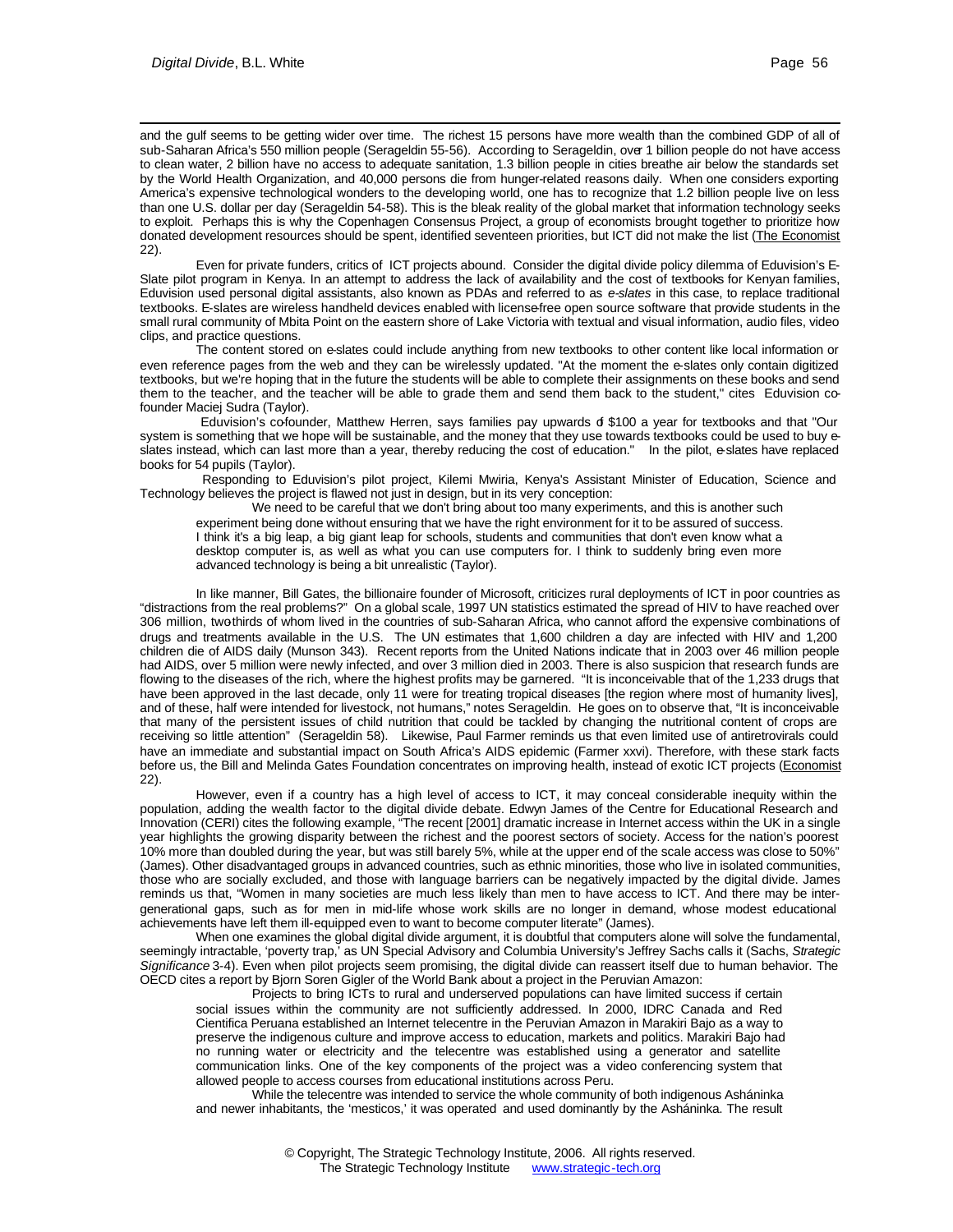was non- Asháninka and people in surrounding communities were reported to feel excluded from the centre and the services it offered. In August of 2001, the telecentre burned down and the circumstances around the fire were unclear. The surviving equipment was eventually put to use to power a local radio station instead of another telecentre" (OECD 9).

Where the 'real digital divide' has had a successful track record toward closure, for instance in India, China, Korea, Estonia, and Finland, it seems to have been where the issue was not perceived as access to ICT per se, but access to social and economic opportunity to make productive use of the technology. "The choice should not be between Pentiums or penicillin," argued Sam Nkusi, the Rwandan Minister for Energy and Telecommunications at the 2003 UN-sponsored World Summit on the Information Society (Simmons).

According to the World Bank's report issued at the 2001 Summit of the Americas, information and communications technologies are critical to the economic development of societies. As such, ICT became widespread in many developing countries during the 1990s, with annual rates of investment doubling between the first and second half of the decade (World Bank 1). In addition, the World Bank believed that ICT offers new avenues for economic development of special relevance for the poor in economic opportunity, inclusiveness, and provision of government services:

- Economic opportunities. Electronic commerce through the Internet opens up substantial new areas of international trade to developing countries. Two sectors with great potential to benefit are service industries, many of which are becoming tradable commodities for the first time, and small and medium enterprises, which benefit from the low cost of access to the global marketplace.
- Costs of exclusion. ICT services can substantially reduce the costs of distance and isolation borne by poor, especially rural, households, whose members must often travel long distances to communicate, and obtain vital information. Their isolation causes them to miss out on employment and other economic opportunities.
- Improving government and public services. ICT offer powerful tools to improve the efficiency, quality, and reach of public services that are important for poverty alleviation, such as education and health. ICT can also broaden political participation and increase the transparency of government 1. (World Bank 1).

The OECD member countries have emphasized ICT skills in their efforts to connect all schools to the Internet, train students in ICTs, and provide programs for non-students to obtain computer literacy. According to a 2005 OECD report, these efforts have paid off handsomely in countries such as Korea where a strong government push to supply ICT training to those affected by the 1997 financial crisis has helped fuel PC and broadband adoption (OECD 21). Policy makers in non-OECD countries have created similar plans and have boosted penetration rates. One such economy is Estonia where government initiatives aimed at promoting a computer-literate generation have been successful. According to the OECD:

Estonian policy makers have been successful developing a broad base of ICT skills throughout the country. The government's flagship program*, Tiger Leap*, has successfully integrated information and communication technologies into classroom instruction, resulting in a new generation of students with computer skills who demand faster Internet connections, better content and more extensive telecommunication network coverage. In Estonia, introducing students to computers early in their studies has also helped move more students towards technical careers later.

The results have been impressive with Estonians achieving penetrations equal or higher than other richer countries in Europe. In June 2004, TNS Emor Internet usage surveys show that 52 percent of Estonians between the ages of 6 and 74 use the Internet. The same study finds that the most active Internet users are people between the ages of 12 and 24, 90 percent of whom use the Internet. The percentages are also high for primary school students where two-thirds of students between the ages 6 and 9 are Internet users.

In addition to teaching ICT skills early to students, Es tonia's policy makers have made promoting ICT use a priority. One example is new street signs giving the direction and distance to the nearest public Internet access point. The signs are marked with '@ Internet', an arrow and the distance to the nearest of 700 public Internet access points across the country. The government has also taken a proactive approach to integrating computers and telecommunications into government activities. The Estonian government has paperless 'e-cabinet' meetings where government cabinet members can examine documents and cast votes via computer. Estonia's projects have largely been a success, with mobile, fixed and Internet penetration rates as high as other leading European economies (OECD 21).

If one looks only at Nielsen/NetRatings' percentages, rather than absolute numbers or relative comparisons, the total global Internet usage grew by 125 percent, including 186 percent in Africa, 209 percent in Latin America, 124 percent in Europe, and 105 percent in North America (Friedman, World 198). As a matter of technology diffusion, the digital divide is slowly closing. As such, John Stuart Mill's distributive justice involving the maximal dispersion of the benefits of technology has a good chance of occurring over time.

According to a 2005 report by the OECD, high-speed, international infrastructure is becoming more accessible in developing economies. For example, there is a new undersea fiber cable extending from Spain and Portugal, down the west coast of Africa, around the Cape and over to the west coast of India. Coastal countries in Africa can tap into the fiber, while landlocked countries can establish connections via coastal countries. The OECD also reports that international Internet connectivity via satellite and terrestrial wieless services is also falling in price, which could bode well for Africa (OECD 7).

Even in a country devastated by the genocide of one million people, the digital divide is being closed. The small and densely populated Rwanda lends itself to the laying of fiber optic cables that would be too expensive to cover the vast tracts of land between the cites of most African nations. Government agencies, schools, businesses, Internet cafes, and individuals who are connected can benefit from data transfer speeds of up to two million bits per second (2 Mbps), offering phone, Internet, and television services. The capital, Kigali, has been connected to the next main town, Gitarama. Base stations along the way will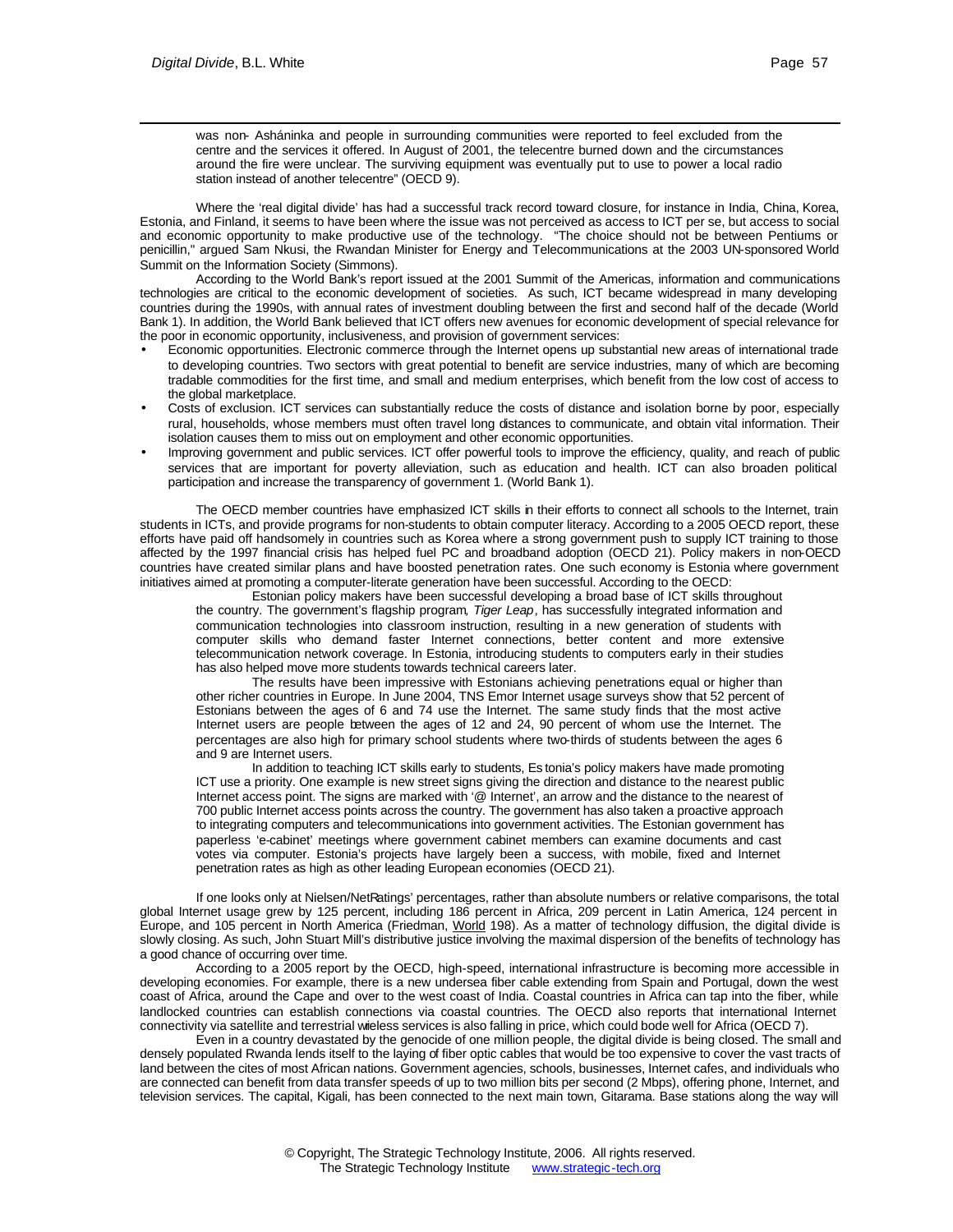allow wireless connections to the cable from several kilometers away. The plan is to link up all the five main population centers by the end of this year, reaching more than half the population (Simmons).

Developing countries are taking advantage of the commoditization of ICT, recycling, and the Open Source movement to address the costs associated with closing the digital divide. The Brazilian government decided to recycle used personal computers. Since only 12 percent of Brazilians own PCs, rather than spending money on new equipment, the Committee for Democracy in Information Technology (CDI) collects discarded and obsolete PCs from businesses and ships them to more than 900 schools (Somoggi 44). In addition, for at least three years, the Brazilian government has maximized its limited ICT resources by using the free operating system GNU/Linux. "The government is the biggest software buyer," said Beatriz Tibirica, who heads the E-Government initiative, in a 2003 BBC interview. "We can save a lot of public money using the free software solution." She pointed out that the free software has many advantages, including no need to pay for licenses. It is also possible to use a simpler version of the computers, with one server and several low -priced 'clients' - computers without hard disks that costs a quarter of the price of a machine and have reduced maintenance costs (Bacoccina).

The South African government's decision to use Open Source is a creative solution in the best interest of the country. It not only saves money, but allows for investment in the economic development of the country. South Africa has found that it is better to use Open Source software, which allows the country to spend 80 percent of its six billion rand annual software budget, equal to one billion dollars, on the growth and development of its indigenous software development industry, rather than ship those funds off to foreign companies (Somoggi 50).

In Guatemala, ICT helped overcome the failure of traditional business development services for microbusinesses. Workstations at 10 MicroNet centers enabled low -income entrepreneurs to innovate and reach beyond their own low -income communities to connect to higher income national and international markets. For many, this yielded a larger and more affluent client base, greater sales, higher net income, and new employees (World Bank 5).

ICT also allows government agencies, academic institutions, and medical researchers to share best practices. For example, in 2001, ten countries in the Americas participated in the Global Development Learning Network (GDLN), an innovative program that used ICT to allow sharing of experiences between decision-makers in the public and private sectors. Launched in June 2000, the GDLN, a network of distance learning centers, used video and Internet-based distance learning to discuss such topics as decentralization of health services, AIDS, and ethics in the public service. Events could be hosted from any site and, by linking with existing domestic distance learning networks, it has the potential to include thousands of participants (World Bank 3).

The experience with computers in education also began to expand into developing countries in Latin America. For example, in Chile, which started to connect schools in a program called ENLACES in 1993, Telefónica provided free Internet access to all schools. By 2001 the project had expanded from 180 schools in the first year of its existence to over 5,000 in 2000 (World Bank 4). Mexico's Telesecundaria program, which, according to Edwyn James, has been adopted by several South American countries, shows how computers in the classroom have transformed life for thousands of secondary school students in rural Mexico. Telesecundaria brings a full educational program into the smallest villages via a television screen or webcast.

Likewise, in a Rwandan building that used to be an army barracks, the Kigali Institute of Science, Technology and Management (KIST) now trains more than 3,000 students. Rwanda's secondary school teachers come there to learn how best to pass on computer skills to the next generation. As well as offering three-year degree courses, the institute also has shorter, fast-track job training programs which are more affordable. Professor Eliphis Bisanda, Registrar at KIST, commented that, "After four months somebody is ready to go and work. This is actually what the country needs now, because the demand for information communication technology professionals and technicians is very high" (Simmons).

So, if the free market 'diffusionists' are right, the combination of decreas ing costs of ICT, Open Source software, recycled computers, and entrepreneurial interests will make technology available on a broad scale, and as such, government intervention is not warranted to close the digital divide.

However, the Internet can no longer be seen as the sole domain of ICT experts. It has evolved into a global resource and, like other global resources, divisions have emerged over how best to exploit it. ICT has been elevated by some proponents, beyond consumer technology, to a fundamental vehicle for obtaining economic, educational, and social justice. "We want to take the telecenters to the poorer areas in the periphery, to reduce the social and economic divide," said Tibirica. "Access to technology is fundamental in order to get full rights and opportunities in modern society", she added (Bacoccina).

The digital divide is not simply a matter of the 'haves' at an advantage, to paraphrase Edwyn James, but the 'havenots' are at increasing risk of social and economic exclusion. Countries which lack a firm ICT infrastructure become marginalized as electronic commerce grows in importance. "They are incapable of sharing in the new route to prosperity which e-commerce affords, and remain dependent on the export of basic commodities, for which the world price is often in decline," notes James.

Can increased access to computers and the Internet make a difference in the 'real digital divide'? As Edwyn James stresses in reference to computer-based educational experiences in Mexico, "In every case, the Mexico model has worked largely thanks to the combination of well-qualified tutors at the transmitting end of the system, and local 'persuaders' in the rural areas to win the students over to this novel educational method. Computers alone are not enough to join the e-economy. Digital literacy is essential too" (James).

In addition to the questionable benefits of ICT access to poor communities, a strategic question is raised when these poor communities seek to go beyond consumption of ICT into the expensive proposition of research and development involved in ICT production. As such, critics of ICT ask if it ethical for poor countries to invest in pure ICT R&D, given its lack of shortterm tangible benefits? Was the formation of the Indian Institute of Technology in the 1950s, what is now fueling India's IT boom, strategically and ethically correct or is this likely an exception that should not be repeated by other poor countries?

As the global economy moves from industrial to information-based, it is instructive to look at the DuBois-Washington schism in the context of a modern success. Consider the lessons from India's post-colonial technology public policy decisions. Jeffrey Sachs, a Columbia University economist and advisor to the UN Secretary General, Kofi Annan, explains that the common wisdom that rich countries should perform the research while poor countries focused only on raising their basic education and literacy levels is now invalid. Sachs explains that, the Indian Institute of Technology, formed in the 1950s and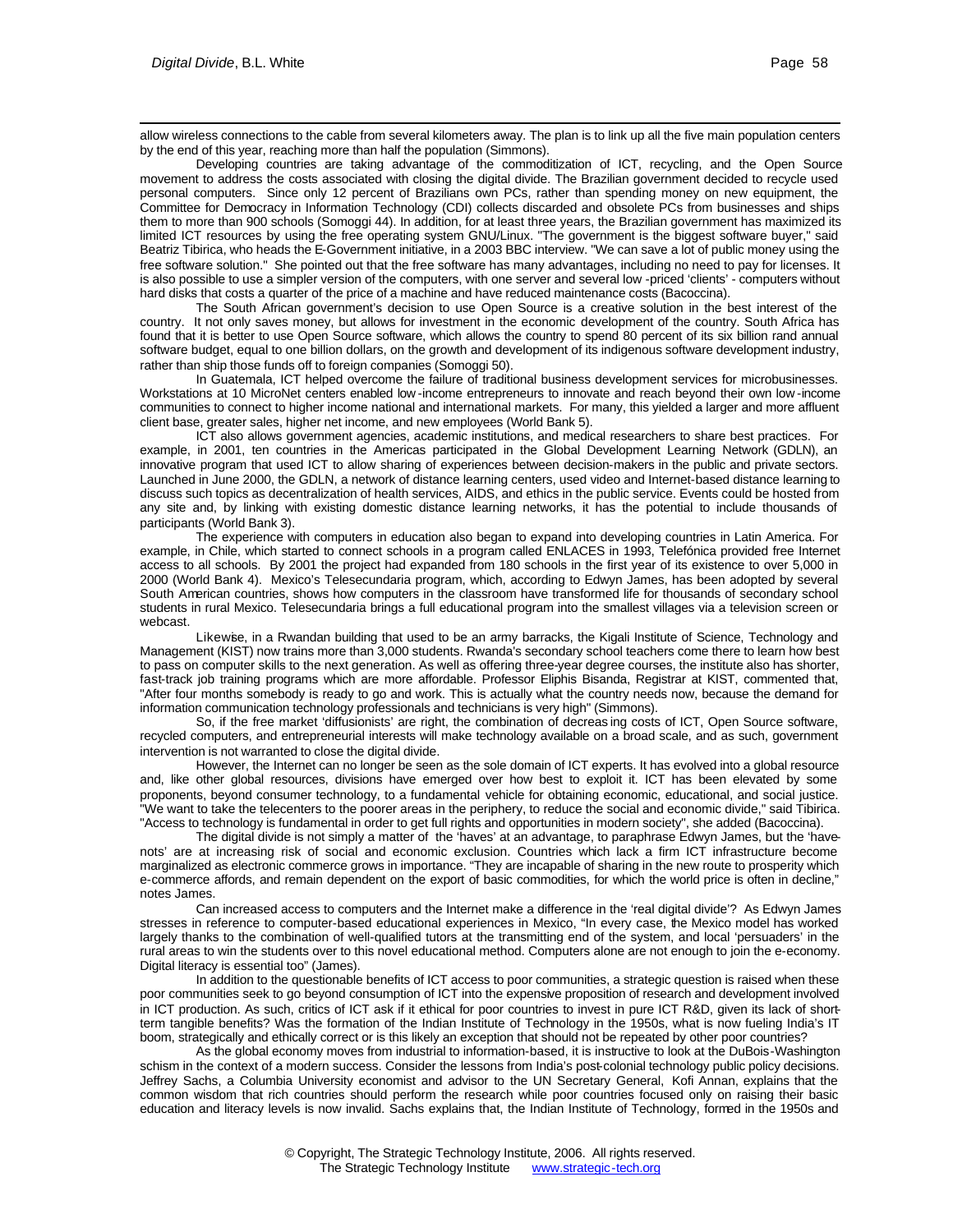1960s, used its rarified educational programs to produce a generation of computer scientists and engineers that is now fueling India's IT boom. More importantly, Sachs observed, "…they also created teams of scientists able to harness that technology specifically to meet India's needs" (Sachs, End of Poverty 258).

Rather than being a magic prescription that allows undereducated, underdeveloped, and underserved segments of our global citizenry to leap into the information economy from their industrial or agricultural roots, the 'digital divide' has much more mundane, yet stubborn, roots in social inequalities, including basic healthcare, literacy, living conditions, equitable status of women and minority groups, and hope.

As one can see from the Indian example, access to the tool is useful only to those prepared to use it. Sachs notes that, "The evidence shows clearly that India's economic growth was urban led, with the gaps in living standards between the cities and the countryside widening in recent years" (Sachs, End of Poverty, 184). Though India has a middle class of over 300 million people, a bustling urban economy increasingly participating in global markets, and a technology sector that rivals Silicon Valley, 700 million people are left behind. As Lalita Law, the principal of an experimental school for 'untouchables' in Baliganapalli, south of Bangalore, explained:

This 'India Shining Thing' irritates people like us. You have to come to the rural villages to see whether India is shining. India is shining okay for the glossy magazines, but if you go outside Bangalore you will see everything about India shinning is refuted. Alcoholism is rife and female infanticide and crime are rising. You have to bribe to get electricity, water; you have to bribe the tax assessor to assess your home correctly. All they [the villagers] see is gloom and darkness and despair. The only 'mouse' these kids have ever encountered is not one that rests next to a computer, but the real thing (Friedman, World 176- 177).

While the digital divide is a very significant problem in developing economies, recent data from a 2005 OECD report show that people around the world have much better access to ICTs than they did even 10 years ago, with the largest improvements in middle-income countries. This has been possible with advances in technology and regulatory reform. However, just as the connectivity for a certain technology improves across income levels, a new technology, such as broadband, appears and it leaves populations in developing countries and in disadvantaged segments of developed economies continually 'playing catch-up' (OECD 9).

The G-8 Dot Force stressed the role of *eGovernment* and *eGovernance*. As Cheryl Brown reports, "It recommended that countries' strategies acknowledge the significance of eGovernment for efficient and effective government and the importance of eGovernance for building institutions, achieving transparency and accountability, and enhancing democratic governance." eGovernment among a population that is familiar and competent with ICT may draw more of the citizenry into the decision-making of the democratic process, thereby making for a society more at ease with itself, notes Edwyn James of CERI. When it comes to government provision of services, such as addressing HIV/AIDS and other health issues or to enhance digital opportunities, the Dot Force advised the promotion of ICT in health education, healthcare delivery, awareness campaigns, knowledge sharing, and research. It also advised governments to provide online content and state-owned information that is not classified or private (Brown 4-5).

Brown also found that citizens in developing countries might mistrust governments to provide accurate information and they might be afraid of how governments could use the information against them. In addition, public employees may be threatened by new ICT technology and resist its implementation. "Public employees may be especially threatened by online services replacing their job responsibilities. To be sure, this trust factor exists in technology-rich nations that have implemented extensive egovernment policies. In developing countries with a dominant public sector, however, public employees find themselves in the midst of rising unemployment, new skill requirements, declining job security and benefits in a shift to privatization or private-public cooperation likely to occur with the emergence of pro-competitive information and telecommunications" (Brown 9).

Sachs stresses that technology has been the main force behind the long-term increases in income in the rich world, not exploitation of the poor.

Many people assume that the rich have gotten rich because the poor have gotten poor. Let me dispose of one idea right from the start. This is not to say that the rich are innocent of the charge of having exploited the poor. They surely have, and the poor countries continue to suffer as a result in countless ways, including chronic political instability. Every region of the world experienced some economic growth, but some regions experienced much more growth than others. The key fact of modern times is not the transfer of income from one region to another, by force or otherwise, but rather the overall increase in world income, but at a different rate in different regions (Sachs, End of Poverty 31).

### **II Obsolete Educational Focus**

The biggest problem with the U.S. educational system is its thrust. It still attempts to educate for the Industrial Revolution. It has not begun to recognize the unique needs of an information-based society. In the 1980s, Alvin Toffler cal1ed our educational system's thrust, 'The Covert Curriculum.' Consider his theory that as work shifted out of the fields and the home, children had to be prepared for factory life. If young people could be prepared to fit into to the industrial system, it would vastly ease the problems of industrial discipline later on. The result was mass education. Built on the factory model, mass education taught basic reading, writing, arithmetic, and a bit of history. This was the 'overt curriculum.' But beneath it lay an invisible or 'covert curriculum' that was far more basic. It consisted of three courses: punctuality, obedience, and rote, repetitive work. Factory labor demanded workers who showed up on time, workers who would take orders from a management hierarchy without questioning, and workers who were willing and able to perform repetitive, routine, mechanistic jobs (Toffler 22-248).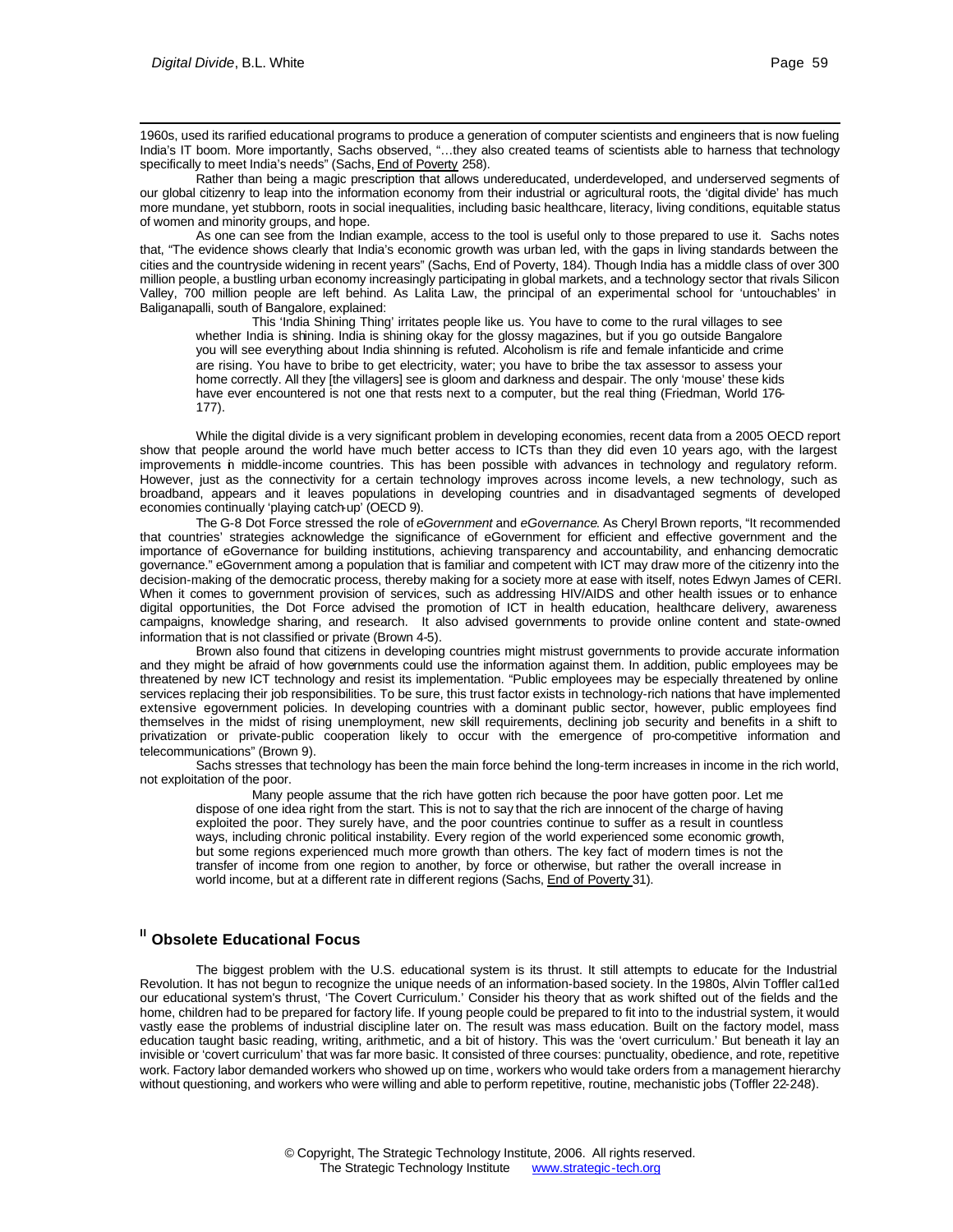The worldview and value system that lie at the basis of our culture and that have to be carefully re-examined, were formulated in their essential outlines in the sixteenth and seventeenth centuries. The medieval notion of an organic, living, and spiritual universe was replaced by that of the world as a machine, and the world-machine became the dominant metaphor of the modern era. This development was brought about by the revolutionary changes in physics and astronomy, culminating in the works of Isaac Newton. The science of the seventeenth century was based upon a new method of experimental or empirical inquiry advocated by Francis Bacon involved the mathematical description of nature and the analytic method of reasoning espoused by Rene' Descartes. (Capra 15-410).

The Scientific Revolution's major flaw was that it tossed all subjective data and human experience aside. Any phenomenon that could not be quantified was rejected. It assumed that time was linear, people were like machines, there was no room for values, and that less technically advanced cultures had nothing other than natural resources to contribute to society. These ideas fostered racism, nationalism, colonial exploitation, and a capitalist economy based on greed, perceived unlimited resources, desires for unlimited growth, and the exploitation of nature.

According to Toffler, for most American adults, their entire learning process has been little more than a twelve to sixteen year training program for the Newtonian worldview. In school emphasis was placed on quantities, distance, and location but rarely on qualities or conceptions. Think of all the tests one was forced to take where the only questions asked were those concerning dates, names, places, and things that could be precisely measured. True, false, fill in the blanks, multiple choice, and matching answers are all based on Newton's concept of causality -- that for every set of initial conditions there is one and only one correct final state. The most important aspect of such tests was not the answers but the process. One forgets specific facts over time, but few will ever forget the concept of causality after being subjected to the testing process for so many years.

Thinking in terms of the Newtonian worldview is not totally incorrect, but is insufficient for today's realities. When educators claim they are teaching children how to think, this is the particular type of thinking they too often have in mind - linear, cause-and-effect, narrow -minded, yes/no, black/white, all-or-nothing thinking. There is no room for common sense, personal experience, and intuition.

The thinking process of the Newtonian paradigm was important because it produced results, and that meant learning facts. The more bits of information a student regurgitates, the better his or her grade. Facts are valuable because they help one to better understand the world and to better organize one's life. However, the amount of facts we know about the world is doubling every few years. Yet one would be hard pressed to claim that the world is becoming more organized as a result. One must free oneself from over-reliance on facts and train oneself and one's children to 'learn how to learn' (Toffler).

The American educational process and the job market are devoted to specialization. Visit any university and you will see people walking from labs and clas srooms each with a briefcase or backpack crammed with facts about the carrier's own discipline. Every time one learns something new and different about the universe, a new academic or professional discipline is set up to collect and interpret new data. Learning has become fragmented into tinier frameworks of study on the Newtonian assumption that the more we know about the individual parts, the more we will be able to make deductions about the whole the parts make up (Rifkin 93-230). With the exception of multidisciplinary programs, such as Stanford's Masters in Liberal Arts and similar ones endorsed by the Associate of Graduate Liberal Studies Programs (AGLSP), the cardinal sin among academicians has too often been fraternization. Too many scholars would never cross-check notes with those in other disciplines. Interdisciplinary approaches have often been labeled 'not serious.' Yet it is these types of approaches that are needed today.

# **III Appropriate Educational Approach in the Information Age**

Michelle Small recommends that the emphasis in learning must dramatically shift from its present industrial era approach. For example, education should stress process over measurement. The notion of collecting, storing and exploiting isolated facts should be replaced with the idea of examining the flow of interconnected phenomena. Testing needs to focus on conceptual abilities over empirical ones. Essays, oral discourse, and practical experience should become standard forms, reflecting the need to think in terms of process. The external world needs to be seen not be a series of isolated causal relationships, but as a web of interrelated phenomena expressing many possible scenarios for movement and changes. More than any other revolution in education, children need to be taught how to expect and adapt to rapid change (Small).

In addition, life-long learning will be increasingly seen as necessary. Besides on the job training, leaves of absence, seminars, short courses, co-op learning programs, the emphasis of the educational process should shift to innovative learning. Innovative learning, as advocated by James Botkins, is the process of preparing individuals and societies to act in concert in new situations. Botkins advocates training oneself how to learn and apply technologies in changing situations, i.e., one learns how to learn. This is not meant to ignore other actions involving political power, science, economic policies, and cultural differences, but to incorporate them with *anticipation* and *participation*.

*Anticipation* is the capacity to face new situations. Anticipatory learning stresses preparation for future alternatives, not adaptation to the present. It goes beyond foreseeing or choosing among desirable trends and averting catastrophic ones. It also enhances the ability to create new alternatives. Its opposite is adaptive, reactive learning, where one responds only to given changes in the environment, delaying the search for alternatives until it may be too late to implement solutions. Under reactive learning those who really should be alarmed are not moved by gradual deterioration. It is only when events explode that people suddenly look up for the cause, which has already passed.

*Participation* forces individuals to have direct influence in the decision-making process, to strive for equality, and to reject limiting roles. An intrinsic goal of effective participation will be an interweaving of the demand for rights with an offer to fulfill the obligations that such rights entail.

Activating the latent potential of innovative learning over a life long period hinges largely on the degree of effective participation and the ability to anticipate technical and social changes (Botkins 339-341). With the dramatic changes that will continually face the global society, does it make sense to limit learning to a pre-programmed, Newtonian, linear, non-flexible, few doses of reading, writing, and arithmetic?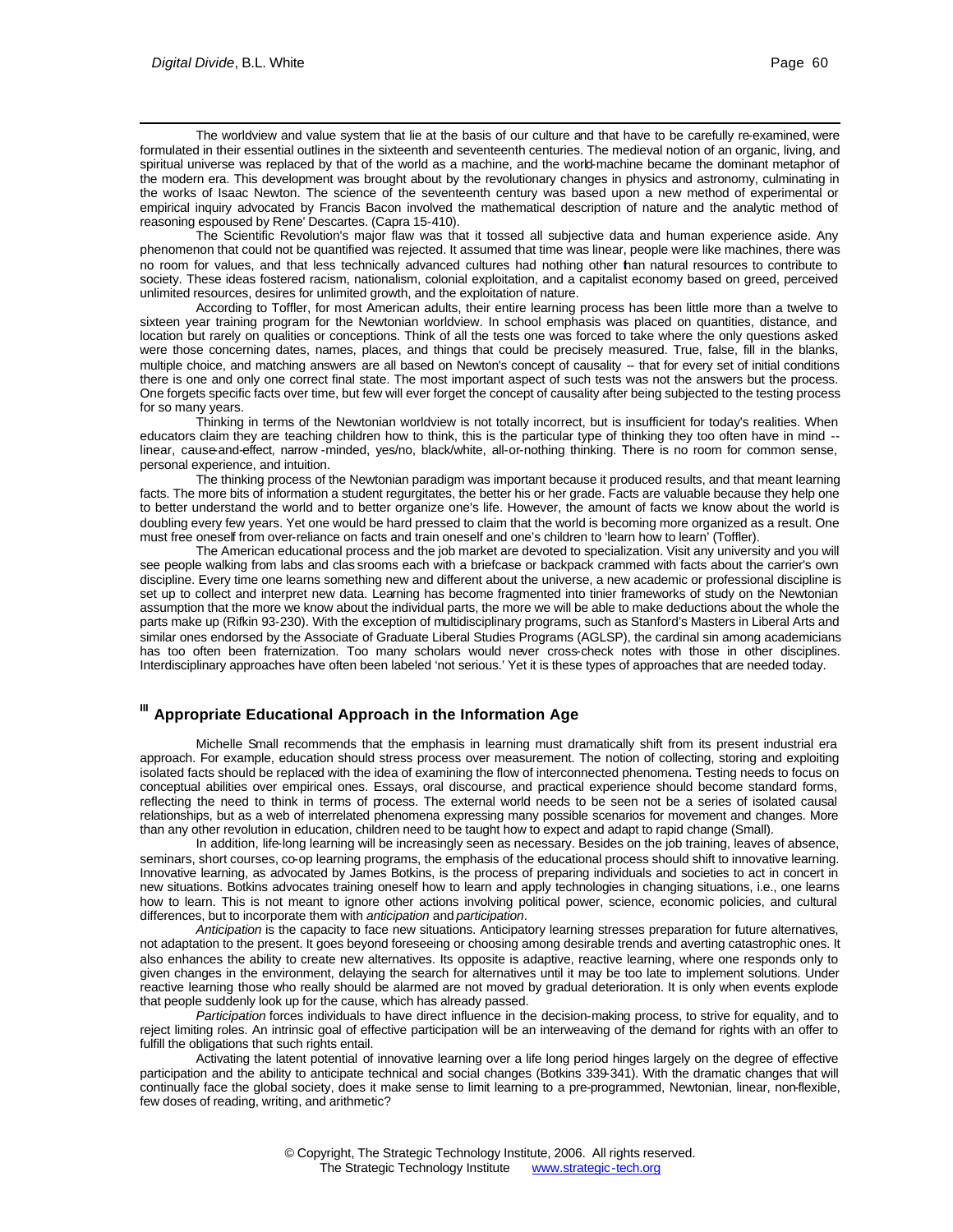With a life long innovative, holistic approach to education established, one might also borrow several ideas from Joel de Rosnay's Le Macroscope. (Small 345-349). Avoid traditional linear or sequential approaches and favor those that consists of coming back many times at different levels over the material that must be understood and assimilated. This approach, for example, would proscribe the chapter-by-chapter method of teaching. Only when the work under study has been read, discussed, and evaluated in depth should the slow, analytical process start. It is only when one sees the total picture of a jigsaw puzzle that one can appreciate its discrete components and interrelationships. Avoid definitions that are so precise that they either polarize or limit the play of imaginations. Stress the importance of the concepts of limits, mutual causality, interdependence and dynamic equilibrium in the study of complex systems; taking as examples the disciplines which integrate the notions of time and irreversibility, such as biology, ecology, and economics. Use a thematic approach at the vertical level that can integrate many disciplines and different levels of complexity around a central core. Never separate the knowledge of the facts from the understanding of the relationships that link them. Emphasize the notion of Heisenberg's Uncertainty Principle, which debunks the myth of objectivity and shows that the observer is irrevocably bound to the observed. Stress the multiplicity of individual and cultural values and the relativism of worldviews. Allow for, and encourage an intuitive, creative, non-rational approach to problem solving.

More broadly, liberal education is and will continue to be a failed idea as long as students are shut off from, or only superficially acquainted with, knowledge of the kinds of questions science can and cannot answer. Nor can liberal education be a success as long as students are unable to evaluate the evidence of their own experience. David Saxon, former President of the University of California at Berkeley suggests the following program. First, students should be helped to understand the nature of physical laws -- what they are and what they are not, what they can tell us about the physical world and what they cannot, how they are arrived at, and in what sense they are true. Second, students should have some grounding in the laws of probability and chance, and thus some understanding that in a world as complex as ours both statistical fluctuations and the accidental coincidence of unrelated events happen all the time. Third, the idea should be conveyed that science is not a collection of isolated facts but a highly unified and consistent view of the world. Finally, they should understand that science has a foundation of large general laws that link together various observations about the physical world and provide a framework within which various potentialities, facts and theories can be evaluated. Further, Saxon stated, "The ability to distinguish sense from nonsense is an indispensable aspect of a liberal education."

When those fundamental directions have been established, the technological ICT hardware can be utilized to its fullest potential and smoothly integrated within the new education as a useful tool instead of as a haphazard, uncoordinated, stop-gap measure. Students will be encouraged to work at their own pace with the mode that best suits them.

In addition, as Small sees it, continuous refinements in computer and communications industries are tearing down the fictional barriers that have been erected between schools and society. One can facilitate this process and help make education a true learning experience related to the world outside by pursuing alternative modes, including life-long education which would allow adults to retrain themselves for other careers or to pursue special interests so that they can be happier and feel more at ease in our f ast-changing society (Small 345-349).

# **IV Additional Observations on the Ethical Obligations of Technologists**

If this is true, one must ask what is the role of ethics in the actions of the technologists engaged in the development and dispersion of powerful information and communications technologies? Do engineers have a responsibility to society, and if so, what is that responsibility? Should technologists accept more responsibility for the implications of technologies on humanity? Those whose education or tastes have confined them to the humanities protest that engineers alone are to blame. Engineers say, with equal contempt, that humanists, politicians, and the 'commercializers' cannot wash their hands of blame because they have not done anything to help direct a society whose ills grow worse from, not only error, but also inaction (Bronowski 5). As scientist and philosopher Jacob Bronowski points out, there is no comfort in such bickering. Neither solves the problem. Bronowski states:

There is no more threatening and no more degrading doctrine than the fancy that somehow we may shelve the responsibility for making decisions of our society by passing it to a few scientists armored with a special magic. For indeed, …it should make us shiver whenever we hear a man of sensibility dismiss science as someone else's concern (6).

This debate around the role of scientists and engineers as ethical social agents has been around for ages. Nearly fifty years ago, Bronowski reinforced the basic argument that scientists have a responsibility to humanity. Bronowski stated that the dilemma of today [1956] is not that human values could not control a mechanical science. It was the opposite: "The scientific spirit is more human than the machinery of governments." He saw scientists as belonging to a community that fosters free critical thinking and tolerance. Although he believed that the facts produced by science are neutral, science as a human activity is not neutral. With this established, he advocated a role for scientists as educators of the public on the positives and negatives of new discoveries. Bronowski shunned the idea of scientists as governors and plead for an adoption of the scientific ethic by world leaders<sup>iv</sup> (Bronowski 71).

Likewise, twenty years ago, Mount Holyoke College Professor Anna J. Harrison presented an interesting case for the expert scientific consultant and against the expert scientific witness in technology decision-making. As the President of the American Association for the Advancement of Science, Harrison viewed scientific experts as, by definition, biased and therefore advocated a restriction of their role to that of consultant. This consultant role was consistent with Harrison's belief that, since technology necessarily involved a negative impact regardless of its positive impact, should be governed by an enlightened public. She stated, "My experience has been that, in endeavoring to communicate relevant scientific knowledge to individuals who have limited backgrounds in science, these individuals can comprehend the information very quickly if they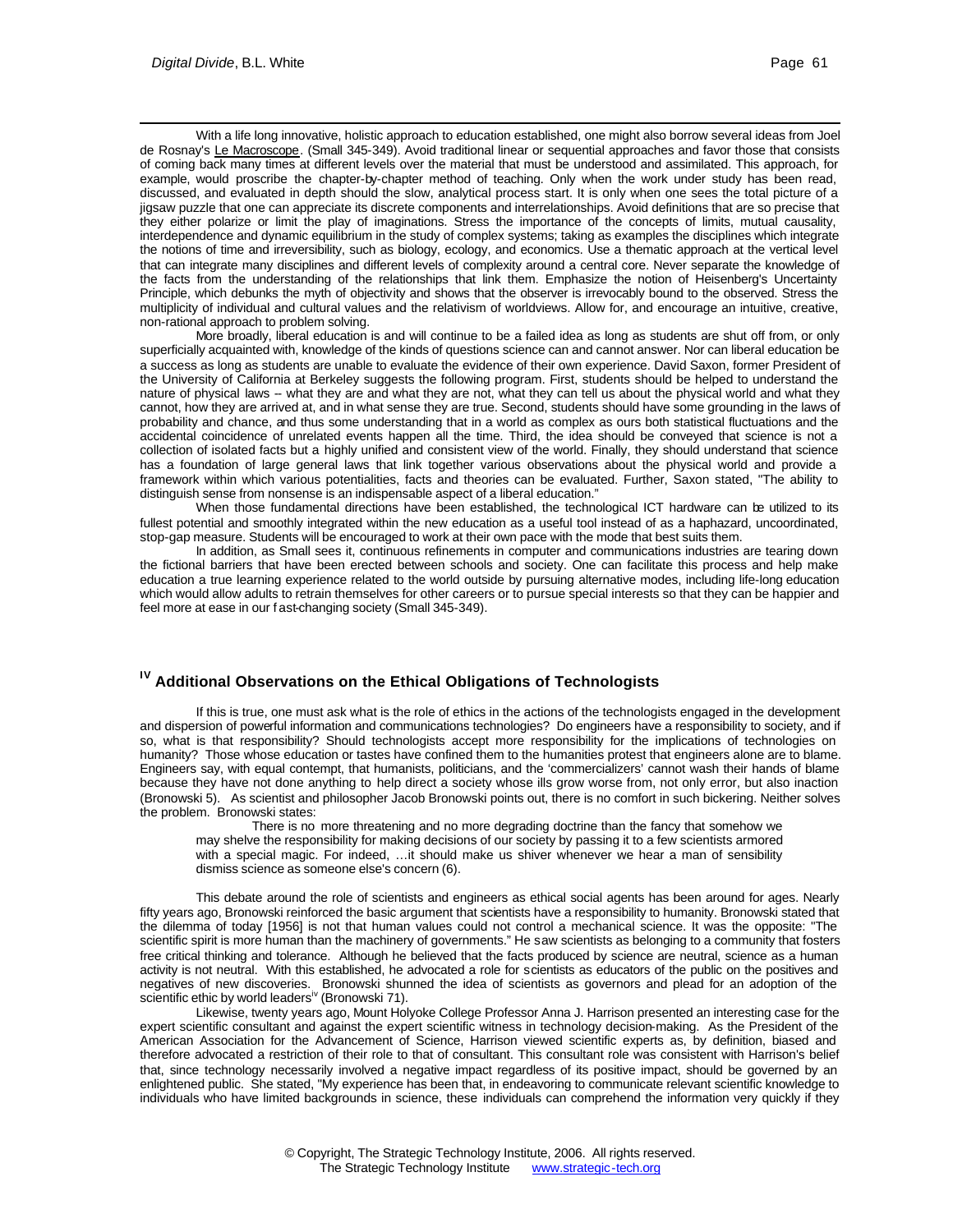understand the nature of scientific knowledge" (123). From this perspective, Harrison saw the role of scientists as educators of the public and as consultants to special interest groups. In a fashion similar to Bronowski's argument, Harrison once again stressed the importance of scientists coming out of their labs to participate in the decision-making processes of technical innovation by helping the public decide on socially appropriate courses of action.

Do engineers as a group and as individuals have special responsibilities as citizens, which go beyond those of nonengineer citizens? "All citizens have an obligation to devote some of their time and energies to public policy matters. Minimal requirements for everyone are to stay informed about issues that can be voted on, while stronger obligations arise for those who by professional background are well grounded in specific issues as well as for those who have the time to train themselves as public advocates," as put forth by philosopher Mike Martin and engineer Roland Schinzinger (Martin 29l).

In 1984, Joel Yellin, then Senior Research Scientist at the Massachusetts Institute of Technology, proposed a system of expert advisors who would help create a deeper emphasis on the principle of public participation in technological decisions. Yellin saw the growing use of experts in government agencies and the delegation of public responsibility to these agency experts as being a serious threat to representative government. In an argument similar to his contemporary, Anna Harrison, Yellin conceded that administrators of agencies such as the Environmental Protection Agency (EPA) have far broader responsibilities than initially envisioned by politicians. They are called upon to assure worker health and safety, to protect and improve air and water quality, and to guarantee the safety of complex engineering systems. They also must predict the long-term consequences of major industrial and government decisions which, increasingly involve technological innovation that results in social changes which surpass the capacity of the general public to absorb these changes, not to mention understand all aspects of the technology. Yellin conceded the necessity for technical experts but warned of the dangers of the professional technocrat (Yellin 126).

His solution placed the scientist on a representative advisory board formed by the public with competence and the public interest as its chief operating rules. With Yellin, we saw yet another argument for responsible scientists participating in technical decisions rather than merely allowing the stated neutrality of science to cause an abandonment of this responsibility to professional bureaucrats.

Is there adequate support among the engineering community to encourage an active role by technologists in the decision-making processes regarding new information technology? As an example of the types of traditional codes of ethics, occasionally (and sometimes routinely) ignored by technologists, consider the following from twenty years ago:

> • The National Society of Professional Engineers declares itself "to hold paramount the safety, health and welfare of the public" in the performance of their professional duties. (Martin 294).

> • The Engineers' Council for Professional Development declares that engineers must "uphold and advance the integrity, honor, and dignity of the profession by using their knowledge and skill for the enhancement of human welfare" (Martin 300).

> The Institute of Electrical and Electronics Engineers declares that its members must "protect the safety, health and welfare of the public and speak out against abuses in these areas affecting the public interest (Martin 302).

In recent times the engineering profession has moved beyond the question of whether ethics applies to how ethics should apply to engineering decisions. The profession needs a more "qualified utilitarian" approach to research and the allocation of technological developments in a manner that seeks to maximize the overall benefits to society while providing a fairer distribution of benefits and costs than is found in contemporary practice? Traditional professional society codes of ethics cite a series of actions and practices that professionals engineer or scientists should not engage in. It is a "thou shalt not" approach to ethics. Citing what one cannot do is tantamount to applying a deontological top's down approach to ethics. Most codes are so general that they rarely give the practitioner any tangible guidance as to how research and development should be performed and the deontological admonitions give the practitioner a mistaken belief that, perhaps, one can perform any task that is not explicitly prohibited. Since most codes are non-binding and only the most glaring of offences become publicly known, very little guidance is offered to the engineer who wants to work in the spirit of best practices.

To this end, Robert McGinn has identified a series of *Fundamental Moral Responsibilities* (FMRE) that provide a much more concrete and proactive approach to engineering ethics (McGinn, *Moral Responsibilities* 6-19). Those FMREs include:

> • FMRE1 – Not act in any way that one knows (or should have known) will harm (or pose an unreasonable risk of harming) the public interest.

> • FMRE2 – To try to prevent (or prevent the repetition of) preventable harm (or the creation of an unreasonable risk of harm) from being done to the public interest.

> • FMRE3 – Assure that all parties likely to bear non-trivial risks from one's engineering work are adequately informed about them upstream and given a realistic chance to give or withhold their consent to their subsequent imposition.

> • FMRE4 – Work to the best of the engineer's ability to serve the legitimate business interests and objectives of the employer or client.

From these FMREs, there are certain *Derived Moral Responsibilities* (DMR) advocated by McGinn that include:

• Disclose to the employer or client any unrecognized options,

• Help the employer or client reach a clarified definition of problems originally presented to the engineer in distorted form,

• Ensure that all prerequisite conditions for the safe operation of a technology transferred from a more to a less developed society are satisfied,

• Be wary of paradigm overshooting as regards the use of analytical methods in innovative engineering contexts,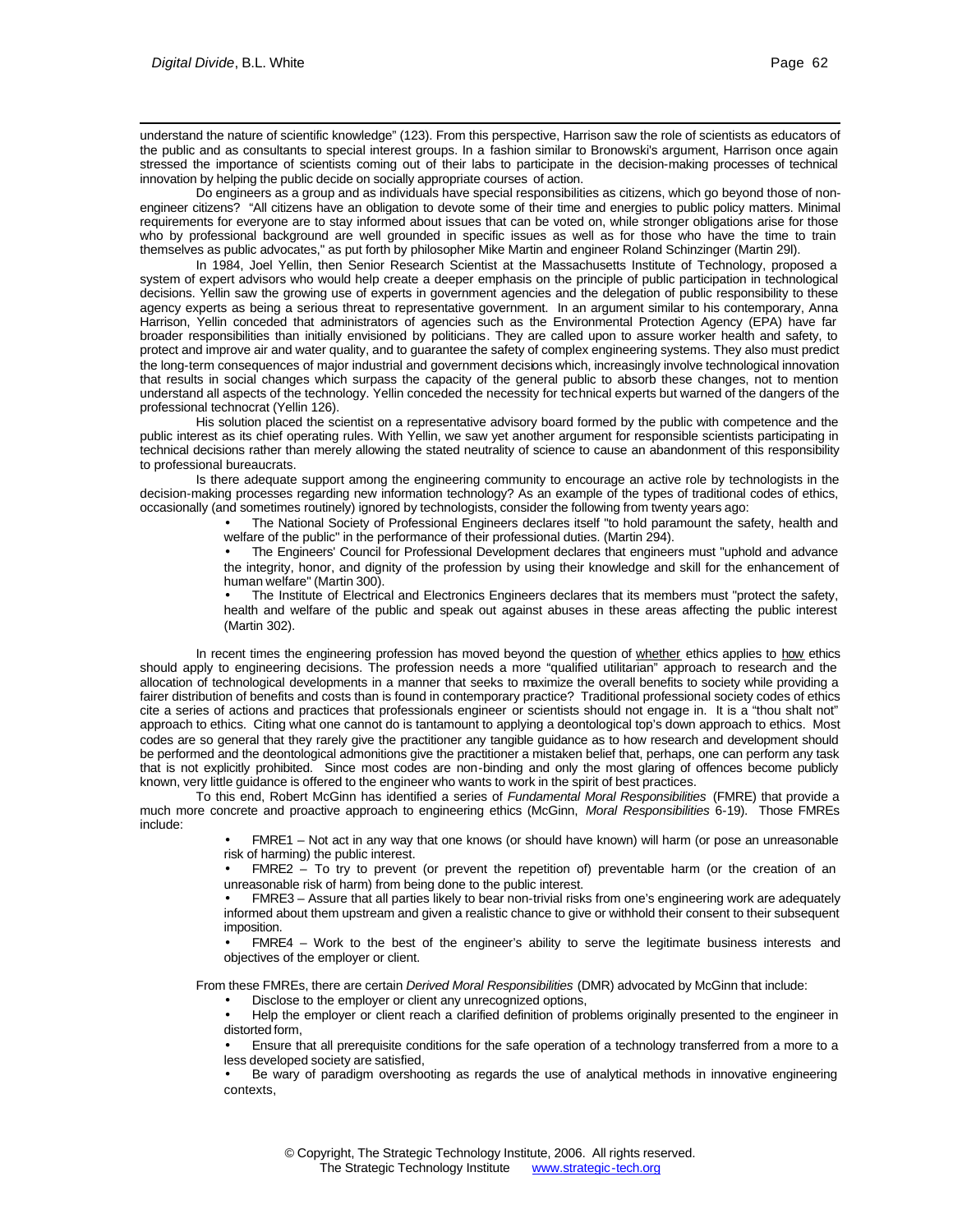• Establish a precautionary organizational culture as regards the formal approval of integrity-related product changes,

• Assure in engineering work akin to social experimentation, that human subjects likely to be put at risk of harm are informed about those risks and given a meaningful opportunity to give or withhold consent to their imposition.

These moral responsibilities provide a paradigm shift away from merely cost reduction or harm reduction to a combination of maximization of benefits within the context of minimizing harm. From a quantitative analysis perspective, McGinn is proposing the optimization of two simultaneous equations (Anderson, D. 350-352, 372-373):

> • Maximax – Select the decision that maximizes the maximum payoff (do the most good for the most people).

> • Minimax Regret – Minimize the maximum regret, or opportunity loss, associated with a decision (do no harm).

This is an improvement over traditional approaches that minimize harm (regret) or maximize profit (payoff), but rarely attempt to do both.

## **V ACM Code of Ethics and Professional Conduct**

Adopted by ACM Council 10/16/92.

### Preamble

Commitment to ethical professional conduct is expected of every member (voting members, associate members, and student members) of the Association for Computing Machinery (ACM).

This Code, consisting of 24 imperatives formulated as statements of personal responsibility, identifies the elements of such a commitment. It contains many, but not all, issues professionals are likely to face. Section 1 outlines fundamental ethical considerations, while Section 2 addresses additional, more specific considerations of professional conduct. Statements in Section 3 pertain more specific ally to individuals who have a leadership role, whether in the workplace or in a volunteer capacity such as with organizations like ACM. Principles involving compliance with this Code are given in Section 4.

The Code shall be supplemented by a set of Guidelines, which provide explanation to assist members in dealing with the various issues contained in the Code. It is expected that the Guidelines will be changed more frequently than the Code.

The Code and its supplemented Guidelines are intended to serve as a basis for ethical decision making in the conduct of professional work. Secondarily, they may serve as a basis for judging the merit of a formal complaint pertaining to violation of professional ethical standards.

It should be noted that although computing is not mentioned in the imperatives of Section 1, the Code is concerned with how these fundamental imperatives apply to one's conduct as a computing professional. These imperatives are expressed in a general form to emphasize that ethical principles, which apply to computer ethics, are derived from more general ethical principles.

It is understood that some words and phrases in a code of ethics are subject to varying interpretations, and that any ethical principle may conflict with other ethical principles in specific situations. Questions related to ethical conflicts can best be answered by thoughtful consideration of fundamental principles, rather than reliance on detailed regulations.

1. GENERAL MORAL IMPERATIVES. As an ACM member I will ....

1.1 Contribute to society and human well-being.

This principle concerning the quality of life of all people affirms an obligation to protect fundamental human rights and to respect the diversity of all cultures. An essential aim of computing professionals is to minimize negative consequences of computing systems, including threats to health and safety. When designing or implementing systems, computing professionals must attempt to ensure that the products of their efforts will be used in socially responsible ways, will meet social needs, and will avoid harmful effects to health and welfare.

In addition to a safe social environment, human well-being includes a safe natural environment. Therefore, computing professionals who design and develop systems must be alert to, and make others aware of, any potential damage to the local or global environment.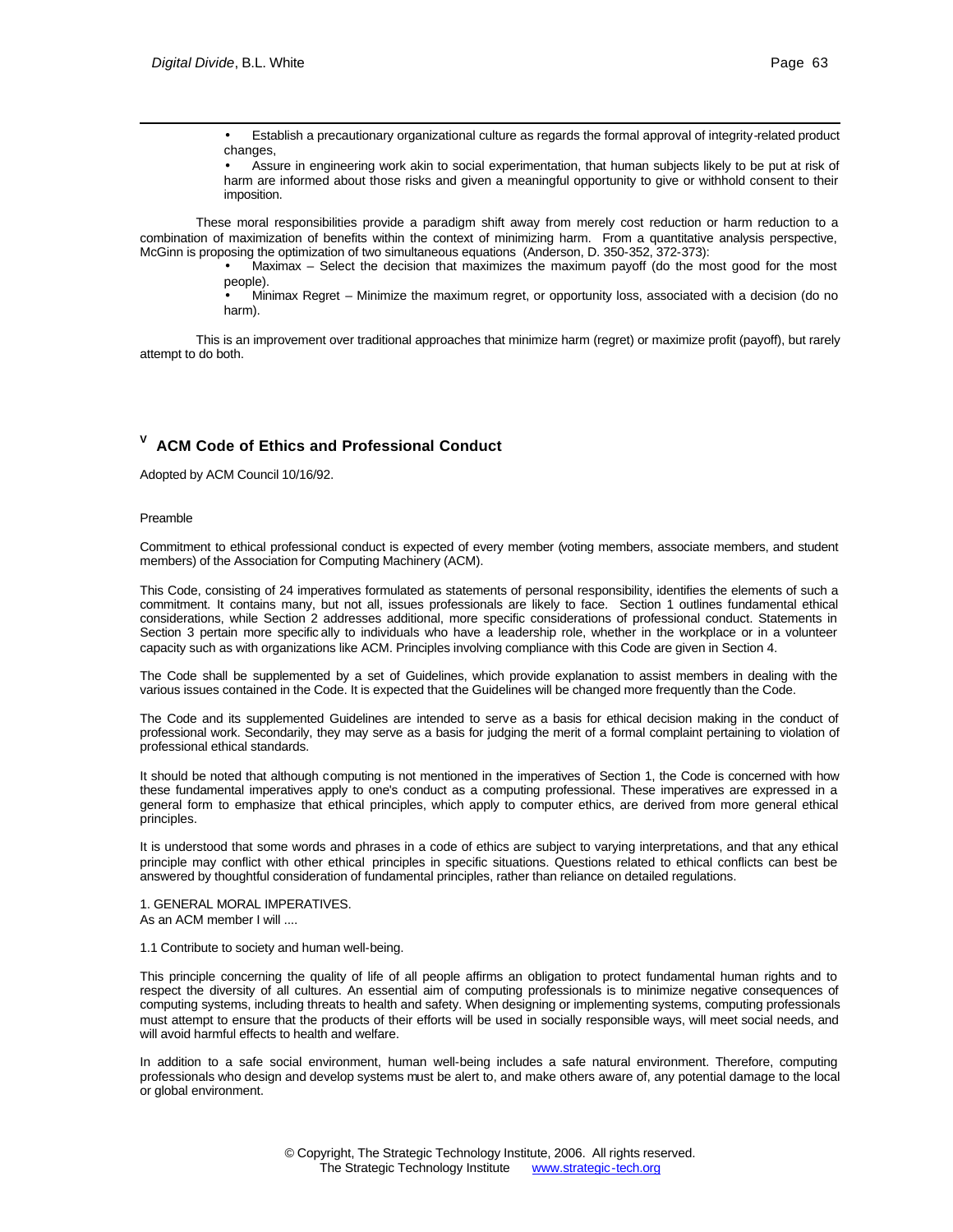### l 1.2 Avoid harm to others.

"Harm" means injury or negative consequences, such as undesirable loss of information, loss of property, property damage, or unwanted environmental impacts. This principle prohibits use of computing technology in ways that result in harm to any of the following: users, the general public, employees, employers. Harmful actions include intentional destruction or modification of files and programs leading to serious loss of resources or unnecessary expenditure of human resources such as the time and effort required to purge systems of "computer viruses."

Well-intended actions, including those that accomplish assigned duties, may lead to harm unexpectedly. In such an event the responsible person or persons are obligated to undo or mitigate the negative consequences as much as possible. One way to avoid unintentional harm is to carefully consider potential impacts on all those affected by decisions made during design and implementation.

To minimize the possibility of indirectly harming others, computing professionals must minimize malfunctions by following generally accepted standards for system design and testing. Furthermore, it is often necessary to assess the social consequences of systems to project the likelihood of any serious harm to others. If system features are misrepresented to users, coworkers, or supervisors, the individual computing professional is responsible for any resulting injury.

In the work environment the computing professional has the additional obligation to report any signs of system dangers that might result in serious personal or social damage. If one's superiors do not act to curtail or mitigate such dangers, it may be necessary to "blow the whistle" to help correct the problem or reduce the risk. However, capricious or misguided reporting of violations can, itself, be harmful. Before reporting violations, all relevant aspects of the incident must be thoroughly assessed. In particular, the assessment of risk and responsibility must be credible. It is suggested that advice be sought from other computing professionals. See principle 2.5 regarding thorough evaluations.

#### 1.3 Be honest and trustworthy.

Honesty is an essential component of trust. Without trust an organization cannot function effectively. The honest computing professional will not make deliberately false or deceptive claims about a system or system design, but will instead provide full disclosure of all pertinent system limitations and problems.

A computer professional has a duty to be honest about his or her own qualifications, and about any circumstances that might lead to conflicts of interest.

Membership in volunteer organizations such as ACM may at times place individuals in situations where their statements or actions could be interpreted as carrying the "weight" of a larger group of professionals. An ACM member will exercise care to not misrepresent ACM or positions and policies of ACM or any ACM units.

1.4 Be fair and take action not to discriminate.

The values of equality, tolerance, respect for others, and the principles of equal justice govern this imperative. Discrimination on the basis of race, sex, religion, age, disability, national origin, or other such factors is an explicit violation of ACM policy and will not be tolerated.

Inequities between different groups of people may result from the use or misuse of information and technology. In a fair society, all individuals would have equal opportunity to participate in, or benefit from, the use of computer resources regardless of race, sex, religion, age, disability, national origin or other such similar factors. However, these ideals do not justify unauthorized use of computer resources nor do they provide an adequate basis for violation of any other ethical imperatives of this code.

### 1.5 Honor property rights including copyrights and patent.

Violation of copyrights, patents, trade secrets and the terms of license agreements is prohibited by law in most circumstances. Even when software is not so protected, such violations are contrary to professional behavior. Copies of software should be made only with proper authorization. Unauthorized duplication of materials must not be condoned.

### 1.6 Give proper credit for intellectual property.

Computing professionals are obligated to protect the integrity of intellectual property. Specifically, one must not take credit for other's ideas or work, even in cases where the work has not been explicitly protected by copyright, patent, etc.

### 1.7 Respect the privacy of others.

Computing and communication technology enables the collection and exchange of personal information on a scale unprecedented in the history of civilization. Thus there is increased potential for violating the privacy of individuals and groups. It is the responsibility of professionals to maintain the privacy and integrity of data describing individuals. This includes taking precautions to ensure the accuracy of data, as well as protecting it from unauthorized access or accidental disclosure to inappropriate individuals. Furthermore, procedures must be established to allow individuals to review their records and correct inaccuracies.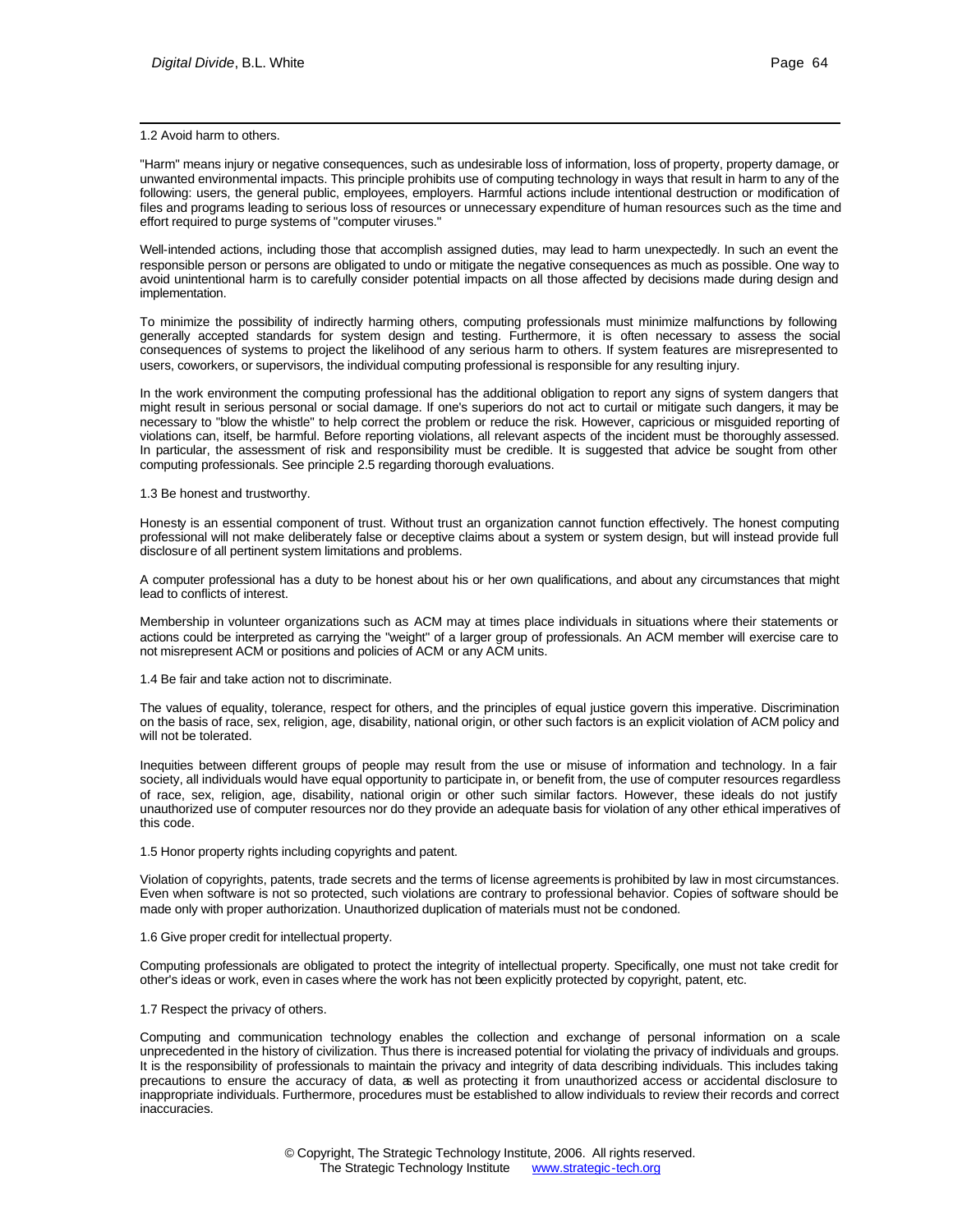This imperative implies that only the necessary amount of personal information be collected in a system, that retention and disposal periods for that information be clearly defined and enforced, and that personal information gathered for a specific purpose not be used for other purposes without consent of the individual(s). These principles apply to electronic communications, including electronic mail, and prohibit procedures that capture or monitor electronic user data, including messages, without the permission of users or bona fide authorization related to system operation and maintenance. User data observed during the normal duties of system operation and maintenance must be treated with strictest confidentiality, except in cases where it is evidence for the violation of law, organizational regulations, or this Code. In these cases, the nature or contents of that information must be disclosed only to proper authorities.

1.8 Honor confidentiality.

l

The principle of honesty extends to issues of confidentiality of information whenever one has made an explicit promise to honor confidentiality or, implicitly, when private information not directly related to the performance of one's duties becomes available. The ethical concern is to respect all obligations of confidentiality to employers, clients, and users unless discharged from such obligations by requirements of the law or other principles of this Code.

2. MORE SPECIFIC PROFESSIONAL RESPONSIBILITIES. As an ACM computing professional I will ....

2.1 Strive to achieve the highest quality, effectiveness and dignity in both the process and products of professional work.

Excellence is perhaps the most important obligation of a professional. The computing professional must strive to achieve quality and to be cognizant of the serious negative consequences that may result from poor quality in a system.

2.2 Acquire and maintain professional competence.

Excellence depends on individuals who take responsibility for acquiring and maintaining professional competence. A professional must participate in setting standards for appropriate levels of competence, and strive to achieve those standards. Upgrading technical knowledge and competence can be achieved in several ways: doing independent study; attending seminars, conferences, or courses; and being involved in professional organizations.

2.3 Know and respect existing laws pertaining to professional work.

ACM members must obey existing local, state, province, national, and international laws unless there is a compelling ethical basis not to do so. Policies and procedures of the organizations in which one participates must also be obeyed. But compliance must be balanced with the recognition that sometimes existing laws and rules may be immoral or inappropriate and, therefore, must be challenged. Violation of a law or regulation may be ethical when that law or rule has inadequate moral basis or when it conflicts with another law judged to be more important. If one decides to violate a law or rule because it is viewed as unethical, or for any other reason, one must fully accept responsibility for one's actions and for the consequences.

2.4 Accept and provide appropriate professional review.

Quality professional work, especially in the computing profession, depends on professional reviewing and c ritiquing. Whenever appropriate, individual members should seek and utilize peer review as well as provide critical review of the work of others.

2.5 Give comprehensive and thorough evaluations of computer systems and their impacts, including analysis of possible risks.

Computer professionals must strive to be perceptive, thorough, and objective when evaluating, recommending, and presenting system descriptions and alternatives. Computer professionals are in a position of special trust, and therefore hav e a special responsibility to provide objective, credible evaluations to employers, clients, users, and the public. When providing evaluations the professional must also identify any relevant conflicts of interest, as stated in imperative 1.3.

As noted in the discussion of principle 1.2 on avoiding harm, any signs of danger from systems must be reported to those who have opportunity and/or responsibility to resolve them. See the guidelines for imperative 1.2 for more details concerning harm, including the reporting of professional violations.

2.6 Honor contracts, agreements, and assigned responsibilities.

Honoring one's commitments is a matter of integrity and honesty. For the computer professional this includes ensuring that system elements perform as intended. Also, when one contracts for work with another party, one has an obligation to keep that party properly informed about progress toward completing that work.

A computing professional has a responsibility to request a change in any assignment that he or she feels cannot be completed as defined. Only after serious consideration and with full disclosure of risks and concerns to the employer or client, should one accept the assignment. The major underlying principle here is the obligation to accept personal accountability for professional work. On some occasions other ethical principles may take greater priority.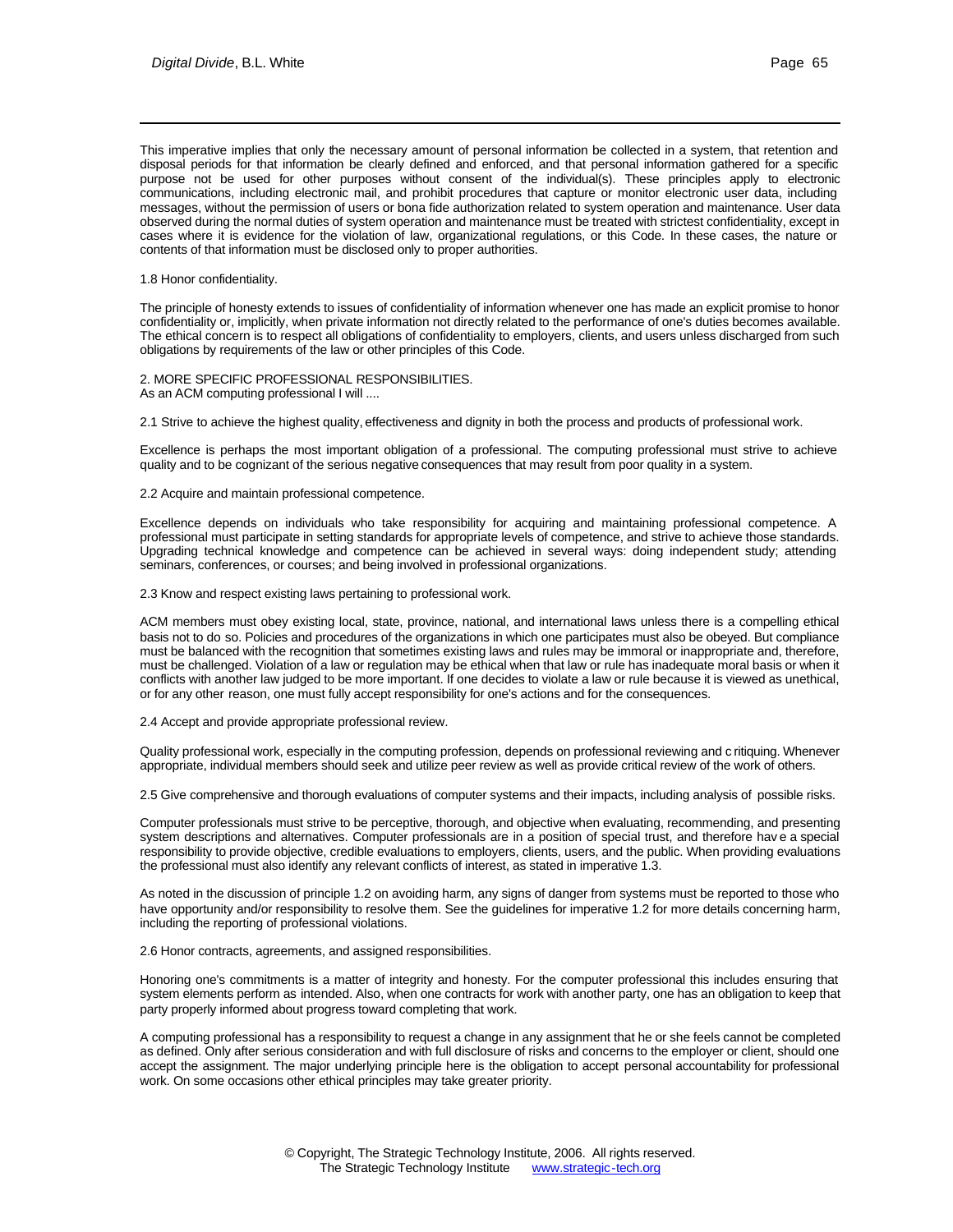l A judgment that a specific assignment should not be performed may not be accepted. Having clearly identified one's concerns and reasons for that judgment, but failing to procure a change in that assignment, one may yet be obligated, by contract or by law, to proceed as directed. The computing professional's ethical judgment should be the final guide in deciding whether or not to proceed. Regardless of the decision, one must accept the responsibility for the consequences.

However, performing assignments "against one's own judgment" does not relieve the professional of responsibility for any negative consequences.

2.7 Improve public understanding of computing and its consequences.

Computing professionals have a responsibility to share technical knowledge with the public by encouraging understanding of computing, including the impacts of computer systems and their limitations. This imperative implies an obligation to counter any false views related to computing.

2.8 Access computing and communication resources only when authorized to do so.

Theft or destruction of tangible and electronic property is prohibited by imperative 1.2 - "Avoid harm to others." Trespassing and unauthorized use of a computer or communication system is addressed by this imperative. Trespassing includes accessing communication networks and computer systems, or accounts and/or files associated with those systems, without explicit authorization to do so. Individuals and organizations have the right to restrict access to their systems so long as they do not violate the discrimination principle (see 1.4). No one should enter or use another's computer system, software, or data files without permission. One must always have appropriate approval before using system resources, including communication ports, file space, other system peripherals, and computer time.

3. ORGANIZATIONAL LEADERSHIP IMPERATIVES. As an ACM member and an organizational leader, I will ....

BACKGROUND NOTE: This section draws extensively from the draft IFIP Code of Ethics, especially its sections on organizational ethics and international concerns. The ethical obligations of organizations tend to be neglected in most codes of professional conduct, perhaps because these codes are written from the perspective of the individual member. This dilemma is addressed by stating these imperatives from the perspective of the organizational leader. In this context "leader" is viewed as any organizational member who has leadership or educational responsibilities. These imperatives generally may apply to organizations as well as their leaders. In this context "organizations" are corporations, government agencies, and other "employers," as well as volunteer professional organizations.

3.1 Articulate social responsibilities of members of an organizational unit and encourage full acceptance of those responsibilities.

Because organizations of all kinds have impacts on the public, they must accept responsibilities to society. Organizational procedures and attitudes oriented toward quality and the welfare of society will reduce harm to members of the public, thereby serving public interest and fulfilling social respons ibility. Therefore, organizational leaders must encourage full participation in meeting social responsibilities as well as quality performance.

3.2 Manage personnel and resources to design and build information systems that enhance the quality of working life.

Organizational leaders are responsible for ensuring that computer systems enhance, not degrade, the quality of working life. When implementing a computer system, organizations must consider the personal and professional development, physical safety, and human dignity of all workers. Appropriate human-computer ergonomic standards should be considered in system design and in the workplace.

3.3 Acknowledge and support proper and authorized uses of an organization's computing and communication resources.

Because computer systems can become tools to harm as well as to benefit an organization, the leadership has the responsibility to clearly define appropriate and inappropriate uses of organizational computing resources. While the number and scope of such rules should be minimal, they should be fully enforced when established.

3.4 Ensure that users and those who will be affected by a system have their needs clearly articulated during the assessment and design of requirements; later the system must be validated to meet requirements.

Current system users, potential users and other persons whose lives may be affected by a system must have their needs assessed and incorporated in the statement of requirements. System validation should ensure compliance with those requirements.

3.5 Articulate and support policies that protect the dignity of users and others affected by a computing system.

Designing or implementing systems that deliberately or inadvertently demean individuals or groups is ethically unacceptable. Computer professionals who are in decision making positions should verify that systems are designed and implemented to protect personal privacy and enhance personal dignity.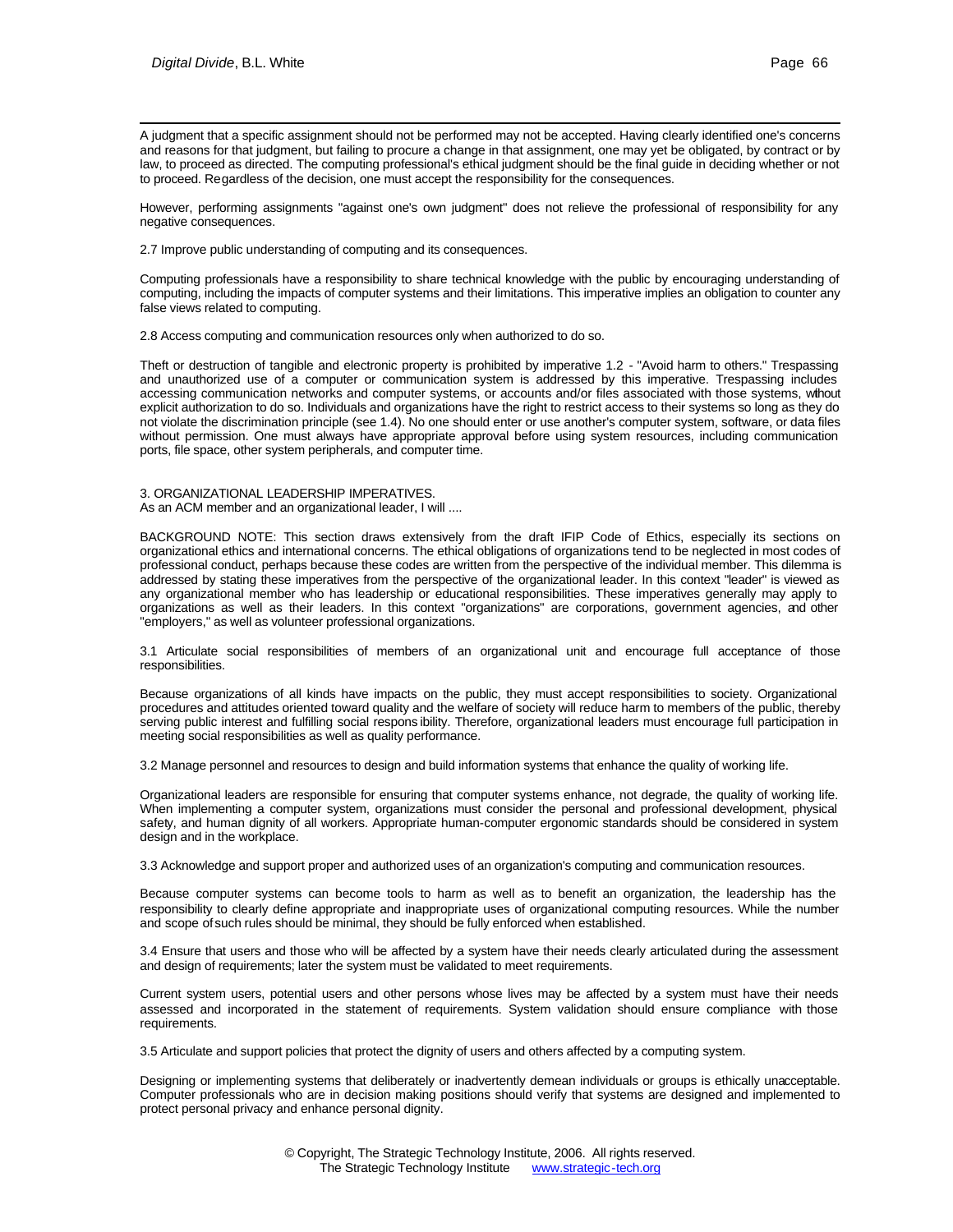3.6 Create opportunities for members of the organization to learn the principles and limitations of computer systems.

This complements the imperative on public understanding (2.7). Educational opportunities are essential to facilitate optimal participation of all organizational members. Opportunities must be available to all members to help them improve their knowledge and skills in computing, including courses that familiarize them with the consequences and limitations of particular types of systems. In particular, professionals must be made aware of the dangers of building systems around oversimplified models, the improbability of anticipating and designing for every possible operating condition, and other issues related to the complexity of this profession.

4. COMPLIANCE WITH THE CODE. As an ACM member I will ....

4.1 Uphold and promote the principles of this Code.

The future of the computing profession depends on both technical and ethical excellence. Not only is it important for ACM computing professionals to adhere to the principles expressed in this Code, each member should encourage and support adherence by other members.

4.2 Treat violations of this code as inconsistent with membership in the ACM.

Adherence of professionals to a code of ethics is largely a voluntary matter. However, if a member does not follow this code by engaging in gross misconduct, membership in ACM may be terminated.

This Code and the supplemental Guidelines were developed by the Task Force for the Revision of the ACM Code of Ethics and Professional Conduct: Ronald E. Anderson, Chair, Gerald Engel, Donald Gotterbarn, Grace C. Hertlein, Alex Hoffman, Bruce Jawer, Deborah G. Johnson, Doris K. Lidtke, Joyce Currie Little, Dianne Martin, Donn B. Parker, Judith A. Perrolle, and Richard S. Rosenberg. The Task Force was organized by ACM/SIG CAS and funding was provided by the ACM SIG Discretionary Fund. This Code and the supplemental Guidelines were adopted by the ACM Council on October 16, 1992.

ACM/Code of Ethics. Last Update: 01/16/98 by HK.

©1997 Association for Computing Machinery

## **VI IEEE Code of Ethics**

We, the members of the IEEE, in recognition of the importance of our technologies in affecting the quality of life throughout the world, and in accepting a personal obligation to our profession, its members and the communities we serve, do hereby commit ourselves to the highest ethical and professional conduct and agree:

1. to accept responsibility in making engineering decisions consistent with the safety, health and welfare of the public, and to disclose promptly factors that might endanger the public or the environment;

2. to avoid real or perceived conflicts of interest whenever possible, and to disclose them to affected parties when they do exist;

3. to be honest and realistic in stating claims or estimates based on available data;

4. to reject bribery in all its forms;

5. to improve the understanding of technology, its appropriate application, and potential consequences;

6. to maintain and improve our technical competence and to undertake technological tasks for others only if qualified by training or experience, or after full disclosure of pertinent limitations;

7. to seek, accept, and offer honest criticism of technical work, to acknowledge and correct errors, and to credit properly the contributions of others;

8. to treat fairly all persons regardless of such factors as race, religion, gender, disability, age, or national origin;

9. to avoid injuring others, their property, reputation, or employment by false or malicious action;

10. to assist colleagues and co-workers in their professional development and to support them in following this code of ethics.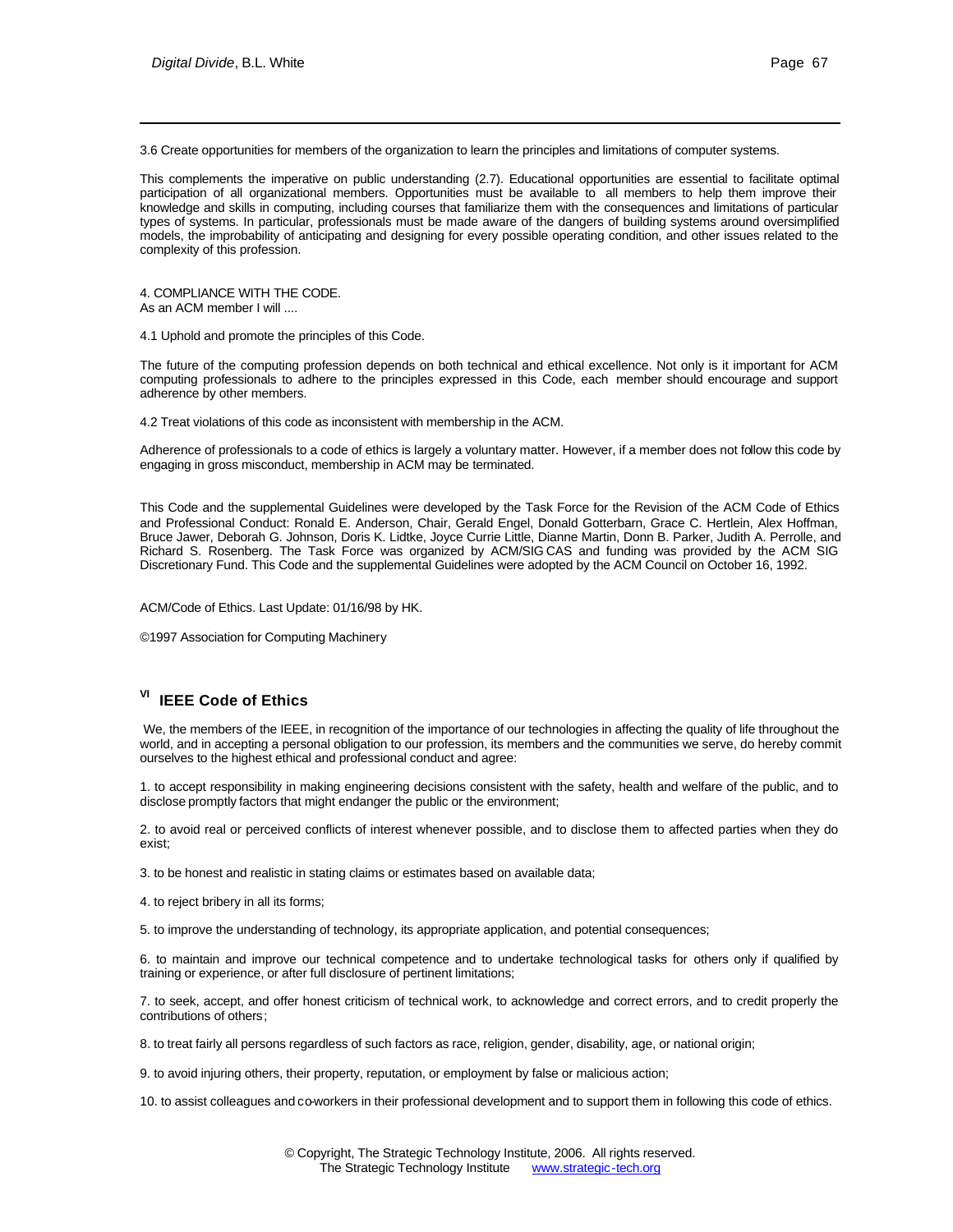Approved by the IEEE Board of Directors, August 1990

# **VII Software Engineering Code of Ethics and Professional Practice**

### **ACM/IEEE-CS Joint Task Force on Software Engineering Ethics and Professional Practices**

### PREAMBLE

l

Computers have a central and growing role in commerce, industry, government, medicine, education, entertainment and society at large. Software engineers are those who contribute by direct participation or by teaching, to the analysis, specification, design, development, certification, maintenance and testing of software systems. Because of their roles in developing software systems, software engineers have significant opportunities to do good or cause harm, to enable others to do good or cause harm, or to influence others to do good or cause harm. To ensure, as much as possible, that their efforts will be used for good, software engineers must commit themselves to making software engineering a beneficial and respected profession. In accordance with that commitment, software engineers shall adhere to the following Code of Ethics and Professional Practice.

The Code contains eight Principles related to the behavior of and decisions made by professional software engineers, including practitioners, educators, managers, supervisors and policy makers, as well as trainees and students of the profession. The Principles identify the ethically responsible relationships in which individuals, groups, and organizations participate and the primary obligations within these relationships. The Clauses of each Principle are illustrations of some of the obligations included in these relationships. These obligations are founded in the software engineer's humanity, in special care owed to people affected by the work of software engineers, and the unique elements of the practice of software engineering. The Code prescribes these as obligations of anyone claiming to be or aspiring to be a software engineer.

It is not intended that the individual parts of the Code be used in isolation to justify errors of omission or commission. The list of Principles and Clauses is not exhaustive. The Clauses should not be read as separating the acceptable from the unacceptable in professional conduct in all practical situations. The Code is not a simple ethical algorithm that generates ethical decisions. In some situations standards may be in tension with each other or with standards from other sources. These situations require the software engineer to use ethical judgment to act in a manner which is most consistent with the spirit of the Code of Ethics and Professional Practice, given the circumstances.

Ethical tensions can best be addressed by thoughtful consideration of fundamental principles, rather than blind reliance on detailed regulations. These Principles should influence software engineers to consider broadly who is affected by their work; to examine if they and their colleagues are treating other human beings with due res pect; to consider how the public, if reasonably well informed, would view their decisions; to analyze how the least empowered will be affected by their decisions; and to consider whether their acts would be judged worthy of the ideal professional working as a software engineer. In all these judgments concern for the health, safety and welfare of the public is primary; that is, the "Public Interest" is central to this Code.

The dynamic and demanding context of software engineering requires a code that is adaptable and relevant to new situations as they occur. However, even in this generality, the Code provides support for software engineers and managers of software engineers who need to take positive action in a specific case by documenting the ethical stanc e of the profession. The Code provides an ethical foundation to which individuals within teams and the team as a whole can appeal. The Code helps to define those actions that are ethically improper to request of a software engineer or teams of software engineers.

The Code is not simply for adjudicating the nature of questionable acts; it also has an important educational function. As this Code expresses the consensus of the profession on ethical issues, it is a means to educate both the public and aspiring professionals about the ethical obligations of all software engineers.

### PRINCIPLES

Principle 1: PUBLIC

Software engineers shall act consistently with the public interest. In particular, software engineers shall, as appropriate:

1.01. Accept full responsibility for their own work.

1.02. Moderate the interests of the software engineer, the employer, the client and the users with the public good.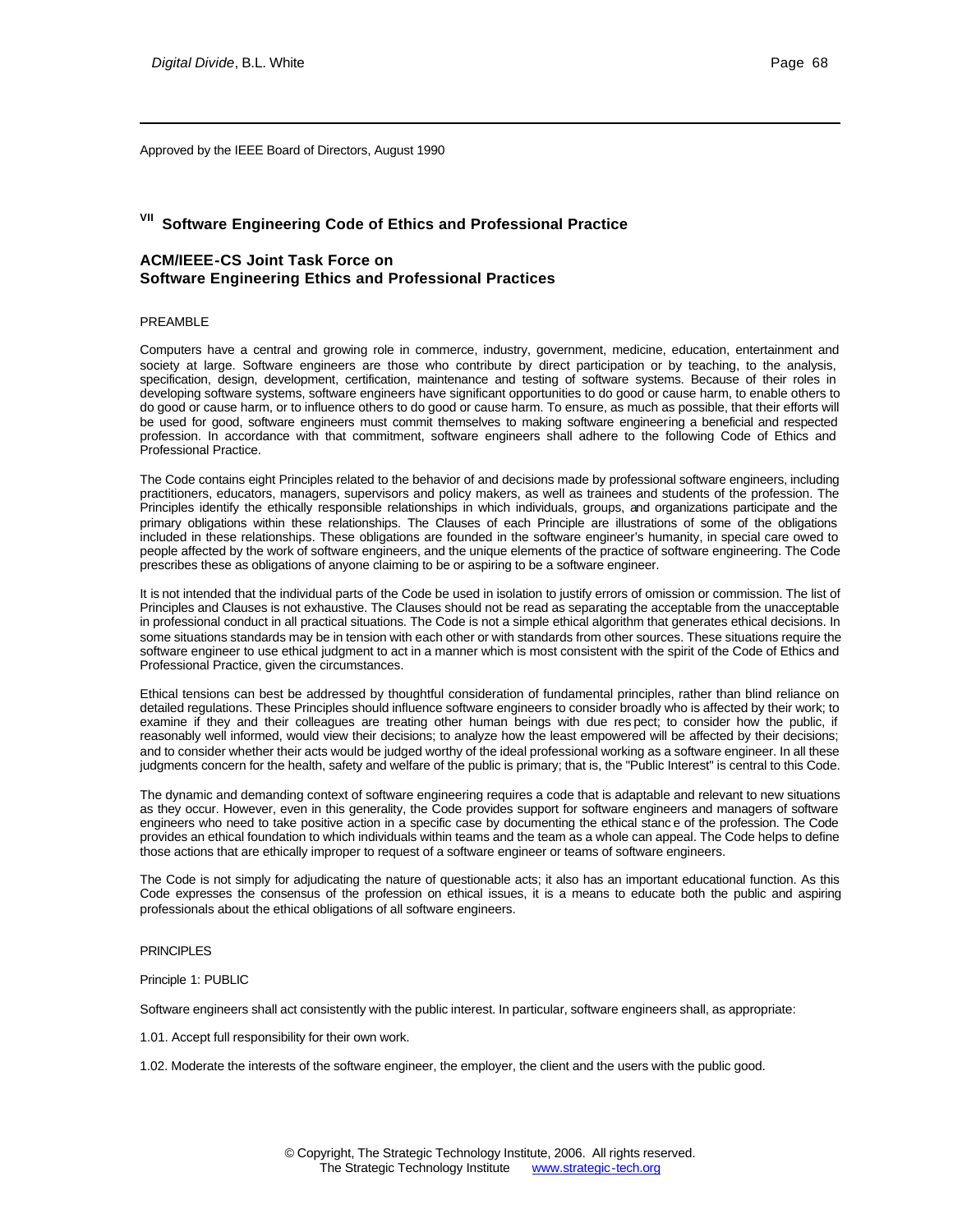1.03. Approve software only if they have a well-founded belief that it is safe, meets specifications, passes appropriate tests, and does not diminish quality of life, diminish privacy or harm the environment. The ultimate effect of the work should be to the public good.

1.04. Disclose to appropriate persons or authorities any actual or potential danger to the user, the public, or the environment, that they reasonably believe to be associated with software or related documents.

1.05. Cooperate in efforts to address matters of grave public concern caused by software, its installation, maintenance, support or documentation.

1.06. Be fair and avoid deception in all statements, particularly public ones, concerning software or related documents, methods and tools.

1.07. Consider issues of physical disabilities, allocation of resources, economic disadvantage and other factors that can diminish access to the benefits of software.

1.08. Be encouraged to volunteer professional skills to good causes and contribute to public education concerning the discipline.

Principle 2: CLIENT AND EMPLOYER

Software engineers shall act in a manner that is in the best interests of their client and employer, consistent with the public interest. In particular, software engineers shall, as appropriate:

2.01. Provide service in their areas of competence, being honest and forthright about any limitations of their experience and education.

2.02. Not knowingly use software that is obtained or retained either illegally or unethically.

2.03. Use the property of a client or employer only in ways properly authorized, and with the client's or employer's knowledge and consent.

2.04. Ensure that any document upon which they rely has been approved, when required, by someone authorized to approve it.

2.05. Keep private any confidential information gained in their professional work, where such confidentiality is consistent with the public interest and consistent with the law.

2.06. Identify, document, collect evidence and report to the client or the employer promptly if, in their opinion, a project is likely to fail, to prove too expensive, to violate intellectual property law, or otherwise to be problematic.

2.07. Identify, document, and report significant issues of social concern, of which they are aware, in software or related documents, to the employer or the client.

2.08. Accept no outside work detrimental to the work they perform for their primary employer.

2.09. Promote no interest adverse to their employer or client, unless a higher ethical concern is being compromised; in that case, inform the employer or another appropriate authority of the ethical concern.

Principle 3: PRODUCT

Software engineers shall ensure that their products and related modifications meet the highest professional standards possible. In particular, software engineers shall, as appropriate:

3.01. Strive for high quality, acceptable cost and a reasonable schedule, ensuring significant tradeoffs are clear to and accepted by the employer and the client, and are available for consideration by the user and the public.

3.02. Ensure proper and achievable goals and objectives for any project on which they work or propose.

3.03. Identify, define and address ethical, economic, cultural, legal and environmental issues related to work projects.

3.04. Ensure that they are qualified for any project on which they work or propose to work by an appropriate combination of education and training, and experience.

3.05. Ensure an appropriate method is used for any project on which they work or propose to work.

3.06. Work to follow professional standards, when available, that are most appropriate for the task at hand, departing from these only when ethically or technically justified.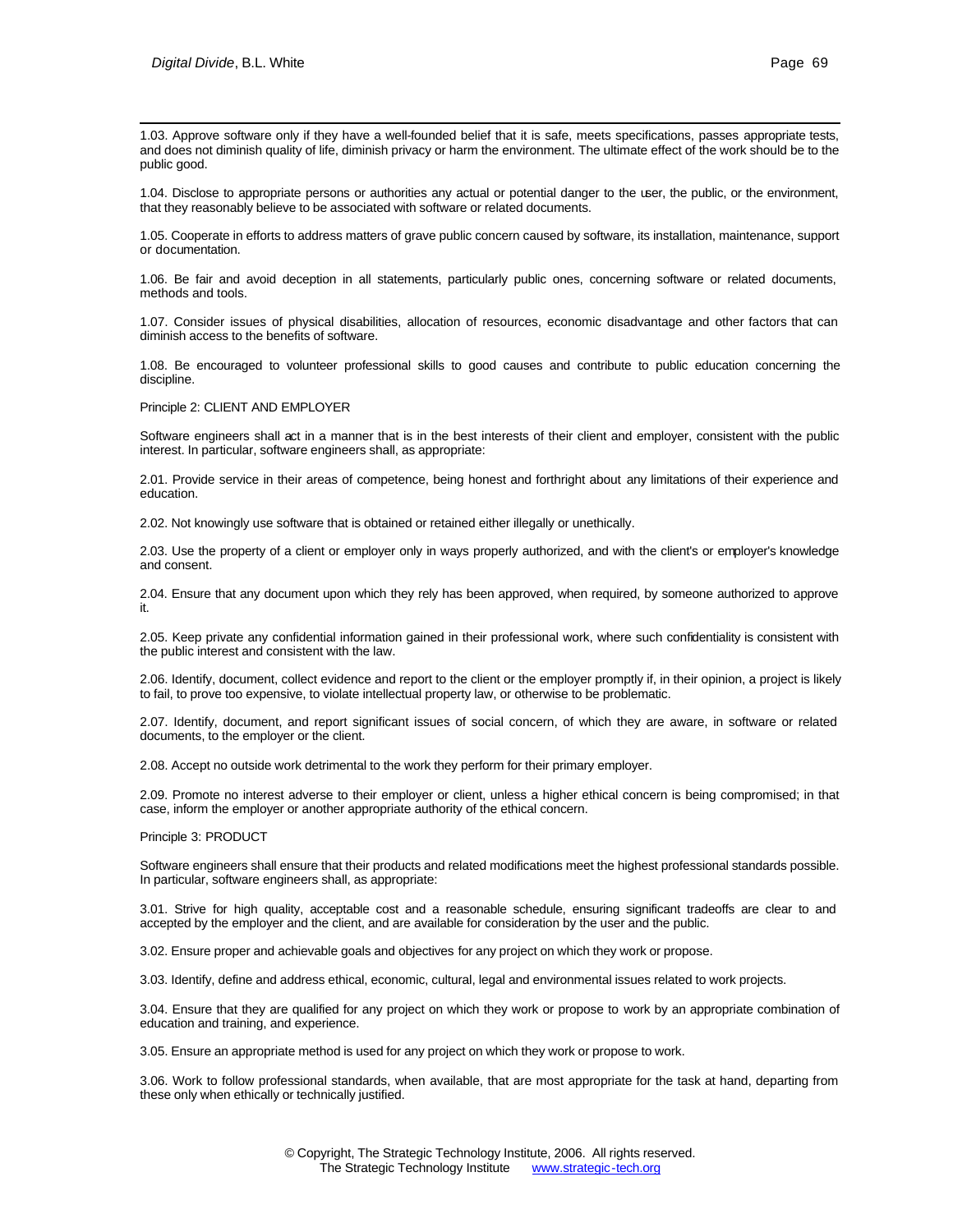l 3.07. Strive to fully understand the specifications for software on which they work.

3.08. Ensure that specifications for software on which they work have been well documented, satisfy the users' requirements and have the appropriate approvals.

3.09. Ensure realistic quantitative estimates of cost, scheduling, personnel, quality and outcomes on any project on which they work or propose to work and provide an uncertainty assessment of these estimates.

3.10. Ensure adequate testing, debugging, and review of software and related documents on which they work.

3.11. Ensure adequate documentation, including significant problems discovered and solutions adopted, for any project on which they work.

3.12. Work to develop software and related documents that respect the privacy of those who will be affected by that software.

3.13. Be careful to use only accurate data derived by ethical and lawful means, and use it only in ways properly authorized.

3.14. Maintain the integrity of data, being sensitive to outdated or flawed occurrences.

3.15 Treat all forms of software maintenance with the same professionalism as new development.

#### Principle 4: JUDGMENT

Software engineers shall maintain integrity and independence in their professional judgment. In particular, software engineers shall, as appropriate:

4.01. Temper all technical judgments by the need to support and maintain human values.

4.02 Only endorse documents either prepared under their supervision or within their areas of competence and with which they are in agreement.

4.03. Maintain professional objectivity with respect to any software or related documents they are asked to evaluate.

4.04. Not engage in deceptive financial practices such as bribery, double billing, or other improper financial practices.

4.05. Disclose to all concerned parties those conflicts of interest that cannot reasonably be avoided or escaped.

4.06. Refuse to participate, as members or advisors, in a private, governmental or professional body concerned with software related issues, in which they, their employers or their clients have undisclosed potential conflicts of interest.

#### Principle 5: MANAGEMENT

Software engineering managers and leaders shall subscribe to and promote an ethical approach to the management of software development and maintenance . In particular, those managing or leading software engineers shall, as appropriate:

5.01 Ensure good management for any project on which they work, including effective procedures for promotion of quality and reduction of risk.

5.02. Ensure that software engineers are informed of standards before being held to them.

5.03. Ensure that software engineers know the employer's policies and procedures for protecting passwords, files and information that is confidential to the employer or confidential to others.

5.04. Assign work only after taking into account appropriate contributions of education and experience tempered with a desire to further that education and experience.

5.05. Ensure realistic quantitative estimates of cost, scheduling, personnel, quality and outcomes on any project on which they work or propose to work, and provide an uncertainty assessment of these estimates.

5.06. Attract potential software engineers only by full and accurate description of the conditions of employment.

5.07. Offer fair and just remuneration.

5.08. Not unjustly prevent someone from taking a position for which that person is suitably qualified.

5.09. Ensure that there is a fair agreement concerning ownership of any software, processes, research, writing, or other intellectual property to which a software engineer has contributed.

5.10. Provide for due process in hearing charges of violation of an employer's policy or of this Code.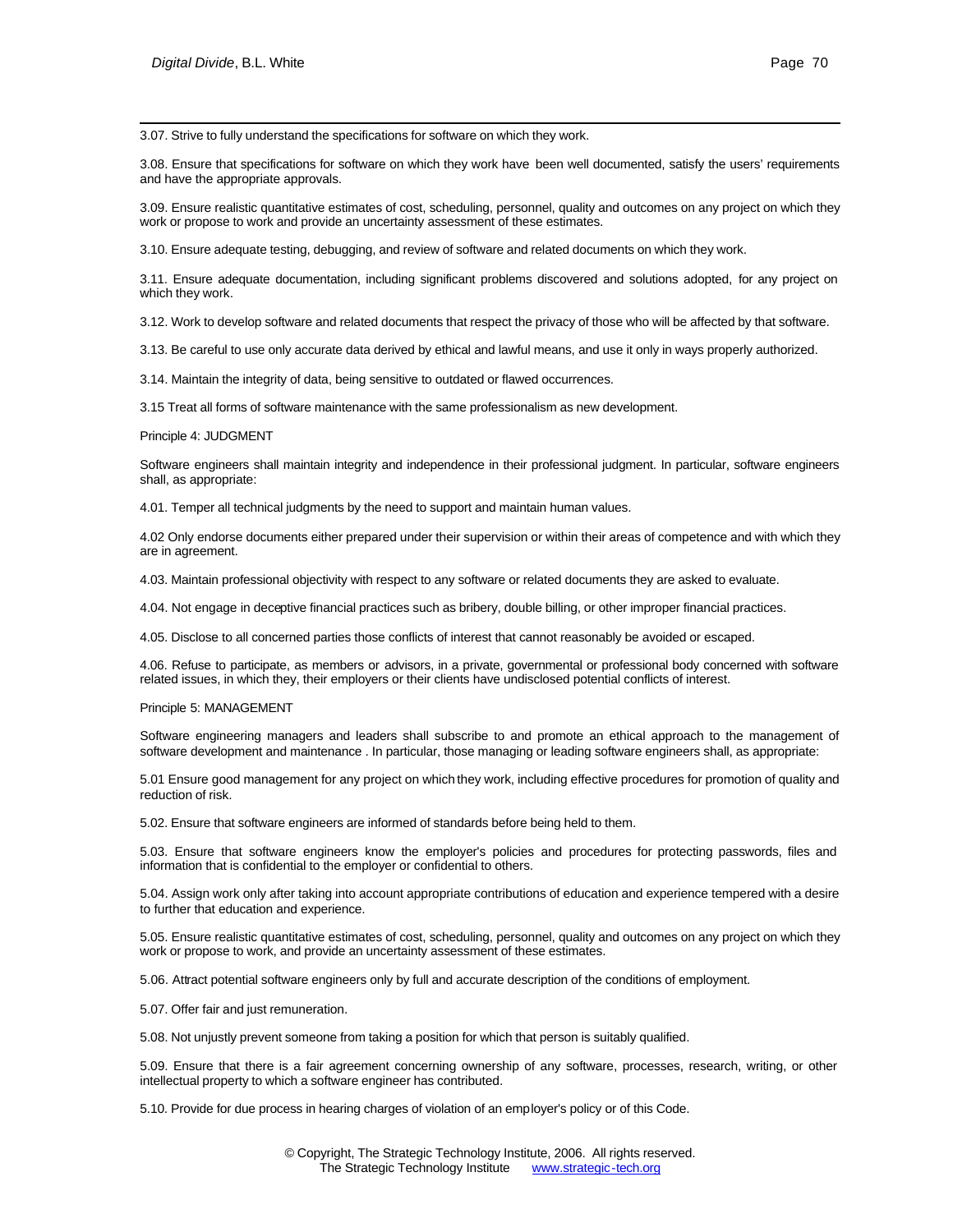5.11. Not ask a software engineer to do anything inconsistent with this Code.

5.12. Not punish anyone for expressing ethical concerns about a project.

Principle 6: PROFESSION

l

Software engineers shall advance the integrity and reputation of the profession consistent with the public interest. In particular, software engineers shall, as appropriate:

6.01. Help develop an organizational environment favorable to acting ethically.

6.02. Promote public knowledge of software engineering.

6.03. Extend software engineering knowledge by appropriate participation in professional organizations, meetings and publications.

6.04. Support, as members of a profession, other software engineers striving to follow this Code.

6.05. Not promote their own interest at the expense of the profession, client or employer.

6.06. Obey all laws governing their work, unless, in exceptional circumstances, such compliance is inconsistent with the public interest.

6.07. Be accurate in stating the characteristics of software on which they work, avoiding not only false claims but also claims that might reasonably be supposed to be speculative, vacuous, deceptive, misleading, or doubtful.

6.08. Take responsibility for detecting, correcting, and reporting errors in software and associated documents on which they work.

6.09. Ensure that clients, employers, and supervisors know of the software engineer's commitment to this Code of ethics, and the subsequent ramifications of such commitment.

6.10. Avoid associations with businesses and organizations which are in conflict with this code.

6.11. Recognize that violations of this Code are inconsistent with being a professional software engineer.

6.12. Express concerns to the people involved when significant violations of this Code are detected unless this is impossible, counter-productive, or dangerous.

6.13. Report significant violations of this Code to appropriate authorities when it is clear that consultation with people involved in these significant violations is impossible, counter-productive or dangerous.

Principle 7: COLLEAGUES

Software engineers shall be fair to and supportive of their colleagues. In particular, software engineers shall, as appropriate:

7.01. Encourage colleagues to adhere to this Code.

7.02. Assist colleagues in professional development.

7.03. Credit fully the work of others and refrain from taking undue credit.

7.04. Review the work of others in an objective, candid, and properly -documented way.

7.05. Give a fair hearing to the opinions, concerns, or complaints of a colleague.

7.06. Assist colleagues in being fully aware of current standard work practices including policies and procedures for protecting passwords, files and other confidential information, and security measures in general.

7.07. Not unfairly intervene in the career of any colleague; however, concern for the employer, the client or public interest may compel software engineers, in good faith, to question the competence of a colleague.

7.08. In situations outside of their own areas of competence, call upon the opinions of other professionals who have competence in that area.

Principle 8: SELF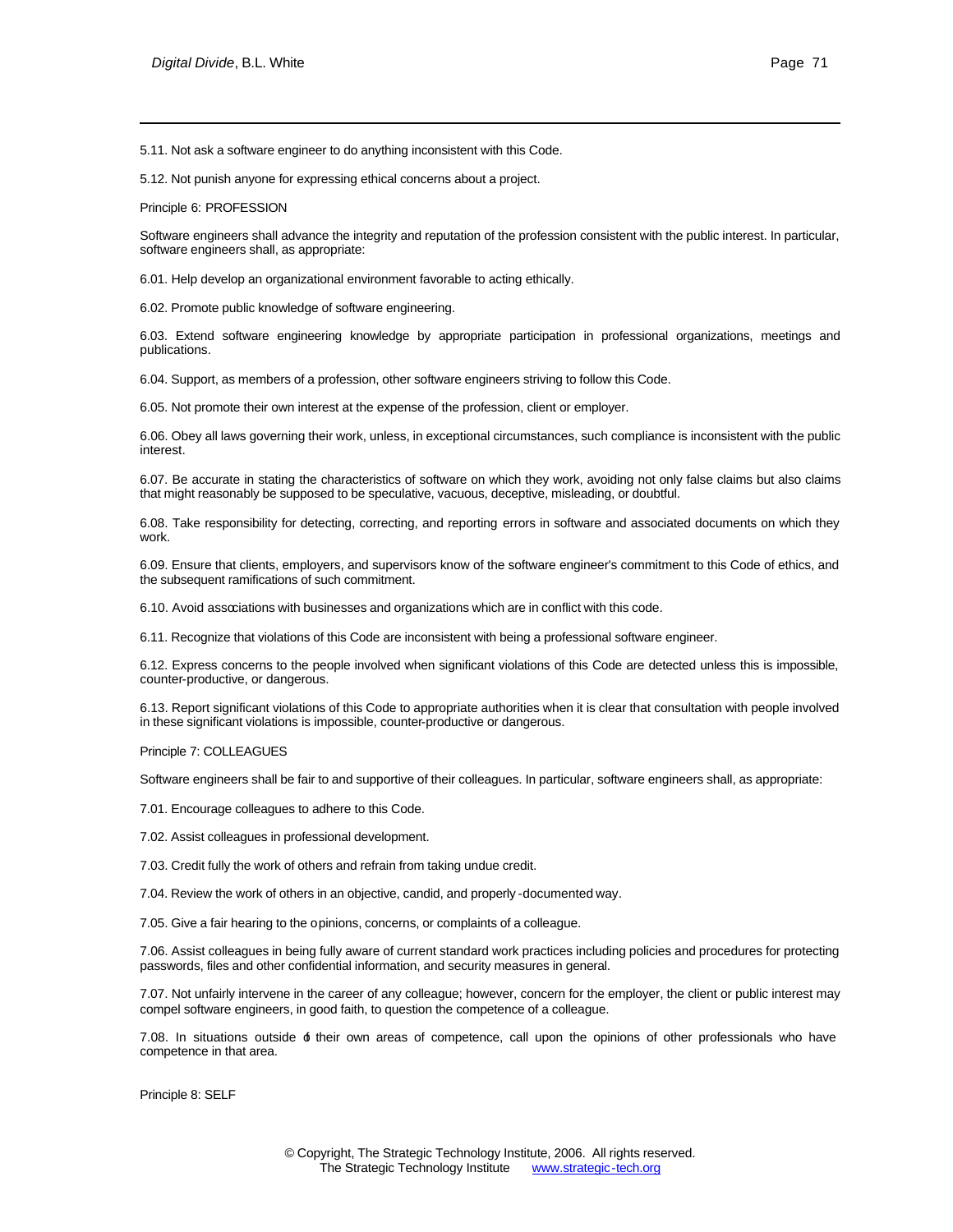Software engineers shall participate in lifelong learning regarding the practice of their profession and shall promote an ethical approach to the practice of the profession. In particular, software engineers shall continually endeavor to:

8.01. Further their knowledge of developments in the analysis, specification, design, development, maintenance and testing of software and related documents, together with the management of the development process.

8.02. Improve their ability to create safe, reliable, and useful quality software at reasonable cost and within a reasonable time.

8.03. Improve their ability to produce accurate, informative, and well-written documentation.

8.04. Improve their understanding of the software and related documents on which they work and of the environment in which they will be used.

8.05. Improve their knowledge of relevant standards and the law governing the software and related documents on which they work.

8.06 Improve their knowledge of this Code, its interpretation, and its application to their work.

8.07 Not give unfair treatment to anyone because of any irrelevant prejudices.

8.08. Not influence others to undertake any action that involves a breach of this Code.

8.09. Recognize that personal violations of this Code are inconsistent with being a professional software engineer.

This Code was developed by the ACM/IEEE-CS joint task force on Software Engineering Ethics and Professional Practices (SEEPP):

Executive Committee: Donald Gotterbarn (Chair), Keith Miller and Simon Rogerson;

Members: Steve Barber, Peter Barnes, Ilene Burnstein, Michael Davis, Amr El-Kadi, N. Ben Fairweather, Milton Fulghum, N. Jayaram, Tom Jewett, Mark Kanko, Ernie Kallman, Duncan Langford, Joyce Currie Little, Ed Mechler, Manuel J. Norman, Douglas Phillips, Peter Ron Prinzivalli, Patrick Sullivan, John Weckert, Vivian Weil, S. Weisband and Laurie Honour Werth.

Last Update: 09/02/98 by HK

©1997, 1998 Association for Computing Machinery

### **VIII Additional Perspectives on the Evolution of Technology**

José Ortega y Gasset (1883-1955) categorized the progression of technological sophistication in this order: the *Technology of Chance*, *Technology of the Craftsman*, and the *Technology of the Technician*.

Primitive man used the *Technology of Chance*, what Ortega called the 'aha-impression.' "He is not aware of his technology as such; he is unconscious of the fact that there is among his faculties one which enables him to refashion nature after his desires. His inventions are not the result of premeditated and deliberate search. He does not look for them; they seem rather to look for him. Primitive man does not look upon himself as the inventor of his inventions. Invention appears to him as another dimension of nature, as part of nature's power to furnish him – nature furnishing man, not man nature – with certain novel devices" (Ortega 142-144).

The *Technology of the Craftsman* causes society to recognize technology as a conscious independent entity performed by artisans, the peculiar set of activities of which are not natural to all men" (Ortega 146). Urban-based civilizations unfolded independently in multiple centers across the world. A pattern of Neolithic settlements coalescing into centralized kingdoms based on intensified, hydraulically-enabled, agriculture occurs at least six times in different sites: Mesopotamia after 3500 BCE, Egypt after 3400 BCE, Indus River Valley after 2500 BCE, along the Hwang Ho (Yellow River) after 1800 BCE, Mesoamerica after 500 BCE, and South America after 300 BCE (McClellan 32).

Mesopotamia shows evidence of being the most advanced technological society of its era. Over a 6,000 year period, Mesopotamian technology included advances in carpentry, glassmaking, textile manufacture, leather-working, perfumemaking, farming, food preparation, irrigation, flood control, canal-building, water storage, drainage, brewing, and their tablets also provide detail on the economics of various industries (Roaf 126). The most basic indication of a settled, rather than nomadic, lifestyle is pottery. Decorated pottery found at Tell Hassuna indicates a mastery of kilns providing higher temperatures for baking non-porous jars as early as the middle of the 7th millennium BC (Roaf 39). "During the 4th millennium, there were major developments in metallurgy," according to Roaf. Smelted copper, alloys of copper and arsenic, lead, gold and silver ornaments benefited from the use of lost-wax casting techniques (Roaf 72). Sir Leonard Woolley's excavations of more than 1,000 graves in the Royal Cemetery at Ur show a complete mastery of jewelry making techniques using composite objects, inlaid stones, and sophisticated geometric designs (Roaf 92). Intensified agriculture based on large scale water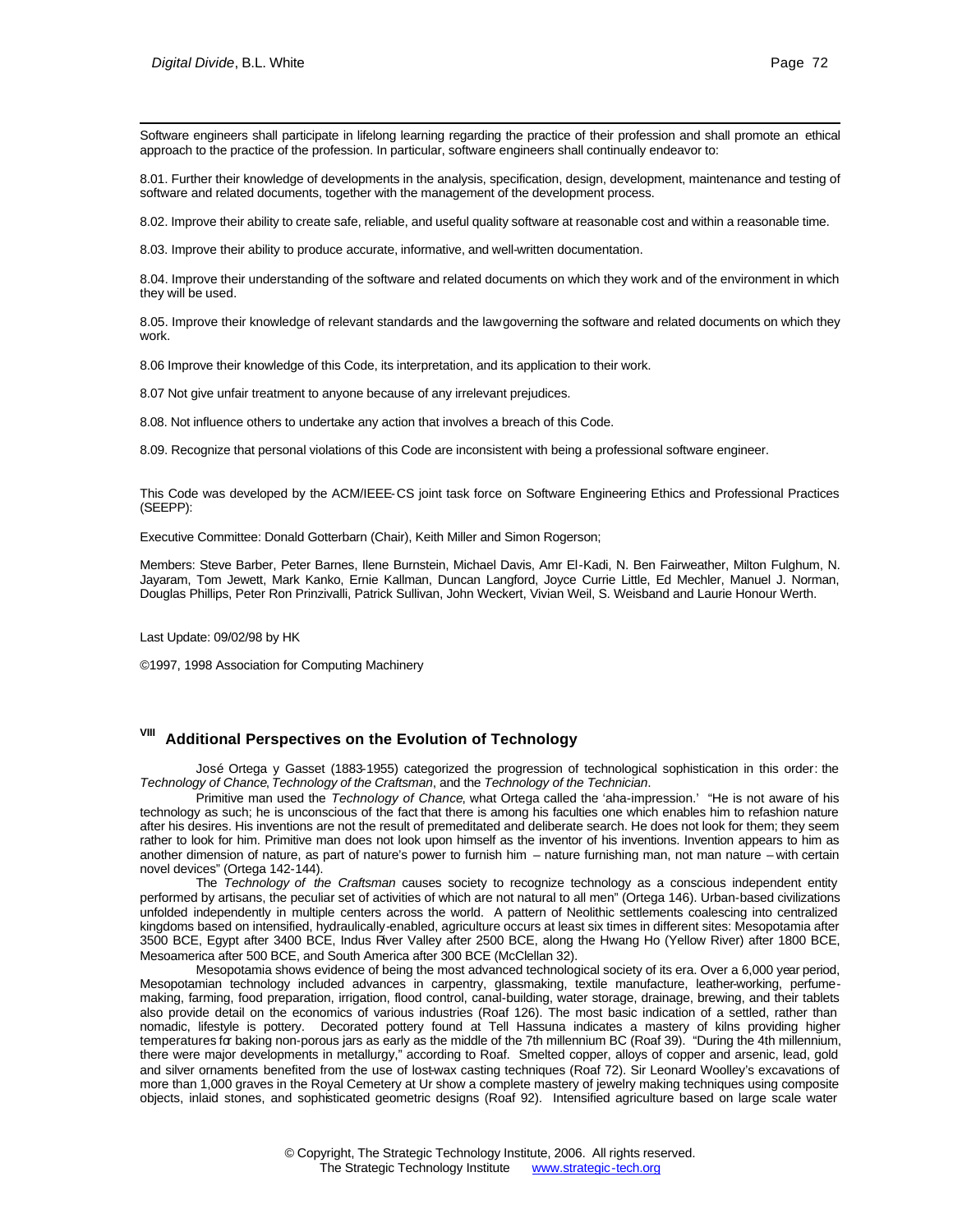management networks constructed and maintained as public works by conscripted labor gangs (corvee) and slaves under the supervision of state-employed engineers is the critical foundation of their civilization. Main canals were nearly 75 feet wide, had hundreds of connecting channels, and ran for several miles (McClellan 31-35). Perhaps the most impressive engineering achievements of ancient Mesopotamia are the series of ziggurats found throughout the region as early as 2100 BC in Ur, 1900 BC in Babylon, and 900 BC in Assyria. In addition, the Assyrians of Nineveh under the leadership of Sargon II (722-670 BC) and his son Sennacherib dominated the Near East with its iron-equipped armies, battering rams, and horse-drawn chariots (Derry 12).

Writing appeared in Mesopotamia in the 4th millennium BC. Mathematics was supported by the state and temple authorities, principally to maintain its agricultural economy. For example, 85 percent of cuneiform tablets uncovered at Uruk (3,000 BC) represented economic records (McClellan 47). This administrative nature of mathematics also explained the Mesopotamians' tradition of recording verbal and quantitative information in the form of lists.

Many science historians argue that ancient Mesopotamian and Egyptian advanced civilizations were purely the result of applied engineering and skilled trades, rather than any formal theories of the underlying physical phenomena. According to McClellan and Dorn:

In most historical situations prior to the 20 Century, science and technology have progressed in either partial of full isolation from each other – both intellectually and sociologically" (McClellan 2). "Since higher learning was heavily skewed toward useful knowledge and its applications, in this sociological sense applied science, in fact, preceded pure science or abstract theoretical research later fostered by the Greeks" (McClellan 46). The Mesopotamians recorded knowledge in lists, "rather than in any analytical system of theorems or generalizations...[and pursued it with] a notable lack of abstraction or generality and without any of the naturalistic theory or goal of knowledge as an end in its own right that the Greeks later emphasized (McClellan 47).

They argue that practical knowledge embodied in the crafts is different from knowledge derived from some abstract understanding of a phenomenon (McClellan 13). They believe that Mesopotamia achieved this level of advancement without the kind of abstract science and mathematics, later practiced by the Greeks.

 Alternatively, archaeologists, such as Jean Bottero of the Ecole Pratique des Hautes Etudes in Paris, argue that Mesopotamia indeed practiced an early form of abstract thinking and used mathematical astronomy as the bridge between engineering and science. Since the ancient Mesopotamians considered every aspect of the material universe as appropriate subjects of study for the purpose of extracting the plans of the gods, a deductive form of divination can be inferred from the writings found in texts such as The Great Treatise on Astrology. Divination was originally empirical, based on a simple set of observations of historical events that the Mesopotamians thought would repeat itself. These unusual events, and similar appearances, were grouped and were "multiplied in the eyes of the people who believed in them," notes Bottero. The first phenomenon would signal the second, and the two together were recorded as an oracle of universal value. To our modern sensibilities this would seem extremely superstitious, however, to the Mesopotamians, this allowed the practitioners to expect to see a repetition of an analogous event in the destiny of the king or the land, whenever the anomaly was noticed again (Bottero 131). As the practice became institutionalized, Bottero believes that the Mesopotamians' desire to analyze and systematize their observations led to a deductive reasoning that went beyond the observed reality into the realm of the possible. "Mesopotamian divination attempted to study its subject as universal, and in a certain sense in abstracto, which is also one of the characteristics of scientific knowledge," explains Bottero (Bottero 127-135). He drives the point further, especially as divination was increasingly linked to mathematical astronomy:

"From a knowledge based on pure observation a posteriori, starting from individual cases that were fortuitous and unforeseeable, divination became thus a-priori knowledge, before the end of the third millennium at least. That knowledge was deductive, systematic, capable of foreseeing, and had a necessary, universal and, in its own way, abstract object, and even had its own manuals. That is what we call a science, in the proper and f ormal sense of the word" (Bottero 136).

The University of Chicago's renowned Assyriologist A. Leo Oppenheim also notes that, "They convey the procedure as such without the elaboration of the numerical results, using measurements and other given numbers solely to illustrate the operations described" (Oppenheim 307).

Ortega's *Technology of the Craftsman* would also apply to ancient Egypt. While Mesopotamian society, with its collection of cities, is perhaps the first known civilization, in the strictest sens e of the word, Egypt was the first state and was by far the oldest continuous state. Like Mesopotamia, Egypt showed evidence of having a very advanced engineering capability. Settled city life facilitated new forms of technologies, such as metalworking, pottery, stone carving, and new forms of social organization. Bronze metals (copper alloyed with tin) offered distinct advantages over stone as tools and weapons, so control over Sinai copper mines was of great importance to Egypt. Metalworking involved a complicated set of technologies, including mining ore, smelting, hammering or casting the metal into useful tools. Bronze metallurgy required furnaces with bellows to raise temperatures to 1,100 degrees Celsius (McClellan 41). Increased crop yields, surpluses, and wealth led to a desire to trade with neighbors, even distant ones, for luxury items and raw materials, including Nubian gold. By the close of the Bronze Age, the tomb of Tutankhamen showed the exquisite achievements of the Egyptians in fine arts, in the service of the religious mortuary cults. Here we find works in gold, silver, semi-precious metals, ivory, and curved furniture unrivalled by European technique until the Renaissance (Derry11).

As Basil Davidson notes, "The time span from *homo habilis* with his earliest tools to Neolithic man with his farming cannot in any case be much less than two million years. Yet not much more than two thousand years separate the earliest farmers who settled along the river Nile from the mathematically precise builders of the monuments of Egypt" (Davidson 14). They benefited from a fruitful interaction with the environment through invention, and they experienced a 'feedback relationship' between environment, biological evolution, and cultural change. The settled life enabled the Egyptians to be handier, more skillful, and better able to think and to act by thought than their ancestors (Davidson 13).